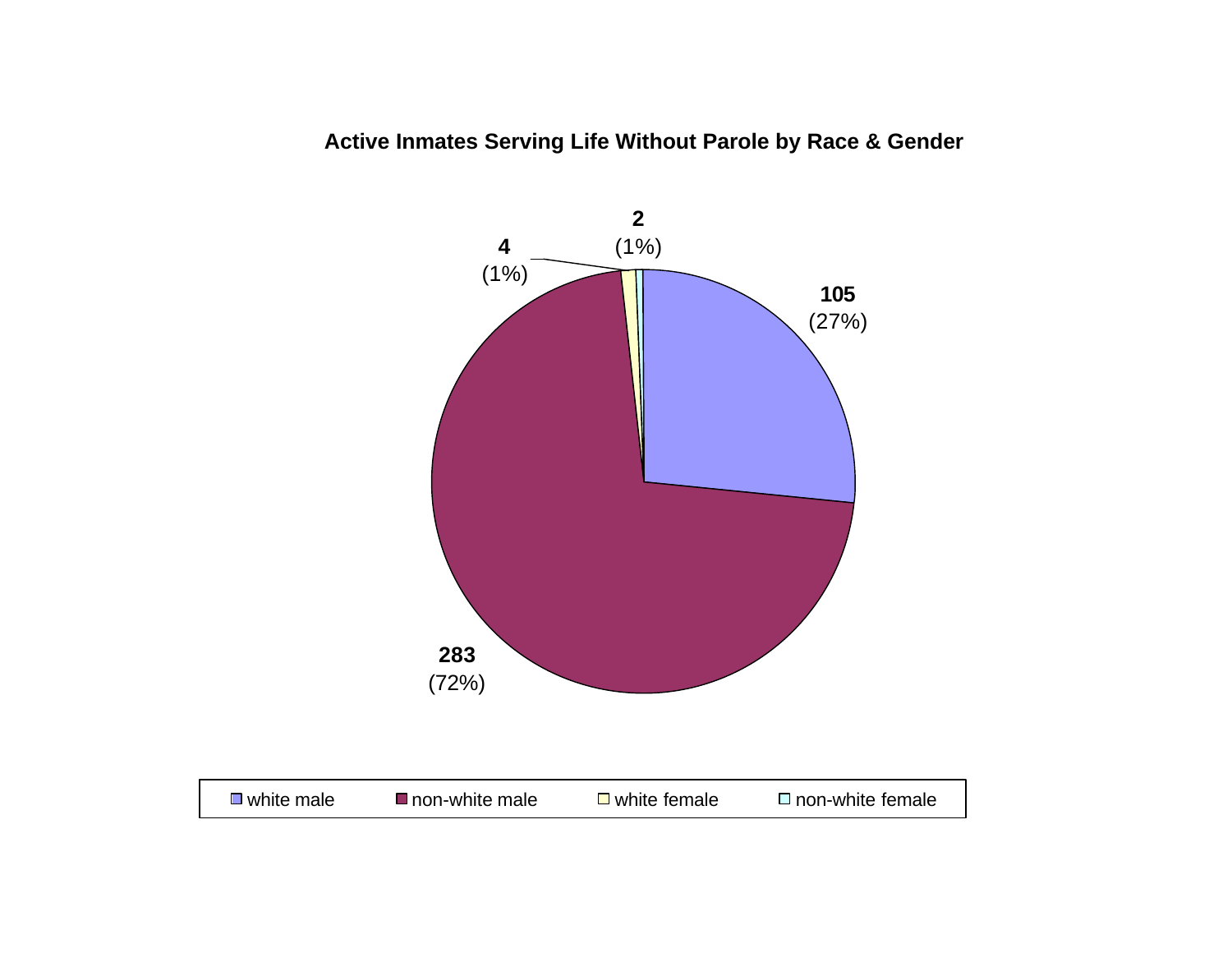

# **Active Inmates Serving Life Without Parole By Prior Incarcerations**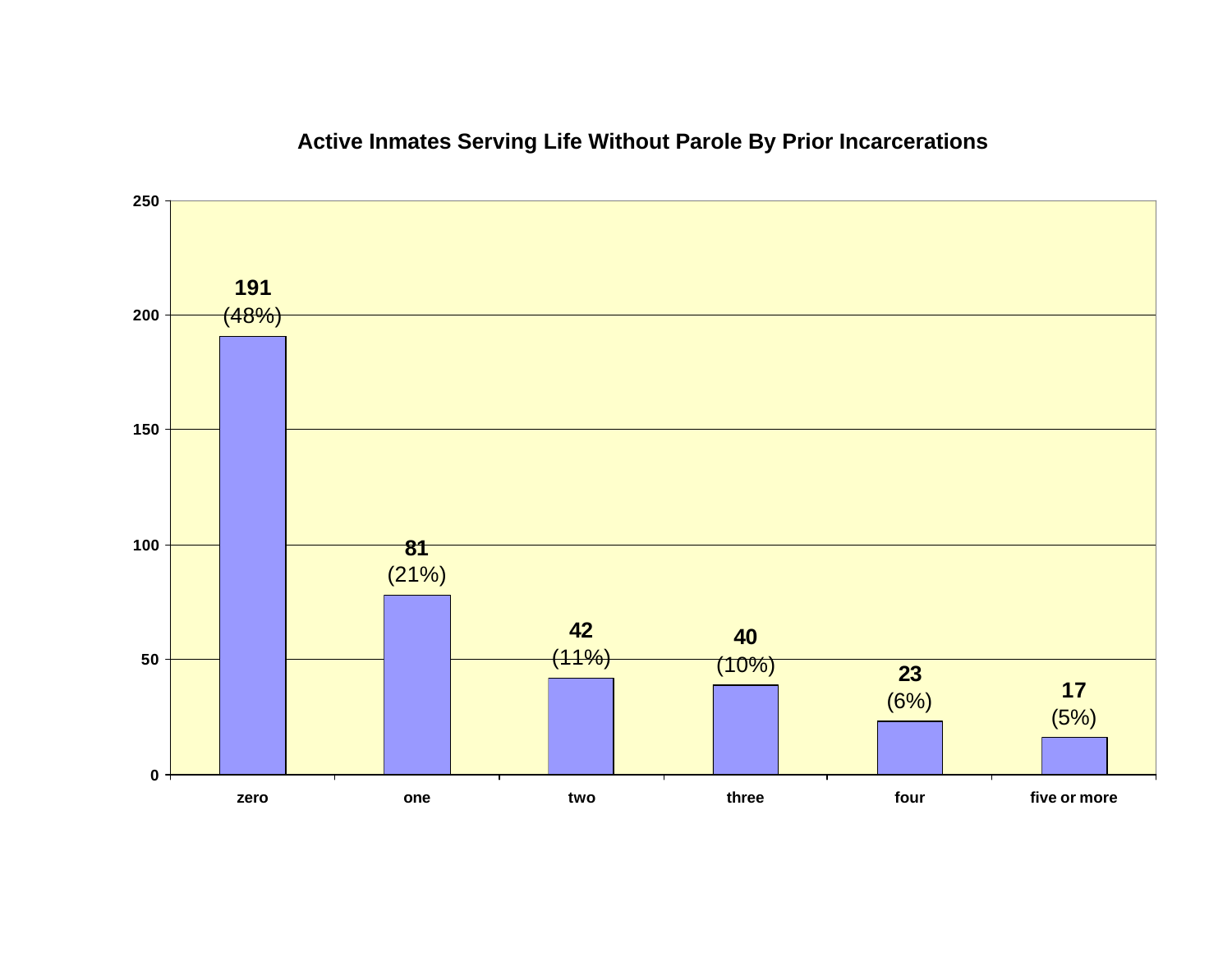**Active Inmates Serving Life Without Parole By Crime Type**

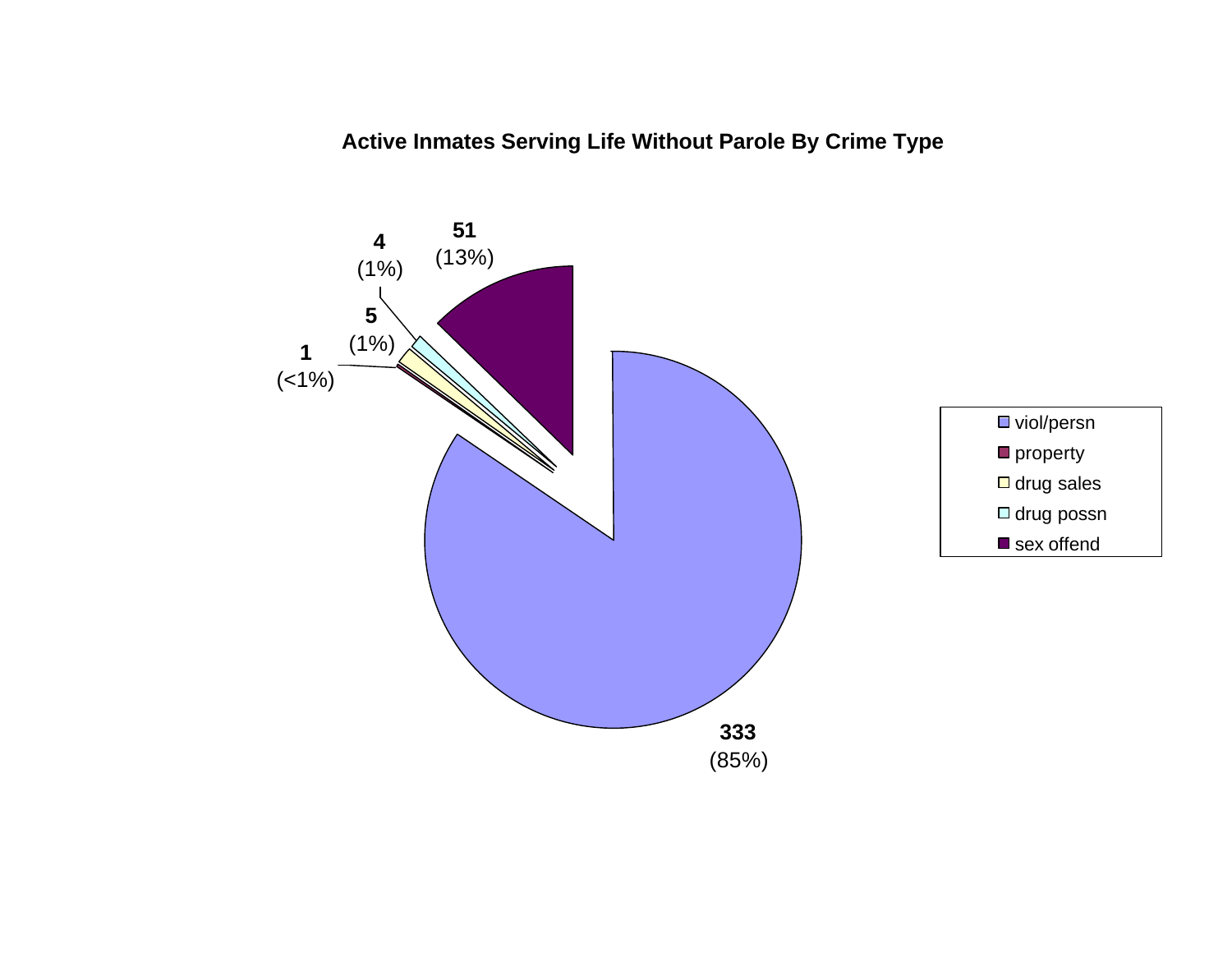Georgia Department of Corrections Page 1 Run 02/25/05 8:26 am Office of Planning and Analysis

Inmate statistical profile

TABLE OF CONTENTS FOR ACTIVE PRISONERS EXCLUDING JAIL

Title PAGE ----- ---- RACE AND SEX............................ 2 Culture Fair IQ Scores..................... 3 Self-Rpt Socioeconomic Class............ 4 Self-Rpt Environment To Age 16.......... 5 Self-Rpt Education Level................ 6 Functional Reading Level (WRAT Scores).. 7 Functional Math Level (WRAT Scores)..... 8 Functional Spelling Level (WRAT Scores). 9 Self-Rpt Guardian Status To Age 16......10 Self-Rpt Employment Status Before Prison11 Self-Rpt Marital Status At Admission....12 Self-Rpt Number Of Children At Admission13 Self-Rpt Religious Affiliation..........14 Self-Rpt Family Behavior Patterns \*.....15 Inmate Diagnostic Behavior Problem \*....16 Physical Profile (General Condition)....17 Security Status..............................18 Number Of Sentences.....................19 Number Of Disciplinaries................20 Number Of Escapes.........................21 Number Of Prior Georgia Incarcerations \*22 Number Of Transfers.....................23 County Of Conviction....................24 Circ Of Conviction........................27 Home County.............................29 Prison Sentence In Years................32 Probation To Follow Prison..............33 Admission Type.............................34 Release Type...............................35 Inst By  $Group \ldots, \ldots, \ldots, \ldots, \ldots, \ldots, 36$  Institution.............................37 Misdemeanors And Felonies...............38 Crimes By Group............................39 Most Serious Offense....................40 Most Serious Crime Type.................41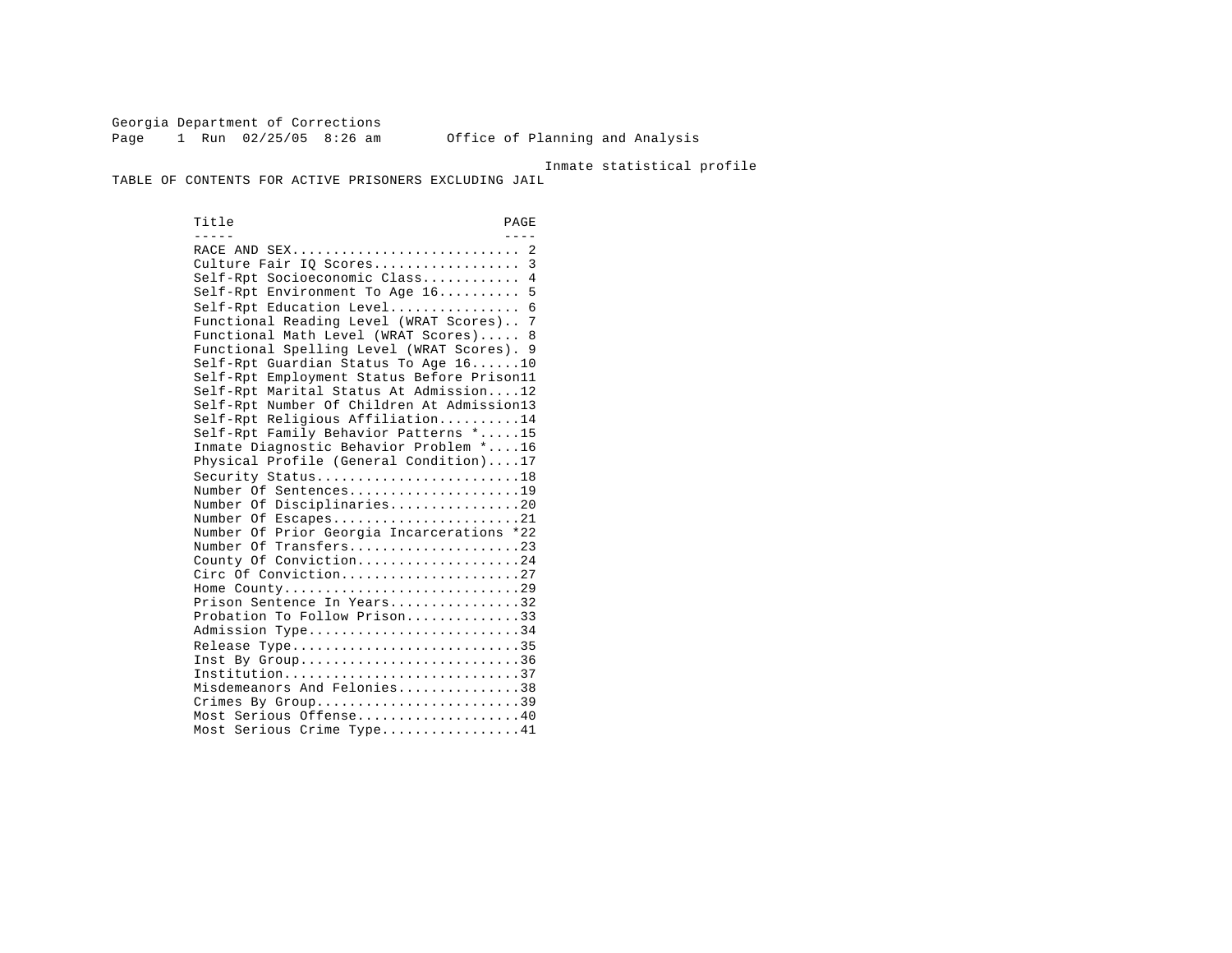# Georgia Department of Corrections<br>Page 2 Run 02/25/05 8:26 am 60ffice of Planning and Analysis Office of Planning and Analysis

Inmate statistical profile

Sample: ACTIVE PRISONERS EXCLUDING JAIL **Requestor:** Statistics Active inmates 02/25/2005

RACE AND SEX by current age & sex

|                                                                  |                                                |                                                        | M E N                                            |                                                 |                                             |                                    |                                       |                                                          | WOMEN               |                                            |                                                |
|------------------------------------------------------------------|------------------------------------------------|--------------------------------------------------------|--------------------------------------------------|-------------------------------------------------|---------------------------------------------|------------------------------------|---------------------------------------|----------------------------------------------------------|---------------------|--------------------------------------------|------------------------------------------------|
| RACE AND SEX                                                     | Age<br>$ 00-21$                                | Age<br>$ 22-39 $                                       | Age<br>$ 40-54 $                                 | Age<br>$8 55-99$                                | Men<br>% Total                              | Age<br>$ 00-21$<br>°               | Age<br>$ 22-39 $                      | Age<br>$ 40-54 $                                         | Age<br>% 55−99      | Women<br>% Total                           | Grand<br>% Total %                             |
| WHITE MALE<br>NON WHITE MALE<br>WHITE FEMALE<br>NON WHITE FEMALE | 33<br>67<br>2<br>0<br>0<br>0<br>$\overline{0}$ | 53<br>25<br>75<br>162<br>0<br>0<br>0<br>0 <sup>1</sup> | 35<br>25<br>104<br>75<br>$\Omega$<br>$\mathbf 0$ | 52<br>16<br>15<br>48<br>$\Omega$<br>0<br>0<br>0 | 105<br>27<br>283<br>73<br><sup>0</sup><br>0 | 0<br>$\mathbf{0}$<br>0<br>$\Omega$ | 0<br>$\Omega$<br>$\Omega$<br>67<br>33 | 0<br>$\mathbf 0$<br>0<br>67<br>$\overline{a}$<br>33<br>1 | $\Omega$<br>0<br>0  | $\Omega$<br>$\Omega$<br>67<br>4<br>33<br>2 | 105<br>-27<br>283<br>72<br>4<br>$\overline{2}$ |
| Total reported                                                   | 3 100                                          | 215 100                                                | 139 100                                          | 31 100                                          | 388 100                                     | 0 <br>0                            | 3 100                                 | 3 100                                                    | 0 <sup>1</sup><br>0 | 6 100                                      | 394 100                                        |
| Percent reported                                                 | 100.0                                          | 100.0                                                  | 100.0                                            | 100.0                                           | 100.0                                       | .0                                 | 100.0                                 | 100.0                                                    | .0                  | 100.0                                      | 100.0                                          |
| NOT REPORTED                                                     | $\mathbf 0$                                    | $\Omega$                                               | $\Omega$                                         | 0                                               | 0                                           | $\Omega$                           | $\Omega$                              | $\Omega$                                                 |                     |                                            |                                                |
| Total                                                            | 3                                              | 215                                                    | 139                                              | 31                                              | 388                                         |                                    |                                       |                                                          |                     | 6                                          | 394                                            |
| AVERAGE AGE                                                      | 20.67                                          | 31.80                                                  | 46.11                                            | 60.61                                           | 39.14                                       | .00                                | 31.67                                 | 46.67                                                    | .00                 | 39.17                                      | 39.14                                          |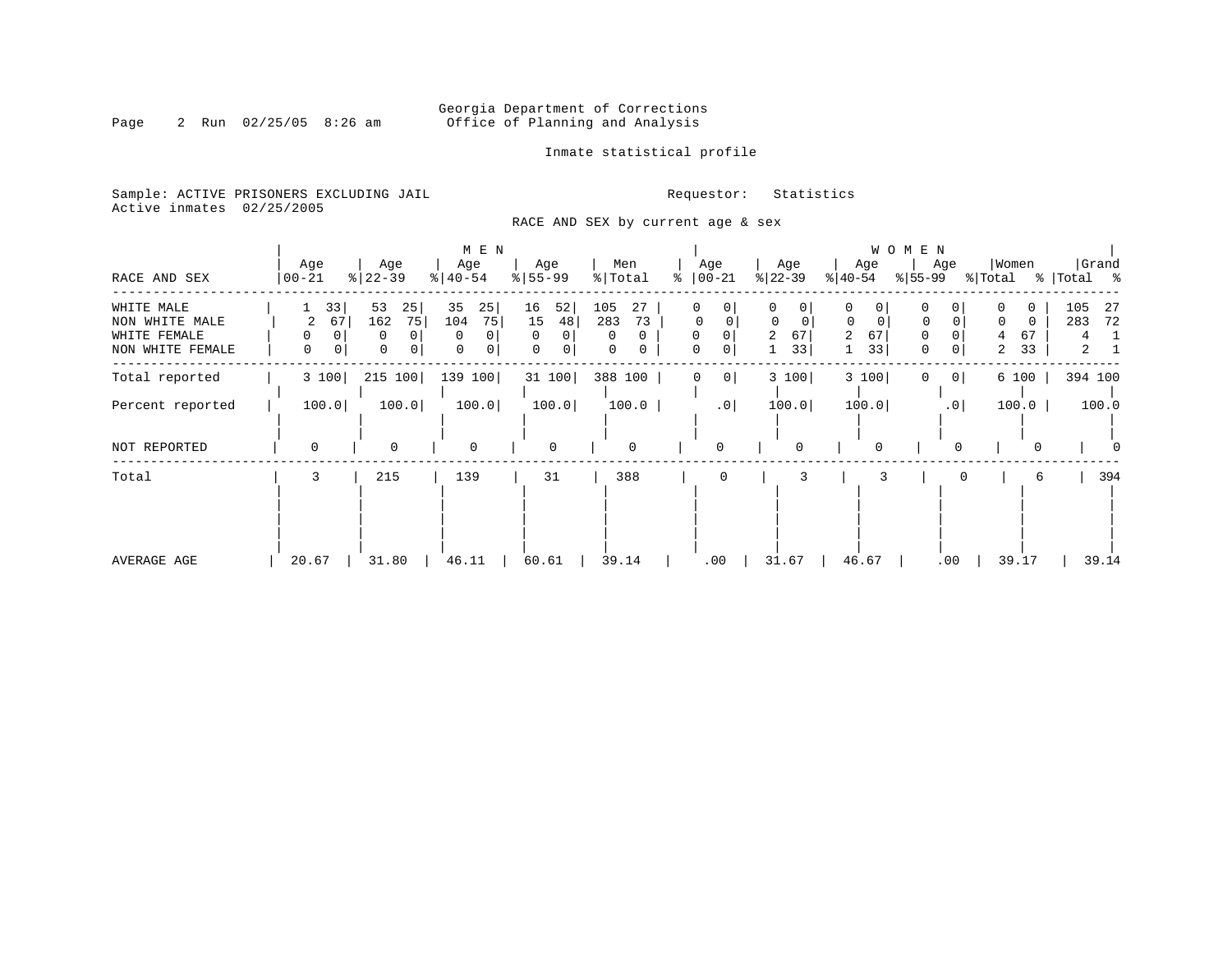# Georgia Department of Corrections<br>Page 3 Run 02/25/05 8:26 am 60ffice of Planning and Analysis Office of Planning and Analysis

Inmate statistical profile

Sample: ACTIVE PRISONERS EXCLUDING JAIL **Requestor:** Statistics Active inmates 02/25/2005

Culture Fair IQ Scores by current age & sex

| IQ Score                  | Age<br>$ 00 - 21$ |                         | Age<br>$8   22 - 39$ | Age<br>$\frac{1}{6}$   40-54 | M E N    |                | Age<br>$8 55-99$ |           | Men<br>% Total | ፠ | Age<br>$ 00-21$ |                            | Age<br>$ 22-39 $        | $ 40-54 $      | Age                                    | WOMEN<br>$ 55-99 $ | Age                               | Women<br>% Total |                   | %   Total % | Grand     |
|---------------------------|-------------------|-------------------------|----------------------|------------------------------|----------|----------------|------------------|-----------|----------------|---|-----------------|----------------------------|-------------------------|----------------|----------------------------------------|--------------------|-----------------------------------|------------------|-------------------|-------------|-----------|
| LESS THAN 70<br>70 AND UP | $\mathbf{0}$      | 0 <sup>1</sup><br>2 100 | 6<br>188<br>97       | 3<br>106                     | 11<br>91 | $9 \mid$<br>25 | 1<br>96          | 4 <br>321 | 18<br>95       | 5 | $\overline{0}$  | $\overline{0}$<br> 0 <br>0 | $\overline{0}$<br>3 100 | $\overline{0}$ | $\mathbf 0$<br>0 <sup>1</sup><br>3 100 | 0<br>$\Omega$      | $\vert 0 \vert$<br>0 <sup>1</sup> | $\Omega$         | $\Omega$<br>6 100 | 18<br>327   | - 5<br>95 |
| Total reported            | 2 100             |                         | 194 100              | 117                          | 100      |                | 26 100           |           | 339 100        |   | 0               | 0                          | 3 100                   |                | 3 100                                  | 0                  | 0 <sup>1</sup>                    |                  | 6 100             |             | 345 100   |
| Percent reported          |                   | 66.7                    | 90.2                 |                              | 84.2     |                | 83.9             |           | 87.4           |   |                 | $.0$                       | 100.0                   |                | 100.0                                  |                    | .0                                |                  | 100.0             |             | 87.6      |
| NOT REPORTED              | 1                 |                         | 21                   |                              | 22       |                | 5                |           | 49             |   |                 | $\mathbf 0$                | 0                       |                | $\mathbf 0$                            |                    | $\Omega$                          |                  | $\Omega$          |             | 49        |
| Total                     | 3                 |                         | 215                  |                              | 139      |                | 31               |           | 388            |   |                 |                            |                         |                | 3                                      |                    |                                   |                  | 6                 |             | 394       |
| AVERAGE IQ                | 90.00             |                         | 100.87               |                              | 94.93    |                | 98.73            |           | 98.59          |   |                 | .00                        | 113.67                  |                | 94.67                                  |                    | .00                               | 104.17           |                   |             | 98.69     |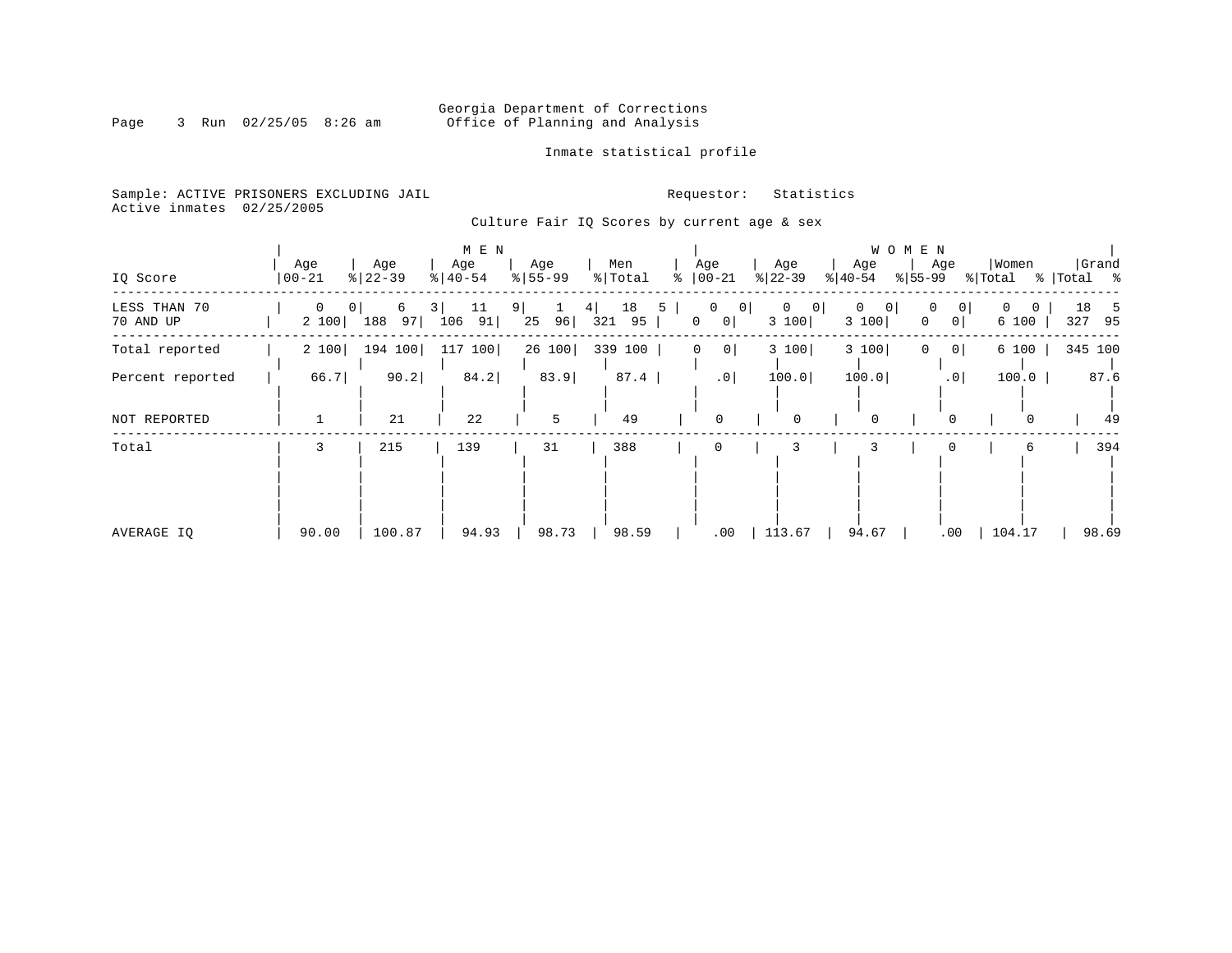# Georgia Department of Corrections<br>Page 4 Run 02/25/05 8:26 am 60ffice of Planning and Analysis Office of Planning and Analysis

Inmate statistical profile

Sample: ACTIVE PRISONERS EXCLUDING JAIL **Requestor:** Statistics Active inmates 02/25/2005

# Self-Rpt Socioeconomic Class by current age & sex

|                                     | Age                                          | Age                                   | M E N<br>Age                      | Age                | Men                             | Age                                 | Age                                                                     | W O M E N<br>Age                              | Women<br>Age                                            | Grand                 |
|-------------------------------------|----------------------------------------------|---------------------------------------|-----------------------------------|--------------------|---------------------------------|-------------------------------------|-------------------------------------------------------------------------|-----------------------------------------------|---------------------------------------------------------|-----------------------|
| Socioeconomic Class                 | $00 - 21$                                    | $ 22-39$                              | $\frac{1}{6}$   40-54             | $8 55-99$          | % Total                         | $\approx$   00-21                   | $ 22-39 $                                                               | % 55-99<br>$ 40-54 $                          | % Total                                                 | %   Total %           |
| WELFARE                             | $\Omega$<br>0 <sup>1</sup><br>0 <sup>1</sup> | 13<br>$6 \mid$                        | 8<br>6                            | 3 <br>$\mathbf{0}$ | 22<br>6<br>17<br>0 <sup>1</sup> | 0<br>0                              | $\mathbf{0}$<br>0 <sup>1</sup><br>0 <sup>1</sup><br>0 <sup>1</sup><br>0 | 0<br>0<br>$\mathbf{0}$<br>0<br>0 <sup>1</sup> | 0 <sup>1</sup><br>0<br>$\overline{0}$                   | 22<br>-6<br>17<br>4   |
| OCC EMPLOY<br>MINIMUM STD<br>MIDDLE | 2 100                                        | 10<br>5.<br>$115$ 55<br>69<br>33<br>0 | 5  <br>51<br>69<br>46<br>34       | 15<br>50<br>13     | 54<br>201<br>43<br>128          | 5<br>$\circ$<br>$\Omega$<br>34<br>0 | 0 <sup>1</sup><br>0<br>$\overline{2}$<br>67<br>0 <sup>1</sup>           | 33<br>0<br>$\overline{a}$<br>67               | 0<br>$\overline{0}$<br>67<br>$\mathbf{0}$<br>4<br>- 0 1 | 202<br>- 53<br>132 35 |
| OTHER                               | $\mathbf{0}$<br>0 <sup>1</sup>               | 2                                     | $\left  \frac{3}{2} \right $<br>4 | 3                  | 2                               | $\overline{0}$<br>0                 | 33                                                                      | 0 <br>0<br>0                                  | 0 <sup>1</sup>                                          | $\overline{2}$<br>8   |
| Total reported                      | 2 100                                        | 209 100                               | 134 100                           | 30 100             | 375 100                         | 0 <br>0                             | 3 100                                                                   | 3 100<br>0                                    | 0 <br>6 100                                             | 381 100               |
| Percent reported                    | 66.7                                         | 97.2                                  | 96.4                              | 96.8               | 96.6                            | $\cdot$ 0                           | 100.0                                                                   | 100.0                                         | $.0$  <br>100.0                                         | 96.7                  |
| NOT RPTD                            |                                              | 6                                     | 5                                 |                    | 13                              | $\Omega$                            | 0                                                                       | $\mathbf 0$                                   | $\Omega$<br>$\Omega$                                    | 13                    |
| Total                               | 3                                            | 215                                   | 139                               | 31                 | 388                             | 0                                   |                                                                         | 3                                             | 0<br>6                                                  | 394                   |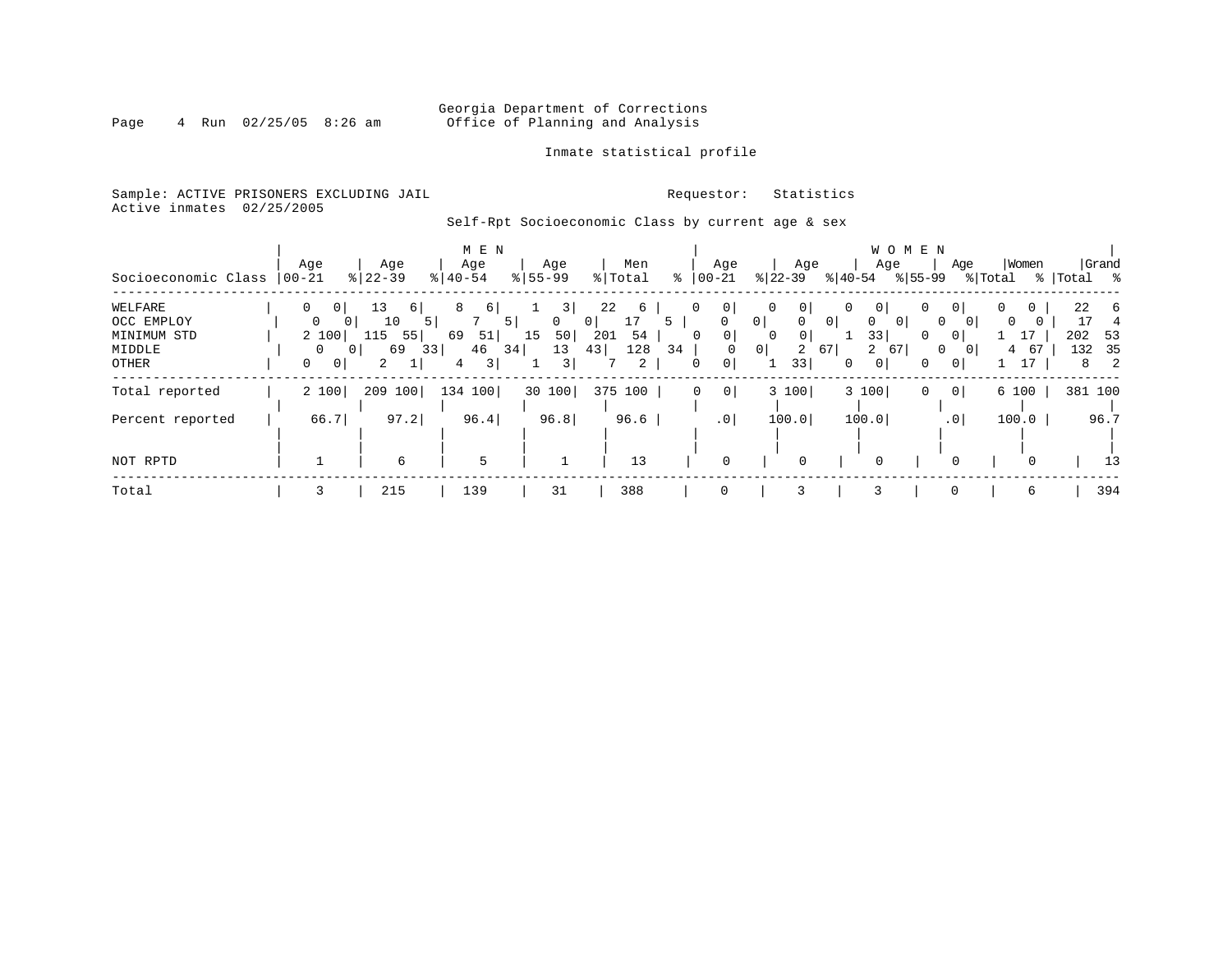# Georgia Department of Corrections<br>Page 5 Run 02/25/05 8:26 am 60ffice of Planning and Analysis Office of Planning and Analysis

### Inmate statistical profile

Sample: ACTIVE PRISONERS EXCLUDING JAIL **Requestor:** Statistics Active inmates 02/25/2005

Self-Rpt Environment To Age 16 by current age & sex

|                  |              |                |           |                | M E N         |         |             |               |           |                |                            |                 |                     |              |                | <b>WOMEN</b>   |                 |         |                   |           |             |          |
|------------------|--------------|----------------|-----------|----------------|---------------|---------|-------------|---------------|-----------|----------------|----------------------------|-----------------|---------------------|--------------|----------------|----------------|-----------------|---------|-------------------|-----------|-------------|----------|
|                  | Age          |                | Age       |                | Age           |         | Age         |               | Men       |                | Age                        |                 | Age                 |              | Age            |                | Age             |         | Women             |           | Grand       |          |
| Environment      | $ 00 - 21$   |                | $8 22-39$ |                | $8   40 - 54$ |         | $8155 - 99$ |               | % Total   | ⊱              | $ 00 - 21$                 |                 | $ 22-39 $           |              | $ 40-54 $      | $ 55-99 $      |                 | % Total |                   | %   Total |             | $\sim$ 8 |
| RURAL/FARM       | 0            | 0 <sup>1</sup> |           | 0 <sup>1</sup> |               | 3       | 4           | 13            | 9         | $\overline{2}$ | 0 <sup>1</sup><br>0        |                 | 0 <sup>1</sup><br>0 | 0            | $\overline{0}$ | 0              | 0 <sup>1</sup>  |         | 0<br>0            |           |             | 2        |
| RURAL/NFARM      | $\mathbf{0}$ | 0              | 6         | 3              | 10            |         | 3           | 10            | 19        | 5.             | 0                          | 0               |                     | 33           | $\overline{2}$ | 67             | 0               |         | 3                 | 50        | 22          | -6       |
| S.M.S.A          |              | 50             | 98        | 47             | 46<br>34      |         | 10          | 32            | 155<br>41 |                | $\mathbf{0}$<br>0          |                 | $\circ$<br>0        | $\circ$      | 0 <sup>1</sup> | 0              | 0 <sup>1</sup>  |         | 0<br>$\mathbf{0}$ |           | 155         | -41      |
| <b>URBAN</b>     | 0            | 0              | 40        | 19             | 28            | 21      | 2           | 6             | 70        | 19             | 0                          | 0               |                     | 33           |                | 33             | $\Omega$        |         | 2                 | 33        | 72          | 19       |
| SMALL TOWN       |              | 50             | 63        | 30             | 45            | 34      | 12          | 39            | 121       | 32             | 0 <sup>1</sup><br>$\Omega$ |                 | 33                  |              | 0 <sup>1</sup> | 0              | 0               |         |                   |           | 122         | 32       |
| OTHER            | 0            | 0              |           | 0              |               |         |             | $\Omega$<br>0 |           | 2              | $\mathbf 0$                | $\overline{0}$  | $\mathbf 0$         | $\mathbf{0}$ | $\Omega$       | $\overline{0}$ | 0               |         | 0                 |           | $2 \quad 1$ |          |
| Total reported   |              | 2 100          | 209       | 100            |               | 134 100 |             | 31 100        |           | 376<br>100     | $\mathbf 0$                | $\mathbf 0$     |                     | 3 100        | 3 100          |                | $\Omega$        | 0       | 6 100             |           | 382 100     |          |
|                  |              |                |           |                |               |         |             |               |           |                |                            |                 |                     |              |                |                |                 |         |                   |           |             |          |
| Percent reported |              | 66.7           |           | 97.2           |               | 96.4    |             | 100.0         |           | 96.9           |                            | .0 <sup>1</sup> |                     | 100.0        | 100.0          |                | .0 <sup>1</sup> |         | 100.0             |           | 97.0        |          |
|                  |              |                |           |                |               |         |             |               |           |                |                            |                 |                     |              |                |                |                 |         |                   |           |             |          |
| NOT RPTD         |              |                | 6         |                | 5             |         | $\mathbf 0$ |               | 12        |                | 0                          |                 | 0                   |              | $\Omega$       |                | 0               |         |                   |           |             | 12       |
| Total            | 3            |                | 215       |                | 139           |         | 31          |               | 388       |                | $\mathbf 0$                |                 | 3                   |              | २              |                | 0               |         | 6                 |           |             | 394      |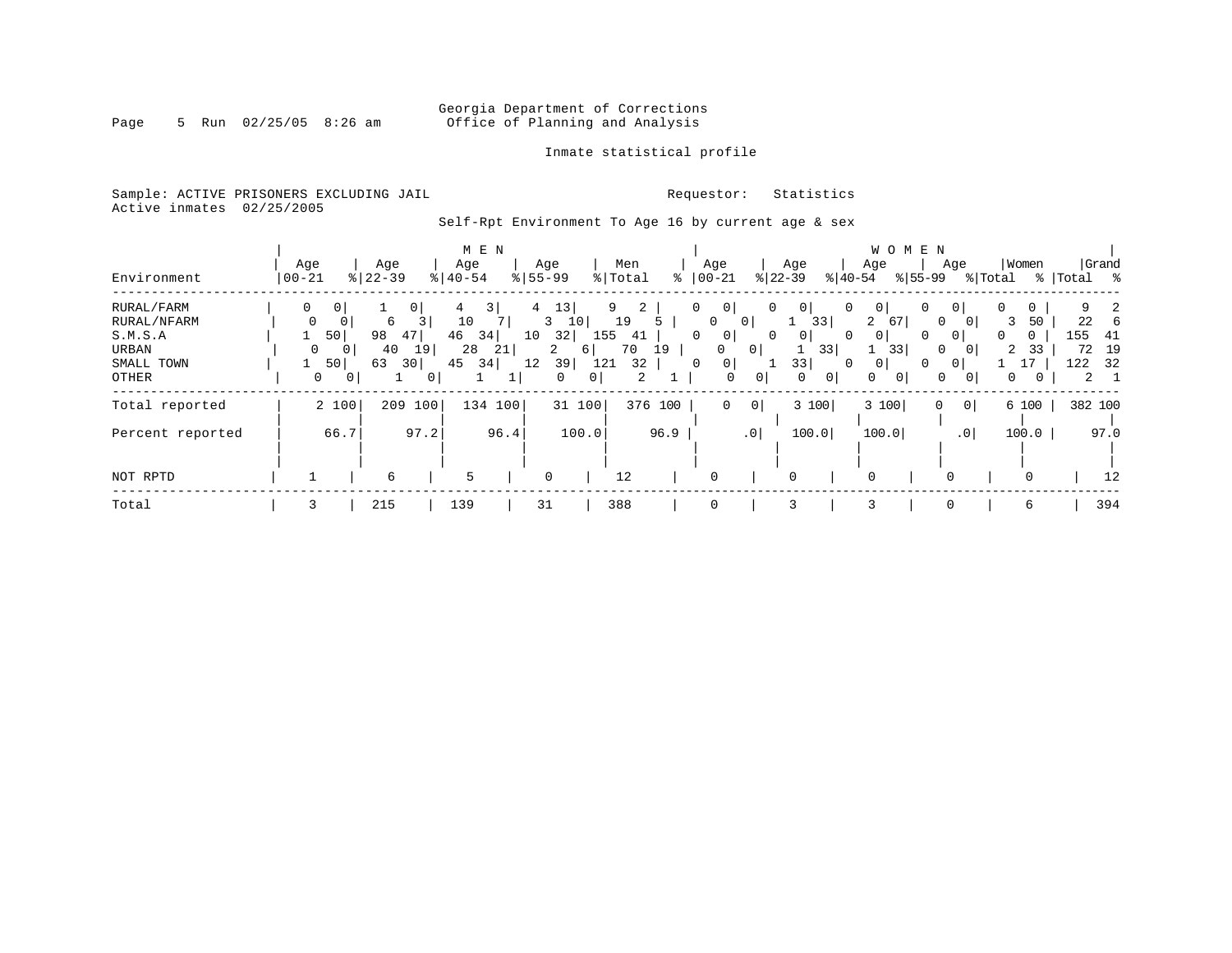### Georgia Department of Corrections<br>Page 6 Run 02/25/05 8:26 am 6 Office of Planning and Analysis Office of Planning and Analysis

### Inmate statistical profile

Sample: ACTIVE PRISONERS EXCLUDING JAIL **Requestor:** Statistics Active inmates 02/25/2005

Self-Rpt Education Level by current age & sex

| Education Level                                                                                              | Age<br>$ 00 - 21$                                                                                      | Age<br>$ 22-39 $                                                                                      | M E N<br>Age<br>$ 40-54 $                                                                         | Age<br>$ 55 - 99 $                                                                                      | Men<br>% Total                                                                       | Age<br>$\frac{1}{6}$   00 - 21                                                                                                                                          | Age<br>$ 22-39 $                                                                                                                                                                      | <b>WOMEN</b><br>Age<br>%∣55-99<br>$ 40-54 $                                                                              | Women<br>Age<br>% Total % Total %                                                                                                                                                                               | Grand                                                                                 |
|--------------------------------------------------------------------------------------------------------------|--------------------------------------------------------------------------------------------------------|-------------------------------------------------------------------------------------------------------|---------------------------------------------------------------------------------------------------|---------------------------------------------------------------------------------------------------------|--------------------------------------------------------------------------------------|-------------------------------------------------------------------------------------------------------------------------------------------------------------------------|---------------------------------------------------------------------------------------------------------------------------------------------------------------------------------------|--------------------------------------------------------------------------------------------------------------------------|-----------------------------------------------------------------------------------------------------------------------------------------------------------------------------------------------------------------|---------------------------------------------------------------------------------------|
| LESS THAN GRADE 7<br>GRADE 7<br>GRADE 8<br>GRADE 9<br>GRADE 10<br>GRADE 11<br>GRADE 12<br>MORE THAN GRADE 12 | 50<br>0 <sup>1</sup><br>50 <br>$\mathbf{0}$<br>$\Omega$<br>$\Omega$<br>$\Omega$<br>0<br>$\overline{0}$ | 6<br>3<br>$\frac{3}{ }$<br>6<br>24<br>11<br>30<br>14<br>45<br>21<br>36<br>17 <br>37<br>18<br>13<br>27 | 8<br>6  <br>10<br>15<br>11<br>$33 \quad 24$<br>13<br>10 <sup>1</sup><br>$19 \quad 14$<br>32<br>24 | 10<br>2<br>6 <br>16<br>5<br>16<br>5<br>$\left  \frac{3}{2} \right $<br>13 <br>4<br>$5 \t16$<br>19 <br>6 | 14<br>16<br>4<br>11<br>40<br>50<br>13<br>21<br>80<br>53<br>14<br>61 16  <br>65<br>17 | 0 <sup>1</sup><br>0<br>$\mathbf{0}$<br>$\Omega$<br>$\Omega$<br>0<br>$\mathbf{0}$<br>$\circ$<br>0<br>0 <sup>1</sup><br>0 <sup>1</sup><br>$\Omega$<br>0 <sup>1</sup><br>0 | $\mathbf{0}$<br>$\Omega$<br>$\Omega$<br>0 <sup>1</sup><br>0 <sup>1</sup><br>$\Omega$<br>33<br>$\Omega$<br>$0$  <br>0<br>67<br>2<br>$\Omega$<br> 0 <br>$\Omega$<br>0 <sup>1</sup><br>0 | 0<br>0 <sup>1</sup><br>$\Omega$<br>$\Omega$<br>$\Omega$<br>01<br>$\Omega$<br>33<br>0 <sup>1</sup><br>33<br>$\perp$<br>33 | 0<br>0 <sup>1</sup><br>$\Omega$<br>0<br>$\Omega$<br>$\Omega$<br>$\Omega$<br>17<br>$\Omega$<br>17<br>$\Omega$<br>33<br>$\overline{0}$<br>2<br>17<br>$\Omega$<br>$\mathbf{1}$<br>$\Omega$<br>17<br>0 <sup>1</sup> | 14<br>16<br>4<br>10<br>40<br>13<br>51<br>21<br>81<br>14<br>55<br>16<br>62<br>17<br>66 |
| Total reported                                                                                               | 2 100                                                                                                  | 211 100                                                                                               | 135 100                                                                                           | 31 100 379 100                                                                                          |                                                                                      | 0 <sup>1</sup><br>$\overline{0}$                                                                                                                                        | 3 100                                                                                                                                                                                 | 3 100<br>$\mathbf{0}$                                                                                                    | 0 <sup>1</sup><br>6 100                                                                                                                                                                                         | 385 100                                                                               |
| Percent reported                                                                                             | 66.7                                                                                                   | 98.1                                                                                                  | 97.1                                                                                              | 100.0                                                                                                   | 97.7                                                                                 | .0                                                                                                                                                                      | 100.0                                                                                                                                                                                 | 100.0                                                                                                                    | .0 <sub>1</sub><br>100.0                                                                                                                                                                                        | 97.7                                                                                  |
| NOT REPORTED                                                                                                 |                                                                                                        | 4                                                                                                     | 4                                                                                                 | $\mathbf 0$                                                                                             | 9                                                                                    | $\Omega$                                                                                                                                                                |                                                                                                                                                                                       | $\Omega$                                                                                                                 | U                                                                                                                                                                                                               |                                                                                       |
| Total                                                                                                        | 3                                                                                                      | 215                                                                                                   | 139                                                                                               | 31                                                                                                      | 388                                                                                  | $\Omega$                                                                                                                                                                | 3                                                                                                                                                                                     | 3                                                                                                                        |                                                                                                                                                                                                                 | 394                                                                                   |
| AVG EDUCATION LEVEL                                                                                          | 9.00                                                                                                   | 11.23                                                                                                 | 11.84                                                                                             | 10.94                                                                                                   | 11.41                                                                                | $.00 \,$                                                                                                                                                                | 10.33                                                                                                                                                                                 | 12.00                                                                                                                    | 11.17<br>$.00 \,$                                                                                                                                                                                               | 11.41                                                                                 |

\* NOTE: THE FIELD LABLED "LESS THAN GRADE 7" WAS CORRECTED IN MARCH 1989: MISSING DATA FOR INMATES STILL IN DIAGNOSTICS NOW HAS BEEN REMOVED FROM THIS FIELD AND IDENTIFIED AS "NOT REPORTED" INFORMATION.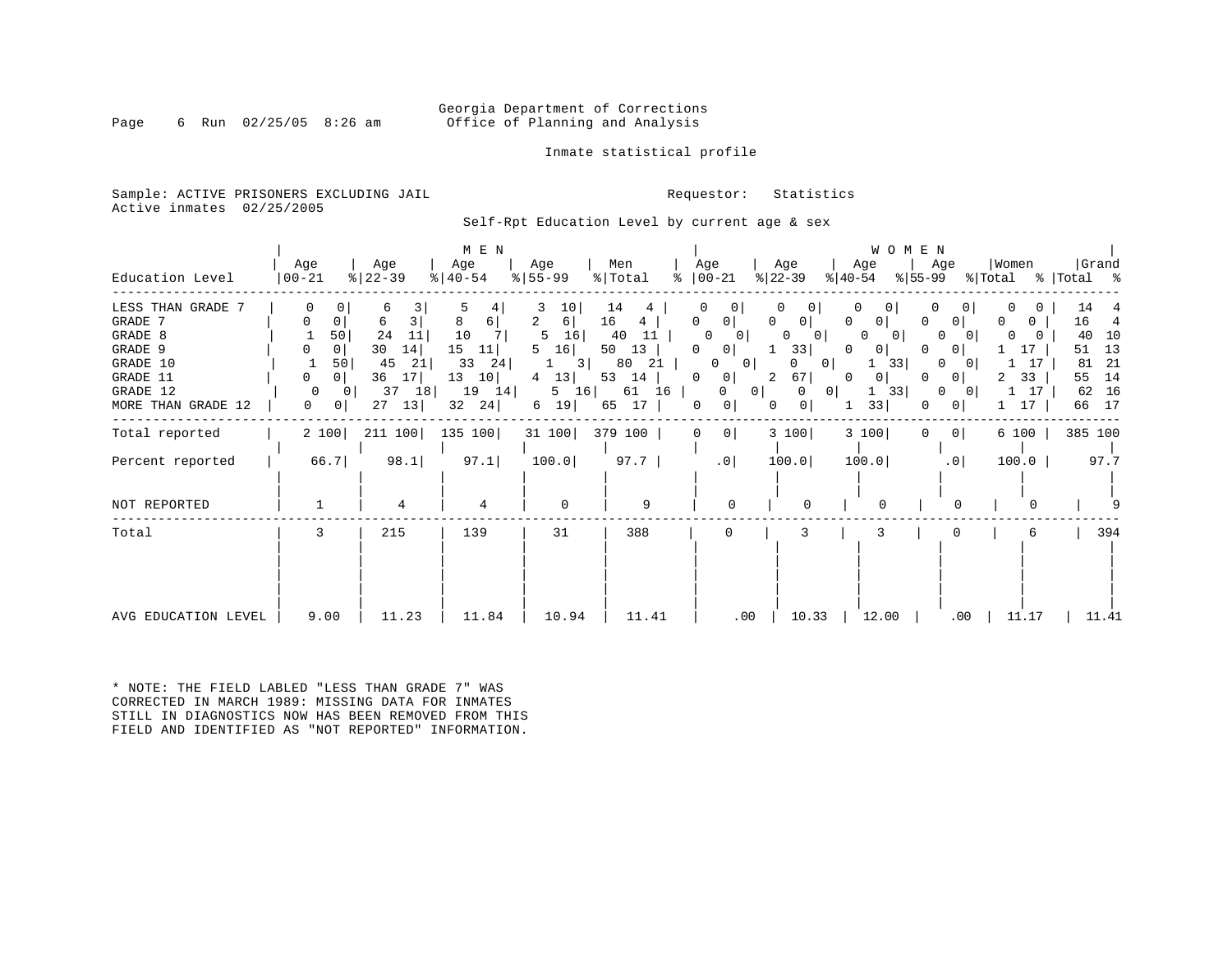# Georgia Department of Corrections<br>Page 7 Run 02/25/05 8:26 am 60ffice of Planning and Analysis Office of Planning and Analysis

Inmate statistical profile

Sample: ACTIVE PRISONERS EXCLUDING JAIL **Requestor:** Statistics Active inmates 02/25/2005

Functional Reading Level (WRAT Scores) by current age & sex

|                    |                          |                           | M E N            |                    |                |                            |                  |                  | WOMEN           |                  |                               |
|--------------------|--------------------------|---------------------------|------------------|--------------------|----------------|----------------------------|------------------|------------------|-----------------|------------------|-------------------------------|
| WRAT Reading Score | Aqe<br>$ 00-21$          | Age<br>$ 22-39 $          | Age<br>$ 40-54 $ | Age<br>$ 55 - 99 $ | Men<br>% Total | Age<br>$8   00 - 21$       | Age<br>$ 22-39 $ | Age<br>$ 40-54 $ | Age<br>%∣55-99  | Women<br>% Total | Grand<br>%   Total %          |
|                    |                          |                           |                  |                    |                |                            |                  |                  |                 |                  |                               |
| LESS THAN GRADE 6  |                          | 82<br>50<br>42            | 60<br>50         | 9 35               | 152<br>44      |                            | 2<br>67          | 3 100            | 0               | 83               | 157<br>45                     |
| 6TH THRU 8TH GRADE | 50                       | 42<br>22                  | 22<br>18         | 23 <br>6           | 71<br>21       | 0                          | 0                |                  | 0<br>0          |                  | 71<br>20                      |
| GRADE 9            | $\Omega$                 | 16<br>8<br>0 <sup>1</sup> | 16<br>13         | 12<br>3            | 10<br>35       |                            | 33               | 0                |                 |                  | 10<br>36                      |
| GRADE 10           | $^{(1)}$<br><sup>O</sup> | 3<br>5                    | 2<br>3           | 8                  | 10<br>3        |                            |                  | 0                |                 |                  | 10<br>$\overline{\mathbf{3}}$ |
| GRADE 11           | $\Omega$<br>$\Omega$     | 11<br>6                   | 6                | $\overline{2}$     | 19<br>6        |                            |                  | $\Omega$         |                 |                  | 5<br>19                       |
| GRADE 12           | 0                        | 39<br>20                  | 12<br>14         | 15<br>4            | 57<br>17       |                            | 0                | 0                |                 |                  | 16<br>57                      |
| MORE THAN GRADE 12 | 0                        | 0<br>$\circ$              | 0<br>$\Omega$    | 0                  | 0              |                            | 0                | $\Omega$         |                 |                  | $\Omega$<br>$\Omega$          |
| Total reported     | 2 100                    | 195 100                   | 121 100          | 26 100             | 344 100        | $\overline{0}$<br>$\Omega$ | 3 100            | 3 100            | $\circ$         | 6 100            | 350 100                       |
| Percent reported   | 66.7                     | 90.7                      | 87.1             | 83.9               | 88.7           | .0 <sub>1</sub>            | 100.0            | 100.0            | .0 <sub>1</sub> | 100.0            | 88.8                          |
| NOT REPORTED       |                          | 20                        | 18               | 5                  | 44             |                            | $\Omega$         |                  |                 |                  | 44                            |
| Total              | 3                        | 215                       | 139              | 31                 | 388            |                            |                  |                  |                 | 6                | 394                           |
|                    |                          |                           |                  |                    |                |                            |                  |                  |                 |                  |                               |
| AVG READING SCORE  | 7.00                     | 6.95                      | 6.33             | 7.57               | 6.78           | .00                        | 4.90             | 1.10             | .00             | 3.00             | 6.72                          |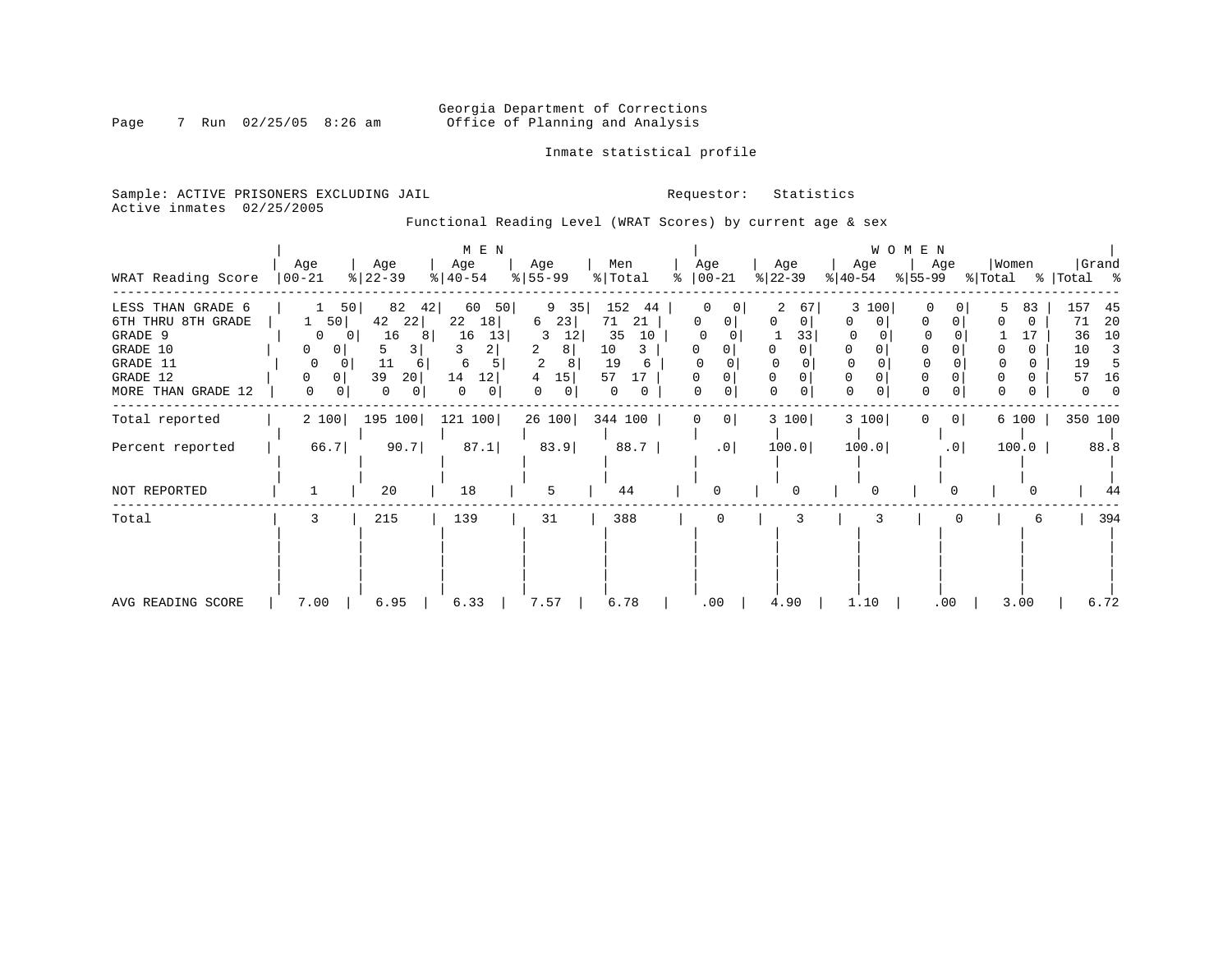# Georgia Department of Corrections<br>Page 8 Run 02/25/05 8:26 am 60ffice of Planning and Analysis Office of Planning and Analysis

### Inmate statistical profile

Sample: ACTIVE PRISONERS EXCLUDING JAIL **Requestor:** Statistics Active inmates 02/25/2005

Functional Math Level (WRAT Scores) by current age & sex

| WRAT Math Score                                                                                              | Age<br>$ 00-21 $                                                                                                    | Age<br>$ 22-39 $                                                                                                                | M E N<br>Age<br>$ 40-54 $                                          | Age<br>$ 55 - 99 $                                      | Men<br>% Total                                                | Age<br>$\frac{1}{6}$   00-21                                                                | Age<br>$ 22-39 $     | Age<br>$ 40-54 $                                                        | WOMEN<br>Age<br>%∣55-99        | Women<br>% Total % Total % | Grand                                                     |
|--------------------------------------------------------------------------------------------------------------|---------------------------------------------------------------------------------------------------------------------|---------------------------------------------------------------------------------------------------------------------------------|--------------------------------------------------------------------|---------------------------------------------------------|---------------------------------------------------------------|---------------------------------------------------------------------------------------------|----------------------|-------------------------------------------------------------------------|--------------------------------|----------------------------|-----------------------------------------------------------|
| LESS THAN GRADE 6<br>6TH THRU 8TH GRADE<br>GRADE 9<br>GRADE 10<br>GRADE 11<br>GRADE 12<br>MORE THAN GRADE 12 | 50 <br>50  <br>$\Omega$<br>0 <sup>1</sup><br>$\Omega$<br>$\mathbf{0}$<br>0<br>0 <sup>1</sup><br>0<br>$\overline{0}$ | 56<br>29<br>91<br>47<br>22<br>11<br>0 <sub>1</sub><br>-7 I<br>13<br>9<br>5<br>0 <sub>1</sub><br>$\left 2\right $<br>4<br>0<br>0 | 55<br>45<br>45<br>37 <br>12<br>10<br>4  <br>5<br>3<br>2 <br>0<br>0 | 14<br>54<br>7 27<br>4 <sub>1</sub><br>2<br>8<br>41<br>4 | 126<br>37<br>42<br>144<br>35<br>10<br>20<br>6<br>11<br>8<br>0 | 0<br>01<br>$\Omega$<br>Ü<br>$\Omega$<br>0<br>01<br>0<br>$\Omega$<br>$\Omega$<br>0<br>0<br>0 | 33<br>33 <br>33<br>0 | 33<br>33 <br>33<br>0<br>$\Omega$<br>$\Omega$<br>$\Omega$<br>$\mathbf 0$ | 0<br>$\Omega$<br>$\Omega$<br>0 | 33<br>33<br>33             | 128<br>37<br>146<br>42<br>37<br>11<br>20<br>-6<br>11<br>0 |
| Total reported                                                                                               | 2 100                                                                                                               | 195 100                                                                                                                         | 121 100                                                            | 26 100                                                  | 344 100                                                       | 0 <br>0                                                                                     | 3 100                | 3 100                                                                   | 0<br>$\Omega$                  | 6 100                      | 350 100                                                   |
| Percent reported                                                                                             | 66.7                                                                                                                | 90.7                                                                                                                            | 87.1                                                               | 83.9                                                    | $88.7$                                                        | .0                                                                                          | 100.0                | 100.0                                                                   | .0 <sub>1</sub>                | 100.0                      | 88.8                                                      |
| NOT REPORTED                                                                                                 |                                                                                                                     | 20                                                                                                                              | 18                                                                 | 5                                                       | 44                                                            | $\Omega$                                                                                    |                      | $\Omega$                                                                | $\Omega$                       |                            | 44                                                        |
| Total                                                                                                        | 3                                                                                                                   | 215                                                                                                                             | 139                                                                | 31                                                      | 388                                                           | 0                                                                                           | 3                    | 3                                                                       |                                | 6                          | 394                                                       |
| AVG MATH SCORE                                                                                               | 5.75                                                                                                                | 7.20                                                                                                                            | 6.22                                                               | 5.89                                                    | 6.75                                                          | .00                                                                                         | 5.97                 | 7.33                                                                    | $.00 \,$                       | 6.65                       | 6.75                                                      |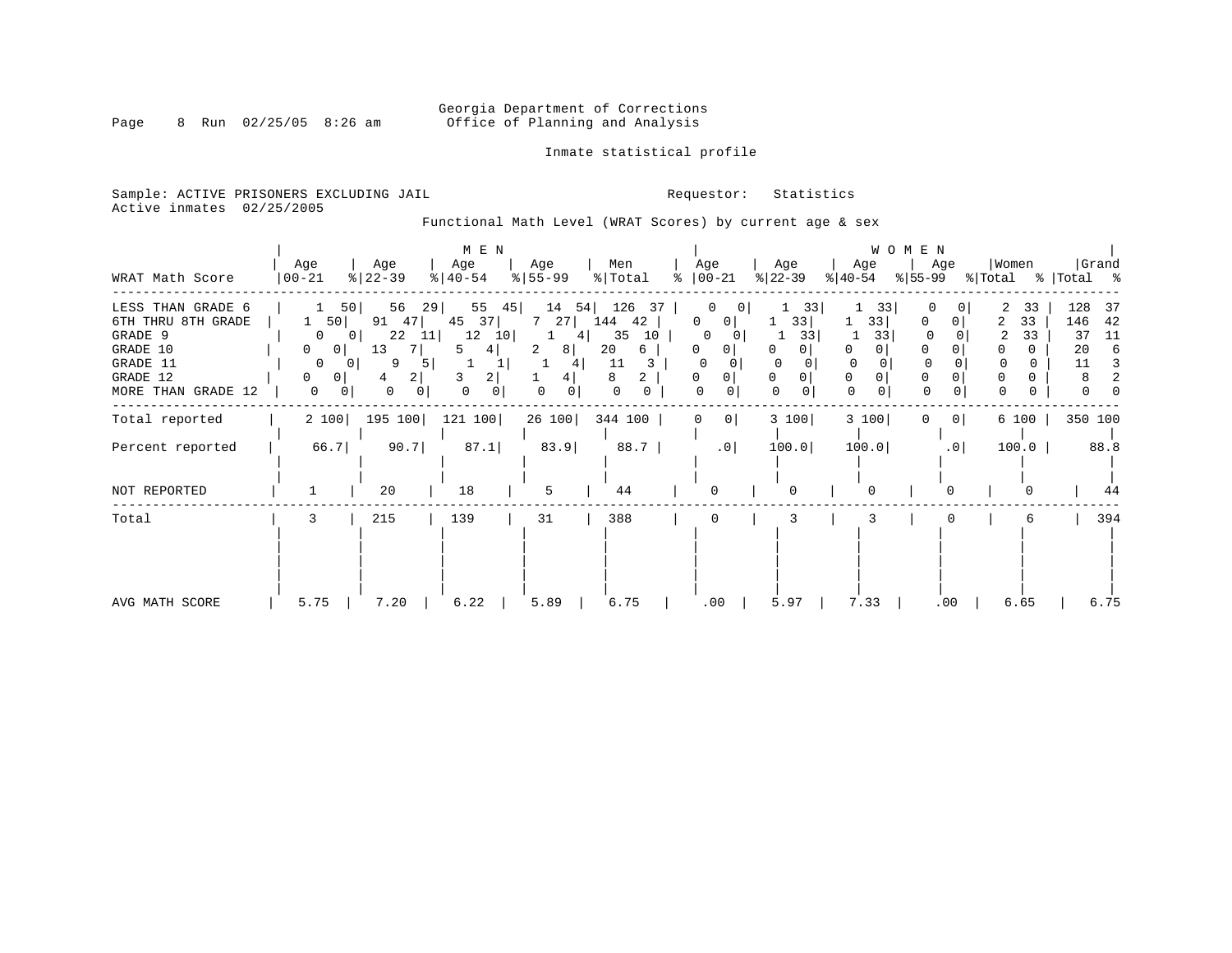# Georgia Department of Corrections<br>Page 9 Run 02/25/05 8:26 am 60ffice of Planning and Analysis Office of Planning and Analysis

Inmate statistical profile

Sample: ACTIVE PRISONERS EXCLUDING JAIL **Requestor:** Statistics Active inmates 02/25/2005

# Functional Spelling Level (WRAT Scores) by current age & sex

| WRAT Spelling Score                                                                                             | Age<br>$ 00-21$                                                                                         | Age<br>$ 22-39 $                                                               | $M$ $\,$ E $\,$ N $\,$<br>Age<br>$ 40-54 $                                 | Age<br>$8 55-99$                                                         | Men<br>$\frac{1}{2}$ Total                                              | Age<br>$8   00 - 21$                                                                                                             | Age<br>$ 22-39 $                                                       | WOMEN<br>Age<br>$ 40-54 $                           | Age<br>$ 55-99 $                         | Women<br>% Total                           | Grand<br>%   Total %                                     |
|-----------------------------------------------------------------------------------------------------------------|---------------------------------------------------------------------------------------------------------|--------------------------------------------------------------------------------|----------------------------------------------------------------------------|--------------------------------------------------------------------------|-------------------------------------------------------------------------|----------------------------------------------------------------------------------------------------------------------------------|------------------------------------------------------------------------|-----------------------------------------------------|------------------------------------------|--------------------------------------------|----------------------------------------------------------|
| LESS THAN GRADE 6<br>6TH THRU 8TH GRADE<br>GRADE 9<br>GRADE 10<br>GRADE 11<br>GRADE 12<br>MORE THAN GRADE<br>12 | 50<br>50<br>0<br>0<br>$\mathbf{0}$<br>$\circ$<br>0<br>0<br>$\mathbf{0}$<br>$\circ$<br>0<br>$\mathbf{0}$ | 69<br>35<br>57<br>29<br>24<br>12 <br>15<br>8<br>13<br>7 I<br>17<br>9<br>0<br>0 | 55<br>66<br>33<br>27<br>5 <br>6<br>5<br>4<br>$\overline{3}$<br>6<br>0<br>0 | 13<br>50<br>31<br>8<br>4  <br>0 <sup>1</sup><br>0<br>4  <br>8 <br>2<br>4 | 149<br>43<br>99<br>29<br>31<br>9<br>20<br>6<br>18<br>5.<br>26<br>8<br>0 | $\mathbf{0}$<br>0<br>$\Omega$<br>$\mathbf{0}$<br>0<br>$\cup$<br>0<br>0 <sup>1</sup><br>$\Omega$<br>0<br>0 <sup>1</sup><br>0<br>0 | 33<br>33<br>0<br>$\Omega$<br>$\Omega$<br>0<br>$\Omega$<br>33<br>0<br>0 | 33<br>0<br>0<br>$\Omega$<br>0<br>0<br>33<br>33<br>0 | O<br>0<br>$\Omega$<br>0<br>0<br>$\Omega$ | 2.<br>33<br>17<br>33<br>2<br>$\Omega$<br>0 | 151<br>43<br>100<br>29<br>9<br>31<br>20<br>6<br>19<br>28 |
| Total reported                                                                                                  | 2 100                                                                                                   | 195 100                                                                        | 121<br>100                                                                 | 26 100                                                                   | 344 100                                                                 | 0<br>$\overline{0}$                                                                                                              | 3 100                                                                  | 3 100                                               | 0 <br>0                                  | 6 100                                      | 350 100                                                  |
| Percent reported                                                                                                | 66.7                                                                                                    | 90.7                                                                           | 87.1                                                                       | 83.9                                                                     | 88.7                                                                    | .0                                                                                                                               | 100.0                                                                  | 100.0                                               | .0 <sub>1</sub>                          | 100.0                                      | 88.8                                                     |
| NOT REPORTED                                                                                                    |                                                                                                         | 20                                                                             | 18                                                                         | 5                                                                        | 44                                                                      | ∩                                                                                                                                |                                                                        |                                                     |                                          |                                            | 44                                                       |
| Total                                                                                                           | 3                                                                                                       | 215                                                                            | 139                                                                        | 31                                                                       | 388                                                                     | 0                                                                                                                                | 3                                                                      |                                                     |                                          | 6                                          | 394                                                      |
| AVG SPELLING SCORE                                                                                              | 4.95                                                                                                    | 7.16                                                                           | 5.75                                                                       | 6.44                                                                     | 6.60                                                                    | .00                                                                                                                              | 6.33                                                                   | 9.23                                                | .00                                      | 7.78                                       | 6.62                                                     |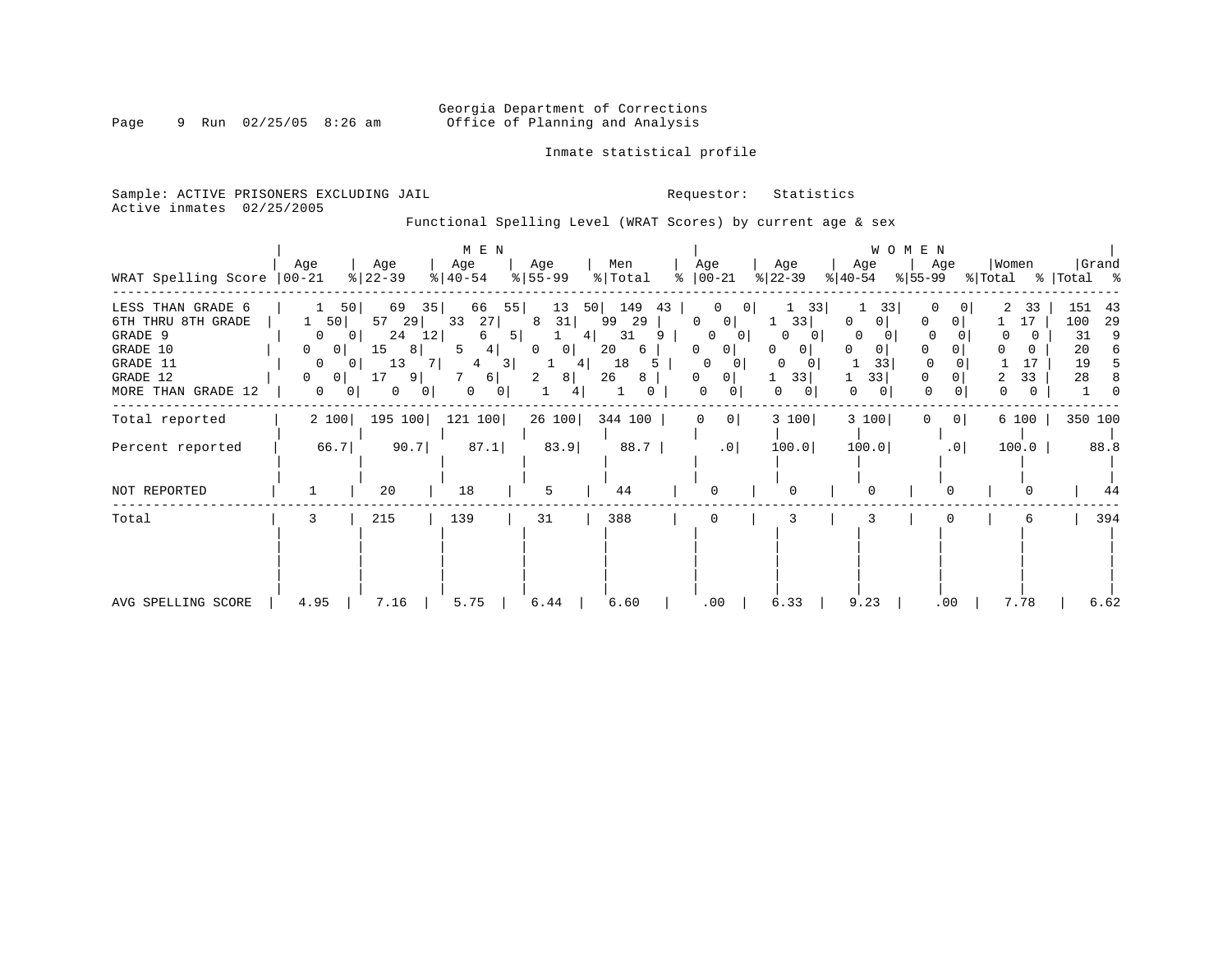# Georgia Department of Corrections<br>Page 10 Run 02/25/05 8:26 am 60ffice of Planning and Analysis Office of Planning and Analysis

### Inmate statistical profile

Sample: ACTIVE PRISONERS EXCLUDING JAIL **Requestor:** Statistics Active inmates 02/25/2005

Self-Rpt Guardian Status To Age 16 by current age & sex

|                                                                                   |                            |                                                  | M E N                                          |                                                                              |                                                                   |                                                                                    |                                                                             | W O M E N                                                 |                           |                        |                                                     |
|-----------------------------------------------------------------------------------|----------------------------|--------------------------------------------------|------------------------------------------------|------------------------------------------------------------------------------|-------------------------------------------------------------------|------------------------------------------------------------------------------------|-----------------------------------------------------------------------------|-----------------------------------------------------------|---------------------------|------------------------|-----------------------------------------------------|
| Guardian Status                                                                   | Age<br>$ 00 - 21$          | Age<br>$ 22-39$                                  | Age<br>$ 40-54 $                               | Age<br>$8 55-99$                                                             | Men<br>% Total                                                    | Age<br>$ 00-21$                                                                    | Age<br>$ 22-39 $                                                            | Age<br>$ 40-54 $                                          | Age<br>$ 55-99 $          | Women<br>% Total       | Grand<br>%   Total %                                |
| ORPHANAGE<br>FATHER ONLY<br>FTR MTR HD<br>MOTHER ONLY<br>MTR FTR HD<br>OTH FEMALE | $3 \t150$<br>0<br>50 <br>0 | 215 101<br>3<br>18<br>38<br>81<br>62<br>0 I<br>3 | 139<br>103<br>8 I<br>58<br>43<br>48<br>29<br>2 | 31 100<br>0<br>$\left( \right)$<br>2<br>5<br>16<br>5<br>16<br>36<br>52<br>10 | 388 102<br>2<br>q<br>27<br>6<br>145<br>38<br>33<br>126<br>13<br>3 | $\mathbf{0}$<br>$\overline{0}$<br>$\Omega$<br><sup>o</sup><br>$\Omega$<br>$\Omega$ | 3 100<br>$\overline{0}$<br>$\Omega$<br>n<br>- 0<br>$\Omega$<br>0<br>67<br>0 | 3 100<br>0 <sup>1</sup><br>0<br>$\Omega$<br>33<br>2<br>67 | 0<br>0 I<br>0<br>$\Omega$ | 6 100<br>17<br>67<br>4 | 394 102<br>27<br>146<br>-38<br>34<br>130<br>13<br>3 |
| OTH MALE<br>STEP-PARNTS<br>FOSTER HOME<br>GRAND PRNTS<br>OTHER                    | 50<br><sup>0</sup><br>0    | 3.<br>13<br>0 I<br>61<br>8<br>0                  | 0<br>8<br>11<br>4                              | 0<br>61<br>3<br>3                                                            | 11<br>q<br>25<br>13                                               |                                                                                    | 33<br>$\Omega$<br>0                                                         | $\Omega$                                                  |                           | 0                      | 26<br>13                                            |
| Total reported                                                                    | 5 100                      | 427<br>100                                       | 274 100                                        | 62 100                                                                       | 768 100                                                           | 0<br>0                                                                             | 6 100                                                                       | 6 100                                                     | $\circ$<br>0              | 12 100                 | 780 100                                             |
| Percent reported                                                                  | 66.7                       | 98.6                                             | 97.1                                           | 100.0                                                                        | 97.9                                                              | .0                                                                                 | 100.0                                                                       | 100.0                                                     | $\cdot$ 0                 | 100.0                  | 98.0                                                |
| NOT RPTD                                                                          |                            | 3                                                | 4                                              | O                                                                            | 8                                                                 | U                                                                                  |                                                                             |                                                           |                           |                        |                                                     |
| Total                                                                             | 3                          | 215                                              | 139                                            | 31                                                                           | 388                                                               | 0                                                                                  |                                                                             |                                                           | $\Omega$                  | 6                      | 394                                                 |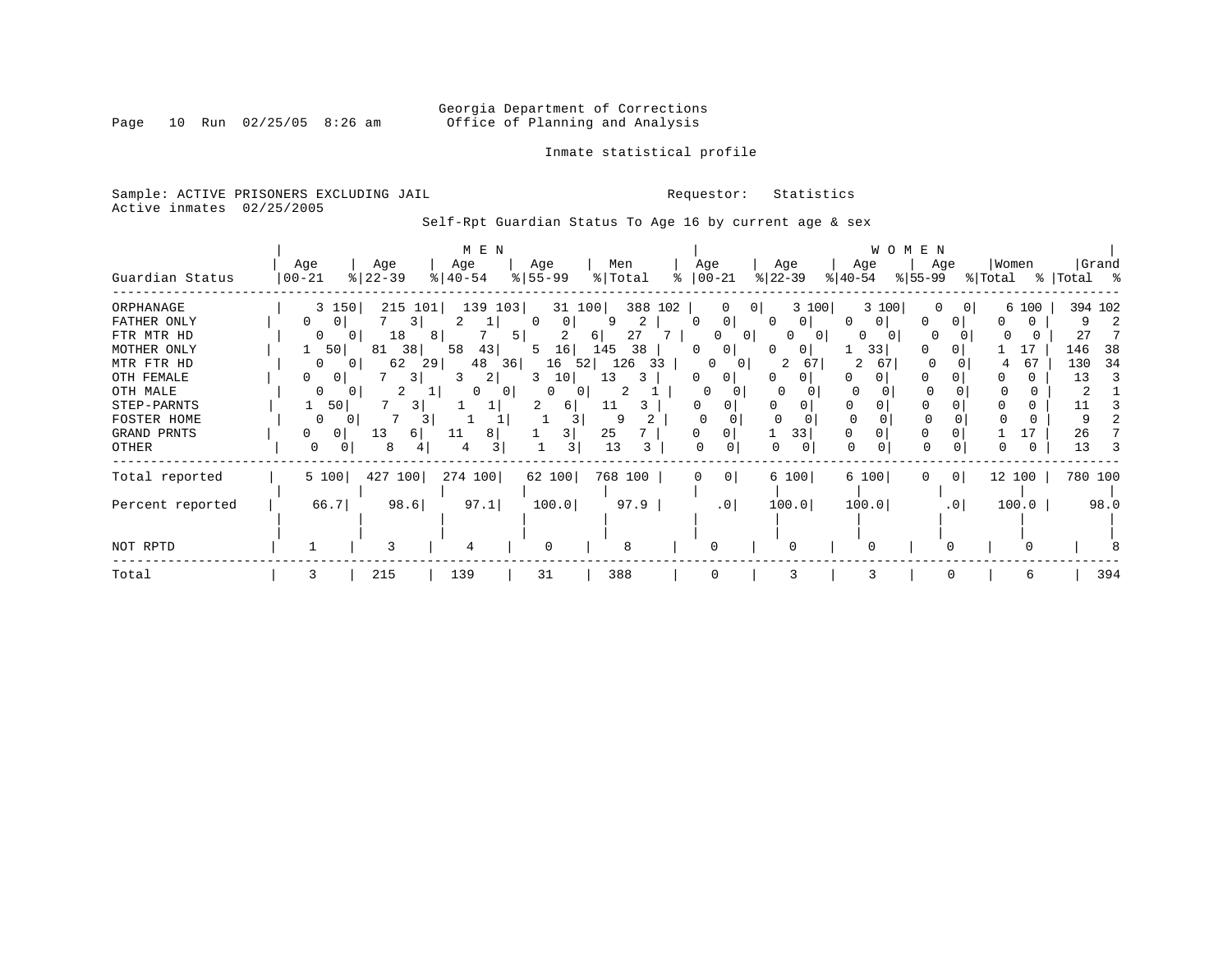### Georgia Department of Corrections<br>Page 11 Run 02/25/05 8:26 am 60ffice of Planning and Analysis Office of Planning and Analysis

### Inmate statistical profile

Sample: ACTIVE PRISONERS EXCLUDING JAIL **Requestor:** Statistics Active inmates 02/25/2005

Self-Rpt Employment Status Before Prison by current age & sex

|                  |                   |                 | M E N                        |                              |                     |                     |                          |                     | W O M E N           |                  |                         |
|------------------|-------------------|-----------------|------------------------------|------------------------------|---------------------|---------------------|--------------------------|---------------------|---------------------|------------------|-------------------------|
| Employment       | Age<br>$ 00 - 21$ | Age<br>$ 22-39$ | Age<br>$\frac{1}{6}$   40-54 | Age<br>$\frac{8}{5}$ 55 - 99 | Men<br>% Total<br>⊱ | Age<br>$ 00-21 $    | Age<br>$ 22-39 $         | Age<br>$ 40-54 $    | Age<br>$ 55-99 $    | Women<br>% Total | Grand<br>%   Total<br>ႜ |
|                  |                   |                 |                              |                              |                     |                     |                          |                     |                     |                  |                         |
| FULL TIME        |                   | 50<br>94<br>48  | 80                           | 20<br>66<br>67               | 195<br>56           | 0<br> 0             | 3 100                    | 50                  | 0                   | 80<br>4          | 199<br>-56              |
| PART TIME        | $\mathbf{0}$<br>0 | 14              | 3                            | 0 <sup>1</sup><br>$\Omega$   | 18<br>5             | 0<br>0              | $\mathbf{0}$<br>$\Omega$ | 0<br>0 <sup>1</sup> | $\Omega$<br>0       | 0                | 18<br>h                 |
| UNEMPL < 6M      | 0                 | 25<br>13        | 11<br>91                     | 3                            | 37                  | 0                   | 0                        | 50                  |                     | 20               | 38                      |
| UNEMPL > 6M      | 0<br>01           | 34              | 19<br>16                     | 3<br>10                      | 56<br>16            | 0                   | 0                        | 0                   | O                   |                  | 16<br>56                |
| NEVER WORKD      | 50                | 23<br>12        | 2<br>2                       | ا ک                          | 27<br>8             | $\Omega$            |                          | $\Omega$            |                     |                  | 27<br>Я                 |
| STUDENT          | $\Omega$<br>0     |                 | 0                            | 0<br>0                       | 0                   | 0                   | 0                        | 0<br>0              | $\Omega$            |                  |                         |
| INCAPABLE        |                   | 5               |                              | 5<br>17                      | 15                  |                     |                          |                     |                     |                  | 15                      |
| OTHER            | 0<br>0            | 0               | 0                            | 0<br>0                       | 0<br>0              | 0                   | 0<br>0                   | 0                   | 0                   |                  |                         |
| Total reported   | 2 100             | 100<br>196      | 100<br>121                   | 30 100                       | 349 100             | 0 <sup>1</sup><br>0 | 3 100                    | 2 100               | 0<br>0 <sup>1</sup> | 5 100            | 354 100                 |
| Percent reported | 66.7              | 91.2            | 87.1                         | 96.8                         | 89.9                | .0                  | 100.0                    | 66.7                | $\cdot$ 0           | 83.3             | 89.8                    |
|                  |                   |                 |                              |                              |                     |                     |                          |                     |                     |                  |                         |
| NOT RPTD         |                   | 19              | 18                           |                              | 39                  | 0                   | O                        |                     |                     |                  | 40                      |
| Total            |                   | 215             | 139                          | 31                           | 388                 | $\Omega$            |                          |                     |                     | 6                | 394                     |

\* NOTE: THE FIELD LABELD "OTHER" WAS CORRECTED IN APRIL 1989; INMATES CODED "PRE-OTIS NOT REPORTED" NOW HAVE BEEN REMOVED FROM THIS FIELD AND IDENTIFIED AS "NOT REPORTED".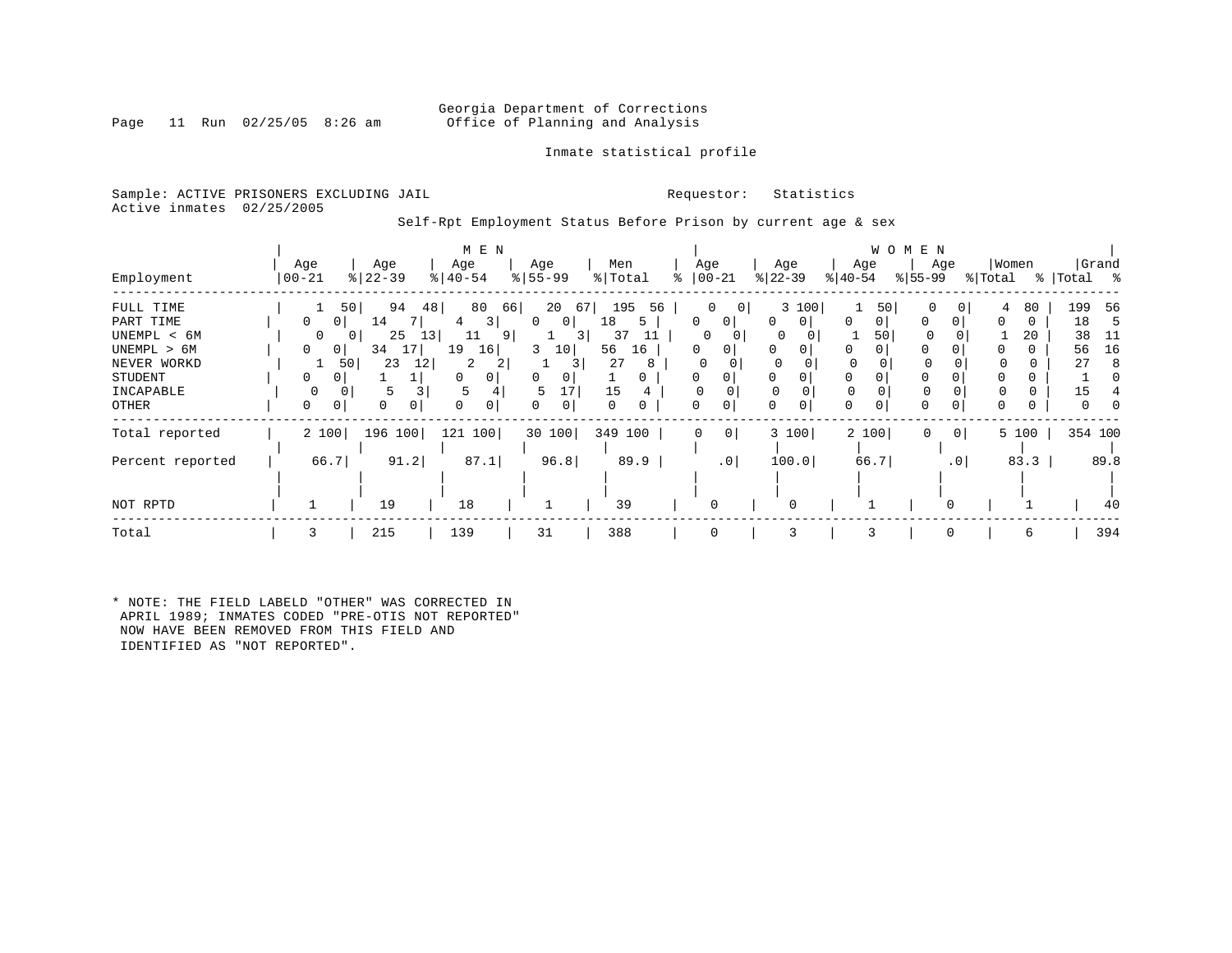# Georgia Department of Corrections Office of Planning and Analysis

### Inmate statistical profile

Sample: ACTIVE PRISONERS EXCLUDING JAIL **Requestor:** Statistics Active inmates 02/25/2005

Self-Rpt Marital Status At Admission by current age & sex

|                  |             |                | M E N                 |               |                |                               |                      | W O M E N                  |                     |          |                      |
|------------------|-------------|----------------|-----------------------|---------------|----------------|-------------------------------|----------------------|----------------------------|---------------------|----------|----------------------|
|                  | Age         | Age            | Age                   | Age           | Men            | Age                           | Age                  | Age                        | Age                 | Women    | Grand                |
| Marital Status   | $ 00-21$    | $ 22-39$       | $\frac{1}{6}$   40-54 | $8 55-99$     | % Total<br>⊱   | $ 00-21$                      | $ 22-39 $            | $ 40-54 $                  | $ 55-99 $           | % Total  | %   Total %          |
| SINGLE           | 2 100       | 155<br>73      | 56<br>41              | 13<br>4       | 217<br>57      | $\overline{0}$<br>0           | 67<br>$\overline{a}$ | 2 67                       | 0<br>0 <sup>1</sup> | 67<br>4  | 221<br>- 57          |
| MARRIED          | 0           | 20<br>9        | 13<br>18              | 13<br>42      | 51<br>13       | $\Omega$<br>0                 | 0<br>$\mathbf 0$     | $\Omega$<br>0              | $\Omega$            | $\Omega$ | -13<br>51            |
| SEPARATED        | 0           | 2              | 12<br>9               | $\Omega$<br>0 | 14<br>4        | 0<br>0                        | 0<br>$\mathbf{0}$    | 0<br>$\mathbf{0}$          | 0<br>0              | 0        | 14<br>$\overline{4}$ |
| DIVORCED         | $\mathbf 0$ | 14             | 25<br>19              | 8<br>26       | 47<br>12       | 0                             | 0<br>$\circ$<br>0    | 33                         | $\Omega$            |          | 48<br>12             |
| WIDOWED          | 0           |                | 6 <br>8               | 3             | 3<br>ᆂᆂ        | 0                             | 33                   | $\Omega$                   |                     |          | 12                   |
| COMMON LAW       | 0           | 20<br>91       | 16<br>12              | 5<br>16       | 41<br>11       | $\Omega$                      | 0 <sup>1</sup><br>0  | 0 <sup>1</sup><br>$\Omega$ | $\Omega$            | 0        | 41                   |
| OTHER            | 0<br>0      | 0<br>$\circ$   | 0 <sup>1</sup>        | 0<br>0        | 0<br>0         | 0                             | 0<br>$\mathbf{0}$    | 0<br>0                     | 0<br>0              | 0<br>0   | 0<br>- 0             |
| Total reported   | 2 100       | 213 100        | 135 100               | 31 100        | 381 100        | $\mathbf 0$<br>0 <sup>1</sup> | 3 100                | 3 100                      | 0 <sup>1</sup><br>0 | 6 100    | 387 100              |
| Percent reported | 66.7        | 99.1           | 97.1                  | 100.0         | 98.2           | .0                            | 100.0                | 100.0                      | .0 <sub>1</sub>     | 100.0    | 98.2                 |
|                  |             |                |                       |               |                |                               |                      |                            |                     |          |                      |
| NOT RPTD         |             | $\mathfrak{D}$ | $\overline{4}$        | $\mathbf 0$   | $\overline{7}$ | $\Omega$                      | $\Omega$             |                            | $\Omega$            |          |                      |
| Total            | 3           | 215            | 139                   | 31            | 388            | 0                             | 3                    |                            |                     | 6        | 394                  |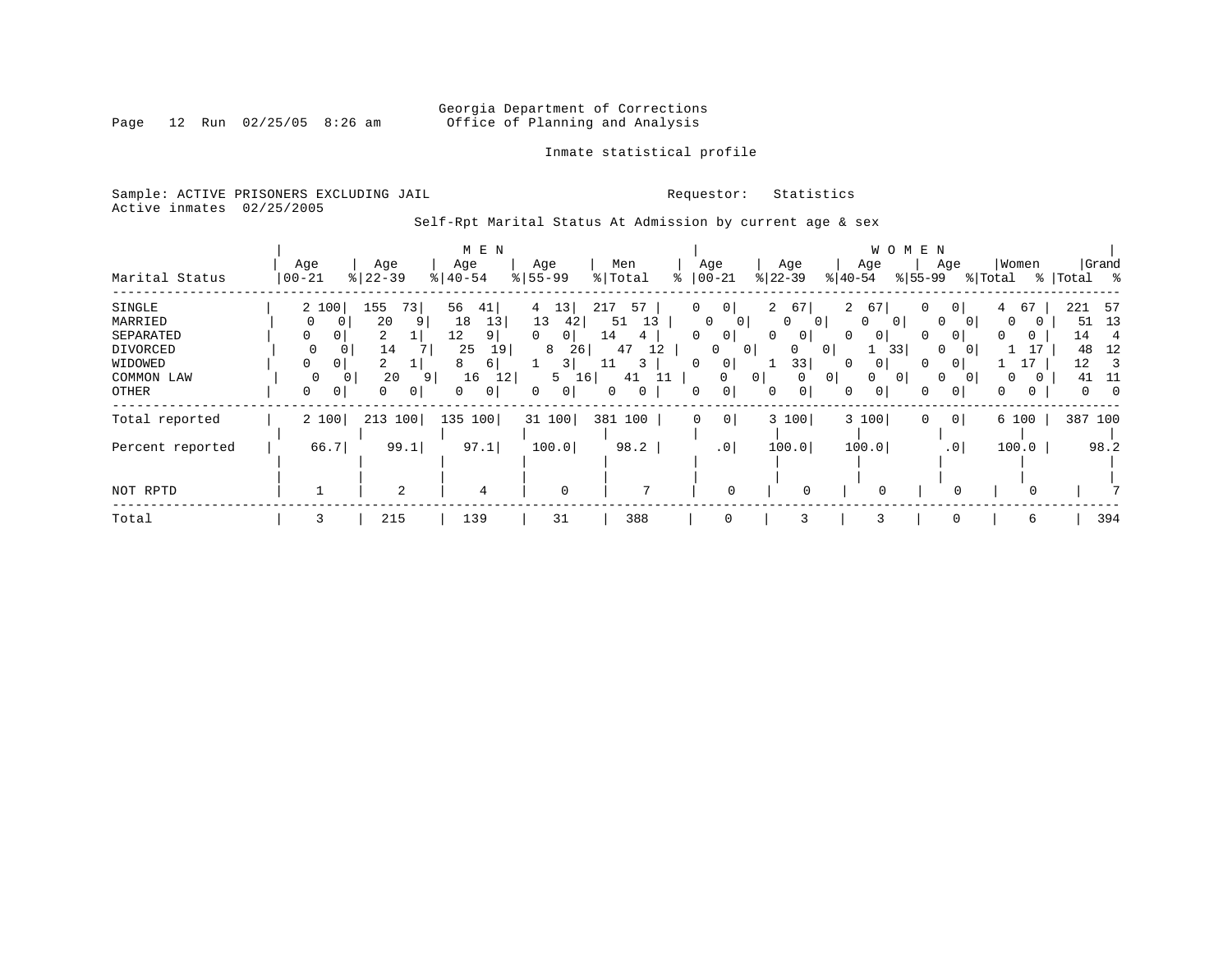### Georgia Department of Corrections Office of Planning and Analysis

Inmate statistical profile

Sample: ACTIVE PRISONERS EXCLUDING JAIL **Requestor:** Statistics Active inmates 02/25/2005

Self-Rpt Number Of Children At Admission by current age & sex

| Number Of Children                                                                                                   | Age<br>$00 - 21$                                                | Age<br>$ 22-39$                                                                                 | M E N<br>Age<br>$ 40-54 $                                                     | Age<br>$8 55-99$                                                                | Men<br>% Total<br>៖                                                       | Age<br>$ 00-21$                                                                                                                                                | Age<br>$ 22-39 $                                                                                         | W O M E N<br>Age<br>% 55−99<br>$ 40-54 $                                                            | Women<br>Age<br>% Total                                                                                                                                                       | Grand<br>%   Total %                                                              |
|----------------------------------------------------------------------------------------------------------------------|-----------------------------------------------------------------|-------------------------------------------------------------------------------------------------|-------------------------------------------------------------------------------|---------------------------------------------------------------------------------|---------------------------------------------------------------------------|----------------------------------------------------------------------------------------------------------------------------------------------------------------|----------------------------------------------------------------------------------------------------------|-----------------------------------------------------------------------------------------------------|-------------------------------------------------------------------------------------------------------------------------------------------------------------------------------|-----------------------------------------------------------------------------------|
| NO CHILDREN<br>ONE CHILD<br>TWO CHILDREN<br>THREE CHILDREN<br>FOUR CHILDREN<br>FIVE CHILDREN<br>MORE THAN 5 CHILDREN | 50 <br>50<br>0  <br>0<br>0<br>0<br>0<br>$\Omega$<br>0<br>0<br>0 | 87<br>41<br>59<br>28<br>33<br>15<br>17<br>8<br>11<br>5<br>5.<br>$\mathbf{2}$<br>$\vert 0 \vert$ | 45<br>33<br>31<br>23<br>25<br>19<br>21<br>16<br>3 I<br>4<br>5<br>4<br>3 <br>4 | 10<br>3<br>8<br>26<br>26<br>8<br>19 <br>6<br>2<br>$6 \mid$<br>2<br>6 <br>6<br>2 | 136<br>36<br>26<br>99<br>66<br>17<br>44<br>12<br>17<br>4<br>12<br>3.<br>2 | 0<br>0 <sup>1</sup><br>0<br>01<br>0<br>0 <sup>1</sup><br>0<br>$\vert 0 \vert$<br>0 <sup>1</sup><br>0<br>$\Omega$<br>0 <sup>1</sup><br>0<br>0<br>$\overline{0}$ | 33 <br>0<br>33<br>33<br>0<br>0 <sup>1</sup><br>0<br>$\circ$<br>$\Omega$<br>0 <sup>1</sup><br>0<br>0<br>0 | $\overline{0}$<br>3 100<br>0<br>0<br> 0 <br>0 <sup>1</sup><br>$\Omega$<br>$\circ$<br>0 <sup>1</sup> | 0<br>17<br>$\Omega$<br>4<br>-67<br>0<br>0 <sup>1</sup><br>17<br>$\Omega$<br>0<br>$\Omega$<br>0 <sup>1</sup><br>0<br>$\overline{0}$<br>0<br>0<br>0<br>0 <sup>1</sup><br>0<br>0 | 137<br>35<br>103<br>-27<br>67<br>17<br>44<br>- 11<br>17<br>4<br>12<br>3<br>7<br>2 |
| Total reported                                                                                                       | 2 100                                                           | 213 100                                                                                         | 135 100                                                                       | 31 100                                                                          | 381 100                                                                   | $\circ$<br>0                                                                                                                                                   | 3 100                                                                                                    | 3 100<br>0                                                                                          | 0 <sup>1</sup><br>6 100                                                                                                                                                       | 387 100                                                                           |
| Percent reported                                                                                                     | 66.7                                                            | 99.1                                                                                            | 97.1                                                                          | 100.0                                                                           | 98.2                                                                      | .0                                                                                                                                                             | 100.0                                                                                                    | 100.0                                                                                               | .0<br>100.0                                                                                                                                                                   | 98.2                                                                              |
| NOT REPORTED                                                                                                         |                                                                 | $\overline{2}$                                                                                  | 4                                                                             | $\mathbf 0$                                                                     | 7                                                                         | $\Omega$                                                                                                                                                       | U                                                                                                        | $\Omega$                                                                                            | ∩                                                                                                                                                                             |                                                                                   |
| Total                                                                                                                | 3                                                               | 215                                                                                             | 139                                                                           | 31                                                                              | 388                                                                       | $\Omega$                                                                                                                                                       | 3                                                                                                        | 3                                                                                                   | 6                                                                                                                                                                             | 394                                                                               |
| AVG NUM CHILDREN                                                                                                     | .50                                                             | 1.18                                                                                            | 1.64                                                                          | 2.58                                                                            | 1.45                                                                      | .00                                                                                                                                                            | 1.00                                                                                                     | 1.00                                                                                                | .00<br>1.00                                                                                                                                                                   | 1.44                                                                              |

\* NOTE: THE FIELD LABLED "NO CHILDREN" WAS CORRECTED IN MARCH 1989: MISSING DATA FOR INMATES STILL IN DIAGNOSTICS NOW HAS BEEN REMOVED FROM THIS FIELD AND IDENTIFIED AS "NOT REPORTED" INFORMATION.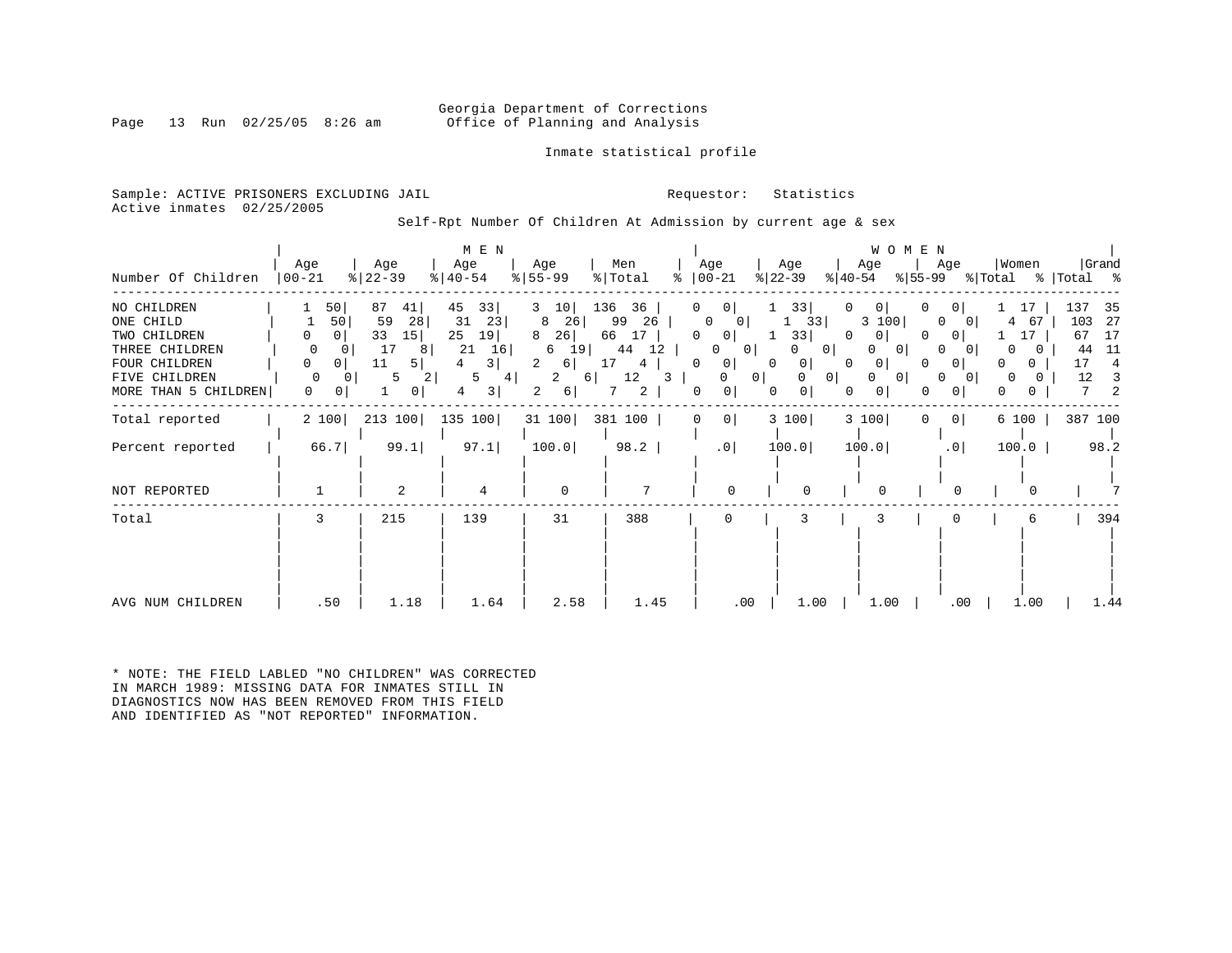# Georgia Department of Corrections<br>Page 14 Run 02/25/05 8:26 am 60ffice of Planning and Analysis Office of Planning and Analysis

Inmate statistical profile

Sample: ACTIVE PRISONERS EXCLUDING JAIL **Requestor:** Statistics Active inmates 02/25/2005

Self-Rpt Religious Affiliation by current age & sex

|                  |                          |                       | M E N         |                      |                          |                   |                          | WOMEN                |                     |               |           |
|------------------|--------------------------|-----------------------|---------------|----------------------|--------------------------|-------------------|--------------------------|----------------------|---------------------|---------------|-----------|
|                  | Age                      | Age                   | Age           | Age                  | Men                      | Age               | Age                      | Age                  | Age                 | Women         | Grand     |
| Religion         | $ 00 - 21$               | $8   22 - 39$         | $8   40 - 54$ | $8155 - 99$          | % Total<br>៖             | $ 00-21$          | $ 22-39$                 | $8 40-54$            | $8155 - 99$         | % Total       | % Total % |
| <b>ISLAM</b>     | $\Omega$                 | 20<br>10 <sub>1</sub> | 8<br>6        | 2<br>6 I             | 30<br>8                  | 0                 | 0                        | 0                    |                     | 0             | 30        |
| CATHOLIC         | 50<br>1                  | 6<br>3                | 2<br>1        | 0<br>$\Omega$        | $\overline{2}$<br>9      | 0<br>0            | 0                        | 0<br>0               | 0<br>0              | 0             | 9         |
| <b>BAPTIST</b>   | 50                       | 63<br>30              | 71<br>53      | 13<br>42             | 148<br>40                | 0<br>0            | 33                       | 2<br>67              | 0<br>$\Omega$       | 3<br>50       | 151<br>40 |
| METHODIST        | 0<br>0                   | 2<br>1                | 1             | 2<br>6               | 5                        | 0<br>0            | 0<br>O                   | 0<br>0               | O<br><sup>0</sup>   | 0<br>O        |           |
| EPISCOPLN        | 0<br>0                   | 0<br>0                | $\Omega$<br>0 | $\Omega$<br>0        | $\Omega$                 | C<br>0            | 0                        | $\Omega$<br>$\Omega$ | $\Omega$<br>O       | $\Omega$      |           |
| PRESBYTRN        | 0<br>$\Omega$            | 0<br>O                | 0<br>O        | 0                    | O<br>0                   | O<br>0            | $\Omega$                 | 0<br>O               | 0                   | 0             |           |
| CHC OF GOD       | 0<br>0                   |                       |               | 0<br>O               | 2                        | O<br>$\cap$       | U<br>$\Omega$            | $\Omega$<br>U        | O<br>O              | $\Omega$      |           |
| HOLINESS         | U                        | 2<br>1                | 3             | 3<br>10              | 9<br>2                   | <sup>0</sup><br>U | 33<br>1                  | 0<br>O               | O<br><sup>0</sup>   | 17            | 10        |
| JEWISH           | $\Omega$<br>$\Omega$     | $\mathbf{1}$<br>0     | $\Omega$      |                      | O                        | U<br>U            | $\Omega$<br>0            | $\Omega$<br>U        | $\Omega$<br>O       | 0<br>U        |           |
| ANGLICAN         | C                        | <sup>0</sup><br>0     | 0             |                      | U<br>O                   | U                 | $\Omega$                 | O                    | $\Omega$<br>U       | O             |           |
| GRK ORTHDX       | <sup>0</sup>             | $\Omega$<br>0         | 0<br>O        | 0                    | 0<br>0                   | $\Omega$<br>0     | 0<br>O                   | 0<br>0               | $\Omega$            | 0             |           |
| HINDU            | ∩                        | $\Omega$<br>0         | 0<br>n        | $\Omega$<br>$\Omega$ | $\Omega$<br><sup>0</sup> | $\Omega$<br>0     | 0<br>O                   | 0<br>$\Omega$        | 0                   | $\Omega$<br>O |           |
| <b>BUDDHIST</b>  |                          | 0<br>0                | 0<br>O        | 0                    | 0<br>0                   | 0<br>0            | 0                        | 0<br>0               | 0<br>0              | 0<br>O        |           |
| TAOIST           | ∩<br>U                   | 0<br>∩                | 0<br>n        | $\Omega$<br>$\Omega$ | U                        | ∩<br>$\Omega$     | 0<br>∩                   |                      | <sup>0</sup>        | U<br>O        |           |
| SHINTOIST        | O<br>O                   | 0<br>O                | 0<br>O        | 0<br>O               | U                        | 0<br>O            | 0<br>U                   | 0<br>0               | <sup>o</sup>        | O<br>O        |           |
| SEVEN D AD       | $\Omega$<br>∩            | $\mathbf{1}$          | 2             | 3                    |                          | ∩<br>0            | 0<br>n                   | O                    | U                   |               |           |
| JEHOVAH WT       | 0<br>C                   | 4                     |               | 3                    | 2<br>6                   | 0<br>0            | 0                        | O<br>0               | O                   |               |           |
| LATR DAY S       | $\Omega$<br><sup>0</sup> | $\Omega$<br>0         | $\Omega$<br>0 | <sup>0</sup><br>0    |                          |                   | 0<br>0<br>N              | U<br>$\Omega$        | ∩                   |               |           |
| QUAKER           | U<br>0                   | O<br>0                | 0<br>0        | U<br>0               | 0<br>0                   | $\Omega$<br>0     | 0<br>$\Omega$            | 0<br>0               | 0                   | 0             |           |
| OTHER PROD       | 0<br>0                   | 35<br>17              | 12<br>9       | 2<br>6               | 49<br>13                 | 0                 | $\overline{0}$<br>33     | 33<br>1              | 0                   | 2<br>33       | 51<br>13  |
| <b>NONE</b>      | 0<br>0                   | 45<br>22              | 22<br>16      | 23                   | 20<br>74                 | 0<br>0            | 0<br>0                   | 0<br>0               | 0                   | 0             | 19<br>74  |
| OTHER            | 0<br>0                   | 27<br>13              | 10<br>7       | 0                    | 37<br>0<br>10            | $\mathbf 0$       | 0<br>0<br>U              | 0<br>0               | N<br>0              | 0             | 37<br>10  |
| Total reported   | 2 100                    | 207100                | 134 100       | 31 100               | 374 100                  | 0                 | 3 100<br>0 <sup>1</sup>  | 3 100                | 0<br>0 <sup>1</sup> | 6 100         | 380 100   |
|                  |                          |                       |               |                      |                          |                   |                          |                      |                     |               |           |
| Percent reported | 66.7                     | 96.3                  | 96.4          | 100.0                | 96.4                     |                   | .0 <sub>1</sub><br>100.0 | 100.0                | .0 <sub>1</sub>     | 100.0         | 96.4      |
|                  |                          |                       |               |                      |                          |                   |                          |                      |                     |               |           |
|                  |                          |                       |               |                      |                          |                   |                          |                      |                     |               |           |
| NOT RPTD         |                          | 8                     | 5             | 0                    | 14                       | 0                 | 0                        | $\Omega$             | 0                   |               | 14        |
| Total            | 3                        | 215                   | 139           | 31                   | 388                      | 0                 | 3                        | 3                    | 0                   | 6             | 394       |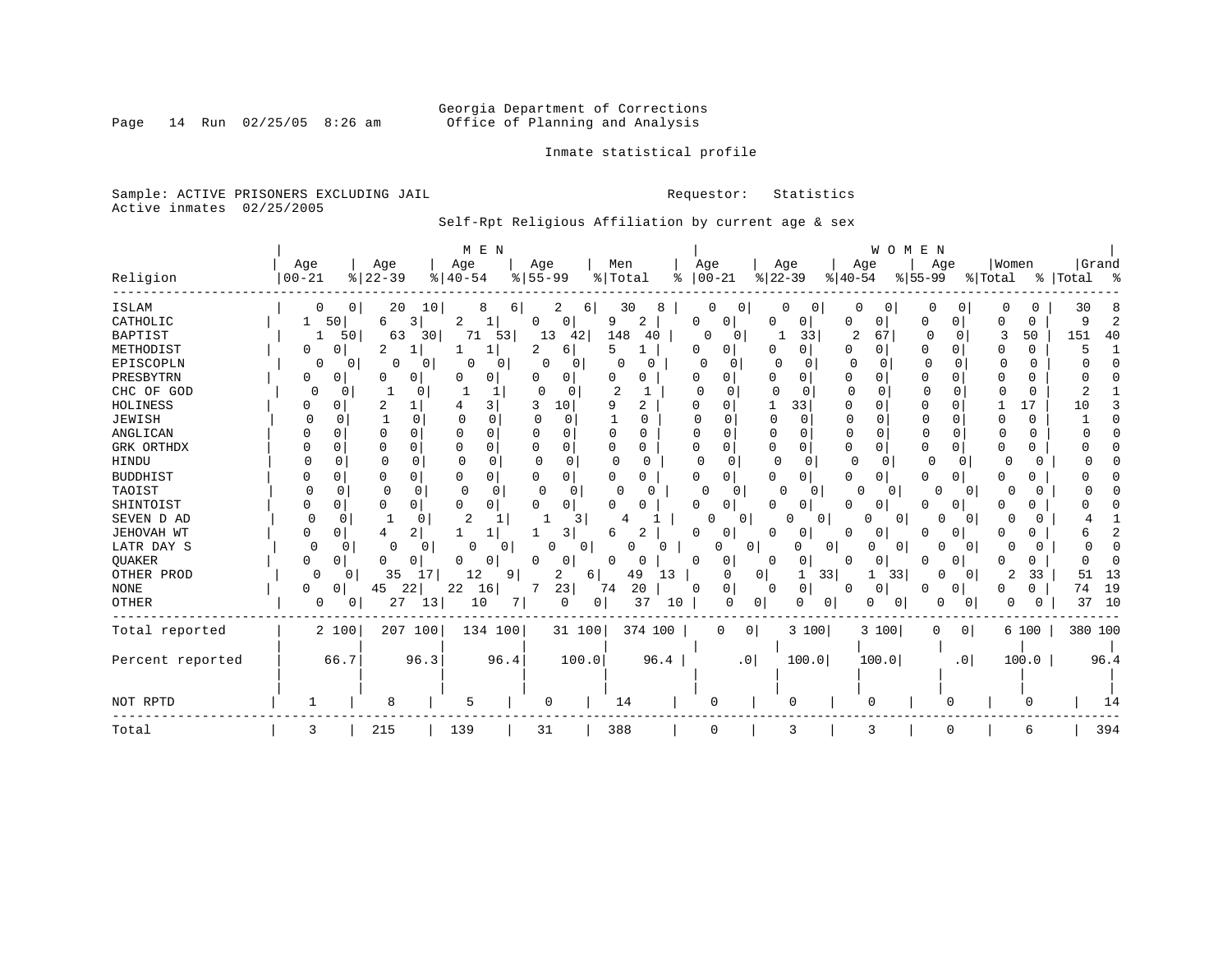### Georgia Department of Corrections<br>Page 15 Run 02/25/05 8:26 am Office of Planning and Analysis Office of Planning and Analysis

### Inmate statistical profile

Sample: ACTIVE PRISONERS EXCLUDING JAIL **Requestor:** Statistics Active inmates 02/25/2005

Self-Rpt Family Behavior Patterns \* by current age & sex

|                  |                      |               | M E N                                        |                |           |                               |                     |                            | WOMEN                    |                     |             |
|------------------|----------------------|---------------|----------------------------------------------|----------------|-----------|-------------------------------|---------------------|----------------------------|--------------------------|---------------------|-------------|
|                  | Age                  | Age           | Age                                          | Age            | Men       | Age                           | Age                 | Age                        | Age                      | Women               | Grand       |
| Family Behavior  | $ 00 - 21$           | $8   22 - 39$ | $ 40-54 $                                    | $8 55-99$      | % Total   | $ 00-21 $                     | $ 22-39 $           | $ 40-54 $                  | $ 55-99 $                | % Total             | %   Total % |
| CRIMINLTY        | 0<br>0               | 64<br>20      | 46<br>23                                     | 6<br>-21       | 116<br>21 | 0                             |                     | 2<br>9                     | 50                       | 3<br>20<br>$\sigma$ | 119<br>-21  |
| ALCOHOLISM       | 33                   | 44<br>14      | 15<br>30                                     | 5<br>18        | 80<br>15  | $\Omega$<br>0                 | 9                   | 0                          | $\Omega$<br>$\Omega$     |                     | 81<br>14    |
| DRUG ABUSE       | $\Omega$<br>$\Omega$ | 30<br>10      | 16<br>8                                      | $\overline{4}$ | 47        |                               | 2<br>$\mathbf{0}$   | 18 <br>$\Omega$            | <sup>0</sup><br>$\Omega$ | 13<br>2<br>$\Omega$ | 49<br>9     |
| DOMINERING       | 0<br>0               | 0             | 0<br>$\Omega$                                | $\Omega$<br>0  | 0         | <sup>0</sup><br>0             | 9                   | 25                         | 01<br><sup>0</sup>       | 13                  |             |
| MIGRANT          |                      | 3<br>⊥        | 3<br>2                                       | 0              | 6<br>0    |                               | 0                   | 0 <sup>1</sup><br>$\Omega$ | $\Omega$                 | 0                   | 6           |
| INFL BTGS        | $\mathbf{0}$         | 14<br>4       | 8<br>4                                       |                | 24        |                               | 9                   |                            | 0                        |                     | 25          |
| PERMISSIVE       | 0                    |               | $\Omega$<br>0 <sup>1</sup><br>$\overline{0}$ | 0              | 0         | 0                             | 2<br>$\overline{0}$ | 18 <sup>1</sup><br>0       | 0                        | 2<br>13             |             |
| FATH ABSNT       | 2<br>67              | L16<br>37     | 73<br>37                                     | 39<br>11       | 202<br>37 | 0<br>$\Omega$                 | 9                   | 25                         | 0                        | 13                  | 204<br>36   |
| MOTH ABSNT       | 0                    | 36<br>11      | 19<br>10 <sup>1</sup>                        | 3              | 58<br>11  | 11                            | 0                   | 9                          | 0                        |                     | 59<br>11    |
| NONE             | 0<br>0               | 2<br>5.       | $\overline{a}$<br>4                          | 0<br>0         | 2<br>9    | 0                             | 9                   | 0                          | 0                        |                     | 10          |
| Total reported   | 3 100                | 314 100       | 199 100                                      | 28 100         | 544 100   | 0 <sup>1</sup><br>$\mathbf 0$ | 11 100              | 4 100                      | $\circ$<br>$\Omega$      | 15 100              | 559 100     |
| Percent reported | 66.7                 | 89.3          | 85.6                                         | 80.6           | 87.1      | .0 <sub>1</sub>               | 100.0               | 66.7                       | .0                       | 83.3                | 87.1        |
|                  |                      |               |                                              |                |           |                               |                     |                            |                          |                     |             |
| OTHER            |                      | 23            | 20                                           | 6              | 50        |                               | $\Omega$            |                            |                          |                     | 51          |
| Total            | 3                    | 215           | 139                                          | 31             | 388       | 0                             | 3                   | 3                          | 0                        | 6                   | 394         |

\* NOTE: SINCE THERE CAN BE UP TO FIVE BEHAVIOR CODES PER INMATE, THE NUMBER OF CASES REPORTED IN THE DETAIL LINES AND THE TOTAL REPORTED LINE MAY EXCEED THE TOTAL NUMBER OF CASES. IN SHORT, THIS TABLE COUNTS THE NUMBER OF BEHAVIOR PROBLEMS, NOT INMATES.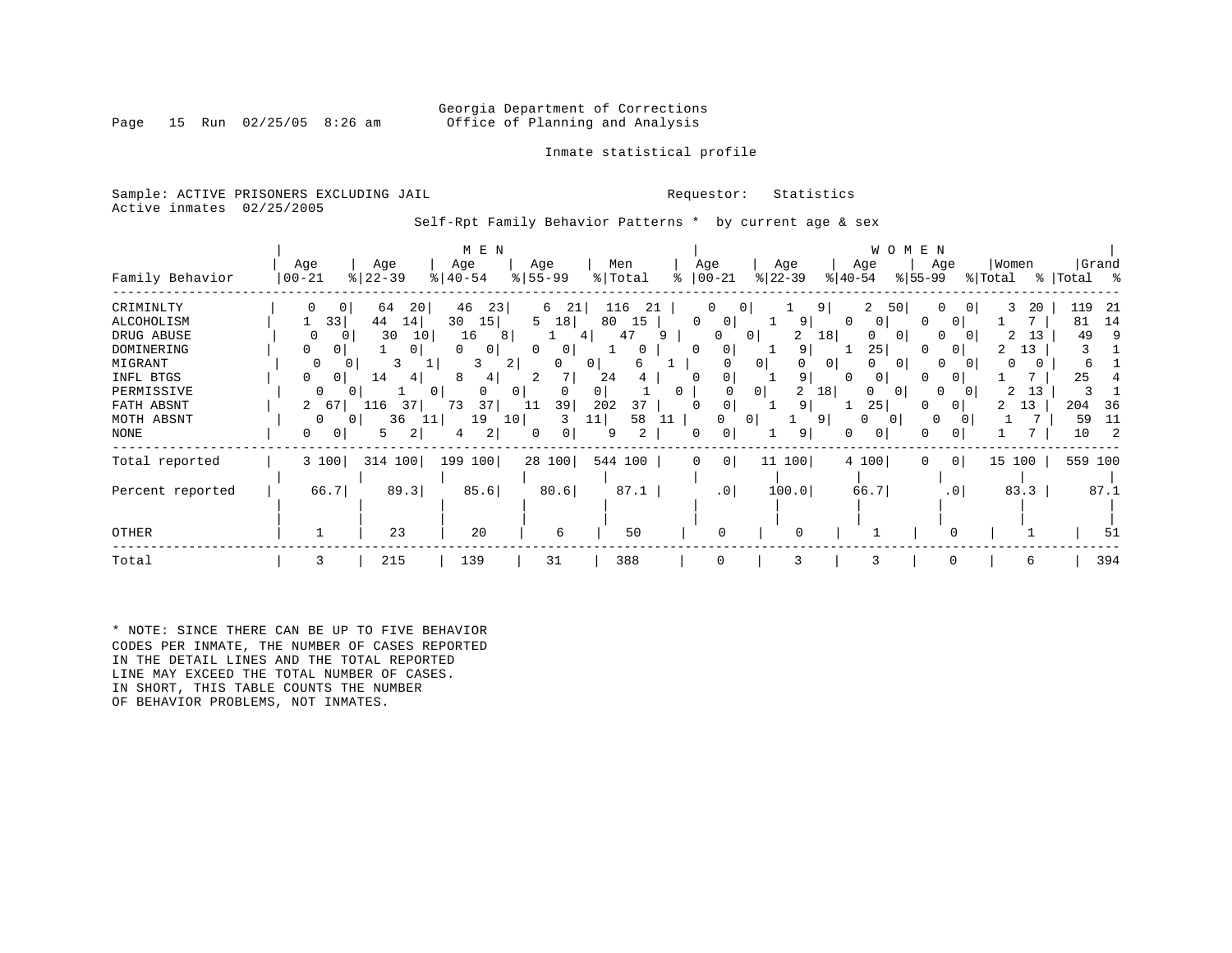### Georgia Department of Corrections<br>Page 16 Run 02/25/05 8:26 am 60ffice of Planning and Analysis Office of Planning and Analysis

### Inmate statistical profile

Sample: ACTIVE PRISONERS EXCLUDING JAIL **Requestor:** Statistics Active inmates 02/25/2005

Inmate Diagnostic Behavior Problem \* by current age & sex

|                    |           |                      | M E N         |             |           |                            |                     |           |               | WOMEN               |         |             |
|--------------------|-----------|----------------------|---------------|-------------|-----------|----------------------------|---------------------|-----------|---------------|---------------------|---------|-------------|
|                    | Age       | Age                  | Age           | Age         | Men       |                            | Age                 | Age       | Age           | Age                 | Women   | Grand       |
| Diagnostic Problem | $00 - 21$ | $ 22-39$             | $8   40 - 54$ | $ 55 - 99 $ | % Total   | $ 00-21 $<br>$\frac{8}{6}$ |                     | $ 22-39 $ | $ 40-54 $     | % 55-99             | % Total | %   Total % |
| <b>ALCOHOLIC</b>   | 17        | 2 <sub>1</sub><br>11 | 8<br>3        | 5           | 25<br>3   | O                          | $\circ$             | 14        |               |                     |         | 26          |
| ALCOH ABSE         | $\Omega$  | 52<br>10             | 36<br>11      | 4           | 92<br>6   | 10                         | $\overline{0}$<br>0 | 14        | 0<br>$\Omega$ | $\Omega$            |         | 93<br>10    |
| DRUG EXP           | 17        | 13<br>68             | 12<br>37      | 13<br>9     | 115<br>13 | n                          | 0                   | 0         | 13            |                     |         | 13<br>116   |
| DRUG ABSE          | 17.       | 81<br>16             | 52<br>16      |             | 138<br>6  | 15                         | $\Omega$            | 29<br>2   | 0<br>0        |                     | 13      | 15<br>140   |
| NARC ADDCT         | O<br>01   | 6                    | T.            |             |           |                            | 0                   | $\Omega$  |               | U                   |         | 11          |
| EPILEPTIC          |           | հ                    | 2             |             | 0         |                            | <sup>o</sup>        |           |               | <sup>0</sup>        | 0       |             |
| MANIPULTVE         | 17        | 50<br>10             | 27<br>9       |             | 83<br>9   |                            |                     | 0         | 13            |                     |         | 84          |
| ASSAULTIVE         | 33<br>2   | 178<br>34            | 105<br>33     | 37<br>25    | 310<br>34 |                            |                     | 43        | 38            |                     | 40      | 34<br>316   |
| ESCPE TEND         | 0 I       | 24<br>5              | 16<br>5.      | 12<br>8     | 48<br>5   |                            |                     | 0         | 0             |                     |         | 48          |
| SUICIDAL           |           | 18<br>3              | 6             |             | 26        |                            |                     |           | 25            |                     | 13      | 28          |
| WITHDRAWN          |           |                      |               | O           | 3         |                            |                     |           | 13            |                     |         |             |
| PR RLTY CT         | Ω         | 8                    |               |             | 12        |                            |                     |           |               |                     | 0       | 12          |
| HOMOSEXUAL         |           |                      |               |             | 2         |                            |                     |           |               |                     |         |             |
| <b>NONE</b>        |           |                      |               |             | 5         |                            |                     |           |               |                     | 0       |             |
| <b>OTHER</b>       |           |                      | 3<br>10       |             | 18        |                            |                     |           | $\Omega$      |                     | 0       | 18          |
| NOT RPTD           | $\Omega$  | 6                    |               | 3<br>2      | 12        |                            |                     | U         |               |                     |         | 12          |
| Total reported     | 6 100     | 518 100              | 317 100       | 67 100      | 908 100   | $\Omega$                   | 0 <sup>1</sup>      | 7 100     | 8 100         | 0 <sup>1</sup><br>0 | 15 100  | 923 100     |
| Percent reported   | 100.0     | 100.0                | 99.3          | 100.0       | 99.7      |                            | .0 <sub>1</sub>     | 100.0     | 100.0         | .0 <sub>1</sub>     | 100.0   | 99.7        |
|                    |           |                      |               |             |           |                            |                     |           |               |                     |         |             |
| UNKNOWN            |           |                      |               | $\cap$      |           |                            |                     |           |               |                     |         |             |
| Total              | 3         | 215                  | 139           | 31          | 388       |                            |                     |           |               |                     | 6       | 394         |

\* NOTE: SINCE THERE CAN BE UP TO FIVE BEHAVIOR CODES PER INMATE, THE NUMBER OF CASES REPORTED IN THE DETAIL LINES AND THE TOTAL REPORTED LINE MAY EXCEED THE TOTAL NUMBER OF CASES. IN SHORT, THIS TABLE COUNTS THE NUMBER OF BEHAVIOR PROBLEMS, NOT INMATES.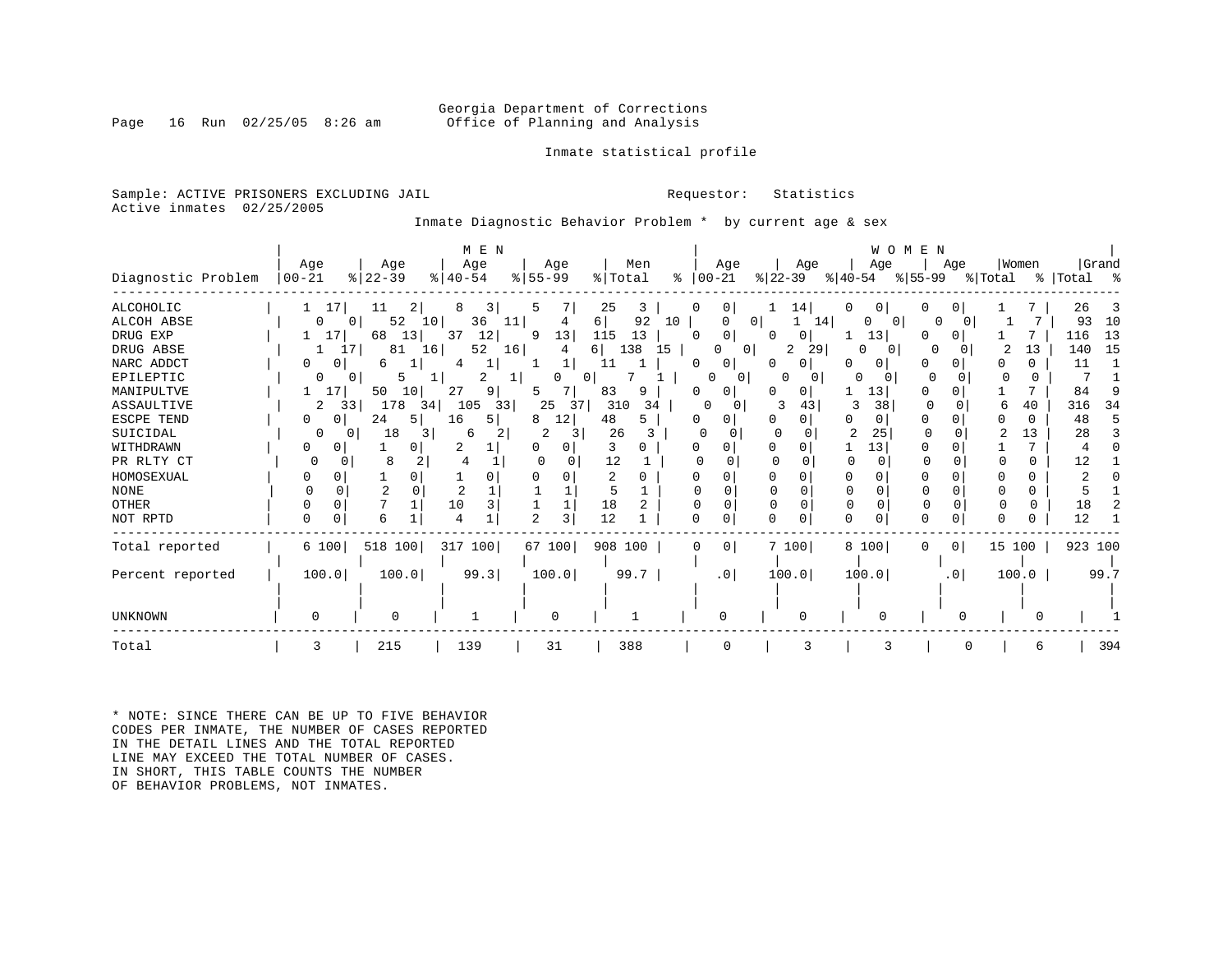# Georgia Department of Corrections<br>Page 17 Run 02/25/05 8:26 am 60ffice of Planning and Analysis Office of Planning and Analysis

Inmate statistical profile

Sample: ACTIVE PRISONERS EXCLUDING JAIL **Requestor:** Statistics Active inmates 02/25/2005

Physical Profile (General Condition) by current age & sex

|                      |          |                               | M E N      |               |           |                            |                      |                         | W O M E N            |                      |           |
|----------------------|----------|-------------------------------|------------|---------------|-----------|----------------------------|----------------------|-------------------------|----------------------|----------------------|-----------|
|                      | Age      | Age                           | Age        | Age           | Men       | Age                        | Age                  | Age                     | Age                  | Women                | Grand     |
| Physical Profile     | 00-21    | $8   22 - 39$                 | $8 40-54$  | $8155 - 99$   | % Total   | $ 00-21 $                  | $ 22-39 $            | $ 40-54 $               | $8 55-99$            | % Total<br>%         | Total %   |
| NO LIMITATION        | 2 100    | 168<br>80                     | 76<br>56   | 12<br>39      | 258<br>68 | 0                          | $\overline{2}$<br>67 | 50                      | 0                    | 60                   | 261<br>68 |
| DEFECT NO MAJOR LIMT | $\Omega$ | 22<br>11                      | 34<br>25   | 8<br>26       | 64<br>17  | $\Omega$<br>$\Omega$       | 33                   | 50                      | $\Omega$<br>$\Omega$ | $\overline{2}$<br>40 | 17<br>66  |
| DEFECT MAJOR LIMIT   | $\Omega$ | 19<br>9                       | 24<br>18   | 11<br>35      | 54<br>14  | $\Omega$<br>$\Omega$       | $\Omega$<br>$\Omega$ | $\Omega$                | $\Omega$<br>$\Omega$ | $\Omega$<br>$\Omega$ | 54<br>14  |
| VERY MAJOR DEFECT    | 0<br>0   | $\mathbf 0$<br>$\overline{0}$ |            | $\Omega$<br>0 | 0         | $\mathbf 0$<br>$\mathbf 0$ | 0<br>0               | $\Omega$<br>$\mathbf 0$ | $\Omega$             | 0<br>0               | $\Omega$  |
| Total reported       | 2 100    | 100<br>209                    | 135<br>100 | 31 100        | 377 100   | 0 <br>0                    | 3 100                | 2 100                   | 0 <sup>1</sup><br>0  | 5 100                | 382 100   |
|                      |          |                               |            |               |           |                            |                      |                         |                      |                      |           |
| Percent reported     | 66.7     | 97.2                          | 97.1       | 100.0         | 97.2      | $\cdot$ 0                  | 100.0                | 66.7                    | $\cdot$ 0            | 83.3                 | 97.0      |
|                      |          |                               |            |               |           |                            |                      |                         |                      |                      |           |
| NOT REPORTED         |          | 6                             | 4          | $\mathbf 0$   | 11        | 0                          | 0                    |                         | 0                    |                      | 12        |
| Total                |          | 215                           | 139        | 31            | 388       | 0                          | 3                    | 3                       | 0                    | 6                    | 394       |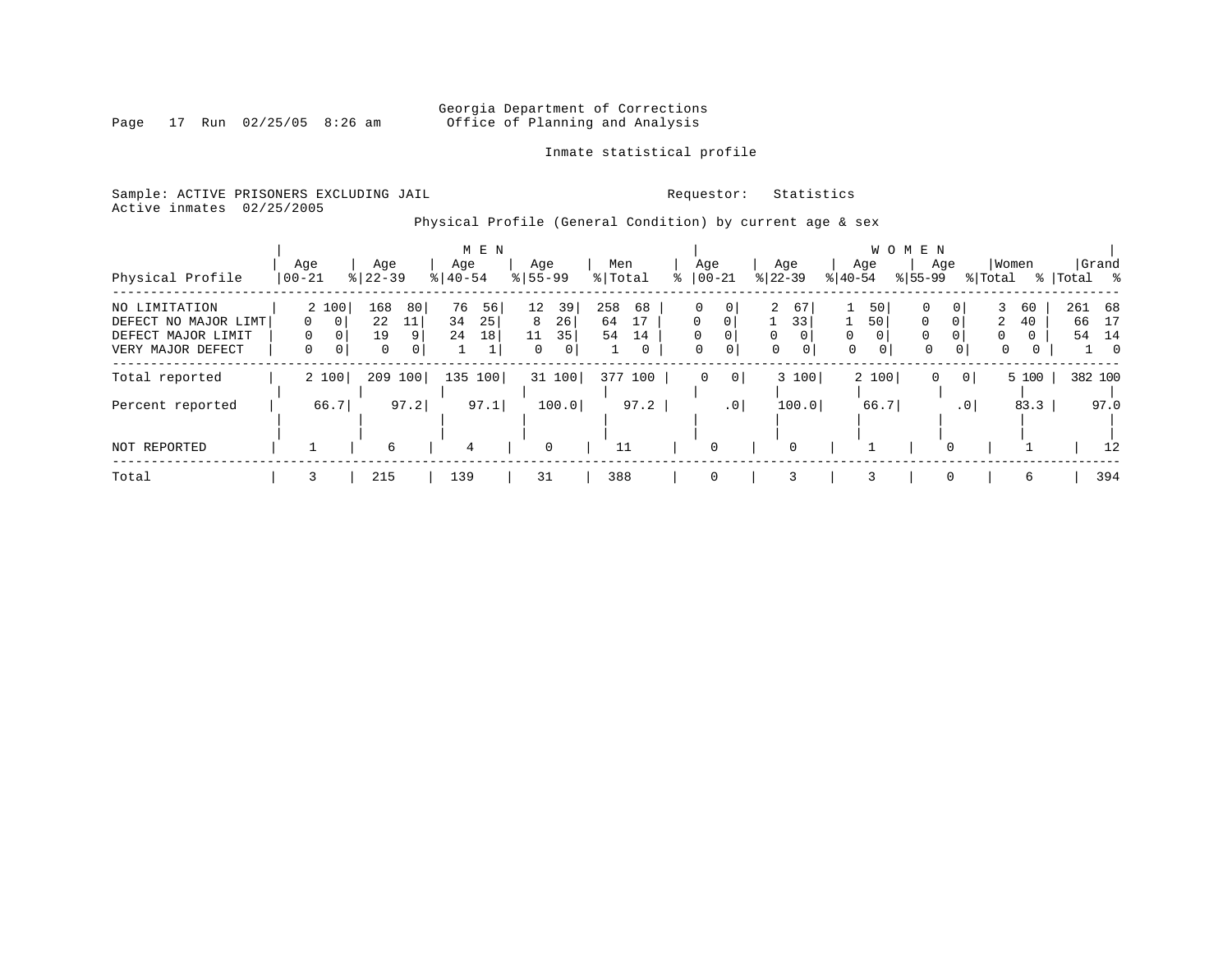### Georgia Department of Corrections<br>Page 18 Run 02/25/05 8:26 am 60ffice of Planning and Analysis Office of Planning and Analysis

### Inmate statistical profile

Sample: ACTIVE PRISONERS EXCLUDING JAIL **Requestor:** Statistics Active inmates 02/25/2005

Security Status by current age & sex

|                  |                  |                   | M E N                      |                     |                |                      |                 |                  |                  | W O M E N           |                  |                      |
|------------------|------------------|-------------------|----------------------------|---------------------|----------------|----------------------|-----------------|------------------|------------------|---------------------|------------------|----------------------|
| Security         | Age<br>$00 - 21$ | Age<br>$ 22-39 $  | Age<br>$ 40-54$            | Age<br>$8 55-99$    | Men<br>% Total | Age<br>$ 00-21$<br>⊱ |                 | Age<br>$ 22-39 $ | Age<br>$ 40-54 $ | Age<br>$ 55-99 $    | Women<br>% Total | Grand<br>%   Total % |
|                  |                  |                   |                            |                     |                |                      |                 |                  |                  |                     |                  |                      |
| DIAG INCOM       | $\mathbf 0$<br>0 | $\mathbf{0}$<br>0 | 0 <sup>1</sup><br>$\Omega$ | 0<br>0              | 0<br>0         | 0                    | $\overline{0}$  | 0<br>0           | 0<br>0           | 0<br>0              | 0                |                      |
| WRK RELEAS       | 0                | 0<br>0<br>0 I     | $\mathbf{0}$<br>0          | 0<br>0 <sub>1</sub> | 0              |                      | 0               | 0                | 0<br>$\Omega$    | 0                   |                  |                      |
| TRUSTY           | 0<br>$\circ$     | $\mathbf{0}$<br>0 |                            | 0                   | $\Omega$       |                      |                 |                  | 0                | 0                   |                  |                      |
| MINIMUM          | 0                | 0<br>0<br>0       | 2                          |                     |                |                      |                 | 33               | $\Omega$         | 0                   |                  |                      |
| MEDIUM           | 0<br>0           | 33<br>71          | 58<br>42                   | 20<br>65            | 149<br>38      |                      |                 | 0<br>0           | 33               | 0                   | 17               | 38<br>150            |
| CLOSE            | 2<br>67          | 123<br>57         | 68<br>49                   | 29<br>9             | 202<br>52      |                      |                 | 2<br>67          | 67               | 0                   | 67               | 52<br>206            |
| MAXIMUM          | 0                | 15                | 8                          |                     | 24<br>6        |                      |                 | $\Omega$<br>0    |                  |                     | 0                | 24<br>-6             |
| DIAGNOSTIC       | 33               | 6                 | 2                          |                     | 9<br>2         | 0                    | 0               | 0                | 0<br>0           | $\Omega$            | 0<br>0           | 9                    |
| Total reported   | 3 100            | 100<br>215        | 139<br>100                 | 31 100              | 388 100        | 0                    | $\circ$         | 3 100            | 3 100            | 0 <sup>1</sup><br>0 | 6 100            | 394 100              |
| Percent reported | 100.0            | 100.0             | 100.0                      | 100.0               | 100.0          |                      | .0 <sub>1</sub> | 100.0            | 100.0            | .0 <sup>1</sup>     | 100.0            | 100.0                |
|                  |                  |                   |                            |                     |                |                      |                 |                  |                  |                     |                  |                      |
| NOT RPTD         |                  | $\mathbf 0$       | $\mathbf 0$                | $\mathbf 0$         | 0              |                      |                 |                  | $\Omega$         |                     |                  |                      |
| Total            | 3                | 215               | 139                        | 31                  | 388            |                      |                 |                  |                  | 0                   | 6                | 394                  |

\* NOTE: BEGINNING IN JULY 1987, THE FACILITIES DIVISION NO LONGER CODED INMATES AS BEING WORK RELEASE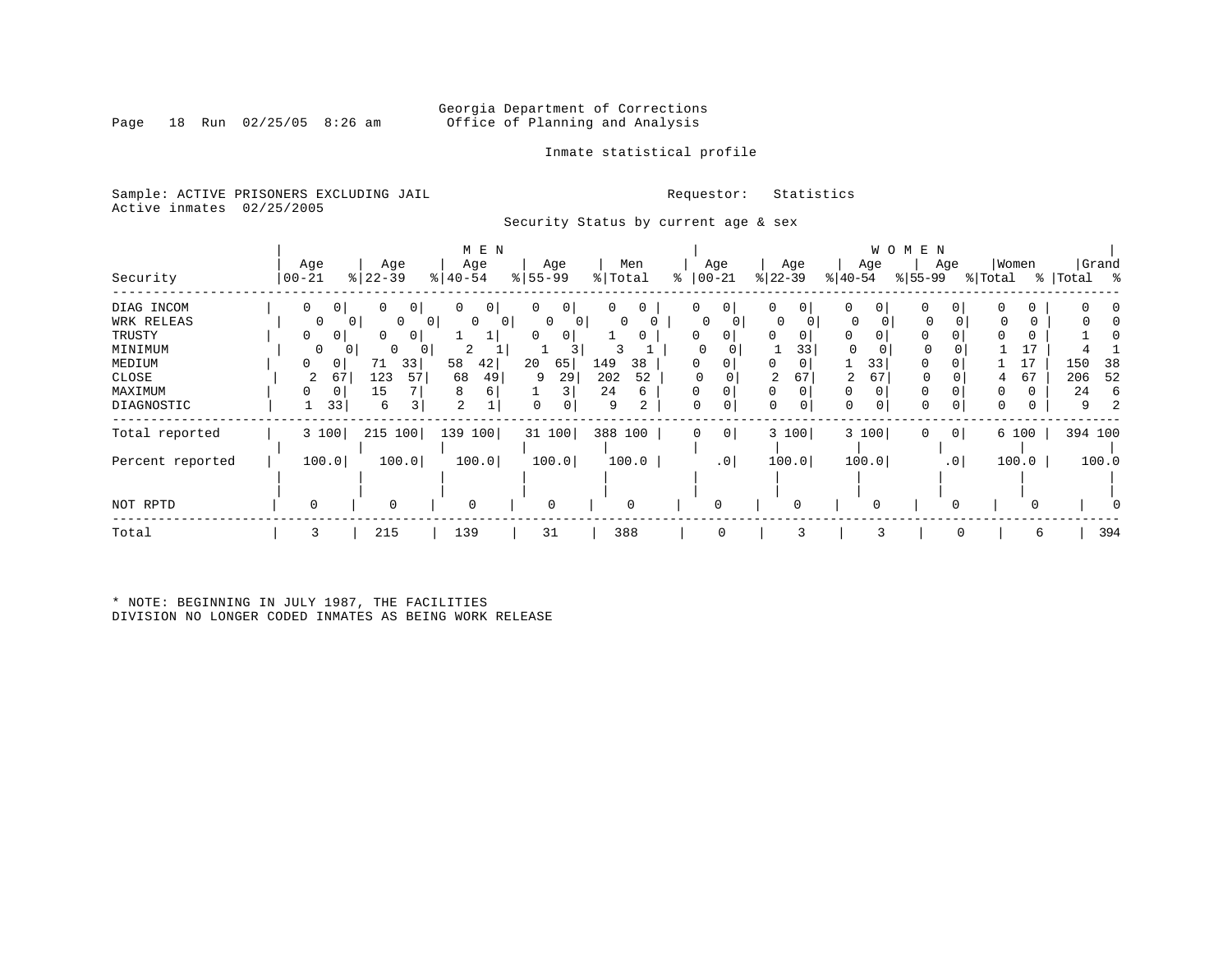# Georgia Department of Corrections<br>Page 19 Run 02/25/05 8:26 am 60ffice of Planning and Analysis Office of Planning and Analysis

### Inmate statistical profile

Sample: ACTIVE PRISONERS EXCLUDING JAIL **Requestor:** Statistics Active inmates 02/25/2005

Number Of Sentences by current age & sex

| Number Of Sentences                                   | Age<br>$ 00 - 21$                                                                                                     | Age<br>$ 22-39 $                                                       | M E N<br>Age<br>$8   40 - 54$                                                    | Age<br>$ 55-99 $                                                  | Men<br>% Total                                                   | Age<br>$\approx$ 00-21                                                                                                    | Age<br>$ 22-39 $                                                                         | W O M E N<br>Age<br>$ 40-54 $                            | Age<br>$ 55-99$                                                                  | Women<br>% Total                               | Grand<br>%   Total %                                                              |
|-------------------------------------------------------|-----------------------------------------------------------------------------------------------------------------------|------------------------------------------------------------------------|----------------------------------------------------------------------------------|-------------------------------------------------------------------|------------------------------------------------------------------|---------------------------------------------------------------------------------------------------------------------------|------------------------------------------------------------------------------------------|----------------------------------------------------------|----------------------------------------------------------------------------------|------------------------------------------------|-----------------------------------------------------------------------------------|
| ONE<br>TWO<br>THREE<br>FOUR<br>FIVE<br>MORE THAN FIVE | $\mathbf{0}$<br>0 <sup>1</sup><br>0<br>0 <sup>1</sup><br>3 100<br>0<br>01<br>0<br>0<br>$\mathbf{0}$<br>0 <sup>1</sup> | 23<br>11<br>38<br>18<br>57<br>27<br>14<br>30<br> 11 <br>23<br>44<br>20 | 28<br>20 <br>32<br>23<br>19 <br>27<br>23<br>17<br>10<br><sup>7</sup><br>19<br>14 | 6<br>19  <br>23<br>7<br>23<br>7<br>16<br>5<br>10<br>3<br>$3 \t10$ | 57<br>15<br>77<br>20<br>94<br>24<br>58 15<br>36<br>9<br>17<br>66 | 0 <sup>1</sup><br>0<br>0<br>0 <sup>1</sup><br>0<br>0<br>0<br>$\overline{0}$<br>0<br>0 <sup>1</sup><br> 0 <br>$\mathbf{0}$ | 0<br>0 <sup>1</sup><br>33<br>ı.<br>33<br>0<br>0<br>33 <br>$\overline{0}$<br>$\mathbf{0}$ | 33<br>$\Omega$<br>0<br>33<br>33<br>0<br>0<br>$\mathbf 0$ | 0<br>$\Omega$<br>0<br>$\Omega$<br>$\Omega$<br>0<br>$\mathbf 0$<br>$\overline{0}$ | 17<br>17<br>33<br>17<br>$\mathbf 0$<br>$\circ$ | 58<br>15<br>20<br>78<br>-24<br>96<br>15<br>59<br>$\overline{9}$<br>37<br>17<br>66 |
| Total reported                                        | 3 100                                                                                                                 | 215 100                                                                | 139 100                                                                          | 31 100                                                            | 388 100                                                          | 0 <sup>1</sup><br>0                                                                                                       | 3 100                                                                                    | 3 100                                                    | 0 <sup>1</sup><br>0                                                              | 6 100                                          | 394 100                                                                           |
| Percent reported                                      | 100.0                                                                                                                 | 100.0                                                                  | 100.0                                                                            | 100.0                                                             | 100.0                                                            | .0                                                                                                                        | 100.0                                                                                    | 100.0                                                    | .0                                                                               | 100.0                                          | 100.0                                                                             |
| NOT REPORTED                                          | $\Omega$                                                                                                              | $\Omega$                                                               | $\mathbf 0$                                                                      | $\mathbf 0$                                                       | 0                                                                | $\Omega$                                                                                                                  | $\Omega$                                                                                 | $\Omega$                                                 | $\Omega$                                                                         |                                                |                                                                                   |
| Total                                                 |                                                                                                                       | 215                                                                    | 139                                                                              | 31                                                                | 388                                                              | 0                                                                                                                         | 3                                                                                        |                                                          |                                                                                  | 6                                              | 394                                                                               |
| AVG NUM SENTENCES                                     | 3.00                                                                                                                  | 3.81                                                                   | 3.25                                                                             | 3.10                                                              | 3.55                                                             | .00                                                                                                                       | 3.33                                                                                     | 2.67                                                     | .00                                                                              | 3.00                                           | 3.54                                                                              |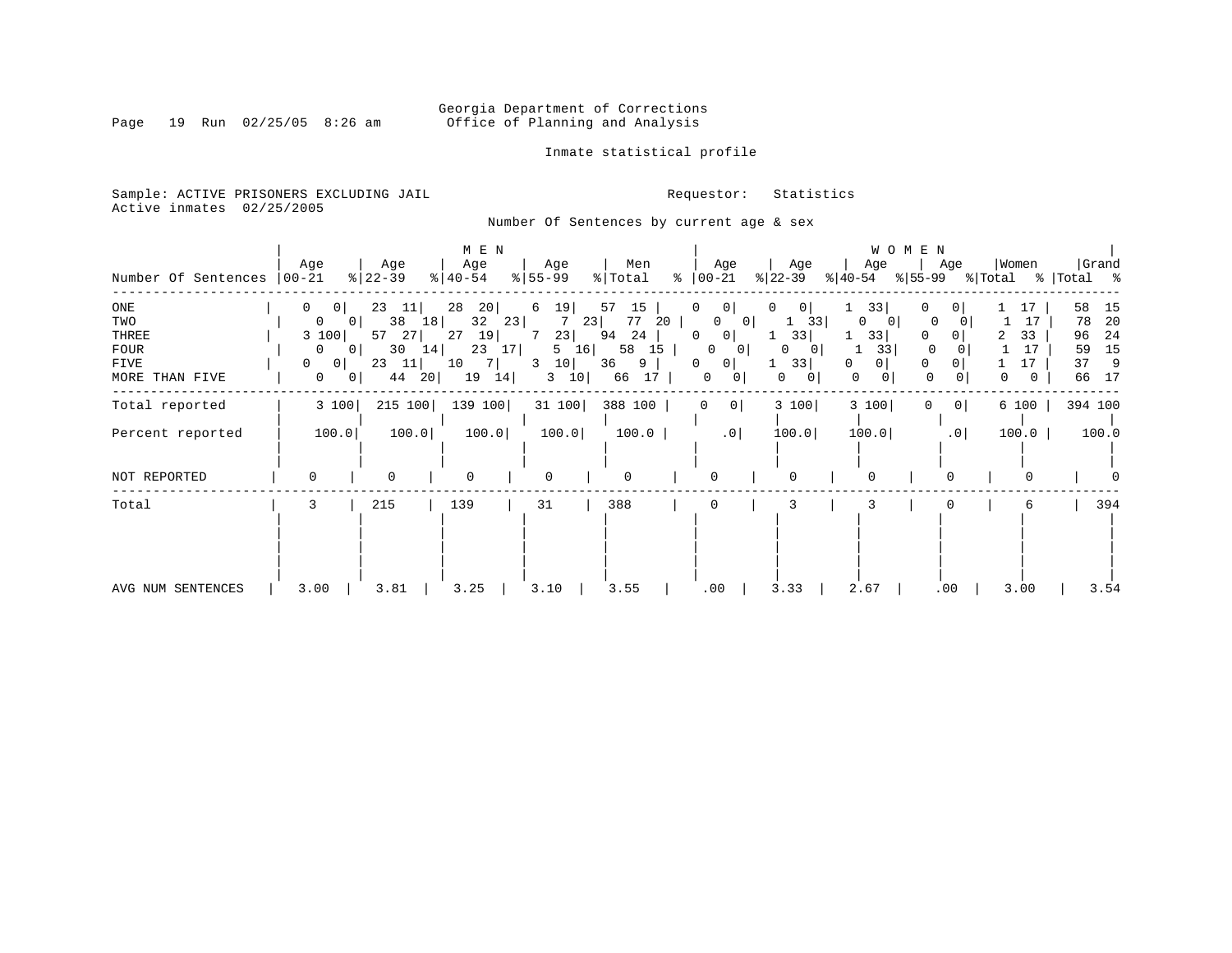# Georgia Department of Corrections Office of Planning and Analysis

### Inmate statistical profile

Sample: ACTIVE PRISONERS EXCLUDING JAIL **Requestor:** Statistics Active inmates 02/25/2005

Number Of Disciplinaries by current age & sex

|                  |                   |                  | M E N            |                         |                     |                     |                               | WOMEN                           |                     |                      |
|------------------|-------------------|------------------|------------------|-------------------------|---------------------|---------------------|-------------------------------|---------------------------------|---------------------|----------------------|
| Disciplinaries   | Age<br>$ 00 - 21$ | Age<br>$ 22-39 $ | Age<br>$ 40-54 $ | Age<br>$8 55-99$        | Men<br>% Total<br>៖ | Age<br>$ 00-21$     | Age<br>$ 22-39 $<br>$ 40-54 $ | Age<br>Age<br>$ 55-99 $         | Women<br>% Total    | Grand<br>%   Total % |
| ZERO             | 33                | 46<br>21         | 40<br>29         | 9<br>29                 | 96<br>25            | 0                   | 0 <sup>1</sup>                | 3 100                           | 3<br>50<br>$\Omega$ | 99<br>25             |
| ONE              | 0<br>0            | 19<br>9          | 18<br>13         | 19<br>6                 | 43<br>11            | 0<br>0              | 33<br>$\Omega$                | 0<br>0                          | 17                  | 11<br>44             |
| TWO              | 33<br>T           | 15               | 15<br>11         | 19<br>6                 | 37<br>10            | 0 <sup>1</sup>      | 0                             | 0<br>O                          | $\Omega$            | 37<br>9              |
| THREE            | 0<br>0            | 17<br>8          | 15<br>11         | 10 <sub>1</sub><br>3    | 35<br>9             | $\mathbf 0$<br>0    | 0<br>$\Omega$                 | 0<br>$\mathbf{0}$               | n                   | 35                   |
| FOUR             | 0<br>$\mathbf{0}$ | 16               | 11<br>8          | 13 <br>4                | 31<br>8             | $\overline{0}$<br>0 | $\Omega$<br>0                 | 0<br>$\overline{0}$<br>$\Omega$ | 0                   | 31<br>8              |
| FIVE             | $\mathbf{0}$<br>0 | 4 <br>9          | 6<br>8           | $\overline{\mathbf{3}}$ | 18<br>5             | 0<br>0              | 0<br>0<br>0                   | $\Omega$<br>0                   | <sup>0</sup><br>0   | 18                   |
| MORE THAN FIVE   | 33<br>1           | 93<br>43         | 32<br>23         | 2<br>6                  | 128<br>33           | 0<br>0              | 67<br>2                       | 0<br>0<br>0<br>0                | 2<br>33             | 130<br>33            |
| Total reported   | 3 100             | 215 100          | 139 100          | 31 100                  | 388 100             | 0 <br>0             | 3 100                         | 3 100<br> 0 <br>$\Omega$        | 6 100               | 394 100              |
| Percent reported | 100.0             | 100.0            | 100.0            | 100.0                   | 100.0               | .0 <sub>1</sub>     | 100.0                         | 100.0<br>.0                     | 100.0               | 100.0                |
| NOT REPORTED     | $\Omega$          | $\Omega$         | $\Omega$         |                         | O                   | $\Omega$            |                               |                                 |                     |                      |
| Total            | 3                 | 215              | 139              | 31                      | 388                 | 0                   | 3                             |                                 | 6                   | 394                  |
|                  |                   |                  |                  |                         |                     |                     |                               |                                 |                     |                      |
| AVG NUM DISCIP   | 5.33              | 8.10             | 4.42             | 2.03                    | 6.28                | .00                 | 11.67                         | .00<br>.00                      | 5.83                | 6.27                 |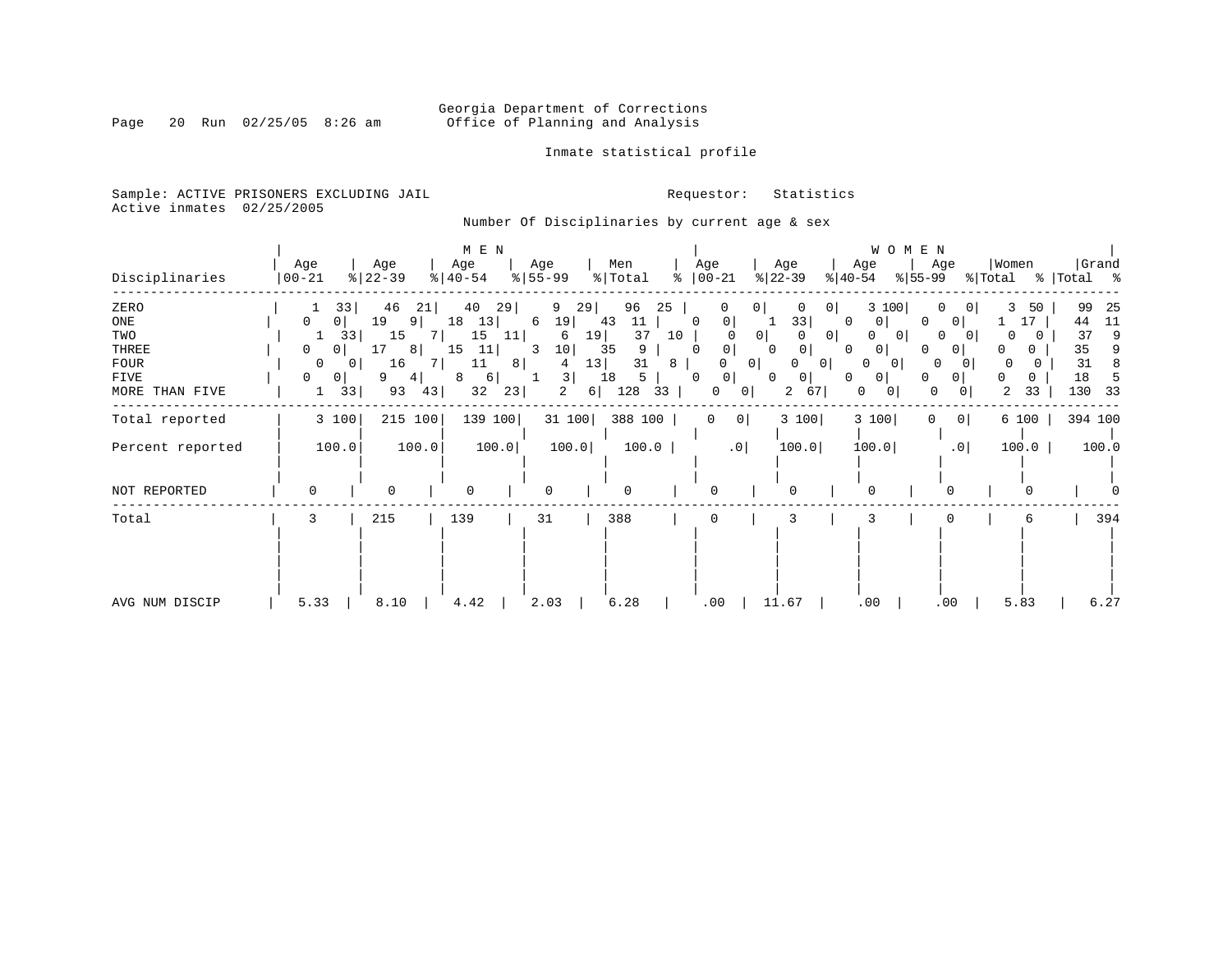# Georgia Department of Corrections<br>Page 21 Run 02/25/05 8:26 am 60ffice of Planning and Analysis Office of Planning and Analysis

### Inmate statistical profile

Sample: ACTIVE PRISONERS EXCLUDING JAIL **Requestor:** Statistics Active inmates 02/25/2005

Number Of Escapes by current age & sex

|                  |           |                   | M E N                     |           |                          |               |                      |                            | W O M E N      |                            |              |             |
|------------------|-----------|-------------------|---------------------------|-----------|--------------------------|---------------|----------------------|----------------------------|----------------|----------------------------|--------------|-------------|
|                  | Age       | Age               | Age                       | Age       |                          | Men           | Age                  | Age                        | Age            | Age                        | Women        | Grand       |
| Escapes          | $00 - 21$ | $ 22-39$          | $\frac{1}{6}$   40-54     | $8 55-99$ |                          | % Total<br>ႜ  | $ 00 - 21 $          | $ 22-39 $                  | $ 40-54 $      | $ 55-99 $                  | % Total      | %   Total % |
| ZERO             | 3 100     | 214 100           | 139<br>100                |           | 31 100                   | 387<br>100    | 0                    | 3 100                      | 3 100          | O<br>0 I                   | 6 100        | 393 100     |
| ONE              | 0<br>0    | $\circ$           | 0<br>0 <sup>1</sup>       | $\Omega$  | $\circ$                  | 0             | 0<br>$\circ$         | 0<br>U                     | $\Omega$<br>0  | $\overline{0}$<br>$\Omega$ | 0<br>0       | 0           |
| TWO              | 0         | 0<br>U            | 0                         | 0<br>0 I  | 0 <sup>1</sup>           | 0             | 0<br>0 <sup>1</sup>  | $\mathbf{0}$               | 0 <sup>1</sup> | 0<br>0                     | 0            |             |
| THREE            | 0<br>0    | 0<br>0            | 0<br>0 <sup>1</sup>       | $\Omega$  | 0                        | $\Omega$<br>0 | 0<br>0               | 0                          | $\Omega$<br>0  | 0                          |              |             |
| FOUR             | 0         | $\Omega$<br>0     | $\circ$<br>0 <sub>1</sub> | 0         | $\Omega$<br>$\mathbf{0}$ | 0             | 0                    | $\mathbf{0}$<br>0          | 0 <sup>1</sup> | 0<br>$\Omega$              | <sup>0</sup> |             |
| FIVE             | 0<br>0    | 0<br>$\Omega$     | 0 <sup>1</sup><br>0       | $\Omega$  | 0                        | 0<br>0        | 0<br>$\Omega$        | 0<br>0                     | 0<br>0         | $\overline{0}$             | 0            |             |
| MORE THAN FIVE   | 0         | 0<br>$\mathbf{0}$ | 0<br>$^{\circ}$           | 0         | $\mathbf{0}$<br>0        | 0<br>0        | 0                    | 0 <sup>1</sup><br>$\Omega$ | 0              | 0<br>0                     | 0            |             |
| Total reported   | 3 100     | 215 100           | 139 100                   |           | 31 100                   | 388 100       | 0 <br>$\overline{0}$ | 3 100                      | 3 100          | 0<br>0                     | 6 100        | 394 100     |
| Percent reported | 100.0     | 100.0             |                           | 100.0     | 100.0                    | 100.0         | .0                   | 100.0                      | 100.0          | .0                         | 100.0        | 100.0       |
| NOT REPORTED     | $\Omega$  | 0                 | $\Omega$                  | O         |                          |               | O                    | O                          |                | $\Omega$                   | O            |             |
| Total            | 3         | 215               | 139                       | 31        |                          | 388           | 0                    | 3                          |                |                            | 6            | 394         |
|                  |           |                   |                           |           |                          |               |                      |                            |                |                            |              |             |
|                  |           |                   |                           |           |                          |               |                      |                            |                |                            |              |             |
|                  |           |                   |                           |           |                          |               |                      |                            |                |                            |              |             |
|                  |           |                   |                           |           |                          |               |                      |                            |                |                            |              |             |
| AVG NUM ESCAPES  | .00       | .00               | .00                       | .00       |                          | .00           | .00                  | .00                        | .00            | .00                        | .00          | .00         |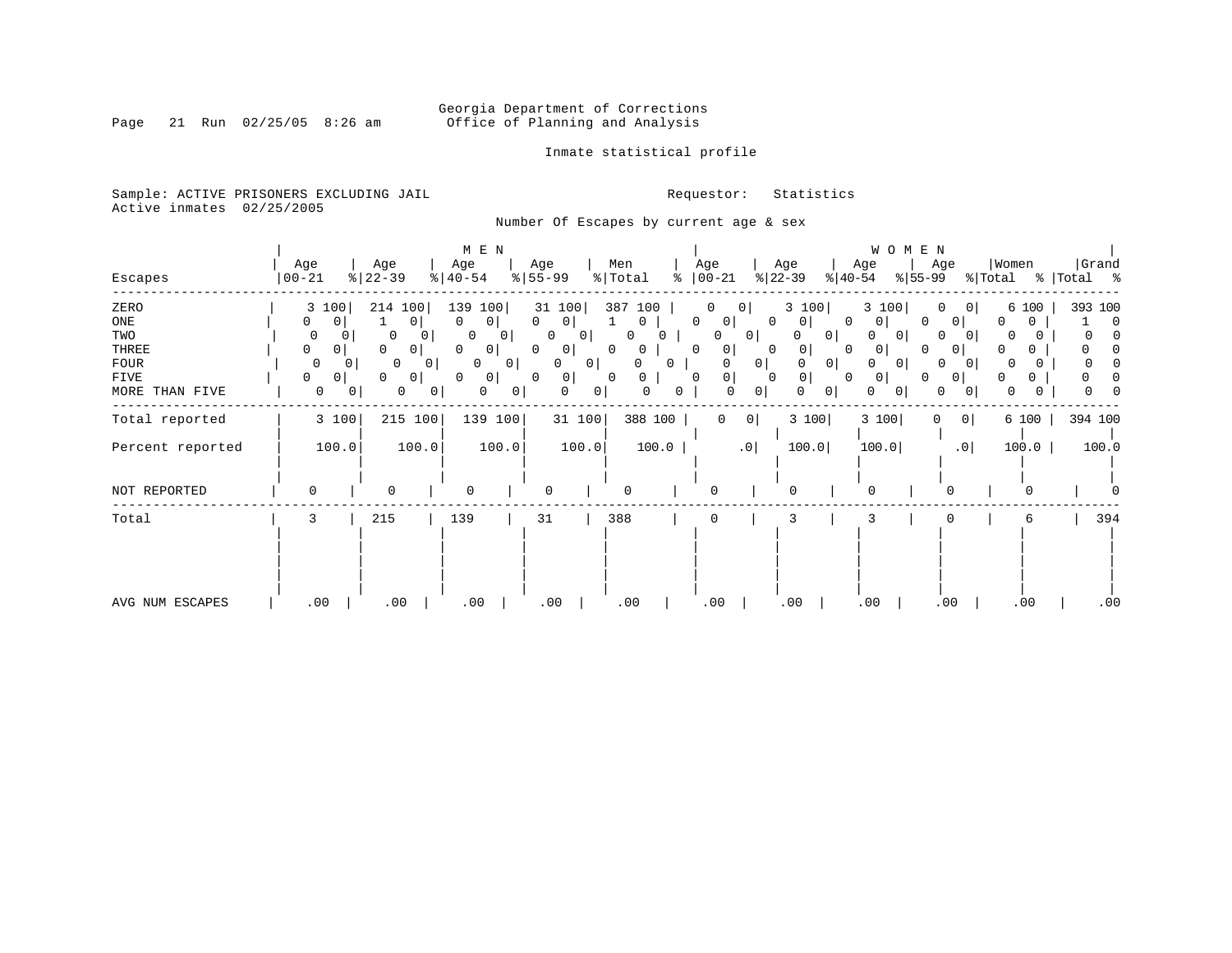#### Georgia Department of Corrections Page 22 Run 02/25/05 8:26 am Office of Planning and Analysis

Inmate statistical profile

|  | Sample: ACTIVE PRISONERS EXCLUDING JAIL |  | Requestor: Statistics |  |
|--|-----------------------------------------|--|-----------------------|--|
|  | Active inmates 02/25/2005               |  |                       |  |

#### Number Of Prior Georgia Incarcerations \* by current age & sex

| Prior Incarcerations   00-21                                                | Age                                         |                                                       | Age<br>$ 22-39 $                |                                         | M E N<br>Age<br>$\frac{1}{6}$   40-54        |                           | Age<br>$8 55-99$                   |                          | Men<br>% Total                                     | °                  | Age<br>$ 00 - 21$                                                                                   |                                                      | Age<br>$ 22-39 $                                                  | $ 40-54 $                                          | Age                                                                     | WOMEN<br>Age<br>$ 55-99 $                             |                                                                        | Women<br>% Total                                                           | %   Total % | Grand                             |                                      |
|-----------------------------------------------------------------------------|---------------------------------------------|-------------------------------------------------------|---------------------------------|-----------------------------------------|----------------------------------------------|---------------------------|------------------------------------|--------------------------|----------------------------------------------------|--------------------|-----------------------------------------------------------------------------------------------------|------------------------------------------------------|-------------------------------------------------------------------|----------------------------------------------------|-------------------------------------------------------------------------|-------------------------------------------------------|------------------------------------------------------------------------|----------------------------------------------------------------------------|-------------|-----------------------------------|--------------------------------------|
| ZERO<br>ONE<br>TWO<br><b>THREE</b><br><b>FOUR</b><br>FIVE<br>MORE THAN FIVE | 0<br>0<br>0<br>$\mathbf 0$<br>$\Omega$<br>0 | 3 100<br>$\circ$<br>$\Omega$<br>$\mathbf 0$<br>0<br>0 | 121<br>45<br>20<br>20<br>6<br>2 | 56<br>21<br>9<br>3<br>$\mathbf{1}$<br>0 | 47<br>29<br>21<br>20<br>12 <br>17<br>14<br>5 | 34<br>14<br>10<br>5 <br>4 | 14<br>23<br>7<br>2<br>3<br>10<br>3 | 45<br>6<br>10<br>3 <br>3 | 185<br>81<br>21<br>42<br>40<br>10<br>23<br>10<br>3 | 48<br>11<br>6<br>2 | $\mathbf 0$<br>$\mathbf{0}$<br>0<br>$\Omega$<br>0<br>$\mathbf{0}$<br>$\Omega$<br>0<br>0<br>$\Omega$ | 0 <br>$\Omega$<br>0 <sup>1</sup><br>0<br>0<br>0<br>0 | 3 100<br>0 <sup>1</sup><br>0 <sup>1</sup><br>0<br> 0 <br>$\Omega$ | $\Omega$<br>0 I<br>0<br> 0 <br>0<br>0 <sup>1</sup> | 3 100<br>0 <sup>1</sup><br>$\Omega$<br>O<br>01<br>0<br>O<br>0<br>O<br>0 | 0<br>$\Omega$<br>$\Omega$<br><sup>0</sup><br>$\Omega$ | $\circ$<br>0 <sup>1</sup><br>$\Omega$<br>0<br>0<br>0<br>$\overline{0}$ | 6 100<br>0<br>$\Omega$<br>$\Omega$<br>0<br>0<br>$\Omega$<br>O.<br>$\Omega$ | 0<br>0      | 191<br>81<br>42<br>40<br>23<br>10 | 48<br>21<br>-11<br>10<br>6<br>3<br>2 |
| Total reported                                                              |                                             | 3 100                                                 |                                 | 215 100                                 |                                              | 139 100                   |                                    | 31 100                   |                                                    | 388 100            | $\mathbf 0$                                                                                         | 0 <sup>1</sup>                                       |                                                                   | 3 100                                              | 3 100                                                                   | $\Omega$                                              | 0 <sup>1</sup>                                                         | 6 100                                                                      |             | 394 100                           |                                      |
| Percent reported                                                            |                                             | 100.0                                                 |                                 | 100.0                                   |                                              | 100.0                     |                                    | 100.0                    |                                                    | 100.0              |                                                                                                     | .0                                                   | 100.0                                                             |                                                    | 100.0                                                                   |                                                       | .0 <sub>1</sub>                                                        | 100.0                                                                      |             |                                   | 100.0                                |
| NOT REPORTED                                                                | $\Omega$                                    |                                                       | 0                               |                                         | 0                                            |                           | $\Omega$                           |                          | U                                                  |                    |                                                                                                     |                                                      | ∩                                                                 |                                                    | U                                                                       |                                                       |                                                                        |                                                                            |             |                                   |                                      |
| Total                                                                       | 3                                           |                                                       | 215                             |                                         | 139                                          |                           | 31                                 |                          | 388                                                |                    | 0                                                                                                   |                                                      | 3                                                                 |                                                    |                                                                         |                                                       |                                                                        | 6                                                                          |             |                                   | 394                                  |
| AVG # INCARCERATIONS                                                        |                                             | .00                                                   | .87                             |                                         | 1.78                                         |                           | 1.39                               |                          | 1.23                                               |                    | .00                                                                                                 |                                                      | .00                                                               |                                                    | .00                                                                     | .00                                                   |                                                                        | .00                                                                        |             |                                   | 1.21                                 |

\* This data counts a parole revocation on an existing sentenCE AS A prior incarceration. Also, this data counts, for any cohort of inmates, the total number of Georgia incarcerations the inmate has had during his entire criminal career. For example, if an inmate was admitted to prison first in FY72, and then re-admitted in FY79 and FY85, he had two prior incarcerations before the FY85 admission. This inmate's records show two prior incarcerations in all three of his records since he has had two prior incarcerations in his criminal career. If the cohort of FY72 admissions is selected for analysis, two prior incarcerations will be listed for this inmate even though in FY72, he had no prior incarcerations.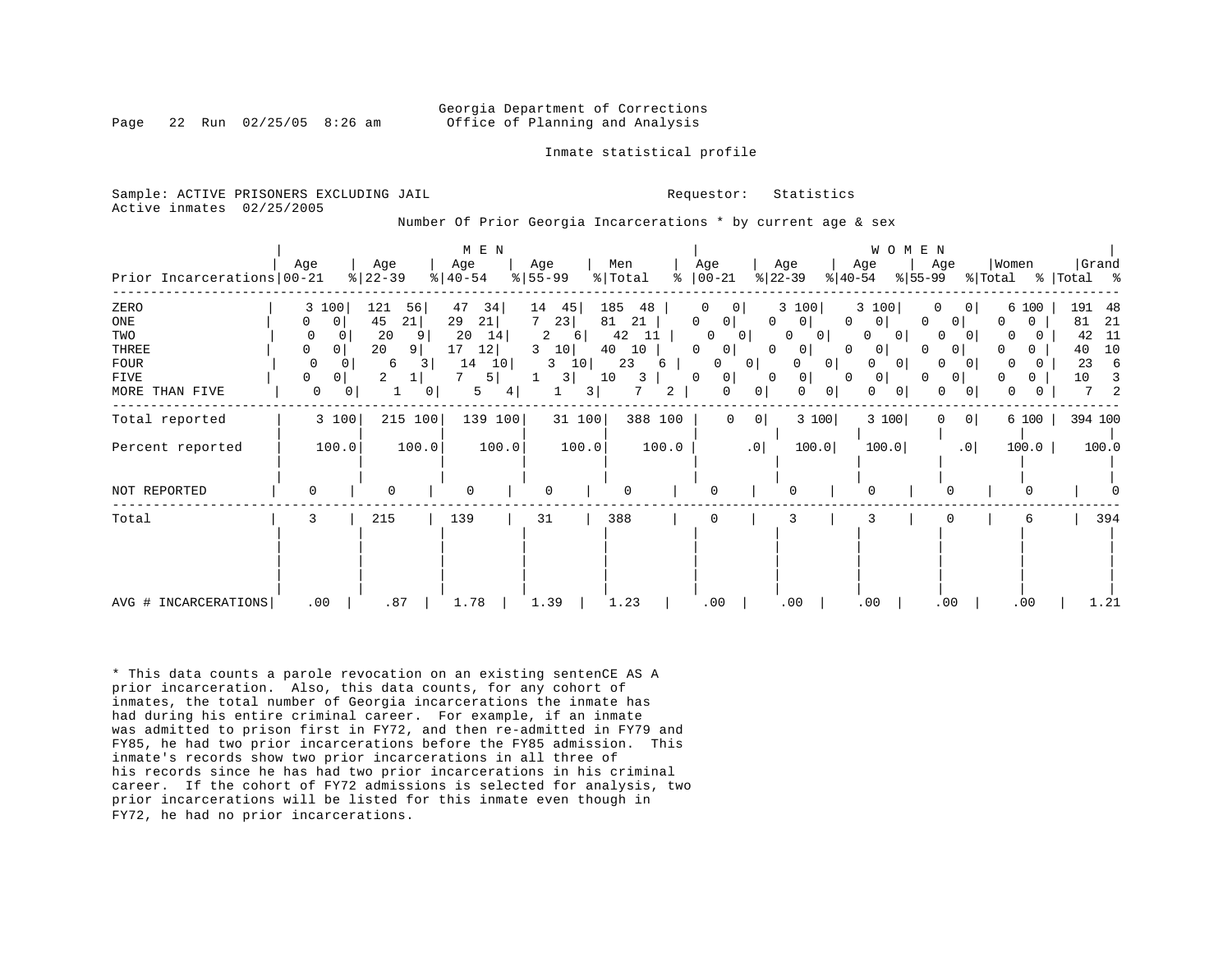# Georgia Department of Corrections<br>Page 23 Run 02/25/05 8:26 am 60ffice of Planning and Analysis Office of Planning and Analysis

Inmate statistical profile

Sample: ACTIVE PRISONERS EXCLUDING JAIL **Requestor:** Statistics Active inmates 02/25/2005

Number Of Transfers by current age & sex

| Transfers         | Age<br>$ 00 - 21$ | Age<br>$ 22-39 $ | M E N<br>Age<br>$8   40 - 54$ | Age<br>$8 55-99$ | Men<br>% Total | Age<br>$ 00 - 21$<br>ిక | Age<br>$ 22-39 $ | WOMEN<br>Age<br>$ 55-99$<br>$ 40-54 $ | Women<br>Age<br>% Total | Grand<br>%   Total %  |
|-------------------|-------------------|------------------|-------------------------------|------------------|----------------|-------------------------|------------------|---------------------------------------|-------------------------|-----------------------|
|                   |                   |                  |                               |                  |                |                         |                  |                                       |                         |                       |
| ZERO              | 33                | 3                | 5<br>4                        | 0<br>0           | 13<br>3        | 0<br>0                  | 33               | 0<br>0                                | 0                       | 14<br>17              |
| ONE               | 33                | 80<br>37         | 47<br>34                      | 12<br>39         | 140<br>36      | $\Omega$                | 2<br>67          | 3 100<br>0                            | 0                       | 83<br>145<br>37       |
| TWO               | 33                | 53<br>25         | 40<br>29                      | 19<br>6          | 100<br>26      | 0                       |                  | 0                                     |                         | 100<br>25<br>$\Omega$ |
| THREE             | 0                 | 17<br>36         | 23<br>17                      | 26<br>8          | 17<br>67       |                         |                  |                                       |                         | 17<br>67              |
| FOUR              | 0<br>0            | 13<br>6          |                               | 10               | 25<br>6        | $\Omega$<br>0           |                  | 0                                     |                         | 25<br>6               |
| FIVE              | 0                 | 11<br>5          | 8                             | 3                | 20<br>5        | 0                       |                  | 0                                     | $\Omega$                | 20<br>5               |
| MORE THAN FIVE    | $\mathbf 0$<br>0  | 15               | 5                             | 3                | 23<br>6        | 0<br>0                  | 0<br>0           | $\mathbf 0$                           | 0<br>0                  | 23<br>6<br>0          |
| Total reported    | 3 100             | 215 100          | 139 100                       | 31 100           | 388 100        | $\Omega$                | 3 100<br> 0      | 3 100                                 | 0 <br>0                 | 394 100<br>6 100      |
| Percent reported  | 100.0             | 100.0            | 100.0                         | 100.0            | 100.0          | .0                      | 100.0            | 100.0                                 | .0                      | 100.0<br>100.0        |
|                   |                   |                  |                               |                  |                |                         |                  |                                       |                         |                       |
| NOT REPORTED      | $\Omega$          | $\Omega$         | $\Omega$                      | $\Omega$         | U              | O                       |                  | 0                                     |                         |                       |
| Total             | 3                 | 215              | 139                           | 31               | 388            | 0                       | 3                |                                       |                         | 394<br>6              |
|                   |                   |                  |                               |                  |                |                         |                  |                                       |                         |                       |
|                   |                   |                  |                               |                  |                |                         |                  |                                       |                         |                       |
|                   |                   |                  |                               |                  |                |                         |                  |                                       |                         |                       |
|                   |                   |                  |                               |                  |                |                         |                  |                                       |                         |                       |
| AVG NUM TRANSFERS | 1.00              | 2.38             | 2.32                          | 2.39             | 2.35           | .00                     | .67              | 1.00                                  | .83<br>.00              | 2.32                  |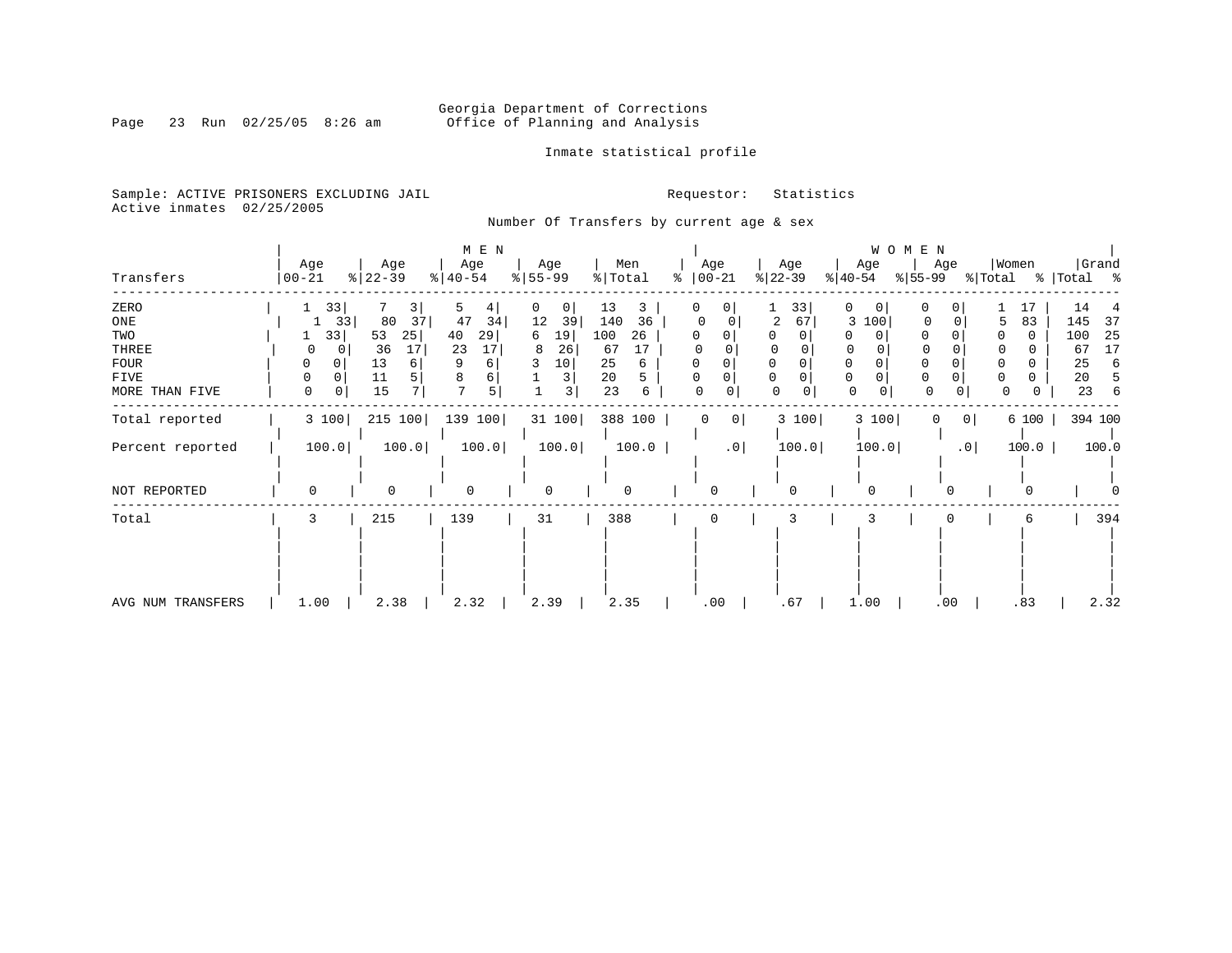# Georgia Department of Corrections<br>Page 24 Run 02/25/05 8:26 am 60ffice of Planning and Analysis Office of Planning and Analysis

Inmate statistical profile

Sample: ACTIVE PRISONERS EXCLUDING JAIL **Requestor:** Statistics

Active inmates 02/25/2005

County Of Conviction by current age & sex

|              |                            |          |              |                |                | M E N                          |                |                      |                |                |             |                            |                |             |             | WOMEN          |              |              |              |              |                |              |
|--------------|----------------------------|----------|--------------|----------------|----------------|--------------------------------|----------------|----------------------|----------------|----------------|-------------|----------------------------|----------------|-------------|-------------|----------------|--------------|--------------|--------------|--------------|----------------|--------------|
|              |                            | Age      |              | Age            |                | Age                            |                | Age                  |                | Men            |             | Age                        |                | Age         | Age         |                | Age          |              | Women        |              | Grand          |              |
|              | County Of Conviction 00-21 |          |              | $ 22-39$       |                | $8   40 - 54$                  | $8 55-99$      |                      | %   Total      |                | ႜ           | $ 00-21$                   | $ 22-39$       |             | $ 40-54$    |                | $ 55-99$     |              | % Total      |              | %   Total      | ಿ            |
| Appling      |                            | 0        | 0            | 1              | 0              | 0<br>0                         | 1              | 3                    | 2              | -1             | 0           | 0                          | 0              | 0           | 0           | 0              | 0            | 0            | 0            | 0            | 2              |              |
| Atkinson     |                            | 0        | 0            | 0              | 0 <sup>1</sup> | $\Omega$                       | $\mathbf 0$    | 3<br>-1              |                | $\Omega$       |             | 0 <sup>1</sup><br>$\Omega$ | 0              | $\mathbf 0$ | 0           | 0              | 0            | 0            | $\Omega$     | $\Omega$     |                | $\Omega$     |
| Bacon        |                            | 0        | 0            | 0              | 0              | 1                              | 0              | 0                    | 1              | 0              | 0           | 0                          | 0              | 0           | 0           | 0              | 0            | 0            | $\mathbf 0$  | $\Omega$     |                | $\Omega$     |
| Baldwin      |                            | 0        | $\mathbf{0}$ | $\overline{2}$ | 1              | 3                              | 2              | O<br>0               | 5              | 1              |             | $\Omega$<br>0              | $\Omega$       | 0           | $\mathbf 0$ | 0              | $\Omega$     | 0            | $\Omega$     | $\Omega$     |                | $\mathbf{1}$ |
| Banks        |                            | 0        | 0            | 0              | 0              | 0<br>$\Omega$                  |                | 3                    | 1              | 0              | 0           | 0                          | $\mathbf 0$    | $\mathbf 0$ | 0           | 0              | $\mathbf{0}$ | 0            | 0            | 0            |                | $\Omega$     |
| Barrow       |                            | $\Omega$ | 0            | 2              | -1             | $\Omega$<br>0                  | $\mathbf{1}$   | 3                    | 3              | $\mathbf{1}$   | $\mathbf 0$ | $\Omega$                   | $\Omega$       | 0           | $\mathbf 0$ | $\Omega$       | $\cap$       | $\Omega$     | $\Omega$     | 0            | ς              |              |
| Bartow       |                            | 0        | 0            | 0              | 0              | $\overline{2}$<br>1            | 0              | $\Omega$             | 2              | 1              | $\Omega$    | 0                          | $\Omega$       | $\Omega$    | 0           | $\mathbf 0$    | $\Omega$     | $\Omega$     | $\mathbf 0$  | $\Omega$     | $\overline{2}$ |              |
| Ben Hill     |                            | $\Omega$ | 0            | $\overline{c}$ | 1              | $\Omega$<br>$\Omega$           | $\Omega$       | $\mathbf 0$          | $\overline{c}$ | 1              | $\Omega$    | $\mathbf 0$                | $\Omega$       | $\mathbf 0$ | $\mathbf 0$ | 0              | $\Omega$     | $\Omega$     | $\Omega$     | 0            | 2              |              |
| Berrien      |                            | O        | 0            | $\mathbf{1}$   | $\Omega$       | $\Omega$<br>0                  | $\Omega$       | $\Omega$             | $\mathbf{1}$   | $\Omega$       | $\Omega$    | $\Omega$                   | $\mathbf 0$    | $\mathbf 0$ | $\Omega$    | $\mathbf 0$    | $\Omega$     | $\Omega$     | $\mathbf 0$  | $\Omega$     |                | $\Omega$     |
| Bibb         |                            | 0        | 0            | 9              | 4              | 2<br>$\mathbf{1}$              | 3              | 10                   | 14             | 4              | $\mathbf 0$ | 0                          | $\mathbf 0$    | $\mathbf 0$ | 0           | $\mathbf 0$    | $\mathbf{0}$ | 0            | $\mathbf 0$  | 0            | 14             |              |
| Bleckley     |                            | $\Omega$ | 0            | $\overline{1}$ | $\mathbf 0$    | $\mathbf 0$<br>$\mathbf 0$     | $\mathbf 0$    | $\mathbf 0$          | $\mathbf{1}$   | 0              | $\mathbf 0$ | $\mathbf 0$                | $\Omega$       | $\mathbf 0$ | $\mathbf 0$ | $\mathbf 0$    | $\Omega$     | $\mathbf 0$  | $\mathbf 0$  | $\mathbf{0}$ |                | $\Omega$     |
| Brantley     |                            | 0        | 0            | $\mathbf 0$    | $\mathbf 0$    | $\mathbf{1}$<br>1              | $\Omega$       | $\mathbf 0$          | $\mathbf 1$    | 0              | 0           | 0                          | $\mathbf 0$    | $\mathbf 0$ | 0           | $\mathbf 0$    | $\mathbf 0$  | 0            | $\mathbf 0$  | 0            |                | n            |
| Brooks       |                            | $\Omega$ | 0            | 0              | $\mathbf 0$    | $\mathbf{1}$<br>$\mathbf{1}$   | $\Omega$       | $\Omega$             | $\mathbf{1}$   | $\Omega$       |             | $\mathbf 0$<br>$\Omega$    | $\Omega$       | $\mathbf 0$ | O           | 0              | $\Omega$     | $\Omega$     | $\Omega$     | 0            |                |              |
| Bulloch      |                            | 0        | 0            | 0              | 0              | 1 <br>1                        | $\Omega$       | $\overline{0}$       | 1              | $\Omega$       | 0           | 0                          | $\mathbf 0$    | 0           | 0           | 0              | 0            | 0            | 0            | 0            |                |              |
| Burke        |                            | $\Omega$ | 0            | 3              | 1              | $\overline{2}$                 | 1              | $\Omega$<br>0        | 5              |                |             | $\Omega$<br>0              | 0              | $\Omega$    | 0           | 0              | 0            | 0            | $\Omega$     | $\Omega$     | 5              |              |
| <b>Butts</b> |                            | 0        | 0            | 1              | 0              | $\mathbf{1}$<br>1              |                | 3                    | 3              |                | $\Omega$    | $\mathbf 0$                | $\Omega$       | 0           | 0           | $\mathbf 0$    | 0            | 0            | $\mathbf 0$  | 0            | 3              |              |
| Camden       |                            | $\Omega$ | 0            | $\Omega$       | 0              |                                | 1              | $\Omega$<br>$\Omega$ |                | $\Omega$       |             | $\mathbf 0$<br>0           |                | 0<br>0      | $\Omega$    | 0 <sup>1</sup> | 0            | 0            | $\Omega$     | $\Omega$     |                | $\Omega$     |
| Carroll      |                            | 0        | 0            | 2              |                | 0<br>0                         | $\Omega$       | $\mathbf{0}$         | 2              |                | $\mathbf 0$ | 0                          | 0              | $\mathbf 0$ | 0           | $\mathbf 0$    | 0            | 0            | $\mathbf{0}$ | 0            | 2              |              |
| Catoosa      |                            | 0        | 0            | 0              | 0              | 1                              | 1              | 1                    | 3              | 2<br>1         |             | 0                          | 0              | 0<br>0      | 0           | 0              | 0            | 0            | 0            | 0            | 2              |              |
| Charlton     |                            | 0        | 0            | 0              | 0              | 1<br>1                         | $\Omega$       | 0                    | 1              | 0              | 0           | 0                          | 0              | 0           | 0           | 0              | 0            | 0            | 0            | 0            |                | $\Omega$     |
| Chatham      |                            | 0        | $\mathbf 0$  | 11             | 5              | 4                              | 3              | 1                    | 3              | 16             | 4           | $\mathbf 0$                | $\overline{0}$ | 0<br>0      | $\Omega$    | 0 <sup>1</sup> | 0            | 0            | $\Omega$     | 0            | 16             |              |
| Cherokee     |                            | 0        | 0            |                | $\Omega$       | 1                              | 0              | 0                    | 2              | $\mathbf{1}$   | 0           | 0                          | $\Omega$       | $\mathsf 0$ | 0           | 0              | 0            | 0            | $\Omega$     | 0            | $\overline{2}$ |              |
| Clarke       |                            | 0        | 0            | 5              | 2              | 5                              | 4              | 0                    | 0              | 10             | 3           | 0                          | 0              | 0<br>U      | $\Omega$    | 0              | Ω            | 0            | $\Omega$     | $\mathbf 0$  | 10             | 3            |
| Clayton      |                            | 0        | 0            | 9              | 4              | $\mathbf{1}$<br>2              |                | 3                    | 12             | 3              | 0           | 0                          | 0              | 0           | 0           | 0              | 0            | 0            | 0            | 0            | 12             | 3            |
| Cobb         |                            | 0        | $\mathbf 0$  | 8              | 4              | 5                              | 4              |                      | 3              | 14<br>4        |             | 0<br>0                     | 0              | 0           | $\Omega$    | 0              | $\Omega$     | $\mathbf 0$  | $\mathbf 0$  | 0            | 14             | 4            |
| Coffee       |                            | 0        | 0            | 1              | 0              | $\mathbf{1}$<br>1              | $\mathbf 0$    | $\mathbf 0$          | 2              | $\overline{1}$ | $\mathbf 0$ | 0                          | $\mathbf 0$    | 0           | 0           | $\mathbf 0$    | $\mathbf 0$  | 0            | $\mathbf 0$  | 0            | $\overline{c}$ | $\mathbf{1}$ |
| Colquit      |                            | 0        | 0            |                | 0              | $\overline{2}$                 | $\mathbf{1}$   | 0                    | $\mathbf 0$    | 3              |             | $\Omega$<br>0              | $\mathbf 0$    | 0           | $\mathbf 0$ | $\mathbf 0$    | 0            | $\mathbf 0$  | 0            | $\mathbf 0$  | 3              | $\mathbf{1}$ |
| Columbia     |                            | 0        | 0            | $\overline{2}$ |                | $\overline{a}$<br>$\mathbf{1}$ | $\Omega$       | 0                    | 4              | 1              | 0           | $\mathbf 0$                | 0              | 0           | 0           | 0              | $\mathbf{0}$ | 0            | 0            | 0            |                |              |
| Cook         |                            | 0        | 0            | 3              | $\mathbf{1}$   | $\Omega$                       | 0              | 0<br>$\Omega$        | २              | 1              |             | $\Omega$<br>$\mathbf 0$    | ∩              | 0           | $\Omega$    | 0              | $\Omega$     | 0            | $\Omega$     | $\Omega$     | 3              | $\mathbf{1}$ |
| Coweta       |                            | 0        | 0            | 2              |                | 0<br>0                         | 0              | 0                    | 2              | 1              | 0           | 0                          | 0              | 0           | 0           | 0              | 0            | 0            | 0            | 0            | 2              |              |
| Crisp        |                            | 0        | 0            | 0              | 0              |                                | 0<br>1         | 0                    | -1             | 0              | $\mathbf 0$ | 0                          | $\mathbf 0$    | 0           | $\mathbf 0$ | 0              | $\Omega$     | 0            | $\mathbf 0$  | 0            |                | $\Omega$     |
| Dade         |                            | 0        | 0            | 1              | 0              | $\Omega$<br>0                  | $\Omega$       | 0                    | 1              | 0              | $\Omega$    | 0                          | $\mathbf 0$    | $\mathbf 0$ | 0           | 0              | $\mathbf 0$  | 0            | $\mathbf 0$  | 0            |                | $\Omega$     |
| Decatur      |                            | $\Omega$ | 0            | $\Omega$       | 0              | 1                              | 0              | 0                    | -1             | 0              | $\Omega$    | $\mathbf 0$                | 0              | 0           | $\mathbf 0$ | 0              | $\mathbf 0$  | $\Omega$     | 0            | 0            |                | $\Omega$     |
| DeKalb       |                            | U        | 0            | 15             | 7              | 8<br>11                        | $\overline{2}$ | 6                    | 28             |                | $\Omega$    | $\mathbf 0$                | $\mathbf{1}$   | 33          | $\mathbf 0$ | $\mathbf 0$    | $\mathbf 0$  | <sup>0</sup> | $\mathbf{1}$ | 17           | 29             |              |
| Dodge        |                            | 0        | 0            | $\mathbf{1}$   | 0              | $\mathbf 0$<br>0               | 0              | 0                    | $\mathbf 1$    | 0              | 0           | 0                          | 0              | 0           | 0           | $\mathbf 0$    | $\Omega$     | $\mathbf 0$  | $\Omega$     | 0            |                | $\Omega$     |
| Dougherty    |                            | $\Omega$ | 0            | 6              | 3              | 3<br>4                         | $\mathbf{1}$   | 3                    | 11             | 3              | $\mathbf 0$ | 0                          | 0              | 0           | $\mathbf 0$ | 0              | $\Omega$     | 0            | 0            | $\Omega$     | 11             | 3            |
|              |                            |          |              |                |                |                                |                |                      |                |                |             |                            |                |             |             |                |              |              |              |              |                |              |

(continued)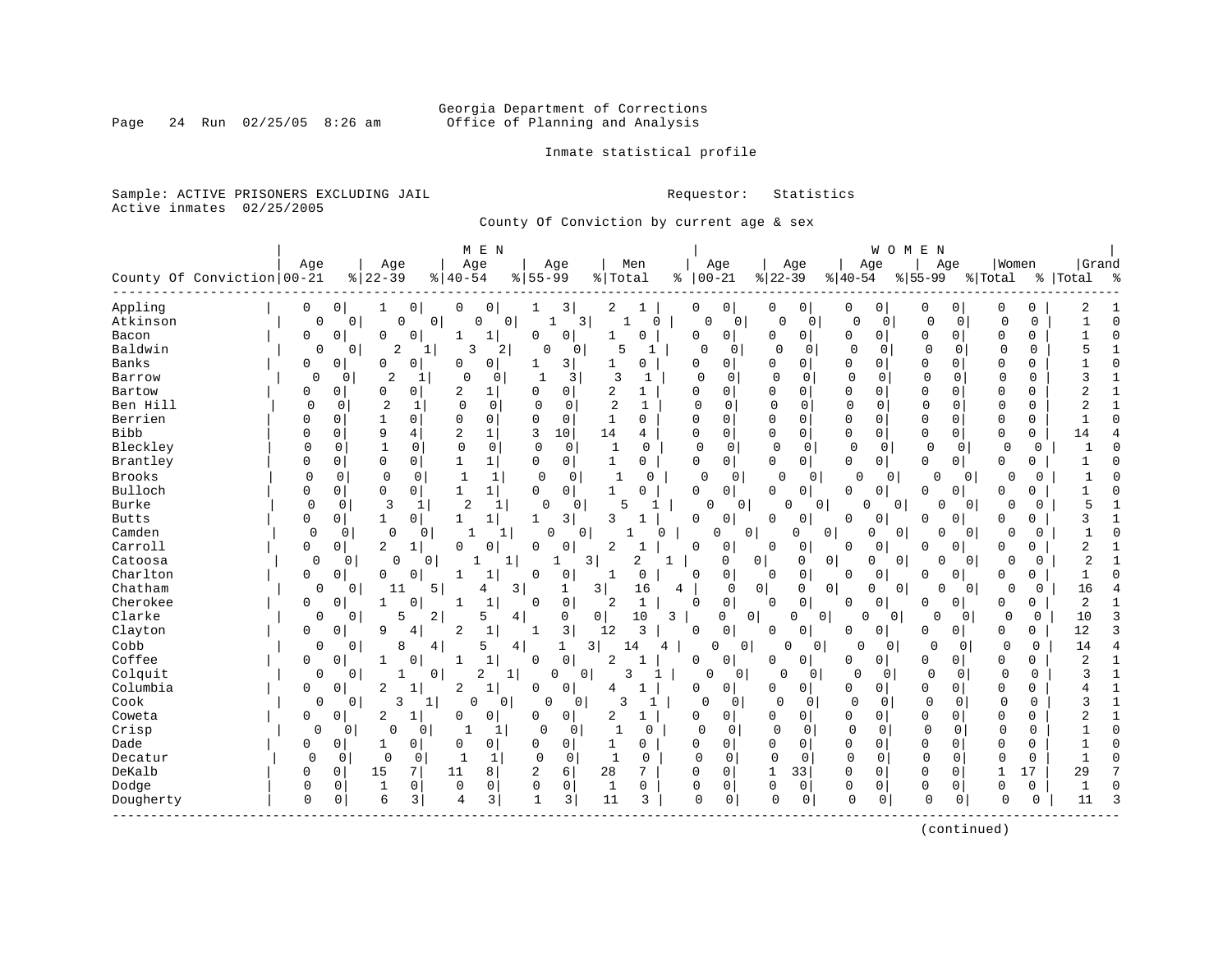# Georgia Department of Corrections<br>Office of Planning and Analysis

Page 25 Run  $02/25/05$  8:26 am

### Inmate statistical profile

Sample: ACTIVE PRISONERS EXCLUDING JAIL **Requestor:** Statistics Active inmates 02/25/2005

County Of Conviction by current age & sex (continued)

| Age<br>Age<br>Women<br>Grand<br>Age<br>Age<br>Age<br>Men<br>Age<br>Age<br>Age<br>$ 22-39$<br>$8155 - 99$<br>$ 22-39$<br>County Of Conviction 00-21<br>$8   40 - 54$<br>% Total<br>$00 - 21$<br>$8 40-54$<br>$8155 - 99$<br>% Total<br>%   Total<br>್ಠಿ<br>နွ<br>12<br>33<br>0<br>0<br>6<br>$\overline{3}$<br>0<br>0<br>3<br>0<br>0<br>0<br>0<br>0<br>17<br>13<br>6<br>4  <br><sup>0</sup><br>1<br>0<br>$\mathbf 0$<br>0<br>0<br>0<br>$\mathbf 0$<br>$\mathbf 0$<br>$\Omega$<br>$\mathbf 0$<br>O<br>0<br>0<br>0<br>$\mathbf 0$<br>0<br>0<br>1<br>0<br>0<br>1<br>2<br>0<br>2<br>0<br>0<br>0<br>$\overline{\mathbf{3}}$<br>0<br>0<br>0<br>0<br>0<br>$\Omega$<br>$\Omega$<br>$\mathbf{0}$<br>0<br>$\mathbf{1}$<br>1<br>0<br>0<br>0<br>0<br>$\Omega$<br>$\mathbf 0$<br>0<br>0<br>$\Omega$<br>$\Omega$<br>0<br>0<br>0<br>0<br>$\Omega$<br>$\Omega$<br>1<br>0<br>0<br>$\Omega$<br>1<br>$\Omega$<br>$\overline{2}$<br>$\mathbf 0$<br>$\mathbf 0$<br>$\overline{2}$<br>0<br>0<br>0<br>$\Omega$<br>0<br>0<br>$\Omega$<br>0<br>0<br>$\Omega$<br>0<br>0<br>1<br>-1<br>3<br>Floyd<br>$\mathbf 0$<br>3<br>0<br>0<br>0<br>$\Omega$<br>$\Omega$<br>$\mathbf 0$<br>0<br>1<br>0<br>4<br>0<br>0<br>0<br>$\Omega$<br>0<br>1<br>$\overline{0}$<br>0<br>$\Omega$<br>$\Omega$<br>$\mathbf 0$<br>$\Omega$<br>$\Omega$<br>$\Omega$<br>$\Omega$<br>0<br>$\Omega$<br>$\Omega$<br>$\Omega$<br>$\Omega$<br>1<br>$\Omega$<br>$\Omega$<br>$\Omega$<br>0<br>$\Omega$<br>1<br>O<br>0<br>$\Omega$<br>$\Omega$<br>0<br>$\Omega$<br>0<br>$\Omega$<br>$\Omega$<br>0<br>$\Omega$<br>1<br>$\Omega$<br>$\Omega$<br>$\Omega$<br>$\Omega$<br>$\Omega$<br>18<br>37<br>37<br>$\Omega$<br>8<br>16<br>12<br>3<br>10<br>10<br>$\Omega$<br>$\Omega$<br>$\Omega$<br>$\mathbf{0}$<br>$\mathbf 0$<br>$\Omega$<br>$\mathbf 0$<br>$\mathbf 0$<br>0<br>$\Omega$<br>$\Omega$<br>q<br>$\Omega$<br>$\mathbf 0$<br>0<br>$\mathsf{O}$<br>$\mathsf{O}$<br>$\Omega$<br>$\mathsf 0$<br>$\mathbf 0$<br>$\mathbf{1}$<br>$\Omega$<br>$\mathbf{1}$<br>$\mathbf 0$<br>$\mathbf 0$<br>0<br>0<br>0<br>0<br>0<br>$\Omega$<br>$\Omega$<br>1<br>3<br>5<br>2 <br>3<br>10<br>0<br>0<br>0<br>0<br>$\mathbf 0$<br>3<br>$\Omega$<br>$\Omega$<br>$\mathbf{0}$<br>0<br>0<br>0<br>10<br>4<br>0<br>Gordon<br>$\mathbf 0$<br>3<br>$\Omega$<br>$\mathbf 0$<br>$\Omega$<br>0<br>$\mathbf 0$<br>$\mathbf{1}$<br>$\mathbf 0$<br>$\mathbf 0$<br>$\mathbf 0$<br>0<br>$\mathbf 0$<br>$\mathbf 0$<br>0<br>$\mathbf 0$<br>$\mathbf{1}$<br>0<br>0<br>0<br>Greene<br>0<br>1<br>0<br>$\mathbf 0$<br>$\mathbf{1}$<br>$\Omega$<br>0<br>0<br>$\mathbf 0$<br>$\circ$<br>0<br>0<br>$\Omega$<br>$\Omega$<br>$\Omega$<br>$\Omega$<br>$\Omega$<br>0<br>0<br>0<br>Gwinnett<br>$\mathbf 0$<br>5<br>0<br>4<br>2<br>1<br>$\Omega$<br>0<br>5<br>0<br>0<br>$\Omega$<br>O<br>$\Omega$<br>0 <sup>1</sup><br>0<br>$\mathbf{1}$<br>0<br>$\mathbf{0}$<br>$\Omega$<br>$\Omega$<br>0<br>0<br>0<br>$\Omega$<br>1<br>$\Omega$<br>0<br>0<br>0<br>0<br>$\Omega$<br>0<br>0<br>$\mathbf{1}$<br>O<br>$\Omega$<br>$\Omega$<br><sup>0</sup><br>5<br>$\mathbf 0$<br>$\overline{2}$<br>7<br>7<br>0<br>2<br>$\Omega$<br>0<br>2<br>U<br>0<br><sup>0</sup><br>0<br>U<br>0<br>U<br>$\overline{0}$<br>0<br>$\Omega$<br>Harris<br>2<br>2<br>0<br>0<br>$\Omega$<br>$\mathbf 0$<br>2<br>0<br>$\mathbf 0$<br>$\overline{0}$<br>0<br>0<br>$1\vert$<br>$\Omega$<br>$\Omega$<br>0<br>0<br>$\Omega$<br>$\Omega$<br>0<br>2<br>Hart<br>0<br>$\overline{2}$<br>0<br>$\circ$<br>$\mathbf 0$<br>$\Omega$<br>1<br>1<br>0<br>O<br>0<br>0<br>0<br>$\Omega$<br>0<br>$\Omega$<br>$\Omega$<br>4<br>4<br>33<br>2<br>$\overline{2}$<br>3<br>0<br>0<br>9<br>0<br>0<br>0<br>0<br>0<br>0<br>9<br>Henry<br>1<br>6<br>1<br>$\Omega$<br>0<br>0<br>$\Omega$<br>$\Omega$<br>$\overline{2}$<br>6<br>$\Omega$<br> 0 <br>Houston<br>0<br>3<br>$\Omega$<br>0<br>$\overline{2}$<br>0<br>0<br>0<br>$\Omega$<br>$\Omega$<br>6<br>1<br>4<br>0<br><sup>0</sup><br>$\Omega$<br>0<br>33<br>3<br>3<br>2<br>$\mathbf 0$<br>0<br>2<br>1<br>1<br>1<br>6<br>$\Omega$<br>0<br>0<br>0<br>6<br>$\Omega$<br>0<br>$\Omega$<br>-1<br>1<br>0<br>Jasper<br>0<br>0<br>0<br>0<br>0<br>0<br>0<br>1<br>0<br>0<br>0<br>$\Omega$<br>0<br>0<br>$\Omega$<br>0<br>$\Omega$<br>0<br>0<br>$\mathbf 0$<br>$\mathbf 0$<br>0<br>$\mathbf 0$<br>$\Omega$<br>0<br>$\Omega$<br>O<br>$\Omega$<br>$\Omega$<br>0<br>$\Omega$<br>0<br>1<br>$\Omega$<br>0<br>$\Omega$<br>$\Omega$<br>-1<br>Jefferson<br>$\mathbf 0$<br>$\overline{0}$<br>0<br>0<br>0<br>0<br>0<br>0<br>0<br>$\Omega$<br>$\Omega$<br>0<br>$\mathbf{1}$<br>0<br>O<br>$\Omega$<br>0<br>$\Omega$<br>0<br>0<br>$\mathbf{0}$<br>0<br>Jones<br>$\Omega$<br>$\Omega$<br>$\Omega$<br>$\mathbf 0$<br>$\overline{0}$<br>$\Omega$<br>0<br>0<br>0<br>$\Omega$<br>$\Omega$<br>$\mathbf{1}$<br>$\Omega$<br>0<br>0<br>1<br>0<br>$\Omega$<br>0<br>$\Omega$<br>$\overline{0}$<br>0<br>0<br>2<br>0<br>$\mathbf{0}$<br>0<br>0<br>$\Omega$<br>0<br>$\Omega$<br>0<br>$\Omega$<br>2<br>Laurens<br>1<br>1<br>$\mathbf{1}$<br>1<br>Lee<br>$\mathbf 0$<br>0<br>$\mathbf 0$<br>0<br>$\overline{0}$<br>0<br>0<br>0<br>$\Omega$<br>0<br>0<br>0<br>0<br>O<br>0<br>0<br>0<br>0<br>Liberty<br>3<br>$\mathbf 0$<br>$\Omega$<br>$\Omega$<br>$\mathbf 0$<br>$\mathbf 0$<br>3<br>0<br>$\Omega$<br>3<br>1<br>$\Omega$<br>0<br>0<br>$\overline{0}$<br>0<br>0<br>0<br>0<br>0<br>0<br>Long<br>$\mathbf 0$<br>$\mathbf{1}$<br>0<br>0<br>3<br>0<br>$\Omega$<br>$\overline{0}$<br>0<br>0<br>ζ<br>0<br>3<br>$\Omega$<br>$\Omega$<br>0<br>$\Omega$<br>0<br>0<br>-1<br>Lowndes<br>$\mathbf 0$<br>$\overline{c}$<br>ς<br>$\mathbf 0$<br>$\mathbf 0$<br>$\mathbf 0$<br>$\Omega$<br>$\mathbf 0$<br>$\Omega$<br>O<br>0<br>$\Omega$<br>$\Omega$<br>$\mathbf 0$<br>0<br>$\Omega$<br>3<br>1<br>1<br>Madison<br>$\Omega$<br>0<br>0<br>0<br>0<br>0<br>0<br>$\Omega$<br>$\Omega$<br>0<br>$\Omega$<br>0<br>0<br>$\Omega$<br>0<br>$\Omega$<br>$\Omega$<br>0<br>$\mathbf 0$<br>$\Omega$<br>$\Omega$<br>$\Omega$<br>$\Omega$<br>$\Omega$<br>0<br>-1<br>0<br>$\cap$<br>0<br>$\Omega$<br>$\Omega$<br>$\Omega$<br>$\Omega$<br>$\Omega$<br>0<br>0<br>$\Omega$<br>McIntosh<br>$\mathbf 0$<br>$\mathbf 0$<br>$\mathbf 0$<br>$\mathbf 0$<br>0<br>0<br>$\Omega$<br>$\mathbf{0}$<br>$\Omega$<br>0<br>$\mathbf 0$<br>0<br>$\mathbf{1}$<br>0<br>1<br>0<br>0<br>0<br>0<br>Miller<br>$\mathbf 0$<br>0<br>$\mathbf 0$<br>0<br>$\mathbf 0$<br>$\mathbf 0$<br>$\mathbf 0$<br>$\mathbf{1}$<br>$\Omega$<br>0<br>$\mathbf 0$<br>$\mathbf{0}$<br>0<br>$\mathbf 0$<br>0<br>1<br>0<br>0<br>0<br>$\Omega$<br>0<br>$\mathbf 0$<br>$\overline{2}$<br>1<br>$\Omega$<br>$\mathbf{0}$<br>2<br>$\Omega$<br>0<br>$\mathbf 0$<br>$\Omega$<br>$\Omega$<br>$\mathbf 0$<br>0<br>2<br>0<br>$\Omega$<br>$\Omega$<br>0<br>0<br>$\mathbf{1}$ |            |  |  | M E N |  |  |  |  | WOMEN |  |  |  |
|----------------------------------------------------------------------------------------------------------------------------------------------------------------------------------------------------------------------------------------------------------------------------------------------------------------------------------------------------------------------------------------------------------------------------------------------------------------------------------------------------------------------------------------------------------------------------------------------------------------------------------------------------------------------------------------------------------------------------------------------------------------------------------------------------------------------------------------------------------------------------------------------------------------------------------------------------------------------------------------------------------------------------------------------------------------------------------------------------------------------------------------------------------------------------------------------------------------------------------------------------------------------------------------------------------------------------------------------------------------------------------------------------------------------------------------------------------------------------------------------------------------------------------------------------------------------------------------------------------------------------------------------------------------------------------------------------------------------------------------------------------------------------------------------------------------------------------------------------------------------------------------------------------------------------------------------------------------------------------------------------------------------------------------------------------------------------------------------------------------------------------------------------------------------------------------------------------------------------------------------------------------------------------------------------------------------------------------------------------------------------------------------------------------------------------------------------------------------------------------------------------------------------------------------------------------------------------------------------------------------------------------------------------------------------------------------------------------------------------------------------------------------------------------------------------------------------------------------------------------------------------------------------------------------------------------------------------------------------------------------------------------------------------------------------------------------------------------------------------------------------------------------------------------------------------------------------------------------------------------------------------------------------------------------------------------------------------------------------------------------------------------------------------------------------------------------------------------------------------------------------------------------------------------------------------------------------------------------------------------------------------------------------------------------------------------------------------------------------------------------------------------------------------------------------------------------------------------------------------------------------------------------------------------------------------------------------------------------------------------------------------------------------------------------------------------------------------------------------------------------------------------------------------------------------------------------------------------------------------------------------------------------------------------------------------------------------------------------------------------------------------------------------------------------------------------------------------------------------------------------------------------------------------------------------------------------------------------------------------------------------------------------------------------------------------------------------------------------------------------------------------------------------------------------------------------------------------------------------------------------------------------------------------------------------------------------------------------------------------------------------------------------------------------------------------------------------------------------------------------------------------------------------------------------------------------------------------------------------------------------------------------------------------------------------------------------------------------------------------------------------------------------------------------------------------------------------------------------------------------------------------------------------------------------------------------------------------------------------------------------------------------------------------------------------------------------------------------------------------------------------------------------------------------------------------------------------------------------------------------------------------------------------------------------------------------------------------------------------------------------------------------------------------------------------------------------------------------------------------------------------------------------------------------------------------------------------------------------------------------------------------------------------------------------------------------------------------------------------------------------------------------------------------------------------------------------------------------------------------------------------------------------------------------------------------------------------------------------------------------------------------------------------------------------------------------------|------------|--|--|-------|--|--|--|--|-------|--|--|--|
|                                                                                                                                                                                                                                                                                                                                                                                                                                                                                                                                                                                                                                                                                                                                                                                                                                                                                                                                                                                                                                                                                                                                                                                                                                                                                                                                                                                                                                                                                                                                                                                                                                                                                                                                                                                                                                                                                                                                                                                                                                                                                                                                                                                                                                                                                                                                                                                                                                                                                                                                                                                                                                                                                                                                                                                                                                                                                                                                                                                                                                                                                                                                                                                                                                                                                                                                                                                                                                                                                                                                                                                                                                                                                                                                                                                                                                                                                                                                                                                                                                                                                                                                                                                                                                                                                                                                                                                                                                                                                                                                                                                                                                                                                                                                                                                                                                                                                                                                                                                                                                                                                                                                                                                                                                                                                                                                                                                                                                                                                                                                                                                                                                                                                                                                                                                                                                                                                                                                                                                                                                                                                                                                                                                                                                                                                                                                                                                                                                                                                                                                                                                                                                                                                              |            |  |  |       |  |  |  |  |       |  |  |  |
|                                                                                                                                                                                                                                                                                                                                                                                                                                                                                                                                                                                                                                                                                                                                                                                                                                                                                                                                                                                                                                                                                                                                                                                                                                                                                                                                                                                                                                                                                                                                                                                                                                                                                                                                                                                                                                                                                                                                                                                                                                                                                                                                                                                                                                                                                                                                                                                                                                                                                                                                                                                                                                                                                                                                                                                                                                                                                                                                                                                                                                                                                                                                                                                                                                                                                                                                                                                                                                                                                                                                                                                                                                                                                                                                                                                                                                                                                                                                                                                                                                                                                                                                                                                                                                                                                                                                                                                                                                                                                                                                                                                                                                                                                                                                                                                                                                                                                                                                                                                                                                                                                                                                                                                                                                                                                                                                                                                                                                                                                                                                                                                                                                                                                                                                                                                                                                                                                                                                                                                                                                                                                                                                                                                                                                                                                                                                                                                                                                                                                                                                                                                                                                                                                              |            |  |  |       |  |  |  |  |       |  |  |  |
|                                                                                                                                                                                                                                                                                                                                                                                                                                                                                                                                                                                                                                                                                                                                                                                                                                                                                                                                                                                                                                                                                                                                                                                                                                                                                                                                                                                                                                                                                                                                                                                                                                                                                                                                                                                                                                                                                                                                                                                                                                                                                                                                                                                                                                                                                                                                                                                                                                                                                                                                                                                                                                                                                                                                                                                                                                                                                                                                                                                                                                                                                                                                                                                                                                                                                                                                                                                                                                                                                                                                                                                                                                                                                                                                                                                                                                                                                                                                                                                                                                                                                                                                                                                                                                                                                                                                                                                                                                                                                                                                                                                                                                                                                                                                                                                                                                                                                                                                                                                                                                                                                                                                                                                                                                                                                                                                                                                                                                                                                                                                                                                                                                                                                                                                                                                                                                                                                                                                                                                                                                                                                                                                                                                                                                                                                                                                                                                                                                                                                                                                                                                                                                                                                              | Douglas    |  |  |       |  |  |  |  |       |  |  |  |
|                                                                                                                                                                                                                                                                                                                                                                                                                                                                                                                                                                                                                                                                                                                                                                                                                                                                                                                                                                                                                                                                                                                                                                                                                                                                                                                                                                                                                                                                                                                                                                                                                                                                                                                                                                                                                                                                                                                                                                                                                                                                                                                                                                                                                                                                                                                                                                                                                                                                                                                                                                                                                                                                                                                                                                                                                                                                                                                                                                                                                                                                                                                                                                                                                                                                                                                                                                                                                                                                                                                                                                                                                                                                                                                                                                                                                                                                                                                                                                                                                                                                                                                                                                                                                                                                                                                                                                                                                                                                                                                                                                                                                                                                                                                                                                                                                                                                                                                                                                                                                                                                                                                                                                                                                                                                                                                                                                                                                                                                                                                                                                                                                                                                                                                                                                                                                                                                                                                                                                                                                                                                                                                                                                                                                                                                                                                                                                                                                                                                                                                                                                                                                                                                                              | Effingham  |  |  |       |  |  |  |  |       |  |  |  |
|                                                                                                                                                                                                                                                                                                                                                                                                                                                                                                                                                                                                                                                                                                                                                                                                                                                                                                                                                                                                                                                                                                                                                                                                                                                                                                                                                                                                                                                                                                                                                                                                                                                                                                                                                                                                                                                                                                                                                                                                                                                                                                                                                                                                                                                                                                                                                                                                                                                                                                                                                                                                                                                                                                                                                                                                                                                                                                                                                                                                                                                                                                                                                                                                                                                                                                                                                                                                                                                                                                                                                                                                                                                                                                                                                                                                                                                                                                                                                                                                                                                                                                                                                                                                                                                                                                                                                                                                                                                                                                                                                                                                                                                                                                                                                                                                                                                                                                                                                                                                                                                                                                                                                                                                                                                                                                                                                                                                                                                                                                                                                                                                                                                                                                                                                                                                                                                                                                                                                                                                                                                                                                                                                                                                                                                                                                                                                                                                                                                                                                                                                                                                                                                                                              | Elbert     |  |  |       |  |  |  |  |       |  |  |  |
|                                                                                                                                                                                                                                                                                                                                                                                                                                                                                                                                                                                                                                                                                                                                                                                                                                                                                                                                                                                                                                                                                                                                                                                                                                                                                                                                                                                                                                                                                                                                                                                                                                                                                                                                                                                                                                                                                                                                                                                                                                                                                                                                                                                                                                                                                                                                                                                                                                                                                                                                                                                                                                                                                                                                                                                                                                                                                                                                                                                                                                                                                                                                                                                                                                                                                                                                                                                                                                                                                                                                                                                                                                                                                                                                                                                                                                                                                                                                                                                                                                                                                                                                                                                                                                                                                                                                                                                                                                                                                                                                                                                                                                                                                                                                                                                                                                                                                                                                                                                                                                                                                                                                                                                                                                                                                                                                                                                                                                                                                                                                                                                                                                                                                                                                                                                                                                                                                                                                                                                                                                                                                                                                                                                                                                                                                                                                                                                                                                                                                                                                                                                                                                                                                              | Emanuel    |  |  |       |  |  |  |  |       |  |  |  |
|                                                                                                                                                                                                                                                                                                                                                                                                                                                                                                                                                                                                                                                                                                                                                                                                                                                                                                                                                                                                                                                                                                                                                                                                                                                                                                                                                                                                                                                                                                                                                                                                                                                                                                                                                                                                                                                                                                                                                                                                                                                                                                                                                                                                                                                                                                                                                                                                                                                                                                                                                                                                                                                                                                                                                                                                                                                                                                                                                                                                                                                                                                                                                                                                                                                                                                                                                                                                                                                                                                                                                                                                                                                                                                                                                                                                                                                                                                                                                                                                                                                                                                                                                                                                                                                                                                                                                                                                                                                                                                                                                                                                                                                                                                                                                                                                                                                                                                                                                                                                                                                                                                                                                                                                                                                                                                                                                                                                                                                                                                                                                                                                                                                                                                                                                                                                                                                                                                                                                                                                                                                                                                                                                                                                                                                                                                                                                                                                                                                                                                                                                                                                                                                                                              | Fayette    |  |  |       |  |  |  |  |       |  |  |  |
|                                                                                                                                                                                                                                                                                                                                                                                                                                                                                                                                                                                                                                                                                                                                                                                                                                                                                                                                                                                                                                                                                                                                                                                                                                                                                                                                                                                                                                                                                                                                                                                                                                                                                                                                                                                                                                                                                                                                                                                                                                                                                                                                                                                                                                                                                                                                                                                                                                                                                                                                                                                                                                                                                                                                                                                                                                                                                                                                                                                                                                                                                                                                                                                                                                                                                                                                                                                                                                                                                                                                                                                                                                                                                                                                                                                                                                                                                                                                                                                                                                                                                                                                                                                                                                                                                                                                                                                                                                                                                                                                                                                                                                                                                                                                                                                                                                                                                                                                                                                                                                                                                                                                                                                                                                                                                                                                                                                                                                                                                                                                                                                                                                                                                                                                                                                                                                                                                                                                                                                                                                                                                                                                                                                                                                                                                                                                                                                                                                                                                                                                                                                                                                                                                              |            |  |  |       |  |  |  |  |       |  |  |  |
|                                                                                                                                                                                                                                                                                                                                                                                                                                                                                                                                                                                                                                                                                                                                                                                                                                                                                                                                                                                                                                                                                                                                                                                                                                                                                                                                                                                                                                                                                                                                                                                                                                                                                                                                                                                                                                                                                                                                                                                                                                                                                                                                                                                                                                                                                                                                                                                                                                                                                                                                                                                                                                                                                                                                                                                                                                                                                                                                                                                                                                                                                                                                                                                                                                                                                                                                                                                                                                                                                                                                                                                                                                                                                                                                                                                                                                                                                                                                                                                                                                                                                                                                                                                                                                                                                                                                                                                                                                                                                                                                                                                                                                                                                                                                                                                                                                                                                                                                                                                                                                                                                                                                                                                                                                                                                                                                                                                                                                                                                                                                                                                                                                                                                                                                                                                                                                                                                                                                                                                                                                                                                                                                                                                                                                                                                                                                                                                                                                                                                                                                                                                                                                                                                              | Forsyth    |  |  |       |  |  |  |  |       |  |  |  |
|                                                                                                                                                                                                                                                                                                                                                                                                                                                                                                                                                                                                                                                                                                                                                                                                                                                                                                                                                                                                                                                                                                                                                                                                                                                                                                                                                                                                                                                                                                                                                                                                                                                                                                                                                                                                                                                                                                                                                                                                                                                                                                                                                                                                                                                                                                                                                                                                                                                                                                                                                                                                                                                                                                                                                                                                                                                                                                                                                                                                                                                                                                                                                                                                                                                                                                                                                                                                                                                                                                                                                                                                                                                                                                                                                                                                                                                                                                                                                                                                                                                                                                                                                                                                                                                                                                                                                                                                                                                                                                                                                                                                                                                                                                                                                                                                                                                                                                                                                                                                                                                                                                                                                                                                                                                                                                                                                                                                                                                                                                                                                                                                                                                                                                                                                                                                                                                                                                                                                                                                                                                                                                                                                                                                                                                                                                                                                                                                                                                                                                                                                                                                                                                                                              | Franklin   |  |  |       |  |  |  |  |       |  |  |  |
|                                                                                                                                                                                                                                                                                                                                                                                                                                                                                                                                                                                                                                                                                                                                                                                                                                                                                                                                                                                                                                                                                                                                                                                                                                                                                                                                                                                                                                                                                                                                                                                                                                                                                                                                                                                                                                                                                                                                                                                                                                                                                                                                                                                                                                                                                                                                                                                                                                                                                                                                                                                                                                                                                                                                                                                                                                                                                                                                                                                                                                                                                                                                                                                                                                                                                                                                                                                                                                                                                                                                                                                                                                                                                                                                                                                                                                                                                                                                                                                                                                                                                                                                                                                                                                                                                                                                                                                                                                                                                                                                                                                                                                                                                                                                                                                                                                                                                                                                                                                                                                                                                                                                                                                                                                                                                                                                                                                                                                                                                                                                                                                                                                                                                                                                                                                                                                                                                                                                                                                                                                                                                                                                                                                                                                                                                                                                                                                                                                                                                                                                                                                                                                                                                              | Fulton     |  |  |       |  |  |  |  |       |  |  |  |
|                                                                                                                                                                                                                                                                                                                                                                                                                                                                                                                                                                                                                                                                                                                                                                                                                                                                                                                                                                                                                                                                                                                                                                                                                                                                                                                                                                                                                                                                                                                                                                                                                                                                                                                                                                                                                                                                                                                                                                                                                                                                                                                                                                                                                                                                                                                                                                                                                                                                                                                                                                                                                                                                                                                                                                                                                                                                                                                                                                                                                                                                                                                                                                                                                                                                                                                                                                                                                                                                                                                                                                                                                                                                                                                                                                                                                                                                                                                                                                                                                                                                                                                                                                                                                                                                                                                                                                                                                                                                                                                                                                                                                                                                                                                                                                                                                                                                                                                                                                                                                                                                                                                                                                                                                                                                                                                                                                                                                                                                                                                                                                                                                                                                                                                                                                                                                                                                                                                                                                                                                                                                                                                                                                                                                                                                                                                                                                                                                                                                                                                                                                                                                                                                                              | Gilmer     |  |  |       |  |  |  |  |       |  |  |  |
|                                                                                                                                                                                                                                                                                                                                                                                                                                                                                                                                                                                                                                                                                                                                                                                                                                                                                                                                                                                                                                                                                                                                                                                                                                                                                                                                                                                                                                                                                                                                                                                                                                                                                                                                                                                                                                                                                                                                                                                                                                                                                                                                                                                                                                                                                                                                                                                                                                                                                                                                                                                                                                                                                                                                                                                                                                                                                                                                                                                                                                                                                                                                                                                                                                                                                                                                                                                                                                                                                                                                                                                                                                                                                                                                                                                                                                                                                                                                                                                                                                                                                                                                                                                                                                                                                                                                                                                                                                                                                                                                                                                                                                                                                                                                                                                                                                                                                                                                                                                                                                                                                                                                                                                                                                                                                                                                                                                                                                                                                                                                                                                                                                                                                                                                                                                                                                                                                                                                                                                                                                                                                                                                                                                                                                                                                                                                                                                                                                                                                                                                                                                                                                                                                              | Glynn      |  |  |       |  |  |  |  |       |  |  |  |
|                                                                                                                                                                                                                                                                                                                                                                                                                                                                                                                                                                                                                                                                                                                                                                                                                                                                                                                                                                                                                                                                                                                                                                                                                                                                                                                                                                                                                                                                                                                                                                                                                                                                                                                                                                                                                                                                                                                                                                                                                                                                                                                                                                                                                                                                                                                                                                                                                                                                                                                                                                                                                                                                                                                                                                                                                                                                                                                                                                                                                                                                                                                                                                                                                                                                                                                                                                                                                                                                                                                                                                                                                                                                                                                                                                                                                                                                                                                                                                                                                                                                                                                                                                                                                                                                                                                                                                                                                                                                                                                                                                                                                                                                                                                                                                                                                                                                                                                                                                                                                                                                                                                                                                                                                                                                                                                                                                                                                                                                                                                                                                                                                                                                                                                                                                                                                                                                                                                                                                                                                                                                                                                                                                                                                                                                                                                                                                                                                                                                                                                                                                                                                                                                                              |            |  |  |       |  |  |  |  |       |  |  |  |
|                                                                                                                                                                                                                                                                                                                                                                                                                                                                                                                                                                                                                                                                                                                                                                                                                                                                                                                                                                                                                                                                                                                                                                                                                                                                                                                                                                                                                                                                                                                                                                                                                                                                                                                                                                                                                                                                                                                                                                                                                                                                                                                                                                                                                                                                                                                                                                                                                                                                                                                                                                                                                                                                                                                                                                                                                                                                                                                                                                                                                                                                                                                                                                                                                                                                                                                                                                                                                                                                                                                                                                                                                                                                                                                                                                                                                                                                                                                                                                                                                                                                                                                                                                                                                                                                                                                                                                                                                                                                                                                                                                                                                                                                                                                                                                                                                                                                                                                                                                                                                                                                                                                                                                                                                                                                                                                                                                                                                                                                                                                                                                                                                                                                                                                                                                                                                                                                                                                                                                                                                                                                                                                                                                                                                                                                                                                                                                                                                                                                                                                                                                                                                                                                                              |            |  |  |       |  |  |  |  |       |  |  |  |
|                                                                                                                                                                                                                                                                                                                                                                                                                                                                                                                                                                                                                                                                                                                                                                                                                                                                                                                                                                                                                                                                                                                                                                                                                                                                                                                                                                                                                                                                                                                                                                                                                                                                                                                                                                                                                                                                                                                                                                                                                                                                                                                                                                                                                                                                                                                                                                                                                                                                                                                                                                                                                                                                                                                                                                                                                                                                                                                                                                                                                                                                                                                                                                                                                                                                                                                                                                                                                                                                                                                                                                                                                                                                                                                                                                                                                                                                                                                                                                                                                                                                                                                                                                                                                                                                                                                                                                                                                                                                                                                                                                                                                                                                                                                                                                                                                                                                                                                                                                                                                                                                                                                                                                                                                                                                                                                                                                                                                                                                                                                                                                                                                                                                                                                                                                                                                                                                                                                                                                                                                                                                                                                                                                                                                                                                                                                                                                                                                                                                                                                                                                                                                                                                                              |            |  |  |       |  |  |  |  |       |  |  |  |
|                                                                                                                                                                                                                                                                                                                                                                                                                                                                                                                                                                                                                                                                                                                                                                                                                                                                                                                                                                                                                                                                                                                                                                                                                                                                                                                                                                                                                                                                                                                                                                                                                                                                                                                                                                                                                                                                                                                                                                                                                                                                                                                                                                                                                                                                                                                                                                                                                                                                                                                                                                                                                                                                                                                                                                                                                                                                                                                                                                                                                                                                                                                                                                                                                                                                                                                                                                                                                                                                                                                                                                                                                                                                                                                                                                                                                                                                                                                                                                                                                                                                                                                                                                                                                                                                                                                                                                                                                                                                                                                                                                                                                                                                                                                                                                                                                                                                                                                                                                                                                                                                                                                                                                                                                                                                                                                                                                                                                                                                                                                                                                                                                                                                                                                                                                                                                                                                                                                                                                                                                                                                                                                                                                                                                                                                                                                                                                                                                                                                                                                                                                                                                                                                                              | Habersham  |  |  |       |  |  |  |  |       |  |  |  |
|                                                                                                                                                                                                                                                                                                                                                                                                                                                                                                                                                                                                                                                                                                                                                                                                                                                                                                                                                                                                                                                                                                                                                                                                                                                                                                                                                                                                                                                                                                                                                                                                                                                                                                                                                                                                                                                                                                                                                                                                                                                                                                                                                                                                                                                                                                                                                                                                                                                                                                                                                                                                                                                                                                                                                                                                                                                                                                                                                                                                                                                                                                                                                                                                                                                                                                                                                                                                                                                                                                                                                                                                                                                                                                                                                                                                                                                                                                                                                                                                                                                                                                                                                                                                                                                                                                                                                                                                                                                                                                                                                                                                                                                                                                                                                                                                                                                                                                                                                                                                                                                                                                                                                                                                                                                                                                                                                                                                                                                                                                                                                                                                                                                                                                                                                                                                                                                                                                                                                                                                                                                                                                                                                                                                                                                                                                                                                                                                                                                                                                                                                                                                                                                                                              | Hall       |  |  |       |  |  |  |  |       |  |  |  |
|                                                                                                                                                                                                                                                                                                                                                                                                                                                                                                                                                                                                                                                                                                                                                                                                                                                                                                                                                                                                                                                                                                                                                                                                                                                                                                                                                                                                                                                                                                                                                                                                                                                                                                                                                                                                                                                                                                                                                                                                                                                                                                                                                                                                                                                                                                                                                                                                                                                                                                                                                                                                                                                                                                                                                                                                                                                                                                                                                                                                                                                                                                                                                                                                                                                                                                                                                                                                                                                                                                                                                                                                                                                                                                                                                                                                                                                                                                                                                                                                                                                                                                                                                                                                                                                                                                                                                                                                                                                                                                                                                                                                                                                                                                                                                                                                                                                                                                                                                                                                                                                                                                                                                                                                                                                                                                                                                                                                                                                                                                                                                                                                                                                                                                                                                                                                                                                                                                                                                                                                                                                                                                                                                                                                                                                                                                                                                                                                                                                                                                                                                                                                                                                                                              |            |  |  |       |  |  |  |  |       |  |  |  |
|                                                                                                                                                                                                                                                                                                                                                                                                                                                                                                                                                                                                                                                                                                                                                                                                                                                                                                                                                                                                                                                                                                                                                                                                                                                                                                                                                                                                                                                                                                                                                                                                                                                                                                                                                                                                                                                                                                                                                                                                                                                                                                                                                                                                                                                                                                                                                                                                                                                                                                                                                                                                                                                                                                                                                                                                                                                                                                                                                                                                                                                                                                                                                                                                                                                                                                                                                                                                                                                                                                                                                                                                                                                                                                                                                                                                                                                                                                                                                                                                                                                                                                                                                                                                                                                                                                                                                                                                                                                                                                                                                                                                                                                                                                                                                                                                                                                                                                                                                                                                                                                                                                                                                                                                                                                                                                                                                                                                                                                                                                                                                                                                                                                                                                                                                                                                                                                                                                                                                                                                                                                                                                                                                                                                                                                                                                                                                                                                                                                                                                                                                                                                                                                                                              |            |  |  |       |  |  |  |  |       |  |  |  |
|                                                                                                                                                                                                                                                                                                                                                                                                                                                                                                                                                                                                                                                                                                                                                                                                                                                                                                                                                                                                                                                                                                                                                                                                                                                                                                                                                                                                                                                                                                                                                                                                                                                                                                                                                                                                                                                                                                                                                                                                                                                                                                                                                                                                                                                                                                                                                                                                                                                                                                                                                                                                                                                                                                                                                                                                                                                                                                                                                                                                                                                                                                                                                                                                                                                                                                                                                                                                                                                                                                                                                                                                                                                                                                                                                                                                                                                                                                                                                                                                                                                                                                                                                                                                                                                                                                                                                                                                                                                                                                                                                                                                                                                                                                                                                                                                                                                                                                                                                                                                                                                                                                                                                                                                                                                                                                                                                                                                                                                                                                                                                                                                                                                                                                                                                                                                                                                                                                                                                                                                                                                                                                                                                                                                                                                                                                                                                                                                                                                                                                                                                                                                                                                                                              |            |  |  |       |  |  |  |  |       |  |  |  |
|                                                                                                                                                                                                                                                                                                                                                                                                                                                                                                                                                                                                                                                                                                                                                                                                                                                                                                                                                                                                                                                                                                                                                                                                                                                                                                                                                                                                                                                                                                                                                                                                                                                                                                                                                                                                                                                                                                                                                                                                                                                                                                                                                                                                                                                                                                                                                                                                                                                                                                                                                                                                                                                                                                                                                                                                                                                                                                                                                                                                                                                                                                                                                                                                                                                                                                                                                                                                                                                                                                                                                                                                                                                                                                                                                                                                                                                                                                                                                                                                                                                                                                                                                                                                                                                                                                                                                                                                                                                                                                                                                                                                                                                                                                                                                                                                                                                                                                                                                                                                                                                                                                                                                                                                                                                                                                                                                                                                                                                                                                                                                                                                                                                                                                                                                                                                                                                                                                                                                                                                                                                                                                                                                                                                                                                                                                                                                                                                                                                                                                                                                                                                                                                                                              |            |  |  |       |  |  |  |  |       |  |  |  |
|                                                                                                                                                                                                                                                                                                                                                                                                                                                                                                                                                                                                                                                                                                                                                                                                                                                                                                                                                                                                                                                                                                                                                                                                                                                                                                                                                                                                                                                                                                                                                                                                                                                                                                                                                                                                                                                                                                                                                                                                                                                                                                                                                                                                                                                                                                                                                                                                                                                                                                                                                                                                                                                                                                                                                                                                                                                                                                                                                                                                                                                                                                                                                                                                                                                                                                                                                                                                                                                                                                                                                                                                                                                                                                                                                                                                                                                                                                                                                                                                                                                                                                                                                                                                                                                                                                                                                                                                                                                                                                                                                                                                                                                                                                                                                                                                                                                                                                                                                                                                                                                                                                                                                                                                                                                                                                                                                                                                                                                                                                                                                                                                                                                                                                                                                                                                                                                                                                                                                                                                                                                                                                                                                                                                                                                                                                                                                                                                                                                                                                                                                                                                                                                                                              | Jackson    |  |  |       |  |  |  |  |       |  |  |  |
|                                                                                                                                                                                                                                                                                                                                                                                                                                                                                                                                                                                                                                                                                                                                                                                                                                                                                                                                                                                                                                                                                                                                                                                                                                                                                                                                                                                                                                                                                                                                                                                                                                                                                                                                                                                                                                                                                                                                                                                                                                                                                                                                                                                                                                                                                                                                                                                                                                                                                                                                                                                                                                                                                                                                                                                                                                                                                                                                                                                                                                                                                                                                                                                                                                                                                                                                                                                                                                                                                                                                                                                                                                                                                                                                                                                                                                                                                                                                                                                                                                                                                                                                                                                                                                                                                                                                                                                                                                                                                                                                                                                                                                                                                                                                                                                                                                                                                                                                                                                                                                                                                                                                                                                                                                                                                                                                                                                                                                                                                                                                                                                                                                                                                                                                                                                                                                                                                                                                                                                                                                                                                                                                                                                                                                                                                                                                                                                                                                                                                                                                                                                                                                                                                              |            |  |  |       |  |  |  |  |       |  |  |  |
|                                                                                                                                                                                                                                                                                                                                                                                                                                                                                                                                                                                                                                                                                                                                                                                                                                                                                                                                                                                                                                                                                                                                                                                                                                                                                                                                                                                                                                                                                                                                                                                                                                                                                                                                                                                                                                                                                                                                                                                                                                                                                                                                                                                                                                                                                                                                                                                                                                                                                                                                                                                                                                                                                                                                                                                                                                                                                                                                                                                                                                                                                                                                                                                                                                                                                                                                                                                                                                                                                                                                                                                                                                                                                                                                                                                                                                                                                                                                                                                                                                                                                                                                                                                                                                                                                                                                                                                                                                                                                                                                                                                                                                                                                                                                                                                                                                                                                                                                                                                                                                                                                                                                                                                                                                                                                                                                                                                                                                                                                                                                                                                                                                                                                                                                                                                                                                                                                                                                                                                                                                                                                                                                                                                                                                                                                                                                                                                                                                                                                                                                                                                                                                                                                              | Jeff Davis |  |  |       |  |  |  |  |       |  |  |  |
|                                                                                                                                                                                                                                                                                                                                                                                                                                                                                                                                                                                                                                                                                                                                                                                                                                                                                                                                                                                                                                                                                                                                                                                                                                                                                                                                                                                                                                                                                                                                                                                                                                                                                                                                                                                                                                                                                                                                                                                                                                                                                                                                                                                                                                                                                                                                                                                                                                                                                                                                                                                                                                                                                                                                                                                                                                                                                                                                                                                                                                                                                                                                                                                                                                                                                                                                                                                                                                                                                                                                                                                                                                                                                                                                                                                                                                                                                                                                                                                                                                                                                                                                                                                                                                                                                                                                                                                                                                                                                                                                                                                                                                                                                                                                                                                                                                                                                                                                                                                                                                                                                                                                                                                                                                                                                                                                                                                                                                                                                                                                                                                                                                                                                                                                                                                                                                                                                                                                                                                                                                                                                                                                                                                                                                                                                                                                                                                                                                                                                                                                                                                                                                                                                              |            |  |  |       |  |  |  |  |       |  |  |  |
|                                                                                                                                                                                                                                                                                                                                                                                                                                                                                                                                                                                                                                                                                                                                                                                                                                                                                                                                                                                                                                                                                                                                                                                                                                                                                                                                                                                                                                                                                                                                                                                                                                                                                                                                                                                                                                                                                                                                                                                                                                                                                                                                                                                                                                                                                                                                                                                                                                                                                                                                                                                                                                                                                                                                                                                                                                                                                                                                                                                                                                                                                                                                                                                                                                                                                                                                                                                                                                                                                                                                                                                                                                                                                                                                                                                                                                                                                                                                                                                                                                                                                                                                                                                                                                                                                                                                                                                                                                                                                                                                                                                                                                                                                                                                                                                                                                                                                                                                                                                                                                                                                                                                                                                                                                                                                                                                                                                                                                                                                                                                                                                                                                                                                                                                                                                                                                                                                                                                                                                                                                                                                                                                                                                                                                                                                                                                                                                                                                                                                                                                                                                                                                                                                              |            |  |  |       |  |  |  |  |       |  |  |  |
|                                                                                                                                                                                                                                                                                                                                                                                                                                                                                                                                                                                                                                                                                                                                                                                                                                                                                                                                                                                                                                                                                                                                                                                                                                                                                                                                                                                                                                                                                                                                                                                                                                                                                                                                                                                                                                                                                                                                                                                                                                                                                                                                                                                                                                                                                                                                                                                                                                                                                                                                                                                                                                                                                                                                                                                                                                                                                                                                                                                                                                                                                                                                                                                                                                                                                                                                                                                                                                                                                                                                                                                                                                                                                                                                                                                                                                                                                                                                                                                                                                                                                                                                                                                                                                                                                                                                                                                                                                                                                                                                                                                                                                                                                                                                                                                                                                                                                                                                                                                                                                                                                                                                                                                                                                                                                                                                                                                                                                                                                                                                                                                                                                                                                                                                                                                                                                                                                                                                                                                                                                                                                                                                                                                                                                                                                                                                                                                                                                                                                                                                                                                                                                                                                              |            |  |  |       |  |  |  |  |       |  |  |  |
|                                                                                                                                                                                                                                                                                                                                                                                                                                                                                                                                                                                                                                                                                                                                                                                                                                                                                                                                                                                                                                                                                                                                                                                                                                                                                                                                                                                                                                                                                                                                                                                                                                                                                                                                                                                                                                                                                                                                                                                                                                                                                                                                                                                                                                                                                                                                                                                                                                                                                                                                                                                                                                                                                                                                                                                                                                                                                                                                                                                                                                                                                                                                                                                                                                                                                                                                                                                                                                                                                                                                                                                                                                                                                                                                                                                                                                                                                                                                                                                                                                                                                                                                                                                                                                                                                                                                                                                                                                                                                                                                                                                                                                                                                                                                                                                                                                                                                                                                                                                                                                                                                                                                                                                                                                                                                                                                                                                                                                                                                                                                                                                                                                                                                                                                                                                                                                                                                                                                                                                                                                                                                                                                                                                                                                                                                                                                                                                                                                                                                                                                                                                                                                                                                              |            |  |  |       |  |  |  |  |       |  |  |  |
|                                                                                                                                                                                                                                                                                                                                                                                                                                                                                                                                                                                                                                                                                                                                                                                                                                                                                                                                                                                                                                                                                                                                                                                                                                                                                                                                                                                                                                                                                                                                                                                                                                                                                                                                                                                                                                                                                                                                                                                                                                                                                                                                                                                                                                                                                                                                                                                                                                                                                                                                                                                                                                                                                                                                                                                                                                                                                                                                                                                                                                                                                                                                                                                                                                                                                                                                                                                                                                                                                                                                                                                                                                                                                                                                                                                                                                                                                                                                                                                                                                                                                                                                                                                                                                                                                                                                                                                                                                                                                                                                                                                                                                                                                                                                                                                                                                                                                                                                                                                                                                                                                                                                                                                                                                                                                                                                                                                                                                                                                                                                                                                                                                                                                                                                                                                                                                                                                                                                                                                                                                                                                                                                                                                                                                                                                                                                                                                                                                                                                                                                                                                                                                                                                              |            |  |  |       |  |  |  |  |       |  |  |  |
|                                                                                                                                                                                                                                                                                                                                                                                                                                                                                                                                                                                                                                                                                                                                                                                                                                                                                                                                                                                                                                                                                                                                                                                                                                                                                                                                                                                                                                                                                                                                                                                                                                                                                                                                                                                                                                                                                                                                                                                                                                                                                                                                                                                                                                                                                                                                                                                                                                                                                                                                                                                                                                                                                                                                                                                                                                                                                                                                                                                                                                                                                                                                                                                                                                                                                                                                                                                                                                                                                                                                                                                                                                                                                                                                                                                                                                                                                                                                                                                                                                                                                                                                                                                                                                                                                                                                                                                                                                                                                                                                                                                                                                                                                                                                                                                                                                                                                                                                                                                                                                                                                                                                                                                                                                                                                                                                                                                                                                                                                                                                                                                                                                                                                                                                                                                                                                                                                                                                                                                                                                                                                                                                                                                                                                                                                                                                                                                                                                                                                                                                                                                                                                                                                              |            |  |  |       |  |  |  |  |       |  |  |  |
|                                                                                                                                                                                                                                                                                                                                                                                                                                                                                                                                                                                                                                                                                                                                                                                                                                                                                                                                                                                                                                                                                                                                                                                                                                                                                                                                                                                                                                                                                                                                                                                                                                                                                                                                                                                                                                                                                                                                                                                                                                                                                                                                                                                                                                                                                                                                                                                                                                                                                                                                                                                                                                                                                                                                                                                                                                                                                                                                                                                                                                                                                                                                                                                                                                                                                                                                                                                                                                                                                                                                                                                                                                                                                                                                                                                                                                                                                                                                                                                                                                                                                                                                                                                                                                                                                                                                                                                                                                                                                                                                                                                                                                                                                                                                                                                                                                                                                                                                                                                                                                                                                                                                                                                                                                                                                                                                                                                                                                                                                                                                                                                                                                                                                                                                                                                                                                                                                                                                                                                                                                                                                                                                                                                                                                                                                                                                                                                                                                                                                                                                                                                                                                                                                              |            |  |  |       |  |  |  |  |       |  |  |  |
|                                                                                                                                                                                                                                                                                                                                                                                                                                                                                                                                                                                                                                                                                                                                                                                                                                                                                                                                                                                                                                                                                                                                                                                                                                                                                                                                                                                                                                                                                                                                                                                                                                                                                                                                                                                                                                                                                                                                                                                                                                                                                                                                                                                                                                                                                                                                                                                                                                                                                                                                                                                                                                                                                                                                                                                                                                                                                                                                                                                                                                                                                                                                                                                                                                                                                                                                                                                                                                                                                                                                                                                                                                                                                                                                                                                                                                                                                                                                                                                                                                                                                                                                                                                                                                                                                                                                                                                                                                                                                                                                                                                                                                                                                                                                                                                                                                                                                                                                                                                                                                                                                                                                                                                                                                                                                                                                                                                                                                                                                                                                                                                                                                                                                                                                                                                                                                                                                                                                                                                                                                                                                                                                                                                                                                                                                                                                                                                                                                                                                                                                                                                                                                                                                              |            |  |  |       |  |  |  |  |       |  |  |  |
|                                                                                                                                                                                                                                                                                                                                                                                                                                                                                                                                                                                                                                                                                                                                                                                                                                                                                                                                                                                                                                                                                                                                                                                                                                                                                                                                                                                                                                                                                                                                                                                                                                                                                                                                                                                                                                                                                                                                                                                                                                                                                                                                                                                                                                                                                                                                                                                                                                                                                                                                                                                                                                                                                                                                                                                                                                                                                                                                                                                                                                                                                                                                                                                                                                                                                                                                                                                                                                                                                                                                                                                                                                                                                                                                                                                                                                                                                                                                                                                                                                                                                                                                                                                                                                                                                                                                                                                                                                                                                                                                                                                                                                                                                                                                                                                                                                                                                                                                                                                                                                                                                                                                                                                                                                                                                                                                                                                                                                                                                                                                                                                                                                                                                                                                                                                                                                                                                                                                                                                                                                                                                                                                                                                                                                                                                                                                                                                                                                                                                                                                                                                                                                                                                              | Marion     |  |  |       |  |  |  |  |       |  |  |  |
|                                                                                                                                                                                                                                                                                                                                                                                                                                                                                                                                                                                                                                                                                                                                                                                                                                                                                                                                                                                                                                                                                                                                                                                                                                                                                                                                                                                                                                                                                                                                                                                                                                                                                                                                                                                                                                                                                                                                                                                                                                                                                                                                                                                                                                                                                                                                                                                                                                                                                                                                                                                                                                                                                                                                                                                                                                                                                                                                                                                                                                                                                                                                                                                                                                                                                                                                                                                                                                                                                                                                                                                                                                                                                                                                                                                                                                                                                                                                                                                                                                                                                                                                                                                                                                                                                                                                                                                                                                                                                                                                                                                                                                                                                                                                                                                                                                                                                                                                                                                                                                                                                                                                                                                                                                                                                                                                                                                                                                                                                                                                                                                                                                                                                                                                                                                                                                                                                                                                                                                                                                                                                                                                                                                                                                                                                                                                                                                                                                                                                                                                                                                                                                                                                              |            |  |  |       |  |  |  |  |       |  |  |  |
|                                                                                                                                                                                                                                                                                                                                                                                                                                                                                                                                                                                                                                                                                                                                                                                                                                                                                                                                                                                                                                                                                                                                                                                                                                                                                                                                                                                                                                                                                                                                                                                                                                                                                                                                                                                                                                                                                                                                                                                                                                                                                                                                                                                                                                                                                                                                                                                                                                                                                                                                                                                                                                                                                                                                                                                                                                                                                                                                                                                                                                                                                                                                                                                                                                                                                                                                                                                                                                                                                                                                                                                                                                                                                                                                                                                                                                                                                                                                                                                                                                                                                                                                                                                                                                                                                                                                                                                                                                                                                                                                                                                                                                                                                                                                                                                                                                                                                                                                                                                                                                                                                                                                                                                                                                                                                                                                                                                                                                                                                                                                                                                                                                                                                                                                                                                                                                                                                                                                                                                                                                                                                                                                                                                                                                                                                                                                                                                                                                                                                                                                                                                                                                                                                              |            |  |  |       |  |  |  |  |       |  |  |  |
|                                                                                                                                                                                                                                                                                                                                                                                                                                                                                                                                                                                                                                                                                                                                                                                                                                                                                                                                                                                                                                                                                                                                                                                                                                                                                                                                                                                                                                                                                                                                                                                                                                                                                                                                                                                                                                                                                                                                                                                                                                                                                                                                                                                                                                                                                                                                                                                                                                                                                                                                                                                                                                                                                                                                                                                                                                                                                                                                                                                                                                                                                                                                                                                                                                                                                                                                                                                                                                                                                                                                                                                                                                                                                                                                                                                                                                                                                                                                                                                                                                                                                                                                                                                                                                                                                                                                                                                                                                                                                                                                                                                                                                                                                                                                                                                                                                                                                                                                                                                                                                                                                                                                                                                                                                                                                                                                                                                                                                                                                                                                                                                                                                                                                                                                                                                                                                                                                                                                                                                                                                                                                                                                                                                                                                                                                                                                                                                                                                                                                                                                                                                                                                                                                              | Monroe     |  |  |       |  |  |  |  |       |  |  |  |

(continued)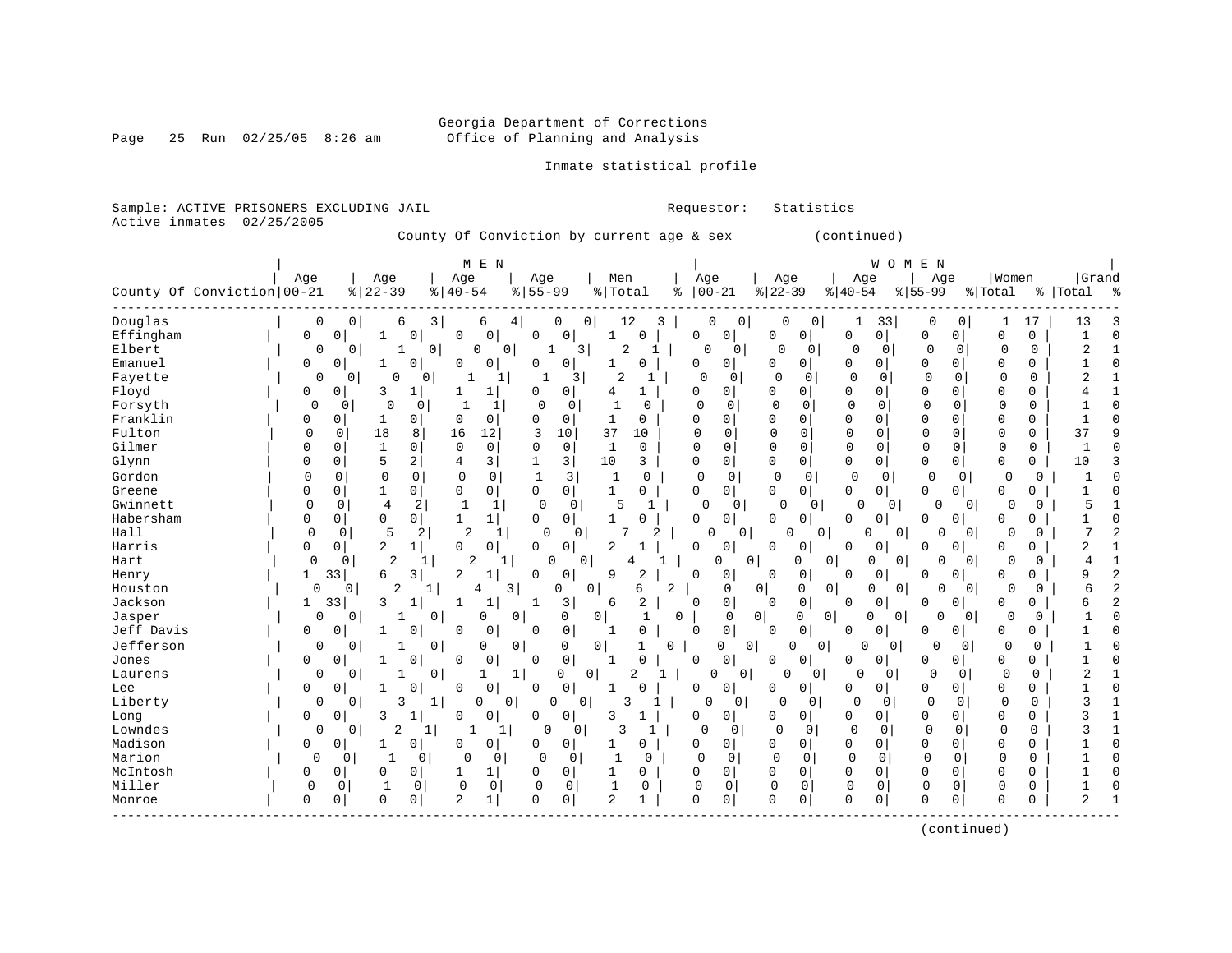# Georgia Department of Corrections<br>Page 26 Run 02/25/05 8:26 am 60ffice of Planning and Analysis Office of Planning and Analysis

Inmate statistical profile<br>Requestor: Statistics

Sample: ACTIVE PRISONERS EXCLUDING JAIL Active inmates 02/25/2005

County Of Conviction by current age & sex (continued)

| County Of Conviction 00-21 | Age                   | Age<br>$ 22-39$       | Age<br>$\frac{1}{6}$   40-54 | M E N<br>Age<br>$8 55-99$   |                    | Men<br>% Total                 |   | Age<br>$8   00 - 21$       |                | Age<br>$ 22-39$                             | Age<br>$ 40-54$     | WOMEN<br>$ 55-99$ | Age                             | Women<br>% Total |               | Grand<br>%   Total | ႜ   |
|----------------------------|-----------------------|-----------------------|------------------------------|-----------------------------|--------------------|--------------------------------|---|----------------------------|----------------|---------------------------------------------|---------------------|-------------------|---------------------------------|------------------|---------------|--------------------|-----|
| Murray                     | 0                     | 0<br>1                | $\overline{0}$               | 0<br>0                      | 0                  | 0  <br>1                       | 0 | 0                          | 0              | 0<br>0                                      | $\mathbf 0$         | $\circ$           | 0<br>0                          | 0                | 0             | -1                 |     |
| Muscogee                   | 0<br>0                | 7<br>3                |                              | 5<br>1                      | 3                  | 15<br>4                        |   | 0<br>0                     |                | 0<br>0                                      | 0<br>0              |                   | $\mathbf 0$<br>0 <sup>1</sup>   | 0                | 0             | 15                 | 4   |
| Newton                     | 0                     | 2<br>0                | 1                            | 1<br>1                      | 0<br>0             | 3                              | 1 | 0                          | 0              | Ω<br>0                                      | 1<br>33             |                   | 0<br>0                          | 1                | 17            | 4                  |     |
| Oglethorpe                 | 0<br>0                | $\Omega$<br>U         | 1                            | 1<br>0                      | 0                  | 1                              |   | 0<br>0                     |                | 0<br>O                                      | $\overline{0}$<br>0 |                   | 0<br>0                          | O                | 0             | 1                  |     |
| Paulding                   | 0                     | 0<br>0                | 0                            | 1                           | 0<br>0             |                                | U | $\mathbf 0$                | 0              | $\Omega$<br>0                               | $\Omega$            | 0                 | $\mathbf 0$<br>$\Omega$         | 0                | $\Omega$      | $\mathbf{1}$       |     |
| Pierce                     | 0<br>0                | U                     | 2                            | 1<br>$\Omega$               | 0                  | 3<br>$\mathbf{1}$              |   | 0<br>0                     |                | O<br>0                                      | 0<br>0              |                   | $\mathbf 0$<br>0                | 0                | $\mathbf 0$   | 3                  |     |
| Pike                       | 0                     | 0                     | 0<br>-1                      | 1<br>-1                     | 3                  | 3<br>1                         |   | $\Omega$                   | 0              | ∩<br>0                                      | 1<br>33             |                   | $\mathbf 0$<br>0                | $\mathbf{1}$     | 17            |                    |     |
| Polk                       | 0<br>0                | 0<br>1                | 0                            | 0<br>0                      | $\circ$            | 1<br>0                         |   | 0<br>0                     |                | 0<br>$\Omega$                               | $\mathbf 0$<br>0    |                   | $\mathbf{0}$<br>$\mathbf 0$     | 0                | 0             |                    |     |
| Pulaski                    | $\mathbf 0$           | $\Omega$<br>0         | 0                            | $\mathbf 0$<br>1            | $\mathbf 0$        | 0<br>-1                        |   | $\mathbf 0$<br>$\mathbf 0$ |                | $\mathbf 0$<br>0                            | $\mathbf 0$<br>0    |                   | $\mathbf{0}$<br>0               | 0                | $\mathbf 0$   |                    |     |
| Putnam                     | 0<br>0                | 1<br>3                | 1                            | 1 <br>0                     | $\mathbf 0$        | 4<br>1                         |   | 0<br>0                     |                | <sup>0</sup><br>$\Omega$                    | 0<br>$\Omega$       |                   | $\Omega$<br>$\Omega$            | $\Omega$         | 0             |                    |     |
| Rabun                      | $\mathbf{0}$<br>0     | $\mathbf{1}$          | $\mathbf 0$<br>$\mathbf 0$   | $\mathbf 0$<br>$\mathbf 0$  | $\mathbf 0$        | $\mathbf{1}$<br>0              |   | $\Omega$<br>$\mathbf 0$    |                | 0<br>$\Omega$                               | $\mathbf 0$<br>0    |                   | $\Omega$<br>$\Omega$            | $\Omega$         | $\Omega$      |                    |     |
| Randolph                   | U<br>0                | 1<br>0                | 0                            | 0<br>$\mathbf 0$            | 0                  | 1<br>0                         |   | 0<br>0                     |                | 0<br>$\Omega$                               | $\mathbf 0$<br>0    |                   | $\mathbf 0$<br>0                | 0                | 0             |                    |     |
| Richmond                   | 33<br>1               | 7<br>3                | 4                            | 3<br>2                      | 6 <sub>1</sub>     | 14<br>4                        |   | 0<br>0                     |                | 1<br>33                                     | 0<br>0              |                   | 0<br>0                          | 1                | 17            | 15                 |     |
| Rockdale                   | $\Omega$<br>0         | 3                     | $\mathbf 1$<br>$\mathbf{1}$  | $\mathbf{1}$<br>$\mathbf 0$ | 0                  | $\mathbf{1}$<br>4              |   | $\mathbf 0$<br>$\mathbf 0$ |                | $\overline{0}$<br>0                         | $\mathbf 0$<br>0    |                   | 0<br>0                          | $\Omega$         | 0             | 4                  |     |
| Spalding                   | 0<br>0                | 3<br>$\mathbf 1$      | $\overline{2}$               | $\mathbf 1$<br>$\mathbf 0$  | $\overline{0}$     | 5<br>1                         |   | $\Omega$<br>0              |                | $\mathbf 0$<br>0 <sup>1</sup>               | 0<br>$\overline{0}$ |                   | $\mathbf 0$<br>$\overline{0}$   | $\Omega$         | $\mathbf 0$   | 5                  |     |
| Sumter                     | $\Omega$<br>0         | 0                     | 0<br>1                       | $\mathbf{1}$<br>$\Omega$    | $\mathbf 0$        | 1<br>$\Omega$                  |   | $\Omega$                   | $\mathbf 0$    | $\Omega$<br>0                               | O                   | $\mathbf 0$       | 0<br>0                          | $\mathbf 0$      | 0             |                    |     |
| Terrell                    | 0<br>0                | 0                     | $\overline{0}$<br>0          | 0 <sup>1</sup><br>1         | 3                  | $\mathbf{1}$<br>O              |   | 0<br>0                     |                | 0<br>$\Omega$                               | 0<br>0              |                   | 0<br>0 <sup>1</sup>             | 0                | 0             | $\mathbf{1}$       |     |
| Thomas<br>Tift             | $\mathbf 0$<br>0      | 1                     | 1<br>0<br>1                  | 0<br>1                      | 0                  | $\overline{2}$<br>-1           |   | 0                          | 0              | 0<br>0 <sup>1</sup><br>O                    | O                   | $\mathbf{0}$      | 0 <sup>1</sup><br>O             | 0                | $\Omega$      | $\overline{2}$     |     |
|                            | 0<br>0                | $\mathbf 0$           | 0                            | $\mathbf{1}$<br>1           | 3                  | 2<br>3                         |   | 0<br>0                     |                | 0                                           | 0<br>0              |                   | 0<br>O                          | 0                | 0             | 2                  |     |
| Toombs                     | 0                     | 2<br>0                | 1<br>1<br>O                  | 1                           | 0<br>$\mathbf 0$   | 1<br>O                         |   | $\mathbf 0$<br>O           | 0              | 0<br>0                                      | 0                   | 0                 | $\overline{0}$<br>$\Omega$<br>∩ | $\mathbf 0$<br>0 | $\Omega$      | 3<br>1             |     |
| Towns                      | 0<br>0<br>$\mathbf 0$ | 1<br>$\mathbf 0$<br>0 | 0<br>0<br>1                  | 0<br>0                      | 0<br>$\Omega$<br>0 |                                | 0 | 0<br>0                     | 0              | 0<br>$\Omega$<br>$\mathbf 0$<br>$\mathbf 0$ | 0<br>0<br>0         | 0                 | 0<br>U                          | $\mathbf 0$      | 0<br>$\Omega$ | $\mathbf{1}$       |     |
| Troup                      | 0<br>0                | $\mathbf 0$<br>0      |                              | 1<br>1<br>$\Omega$          |                    | $\mathbf{1}$<br>O              |   | 0                          |                | 0<br>0                                      | 0<br>0              |                   | 0<br>0<br>0                     | 0                | 0             | 1                  |     |
| Union                      | 0                     | 0<br>$\mathbf{0}$     | 0                            | 1<br>1                      | 0<br>0             | 0<br>1                         | 0 | 0<br>$\mathbf 0$           | 0              | 0<br>0                                      | O                   | 0                 | $\overline{0}$<br>O             | 0                | 0             | $\mathbf{1}$       |     |
| Upson<br>Walker            | 0<br>0                | 2                     | 0                            | 0<br>0                      | 0                  | $\overline{2}$<br>$\mathbf{1}$ |   | 0<br>0                     |                | 33<br>1                                     | 0<br>0              |                   | 0<br>0                          | 1                | 17            | 3                  |     |
| Walton                     | 0                     | 0<br>0                | 0                            | 2<br>$\mathbf{1}$           | $\mathbf 0$        | $\overline{0}$<br>2            | 1 | 0                          | $\overline{0}$ | 0<br>0                                      | 0                   | 0                 | $\mathbf 0$<br>$\mathbf 0$      | $\Omega$         | $\Omega$      | $\overline{2}$     |     |
| Ware                       | 0<br>0                | 4                     | 2<br>3                       | 2<br>0                      | 0                  | $\overline{2}$<br>7            |   | 0<br>0                     |                | 0<br>$\Omega$                               | 0<br>0              |                   | 0<br>$\overline{0}$             | 0                | 0             | 7                  |     |
| Washington                 | 0                     | 2<br>0                | 1                            | 0<br>0                      | 0<br>$\Omega$      | 2                              |   | $\Omega$                   | 0              | 0<br>0                                      | <sup>0</sup>        | 0                 | 0<br>0                          | 0                | $\Omega$      | 2                  |     |
| Wayne                      | 0<br>0                | 0<br>1                | 0                            | 0<br>$\Omega$               | $\mathbf 0$        | 1                              |   | 0<br>0                     |                | 0<br>0                                      | 0<br>$\overline{0}$ |                   | 0<br>$\overline{0}$             | 0                | 0             | 1                  |     |
| Whitfield                  | 0                     | 0<br>1                | 0<br>2                       | $\mathbf{1}$                | 2<br>6             | 5                              |   | Ω                          | 0              | 0<br>0                                      | 0                   | 0                 | $\mathbf 0$<br>0                | $\mathsf 0$      | 0             | 5                  |     |
| Wilkes                     | 0<br>0                | 0<br>-1               | O                            | 0<br><sup>0</sup>           | 0                  |                                |   | 0<br>C                     |                | U<br>0                                      | 0<br>0              |                   | 0<br>0                          | 0                | 0             |                    |     |
|                            |                       |                       |                              |                             |                    |                                |   |                            |                |                                             |                     |                   |                                 |                  |               |                    |     |
| Total reported             | 3 100                 | 215 100               | 139 100                      | 31 100                      |                    | 388 100                        |   | 0<br>$\Omega$              |                | 3 100                                       | 3 100               |                   | 0<br>0 <sup>1</sup>             | 6 100            |               | 394 100            |     |
| Percent reported           | 100.0                 | 100.0                 | 100.0                        |                             | 100.0              | 100.0                          |   | .0                         |                | 100.0                                       | 100.0               |                   | .0 <sub>1</sub>                 | 100.0            |               | 100.0              |     |
|                            |                       |                       |                              |                             |                    |                                |   |                            |                |                                             |                     |                   |                                 |                  |               |                    |     |
| Not reported               | 0                     | 0                     | 0                            |                             | $\mathbf 0$        | 0                              |   | 0                          |                | 0                                           | 0                   |                   | 0                               |                  | O             |                    |     |
| Total                      | 3                     | 215                   | 139                          | 31                          |                    | 388                            |   | $\mathbf 0$                |                | 3                                           | 3                   |                   | $\mathbf 0$                     |                  | 6             |                    | 394 |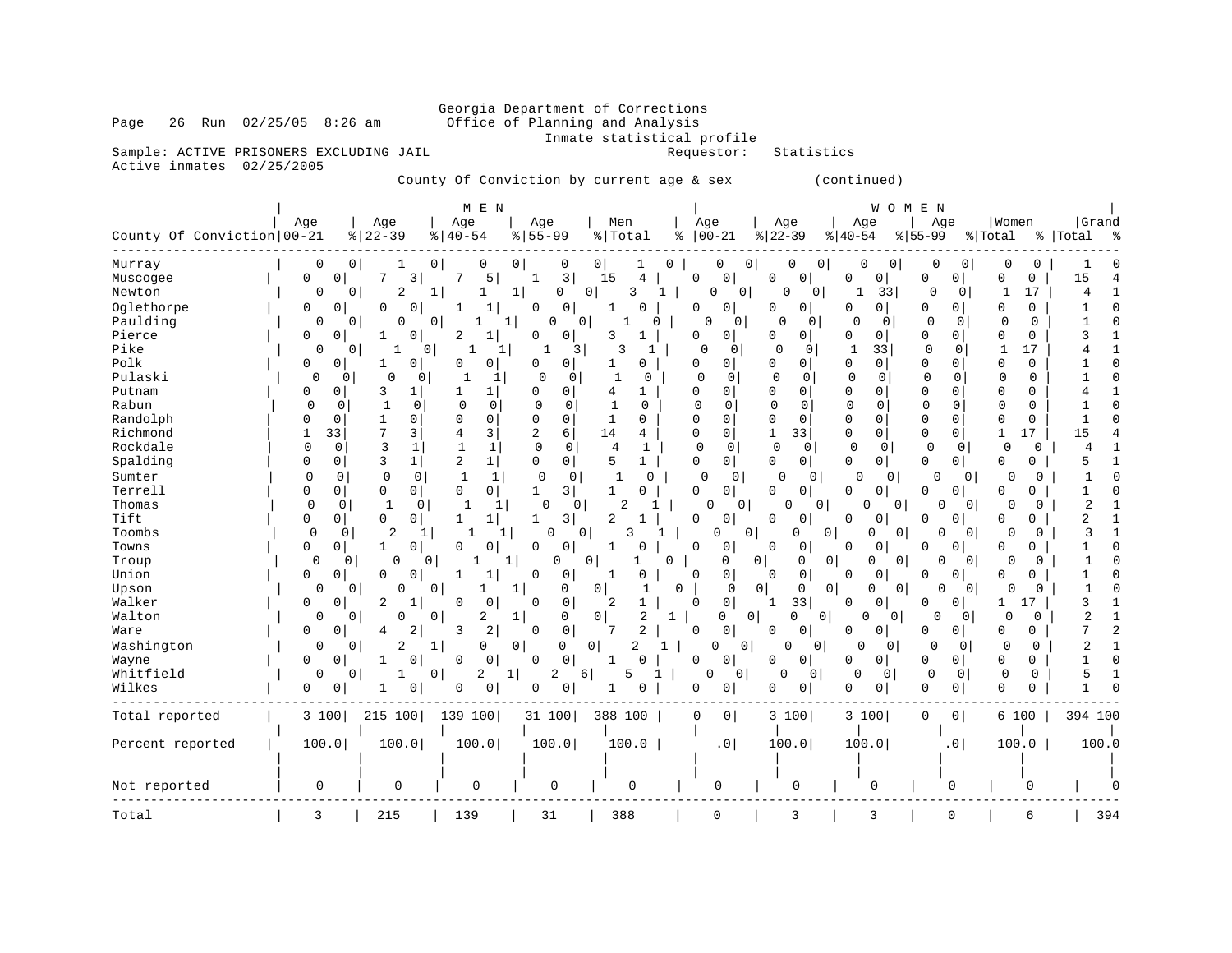# Georgia Department of Corrections<br>Page 27 Run 02/25/05 8:26 am 60ffice of Planning and Analysis Office of Planning and Analysis

Inmate statistical profile

Sample: ACTIVE PRISONERS EXCLUDING JAIL **Requestor:** Statistics Active inmates 02/25/2005

Circ Of Conviction by current age & sex

|                    |            |                            | M E N                               |                              |                            |                   |                            |                                     |                            | WOMEN                    |                          |                |                |
|--------------------|------------|----------------------------|-------------------------------------|------------------------------|----------------------------|-------------------|----------------------------|-------------------------------------|----------------------------|--------------------------|--------------------------|----------------|----------------|
|                    | Age        | Age                        | Age                                 | Age                          |                            | Men               | Age                        | Age                                 | Age                        | Age                      | Women                    | Grand          |                |
| Circ Of Conviction | $ 00 - 21$ | $ 22-39$                   | $8   40 - 54$                       | $8155 - 99$                  | % Total                    | $\approx$         | $00 - 21$                  | $ 22-39 $                           | $ 40-54$                   | $ 55-99$                 | % Total                  | %   Total      | ్య             |
| Alapaha            | 0          | 0<br>4                     | 2<br>0<br>0                         | 3                            | 5                          | 1                 | 0<br>0                     | 0<br>0                              | 0<br>0                     | 0<br>0                   | $\Omega$<br>0            |                |                |
| Alcovy             | 0          | 2<br>0                     | 1<br>3                              | 2<br>0                       | 0                          | 5<br>1            | $\mathbf 0$                | 0 <br>0<br>0                        | 33<br>1                    | $\Omega$<br>$\Omega$     | 17                       | 6              | $\overline{2}$ |
| Atlanta            | 0          | 18<br>$\Omega$             | 8<br>12<br>16                       | 10<br>3                      | 37                         | 10                | 0<br>$\Omega$              | $\mathsf 0$<br>$\Omega$             | 0<br>0                     | 0<br>0                   | 0<br>$\Omega$            | 37             | $\mathsf{Q}$   |
| Atlantic           | 0          | 6<br>0                     | 3<br>1                              | $\Omega$<br>1                | $\mathbf{0}$               | 7<br>2            | $\Omega$                   | $\Omega$<br>0<br>$\mathbf{0}$       | $\Omega$<br>$\Omega$       | $\Omega$<br>0            | $\Omega$<br>$\Omega$     | 7              | $\mathcal{D}$  |
| Augusta            | 1          | 12<br>33                   | 6<br>8<br>6                         | 6<br>2                       | 23                         | б                 | 0<br>$\Omega$              | 33                                  | U<br>$\Omega$              | $\Omega$<br>0            | 17<br>-1                 | 24             |                |
| Blue Ridge         | $\Omega$   | $\Omega$<br>1              | 0<br>1                              | $\mathbf 1$<br>O             | $\Omega$<br>$\overline{c}$ | $\mathbf{1}$      | 0<br>$\Omega$              | U<br>$\Omega$                       | U<br>0                     | $\Omega$<br>$\Omega$     | $\Omega$<br>$\Omega$     | $\overline{2}$ |                |
| Brunswick          | 0          | $\Omega$<br>8              | 4<br>5<br>4                         | 2<br>6                       | 15                         | 4                 | 0<br>0                     | 0<br>O                              | 0<br>$\Omega$              | O<br>$\Omega$            | 0<br>0                   | 15             |                |
| Chattahoochee      | 0          | 0<br>10                    | 5                                   | 5                            | 3<br>18                    | 5                 | $\Omega$<br>0              | $\Omega$<br>0                       | 0<br>$\mathbf 0$           | 0<br>0                   | $\Omega$<br>$\Omega$     | 18             | 5              |
| Cherokee           | O          | $\Omega$<br>$\Omega$       | 0<br>$\overline{2}$<br>$\mathbf{1}$ | $\overline{3}$<br>-1         | 3                          | 1                 | $\overline{0}$<br>O        | <sup>0</sup><br>0                   | 0<br>0                     | $\Omega$<br>$\Omega$     | $\Omega$<br>$\Omega$     | 3              | $\mathbf{1}$   |
| Clayton            | $\Omega$   | 9<br>0                     | $\overline{2}$<br>4                 | 1                            | 12<br>3                    | 3                 | 0<br>$\Omega$              | $\mathbf 0$<br>∩                    | $\Omega$<br>0              | $\mathbf 0$<br>$\Omega$  | $\Omega$<br>$\Omega$     | 12             | 3              |
| Cobb               | $\Omega$   | 8<br>O                     | 5<br>4<br>4                         | $\overline{3}$               | 14                         | 4                 | 0<br>0                     | 0<br>$\Omega$                       | 0<br>$\Omega$              | $\Omega$<br>$\Omega$     | $\mathbf 0$<br>$\Omega$  | 14             | $\overline{4}$ |
| Conasauga          | $\Omega$   | $\overline{2}$<br>0        | $\overline{a}$<br>$\mathbf{1}$      | $\overline{a}$<br>1          | 6<br>6                     | 2                 | $\Omega$<br>$\Omega$       | $\Omega$<br>$\Omega$                | $\Omega$<br>0              | $\Omega$<br>$\Omega$     | $\Omega$<br>0            | 6              | $\overline{c}$ |
| Cordele            | 0          | 2<br>0                     | 1<br>1                              | $\Omega$<br>0                | 3                          | 1                 | 0<br>0                     | $\Omega$<br>O                       | 0<br>$\Omega$              | 0<br>$\Omega$            | 0<br>0                   | 3              |                |
| Coweta             | $\Omega$   | 4<br>0                     | 2<br>$\mathbf{1}$<br>1              | $\mathbf 0$<br>$\mathbf 0$   | 5                          | 1                 | $\mathbf 0$<br>$\Omega$    | $\Omega$<br>$\mathbf 0$             | $\mathbf 0$<br>$\mathbf 0$ | $\Omega$<br>$\Omega$     | $\mathbf 0$<br>U         | 5              |                |
| Dougherty          | O          | <sup>0</sup><br>6          | 3<br>3<br>4                         | $\overline{\mathsf{3}}$<br>1 | 11                         | 3                 | $\Omega$<br>O              | $\Omega$<br>$\Omega$                | O<br>0                     | $\Omega$<br>$\Omega$     | $\mathbf 0$<br>0         | 11             | 3              |
| Dublin             | O          | 0<br>$\mathbf{1}$          | 0<br>$\mathbf{1}$<br>1              | $\Omega$<br>$\mathbf 0$      | $\overline{2}$             | 1                 | $\Omega$<br>0              | $\Omega$<br>0                       | 0<br>0                     | $\mathbf 0$<br>$\Omega$  | $\mathbf 0$<br>0         | 2              | $\mathbf{1}$   |
| Eastern            | $\cap$     | 11<br>$\Omega$             | 3<br>5<br>4                         | $\mathbf{1}$<br>3            | 16                         | 4                 | $\Omega$<br>0              | $\Omega$<br>$\Omega$                | $\mathbf 0$<br>0           | $\Omega$<br>0            | $\Omega$<br>$\Omega$     | 16             | $\overline{4}$ |
| Flint              | 33<br>1    | 6                          | $\overline{3}$<br>2<br>$\mathbf{1}$ | $\Omega$<br>$\Omega$         | 9                          | $\overline{2}$    | 0<br><sup>0</sup>          | $\Omega$<br>0                       | 0<br>0 <sup>1</sup>        | $\Omega$<br>0            | $\Omega$<br>0            | 9              | $\overline{c}$ |
| Griffin            | 0          | 0<br>$\overline{4}$        | 2<br>5<br>4                         | 2                            | 11<br>6                    | 3                 | $\mathbf 0$<br>0           | 0<br>0                              | 33<br>1                    | $\Omega$<br>0            | 17<br>1                  | 12             |                |
| Gwinnett           | $\Omega$   | $\overline{4}$<br>0        | 2<br>$\mathbf{1}$<br>$\mathbf{1}$   | $\Omega$<br>$\circ$          | 5                          | $\mathbf{1}$      | 0<br>0                     | 0<br><sup>0</sup>                   | $\Omega$<br>$\mathbf 0$    | $\mathbf 0$<br>0         | $\Omega$<br>$\Omega$     | 5              |                |
| Houston            | $\Omega$   | $\overline{2}$<br>0        | 1<br>$\overline{4}$                 | 3<br>$\Omega$                | 0<br>6                     | $\overline{2}$    | $\Omega$<br>0              | 0<br>$\circ$                        | 0<br>O                     | $\Omega$<br>$\Omega$     | O<br>0                   | 6              |                |
| Lookout Mountain   | $\Omega$   | 3<br>0                     | 1<br>1<br>1                         | 3<br>1                       | 5                          | -1                | 0<br>O                     | 33<br>1                             | O<br>O                     | <sup>0</sup><br>0        | 17<br>1                  | 6              | $\overline{c}$ |
| Macon              | $\Omega$   | 9<br>$\Omega$              | $\overline{2}$<br>$\overline{4}$    | 3<br>1                       | 10<br>14                   |                   | O                          | 0<br>O<br>0                         | $\Omega$<br>O              | $\Omega$                 | U<br>$\Omega$            | 14             |                |
| Middle             | $\Omega$   | 6<br>0                     | 31<br>1<br>$\mathbf{1}$             | $\circ$<br>0                 | 7                          | 2                 | 0<br>0                     | 0<br><sup>0</sup>                   | 0<br>0                     | 0<br>0                   | O<br>0                   | 7              | $\overline{a}$ |
| Mountain           | $\Omega$   | 0<br>1                     | 0                                   | 0<br>1                       | 0                          | 2                 | 0                          | 0<br>0<br>0                         | $\overline{0}$<br>O        | O<br>$\Omega$            | $\Omega$<br>0            | 2              |                |
| Northeastern       | $\Omega$   | 5<br>$\Omega$              | 2<br>1                              | 0<br>0                       | 7                          | 2                 | $\Omega$<br>0              | $\mathsf 0$<br>O                    | O<br>0                     | <sup>0</sup><br>0        | $\Omega$<br>0            | 7              | $\overline{c}$ |
| Northern           | 0          | 5<br>0                     | 2<br>3                              | 2<br>1                       | 3                          | 9<br>2            | $\mathbf 0$                | 0 <br>0<br>0                        | $\Omega$<br>0 <sup>1</sup> | O<br>$\Omega$            | $\Omega$<br>0            | 9              |                |
| Ocmulgee           | $\Omega$   | $\mathsf{R}$<br>O          | 3<br>4                              | $\mathbf 0$<br>$\Omega$      | 12                         | 3                 | 0<br>$\Omega$              | $\mathbf 0$<br>$\Omega$             | 0<br>U                     | O<br>0                   | $\Omega$<br>0            | 12             | 3              |
| Oconee             | O          | $\overline{2}$<br>$\Omega$ | 1<br>1                              | 1<br>$\Omega$                | 0                          | 3<br>$\mathbf{1}$ | 0                          | $\overline{0}$<br>0<br>$\mathbf{0}$ | U<br>$\Omega$              | $\cap$<br>$\Omega$       | $\Omega$<br>U            | ζ              |                |
| Ogeechee           | 0          | 0                          | 0<br>1<br>1                         | $\mathbf 0$<br>$\Omega$      | 2                          | $\mathbf{1}$      | 0<br><sup>0</sup>          | 0<br>$\Omega$                       | 0<br>0                     | 0<br>0                   | 0<br>0                   | 2              |                |
| Pataula            | 0          | 2<br>0                     | 1<br>0                              | 0<br>1                       | 3                          | ζ<br>1            | 0<br>0                     | 0<br>0 <sup>1</sup>                 | $\cap$<br>0                | $\Omega$<br>$\mathbf 0$  | $\Omega$<br>0            | 3              |                |
| Piedmont           | 1          | 33<br>5                    | 2<br>$\mathbf{1}$<br>-1             | 10 <sup>1</sup><br>3         | 10                         | 3                 | 0<br>U                     | 0<br>U                              | U<br>0                     | $\Omega$<br>0            | $\mathbf 0$<br>0         | 10             | 3              |
| Rome               | O          | 0<br>3                     | 1                                   | $\Omega$<br>1                | 0<br>4                     |                   | 0                          | 0<br>0                              | $\Omega$<br>0              | $\Omega$<br>$\mathbf 0$  | 0<br>0                   | 4              |                |
| South Georgia      | $\Omega$   | <sup>0</sup><br>O          | $\mathbf{1}$<br>U<br>1              | 0<br>$\mathbf 0$             | $\mathbf{1}$               | U                 | 0<br>U                     | 0<br>0                              | 0<br>0                     | <sup>0</sup><br>$\Omega$ | $\Omega$<br>0            |                | $\Omega$       |
| Southern           | 0          | $\mathbf{0}$<br>4          | $\overline{2}$                      | 0<br>4                       | 9<br>0 <sup>1</sup>        | $\overline{c}$    | $\mathbf 0$<br>$\mathbf 0$ | $\mathbf 0$<br>$\Omega$             | $\mathbf 0$<br>0           | $\mathbf 0$<br>0         | $\mathbf{0}$<br>$\Omega$ | 9              |                |
| Southwestern       | 0          | 0                          | 0<br>1                              | 0<br>$\mathbf 0$             | 2                          | 1                 | 0<br>0                     | 0<br>O                              | 0<br>$\mathbf{0}$          | $\Omega$<br>$\mathbf 0$  | $\Omega$<br>U            | $\overline{a}$ | $\mathbf{1}$   |
|                    |            |                            |                                     |                              |                            |                   |                            |                                     |                            |                          |                          |                |                |

(continued)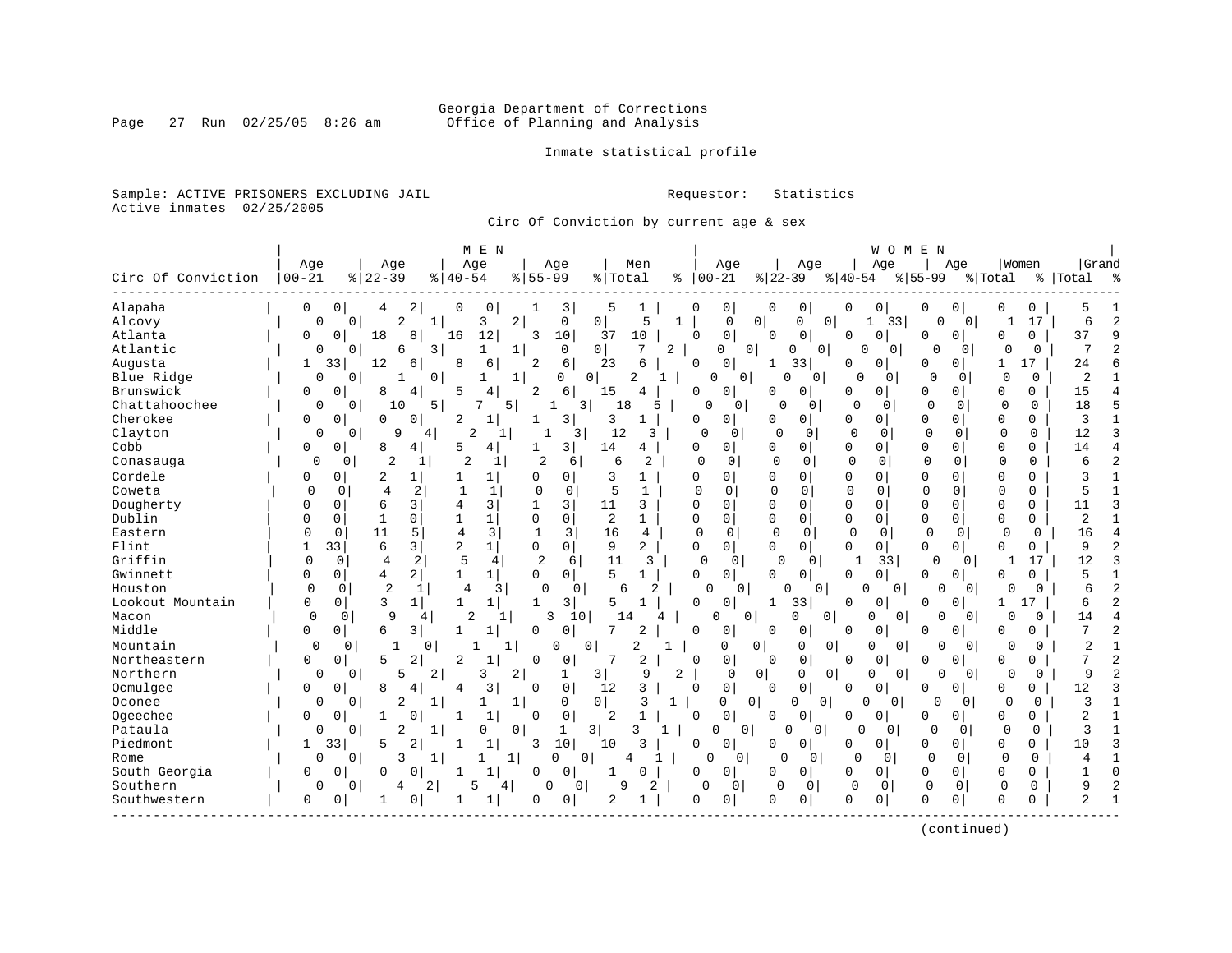# Georgia Department of Corrections<br>Office of Planning and Analysis

Page 28 Run  $02/25/05$  8:26 am

# Inmate statistical profile

|  | Sample: ACTIVE PRISONERS EXCLUDING JAIL<br>Active inmates 02/25/2005 |     |     |       |     | Requestor:                              |                                                                                                                        | Statistics   |     |       |       |
|--|----------------------------------------------------------------------|-----|-----|-------|-----|-----------------------------------------|------------------------------------------------------------------------------------------------------------------------|--------------|-----|-------|-------|
|  |                                                                      |     |     |       |     | Circ Of Conviction by current age & sex |                                                                                                                        | (continued)  |     |       |       |
|  |                                                                      |     |     | M E N |     |                                         |                                                                                                                        | <b>WOMEN</b> |     |       |       |
|  | Age                                                                  | Age | Age | Age   | Men | Aqe                                     | Age<br>the contract of the contract of the contract of the contract of the contract of the contract of the contract of | Age          | Age | Women | Grand |

| Circ Of Conviction | $00 - 21$ |                | $8   22 - 39$ |          | $8   40 - 54$ | $8 55-99$      |                |    | %   Total        |   | %            | $00 - 21$       |                | $\frac{2}{2}$   22-39 |                     | $ 40-54 $    |                     | $ 55-99 $ |                 | % Total      |       |    | %   Total |     |
|--------------------|-----------|----------------|---------------|----------|---------------|----------------|----------------|----|------------------|---|--------------|-----------------|----------------|-----------------------|---------------------|--------------|---------------------|-----------|-----------------|--------------|-------|----|-----------|-----|
| Stone Mountain     | 0         | 0              | 15            |          | 11            | 8              | 2              | 6  | 28               |   |              | $\Omega$        | 0              |                       | 33<br>1             |              | 0<br>$\overline{0}$ |           |                 | $\mathbf{0}$ |       | 17 | 29        |     |
| Tallapoosa         | $\Omega$  | 0              | 0             |          | $\Omega$      | 0              | $\Omega$       |    | $\left( \right)$ |   | $\Omega$     | 0               |                |                       | 0 <sup>1</sup>      | <sup>0</sup> | $\Omega$            | $\Omega$  | $\Omega$        |              |       |    |           |     |
| Tifton             | O         | 0              | $\Omega$      | $\Omega$ |               |                |                | 3  |                  |   |              |                 | 0              |                       | 0 <sup>1</sup><br>0 |              | $\Omega$            | $\Omega$  |                 | 0            |       |    |           |     |
| Toombs             | 0         |                | 0             |          | 0             |                |                |    | 0                |   |              | 0               |                |                       | $\Omega$            | n.           |                     |           |                 |              |       |    |           |     |
| Waycross           | $\Omega$  | $\Omega$       | 6             | 31       | 9             | 6              |                | 0  | 15               | 4 |              |                 | 0              |                       | 0<br>0 <sup>1</sup> |              | 0 <sup>1</sup>      |           |                 |              |       |    |           |     |
| Western            | 0         | 0 <sup>1</sup> | 2<br>Б.       |          | 4             |                | $\Omega$       | 10 | 3.               |   | <sup>n</sup> | 0               |                |                       | 0 <sup>1</sup>      | 0            |                     |           |                 |              |       |    | 10        |     |
| Rockdale           | $\Omega$  | 0              |               |          |               |                |                | 0  |                  |   |              |                 | 0 <sup>1</sup> |                       |                     |              |                     |           |                 |              |       |    |           |     |
| Douglas            | 0         |                | 6             |          | 4             | O              | 0 <sup>1</sup> | 12 |                  |   | 0            | 0               |                |                       | 0 <sup>1</sup>      |              | 33                  |           |                 |              | 17    |    |           |     |
| Appalachian        | 0         | $\Omega$       |               | 01       |               | 0 <sup>1</sup> |                | 0  |                  |   |              | 0               |                |                       |                     |              |                     |           |                 |              |       |    |           |     |
| Enotah             | 0         |                |               |          |               | 0              | 0 <sup>1</sup> |    |                  |   |              |                 |                |                       | $\Omega$            | 0            |                     | 0         |                 |              |       |    |           |     |
| Bell-Forsyth       | $\Omega$  | $\Omega$       | O             | $\Omega$ |               |                | O              | 01 |                  |   |              |                 |                |                       |                     |              |                     |           |                 |              |       |    |           |     |
| Towaliga           | 0         |                | 0             |          | 2             |                | 31             |    |                  |   | 0            | 0               |                |                       |                     | 0            |                     | 0         |                 |              |       |    |           |     |
| Paulding           | 0         |                | 0             | 0        |               |                | 0              |    |                  |   |              | 0               |                | $\Omega$              | 0                   | <sup>0</sup> |                     |           |                 |              |       |    |           |     |
| Total reported     |           | 3 100          | 215 100       |          | 100<br>139    |                | 31 100         |    | 388 100          |   | 0            | 0               |                | 3 100                 |                     |              | 3 100               | 0         | $\circ$         |              | 6 100 |    | 394 100   |     |
| Percent reported   |           | 100.0          | 100.0         |          | 100.0         |                | 100.0          |    | 100.0            |   |              | .0 <sub>1</sub> |                | 100.0                 |                     |              | 100.0               |           | .0 <sub>1</sub> |              | 100.0 |    | 100.0     |     |
|                    |           |                |               |          |               |                |                |    |                  |   |              |                 |                |                       |                     |              |                     |           |                 |              |       |    |           |     |
| Not reported       | O         |                | $\Omega$      |          | $\Omega$      |                | $\mathbf 0$    |    | <sup>0</sup>     |   |              |                 |                | $\Omega$              |                     |              |                     |           |                 |              |       |    |           |     |
| Total              |           |                | 215           |          | 139           |                | 31             |    | 388              |   |              |                 |                |                       |                     |              | 3                   |           |                 |              |       |    |           | 394 |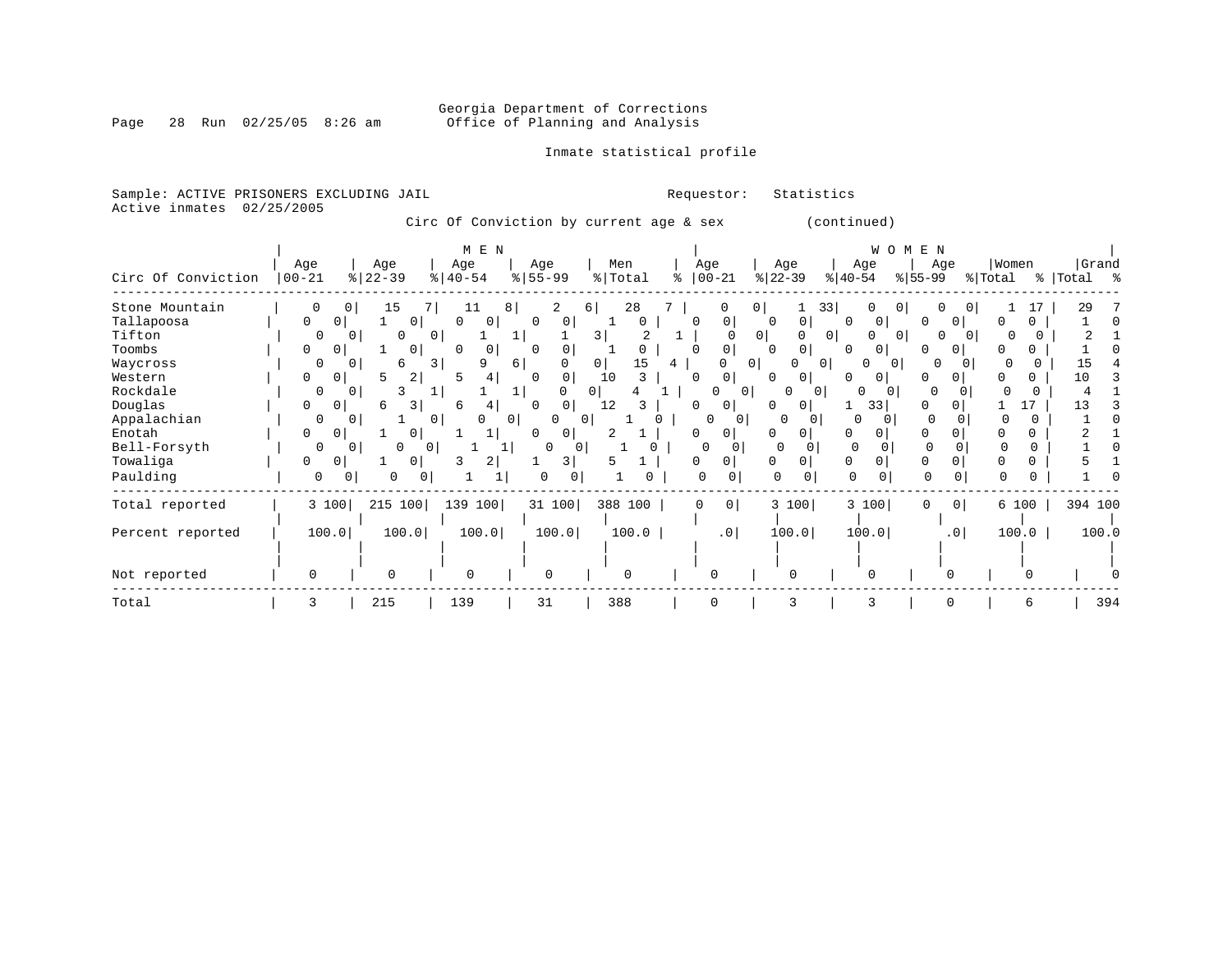# Georgia Department of Corrections<br>Page 29 Run 02/25/05 8:26 am 60ffice of Planning and Analysis Office of Planning and Analysis

Inmate statistical profile

Sample: ACTIVE PRISONERS EXCLUDING JAIL **Requestor:** Statistics Active inmates 02/25/2005

Home County by current age & sex

| Grand<br>Age<br>Women<br>Age<br>Age<br>Age<br>Men<br>Age<br>Age<br>Age<br>Age<br>$8   22 - 39$<br>$8 55-99$<br>$ 00-21$<br>$ 22-39$<br>$00 - 21$<br>$8   40 - 54$<br>%   Total<br>$8 55-99$<br>Home County<br>$ 40-54$<br>% Total<br>%   Total<br>ႜ<br>း -<br>Appling<br>0<br>0<br>0<br>4 <br>2<br>0<br>0<br>0<br>0<br>0<br>0<br>0<br>0<br>2<br>1<br>1<br>0<br>1<br>1<br>0<br>$\Omega$<br>Atkinson<br>$\overline{4}$<br>0<br>0<br>0<br>0<br>0<br>$\mathbf 0$<br>0<br>$\Omega$<br>0<br>0<br>0<br>0<br>0<br>0<br>0<br>0<br>0<br>0<br>1<br>Baldwin<br>2<br>$\overline{a}$<br>0<br>0<br>3<br>$\mathbf 0$<br>$\mathbf 0$<br>0<br>$\Omega$<br>3<br>0<br>$\overline{0}$<br>1<br>1<br>0<br>0<br>$\Omega$<br>0<br>$\overline{0}$<br>0<br>$\mathbf{1}$<br>1<br>$\overline{4}$<br>$\mathbf 0$<br>0<br>3<br>0<br>0<br>$\mathbf 0$<br>0<br>0<br>ζ<br>1<br>Barrow<br>0<br>2<br>$\mathbf{1}$<br>$\Omega$<br>-1<br>$\Omega$<br>$\Omega$<br>0<br>0<br>0<br>1<br>Bartow<br>0<br>$\frac{3}{ }$<br>0<br>$\Omega$<br>0<br>0<br>3<br>0<br>0<br>$\Omega$<br>0<br>0<br>$\Omega$<br>0<br>3<br>C<br>$\Omega$<br>$\Omega$<br>Ben Hill<br>$\overline{2}$<br>0<br>$\mathbf 0$<br>2<br>$\mathbf 0$<br>0<br>0<br>$\overline{2}$<br>1<br>0<br>$\Omega$<br>$\Omega$<br>$\Omega$<br>$\Omega$<br>0<br>$\Omega$<br>0<br>$\Omega$<br>0<br>O<br>Bibb<br>5<br>3 <br>2<br>8<br>8<br>2<br>$\Omega$<br>0 <sup>1</sup><br>$\Omega$<br>$\mathbf 0$<br>$\Omega$<br>$\mathbf 0$<br>$\mathbf 0$<br>$\mathbf 0$<br>8<br>$\overline{c}$<br>0<br>0<br><sup>0</sup><br>$\Omega$<br>1<br>1<br>0<br>Bleckley<br>2<br>0<br>3<br>$\mathbf 0$<br>0<br>$\mathbf 0$<br>0<br>0<br>$\Omega$<br>0<br>$\mathbf 0$<br>0<br>3<br>0<br>0<br>1<br>1<br>0<br>1<br><b>Brooks</b><br>$\mathbf 0$<br>$\mathbf 0$<br>0<br>$\Omega$<br>$\mathbf{0}$<br>$\mathbf{1}$<br>$\mathbf 0$<br>$\Omega$<br>$\Omega$<br>$\mathbf 0$<br>0<br>$\circ$<br>1<br>0<br>0<br>$\Omega$<br>0<br>0<br>0<br>$\Omega$<br>1<br>Bulloch<br>0<br>$\Omega$<br>$\mathbf 0$<br>0<br>0<br>0<br>$\mathbf 0$<br>$\Omega$<br>0<br>0<br>$\Omega$<br>0<br>$\mathbf{1}$<br>0<br>0<br>0<br>0<br>$\Omega$<br>0<br>1<br>$\mathbf 0$<br>Burke<br>0<br>$\overline{c}$<br>$\mathbf{1}$<br>$\mathbf{1}$<br>$\mathbf{C}$<br>3<br>0<br>$\Omega$<br>$\mathbf 0$<br>$\Omega$<br>$\mathbf 0$<br>$\Omega$<br>-1<br>0<br>1<br>$\Omega$<br>0<br>0<br>0<br>3<br>0<br><b>Butts</b><br>0<br>$\Omega$<br>$\Omega$<br>$\Omega$<br>$\Omega$<br>$\Omega$<br>$\mathbf 0$<br>$\Omega$<br>$\Omega$<br>0<br>$\Omega$<br>$\Omega$<br>$\Omega$<br>O<br>4<br>1<br>0<br>$\Omega$<br>0<br>1<br>Camden<br>0<br>0<br>$\Omega$<br>$\Omega$<br>$\mathbf 0$<br>0<br>0<br>$\Omega$<br>$\mathbf 0$<br>0<br>0<br>0<br>1<br>0<br>1<br>$\Omega$<br>$\Omega$<br>0<br>0<br><sup>0</sup><br>1<br>Carroll<br>$\mathbf 1$<br>$\overline{2}$<br>$\mathbf 0$<br>$\mathsf 0$<br>$\overline{c}$<br>$\Omega$<br>$\mathbf{1}$<br>$\mathbf 0$<br>$\mathbf 0$<br>$\Omega$<br>$\mathbf 0$<br>$\Omega$<br>0<br>$\Omega$<br>0<br>$\mathbf{1}$<br>1<br>1<br>0<br>0<br>0<br>$\mathbf{1}$<br>$\mathbf{1}$<br>$\mathbf{1}$<br>$\mathbf 0$<br>$\Omega$<br>$\mathbf 0$<br>0<br>$\mathbf 0$<br>0<br>$\mathbf 0$<br>0<br>0<br>$\mathbf 0$<br>0<br>$\mathbf 0$<br>Catoosa<br>0<br>0<br>0<br>0<br>0<br>$\mathbf{1}$<br>$\Omega$<br>Chatham<br>11<br>7<br>6<br>19<br>$\Omega$<br>0<br>19<br>$\Omega$<br>0<br>1<br>4<br>6<br>0<br>$\Omega$<br>0<br>0<br>$\Omega$<br>0<br>$\Omega$<br>6<br>0<br>Cherokee<br>$\overline{2}$<br>$\overline{2}$<br>$\mathbf{1}$<br>$\mathbf{1}$<br>$\mathbf{1}$<br>$\mathbf 0$<br>$\mathbf 0$<br>$\Omega$<br>0<br>0<br>0<br>0<br>0<br>0<br>$\mathbf 0$<br>0<br>0<br>$\mathbf{1}$<br>0<br>0<br>Clarke<br>5<br>$\mathbf 0$<br>3<br>$\overline{4}$<br>3<br>$\mathbf 0$<br>$\mathbf 0$<br>9<br>3<br>$\Omega$<br>$\mathbf 0$<br>$\Omega$<br>0<br>$\mathbf{0}$<br>0<br>9<br>0<br>U<br>$\Omega$<br>$\Omega$<br>0<br>Clayton<br>7<br>$\overline{4}$<br>9<br>3<br>$\mathbf 0$<br>0<br>33<br>0<br>0<br>10<br>3<br>0<br>0<br>4<br>$\mathbf{1}$<br>1<br>1<br>0<br>0<br>1<br>17<br>1<br>Cobb<br>6<br>5<br>12<br>$\Omega$<br>12<br>0<br>3<br>$\mathbf{1}$<br>U<br>0<br>0<br>0<br>0<br>0 <sup>1</sup><br>0<br>$\Omega$<br>$\Omega$<br>0<br>4<br>4<br>4<br>Coffee<br>$\mathsf{O}$<br>0<br>$\mathbf 0$<br>0<br>$\mathbf 0$<br>$\mathbf 0$<br>$\Omega$<br>$\mathbf 0$<br>0<br>0<br>$\mathbf{1}$<br>$\Omega$<br>0<br>1<br>1<br>$\mathbf{1}$<br>0<br>0<br>0<br>0<br>$\Omega$<br>$\Omega$<br>$\overline{a}$<br>$\overline{c}$<br>Colquit<br>$\mathbf 0$<br>$\mathbf 0$<br>$\overline{2}$<br>$\Omega$<br>0<br>2<br>0<br>0<br>0<br>0<br>0<br>0 <sup>1</sup><br>$\Omega$<br>$\Omega$<br>0<br>0<br>0<br>U<br>Columbia<br>$\mathbf 0$<br>$\mathbf 0$<br>0<br>0<br>$\Omega$<br>$\Omega$<br>$\Omega$<br>0<br>1<br>4<br>1<br>0<br>$\Omega$<br>0<br>0<br>$\Omega$<br><sup>0</sup><br>$\Omega$<br>0<br>$\Omega$<br>O<br>Cook<br>0<br>0<br>$\mathbf 0$<br> 0 <br>0<br>0<br>0<br>0<br>0<br>$\Omega$<br>0<br>0<br>0 <sup>1</sup><br>0<br>$\Omega$<br>0<br>$\cap$<br>$1\vert$<br>0<br>0<br>0<br>Coweta<br>0<br>0<br>0<br>$\Omega$<br>0<br>0<br>0<br>0<br>0<br>0<br>0<br>0<br>0<br>0<br>0<br>Crisp<br>0<br>0<br>0<br> 0 <br>0<br>$\mathbf{1}$<br>0<br>$\overline{0}$<br>0<br>0<br>1<br>1<br>$\mathbf{1}$<br>0<br>0<br>0<br>0<br>$\Omega$<br>0<br>$\Omega$<br>0<br>$\cap$<br>2<br>$\mathbf 0$<br>$\mathbf 0$<br>2<br>$\mathbf 0$<br>0<br>2<br>Decatur<br>0<br>0<br>0<br>2<br>$\Omega$<br>$\mathbf{1}$<br>0<br>0<br>0<br>0<br>0<br>0<br>0<br>0<br>DeKalb<br>5<br>27<br>8<br>27<br>0<br>21<br>0<br>$\mathbf 0$<br>$\Omega$<br>0<br>$\mathbf 0$<br>0<br>11<br>6<br>$\Omega$<br>O<br>$\Omega$<br>$\Omega$<br>0<br>0<br>0<br>3<br>Dougherty<br>2<br>4<br>3<br>0<br>0<br>0<br>9<br>0<br>$\Omega$<br>0<br>0<br>0<br>0<br>0<br>0<br>9<br>3<br>0<br>$\overline{4}$<br>4<br>1<br>$\overline{2}$<br>Douglas<br>2<br>3<br>3<br>0 <sup>1</sup><br>2<br>0<br>17<br>6<br>0<br>0<br>1<br>0<br>5<br>ი<br>0<br>0<br>33<br>$\mathbf 0$<br>0<br>1<br>-1<br>Effingham<br>0<br>$\mathbf 0$<br>0<br>0<br>0 <sup>1</sup><br>0<br>$\mathbf 0$<br>0<br>$\Omega$<br>0<br>0<br>0<br>0<br>0<br>0<br>0<br>0<br>1<br>0<br>$\overline{2}$<br>$\overline{2}$<br>Elbert<br>0<br>$\mathbf 0$<br>$\mathbf 0$<br>$\mathbf{0}$<br>$\mathbf 0$<br>$\mathbf 0$<br>$\mathbf 0$<br>$\Omega$<br> 1 <br>0<br>$\overline{0}$<br>1<br>0<br>0<br>0<br>$\mathbf{1}$<br>$\overline{0}$<br>-1<br>$\frac{4}{ }$<br>-1<br>Fayette<br>1<br>2<br>0<br>0<br>0<br>4<br>2<br>0<br>0<br>0<br>0<br>0<br>0<br>0<br>0<br>0<br>0<br>$\Omega$<br>1<br>$\mathbf 0$<br>Floyd<br>3<br>2<br>$\Omega$<br>3<br>$\Omega$<br>$\mathbf 0$<br>$\mathbf 0$<br>$\Omega$<br>$\mathbf 0$<br>$\mathbf 0$<br>3<br>O<br>$\Omega$<br>$\Omega$<br>0<br>0<br>1<br>$\Omega$<br>0<br>0<br>$\mathbf{1}$<br>Franklin<br>0<br>2<br>0<br>0<br>0<br>2<br>0<br>0<br>0<br>0<br>0<br>0<br>0<br>0<br>0<br>0<br>0<br>2<br>1<br>0<br>1<br>24<br>0<br>$\mathbf 0$<br>$\mathbf 0$<br>Fulton<br>$\mathbf 0$<br>19<br>16<br>46<br>$\Omega$<br>$\mathbf 0$<br>0<br>$\Omega$<br>46<br>14<br>13<br>3<br>13<br>14<br>0<br>0<br>0<br>0 |  |  |  | M E N |  |  |  |  |  | WOMEN |  |  |  |
|--------------------------------------------------------------------------------------------------------------------------------------------------------------------------------------------------------------------------------------------------------------------------------------------------------------------------------------------------------------------------------------------------------------------------------------------------------------------------------------------------------------------------------------------------------------------------------------------------------------------------------------------------------------------------------------------------------------------------------------------------------------------------------------------------------------------------------------------------------------------------------------------------------------------------------------------------------------------------------------------------------------------------------------------------------------------------------------------------------------------------------------------------------------------------------------------------------------------------------------------------------------------------------------------------------------------------------------------------------------------------------------------------------------------------------------------------------------------------------------------------------------------------------------------------------------------------------------------------------------------------------------------------------------------------------------------------------------------------------------------------------------------------------------------------------------------------------------------------------------------------------------------------------------------------------------------------------------------------------------------------------------------------------------------------------------------------------------------------------------------------------------------------------------------------------------------------------------------------------------------------------------------------------------------------------------------------------------------------------------------------------------------------------------------------------------------------------------------------------------------------------------------------------------------------------------------------------------------------------------------------------------------------------------------------------------------------------------------------------------------------------------------------------------------------------------------------------------------------------------------------------------------------------------------------------------------------------------------------------------------------------------------------------------------------------------------------------------------------------------------------------------------------------------------------------------------------------------------------------------------------------------------------------------------------------------------------------------------------------------------------------------------------------------------------------------------------------------------------------------------------------------------------------------------------------------------------------------------------------------------------------------------------------------------------------------------------------------------------------------------------------------------------------------------------------------------------------------------------------------------------------------------------------------------------------------------------------------------------------------------------------------------------------------------------------------------------------------------------------------------------------------------------------------------------------------------------------------------------------------------------------------------------------------------------------------------------------------------------------------------------------------------------------------------------------------------------------------------------------------------------------------------------------------------------------------------------------------------------------------------------------------------------------------------------------------------------------------------------------------------------------------------------------------------------------------------------------------------------------------------------------------------------------------------------------------------------------------------------------------------------------------------------------------------------------------------------------------------------------------------------------------------------------------------------------------------------------------------------------------------------------------------------------------------------------------------------------------------------------------------------------------------------------------------------------------------------------------------------------------------------------------------------------------------------------------------------------------------------------------------------------------------------------------------------------------------------------------------------------------------------------------------------------------------------------------------------------------------------------------------------------------------------------------------------------------------------------------------------------------------------------------------------------------------------------------------------------------------------------------------------------------------------------------------------------------------------------------------------------------------------------------------------------------------------------------------------------------------------------------------------------------------------------------------------------------------------------------------------------------------------------------------------------------------------------------------------------------------------------------------------------------------------------------------------------------------------------------------------------------------------------------------------------------------------------------------------------------------------------------------------------------------------------------------------------------------------------------------------------------------------------------------------------------|--|--|--|-------|--|--|--|--|--|-------|--|--|--|
|                                                                                                                                                                                                                                                                                                                                                                                                                                                                                                                                                                                                                                                                                                                                                                                                                                                                                                                                                                                                                                                                                                                                                                                                                                                                                                                                                                                                                                                                                                                                                                                                                                                                                                                                                                                                                                                                                                                                                                                                                                                                                                                                                                                                                                                                                                                                                                                                                                                                                                                                                                                                                                                                                                                                                                                                                                                                                                                                                                                                                                                                                                                                                                                                                                                                                                                                                                                                                                                                                                                                                                                                                                                                                                                                                                                                                                                                                                                                                                                                                                                                                                                                                                                                                                                                                                                                                                                                                                                                                                                                                                                                                                                                                                                                                                                                                                                                                                                                                                                                                                                                                                                                                                                                                                                                                                                                                                                                                                                                                                                                                                                                                                                                                                                                                                                                                                                                                                                                                                                                                                                                                                                                                                                                                                                                                                                                                                                                                                                                                                                                                                                                                                                                                                                                                                                                                                                                                                                                                                                                                                      |  |  |  |       |  |  |  |  |  |       |  |  |  |
|                                                                                                                                                                                                                                                                                                                                                                                                                                                                                                                                                                                                                                                                                                                                                                                                                                                                                                                                                                                                                                                                                                                                                                                                                                                                                                                                                                                                                                                                                                                                                                                                                                                                                                                                                                                                                                                                                                                                                                                                                                                                                                                                                                                                                                                                                                                                                                                                                                                                                                                                                                                                                                                                                                                                                                                                                                                                                                                                                                                                                                                                                                                                                                                                                                                                                                                                                                                                                                                                                                                                                                                                                                                                                                                                                                                                                                                                                                                                                                                                                                                                                                                                                                                                                                                                                                                                                                                                                                                                                                                                                                                                                                                                                                                                                                                                                                                                                                                                                                                                                                                                                                                                                                                                                                                                                                                                                                                                                                                                                                                                                                                                                                                                                                                                                                                                                                                                                                                                                                                                                                                                                                                                                                                                                                                                                                                                                                                                                                                                                                                                                                                                                                                                                                                                                                                                                                                                                                                                                                                                                                      |  |  |  |       |  |  |  |  |  |       |  |  |  |
|                                                                                                                                                                                                                                                                                                                                                                                                                                                                                                                                                                                                                                                                                                                                                                                                                                                                                                                                                                                                                                                                                                                                                                                                                                                                                                                                                                                                                                                                                                                                                                                                                                                                                                                                                                                                                                                                                                                                                                                                                                                                                                                                                                                                                                                                                                                                                                                                                                                                                                                                                                                                                                                                                                                                                                                                                                                                                                                                                                                                                                                                                                                                                                                                                                                                                                                                                                                                                                                                                                                                                                                                                                                                                                                                                                                                                                                                                                                                                                                                                                                                                                                                                                                                                                                                                                                                                                                                                                                                                                                                                                                                                                                                                                                                                                                                                                                                                                                                                                                                                                                                                                                                                                                                                                                                                                                                                                                                                                                                                                                                                                                                                                                                                                                                                                                                                                                                                                                                                                                                                                                                                                                                                                                                                                                                                                                                                                                                                                                                                                                                                                                                                                                                                                                                                                                                                                                                                                                                                                                                                                      |  |  |  |       |  |  |  |  |  |       |  |  |  |
|                                                                                                                                                                                                                                                                                                                                                                                                                                                                                                                                                                                                                                                                                                                                                                                                                                                                                                                                                                                                                                                                                                                                                                                                                                                                                                                                                                                                                                                                                                                                                                                                                                                                                                                                                                                                                                                                                                                                                                                                                                                                                                                                                                                                                                                                                                                                                                                                                                                                                                                                                                                                                                                                                                                                                                                                                                                                                                                                                                                                                                                                                                                                                                                                                                                                                                                                                                                                                                                                                                                                                                                                                                                                                                                                                                                                                                                                                                                                                                                                                                                                                                                                                                                                                                                                                                                                                                                                                                                                                                                                                                                                                                                                                                                                                                                                                                                                                                                                                                                                                                                                                                                                                                                                                                                                                                                                                                                                                                                                                                                                                                                                                                                                                                                                                                                                                                                                                                                                                                                                                                                                                                                                                                                                                                                                                                                                                                                                                                                                                                                                                                                                                                                                                                                                                                                                                                                                                                                                                                                                                                      |  |  |  |       |  |  |  |  |  |       |  |  |  |
|                                                                                                                                                                                                                                                                                                                                                                                                                                                                                                                                                                                                                                                                                                                                                                                                                                                                                                                                                                                                                                                                                                                                                                                                                                                                                                                                                                                                                                                                                                                                                                                                                                                                                                                                                                                                                                                                                                                                                                                                                                                                                                                                                                                                                                                                                                                                                                                                                                                                                                                                                                                                                                                                                                                                                                                                                                                                                                                                                                                                                                                                                                                                                                                                                                                                                                                                                                                                                                                                                                                                                                                                                                                                                                                                                                                                                                                                                                                                                                                                                                                                                                                                                                                                                                                                                                                                                                                                                                                                                                                                                                                                                                                                                                                                                                                                                                                                                                                                                                                                                                                                                                                                                                                                                                                                                                                                                                                                                                                                                                                                                                                                                                                                                                                                                                                                                                                                                                                                                                                                                                                                                                                                                                                                                                                                                                                                                                                                                                                                                                                                                                                                                                                                                                                                                                                                                                                                                                                                                                                                                                      |  |  |  |       |  |  |  |  |  |       |  |  |  |
|                                                                                                                                                                                                                                                                                                                                                                                                                                                                                                                                                                                                                                                                                                                                                                                                                                                                                                                                                                                                                                                                                                                                                                                                                                                                                                                                                                                                                                                                                                                                                                                                                                                                                                                                                                                                                                                                                                                                                                                                                                                                                                                                                                                                                                                                                                                                                                                                                                                                                                                                                                                                                                                                                                                                                                                                                                                                                                                                                                                                                                                                                                                                                                                                                                                                                                                                                                                                                                                                                                                                                                                                                                                                                                                                                                                                                                                                                                                                                                                                                                                                                                                                                                                                                                                                                                                                                                                                                                                                                                                                                                                                                                                                                                                                                                                                                                                                                                                                                                                                                                                                                                                                                                                                                                                                                                                                                                                                                                                                                                                                                                                                                                                                                                                                                                                                                                                                                                                                                                                                                                                                                                                                                                                                                                                                                                                                                                                                                                                                                                                                                                                                                                                                                                                                                                                                                                                                                                                                                                                                                                      |  |  |  |       |  |  |  |  |  |       |  |  |  |
|                                                                                                                                                                                                                                                                                                                                                                                                                                                                                                                                                                                                                                                                                                                                                                                                                                                                                                                                                                                                                                                                                                                                                                                                                                                                                                                                                                                                                                                                                                                                                                                                                                                                                                                                                                                                                                                                                                                                                                                                                                                                                                                                                                                                                                                                                                                                                                                                                                                                                                                                                                                                                                                                                                                                                                                                                                                                                                                                                                                                                                                                                                                                                                                                                                                                                                                                                                                                                                                                                                                                                                                                                                                                                                                                                                                                                                                                                                                                                                                                                                                                                                                                                                                                                                                                                                                                                                                                                                                                                                                                                                                                                                                                                                                                                                                                                                                                                                                                                                                                                                                                                                                                                                                                                                                                                                                                                                                                                                                                                                                                                                                                                                                                                                                                                                                                                                                                                                                                                                                                                                                                                                                                                                                                                                                                                                                                                                                                                                                                                                                                                                                                                                                                                                                                                                                                                                                                                                                                                                                                                                      |  |  |  |       |  |  |  |  |  |       |  |  |  |
|                                                                                                                                                                                                                                                                                                                                                                                                                                                                                                                                                                                                                                                                                                                                                                                                                                                                                                                                                                                                                                                                                                                                                                                                                                                                                                                                                                                                                                                                                                                                                                                                                                                                                                                                                                                                                                                                                                                                                                                                                                                                                                                                                                                                                                                                                                                                                                                                                                                                                                                                                                                                                                                                                                                                                                                                                                                                                                                                                                                                                                                                                                                                                                                                                                                                                                                                                                                                                                                                                                                                                                                                                                                                                                                                                                                                                                                                                                                                                                                                                                                                                                                                                                                                                                                                                                                                                                                                                                                                                                                                                                                                                                                                                                                                                                                                                                                                                                                                                                                                                                                                                                                                                                                                                                                                                                                                                                                                                                                                                                                                                                                                                                                                                                                                                                                                                                                                                                                                                                                                                                                                                                                                                                                                                                                                                                                                                                                                                                                                                                                                                                                                                                                                                                                                                                                                                                                                                                                                                                                                                                      |  |  |  |       |  |  |  |  |  |       |  |  |  |
|                                                                                                                                                                                                                                                                                                                                                                                                                                                                                                                                                                                                                                                                                                                                                                                                                                                                                                                                                                                                                                                                                                                                                                                                                                                                                                                                                                                                                                                                                                                                                                                                                                                                                                                                                                                                                                                                                                                                                                                                                                                                                                                                                                                                                                                                                                                                                                                                                                                                                                                                                                                                                                                                                                                                                                                                                                                                                                                                                                                                                                                                                                                                                                                                                                                                                                                                                                                                                                                                                                                                                                                                                                                                                                                                                                                                                                                                                                                                                                                                                                                                                                                                                                                                                                                                                                                                                                                                                                                                                                                                                                                                                                                                                                                                                                                                                                                                                                                                                                                                                                                                                                                                                                                                                                                                                                                                                                                                                                                                                                                                                                                                                                                                                                                                                                                                                                                                                                                                                                                                                                                                                                                                                                                                                                                                                                                                                                                                                                                                                                                                                                                                                                                                                                                                                                                                                                                                                                                                                                                                                                      |  |  |  |       |  |  |  |  |  |       |  |  |  |
|                                                                                                                                                                                                                                                                                                                                                                                                                                                                                                                                                                                                                                                                                                                                                                                                                                                                                                                                                                                                                                                                                                                                                                                                                                                                                                                                                                                                                                                                                                                                                                                                                                                                                                                                                                                                                                                                                                                                                                                                                                                                                                                                                                                                                                                                                                                                                                                                                                                                                                                                                                                                                                                                                                                                                                                                                                                                                                                                                                                                                                                                                                                                                                                                                                                                                                                                                                                                                                                                                                                                                                                                                                                                                                                                                                                                                                                                                                                                                                                                                                                                                                                                                                                                                                                                                                                                                                                                                                                                                                                                                                                                                                                                                                                                                                                                                                                                                                                                                                                                                                                                                                                                                                                                                                                                                                                                                                                                                                                                                                                                                                                                                                                                                                                                                                                                                                                                                                                                                                                                                                                                                                                                                                                                                                                                                                                                                                                                                                                                                                                                                                                                                                                                                                                                                                                                                                                                                                                                                                                                                                      |  |  |  |       |  |  |  |  |  |       |  |  |  |
|                                                                                                                                                                                                                                                                                                                                                                                                                                                                                                                                                                                                                                                                                                                                                                                                                                                                                                                                                                                                                                                                                                                                                                                                                                                                                                                                                                                                                                                                                                                                                                                                                                                                                                                                                                                                                                                                                                                                                                                                                                                                                                                                                                                                                                                                                                                                                                                                                                                                                                                                                                                                                                                                                                                                                                                                                                                                                                                                                                                                                                                                                                                                                                                                                                                                                                                                                                                                                                                                                                                                                                                                                                                                                                                                                                                                                                                                                                                                                                                                                                                                                                                                                                                                                                                                                                                                                                                                                                                                                                                                                                                                                                                                                                                                                                                                                                                                                                                                                                                                                                                                                                                                                                                                                                                                                                                                                                                                                                                                                                                                                                                                                                                                                                                                                                                                                                                                                                                                                                                                                                                                                                                                                                                                                                                                                                                                                                                                                                                                                                                                                                                                                                                                                                                                                                                                                                                                                                                                                                                                                                      |  |  |  |       |  |  |  |  |  |       |  |  |  |
|                                                                                                                                                                                                                                                                                                                                                                                                                                                                                                                                                                                                                                                                                                                                                                                                                                                                                                                                                                                                                                                                                                                                                                                                                                                                                                                                                                                                                                                                                                                                                                                                                                                                                                                                                                                                                                                                                                                                                                                                                                                                                                                                                                                                                                                                                                                                                                                                                                                                                                                                                                                                                                                                                                                                                                                                                                                                                                                                                                                                                                                                                                                                                                                                                                                                                                                                                                                                                                                                                                                                                                                                                                                                                                                                                                                                                                                                                                                                                                                                                                                                                                                                                                                                                                                                                                                                                                                                                                                                                                                                                                                                                                                                                                                                                                                                                                                                                                                                                                                                                                                                                                                                                                                                                                                                                                                                                                                                                                                                                                                                                                                                                                                                                                                                                                                                                                                                                                                                                                                                                                                                                                                                                                                                                                                                                                                                                                                                                                                                                                                                                                                                                                                                                                                                                                                                                                                                                                                                                                                                                                      |  |  |  |       |  |  |  |  |  |       |  |  |  |
|                                                                                                                                                                                                                                                                                                                                                                                                                                                                                                                                                                                                                                                                                                                                                                                                                                                                                                                                                                                                                                                                                                                                                                                                                                                                                                                                                                                                                                                                                                                                                                                                                                                                                                                                                                                                                                                                                                                                                                                                                                                                                                                                                                                                                                                                                                                                                                                                                                                                                                                                                                                                                                                                                                                                                                                                                                                                                                                                                                                                                                                                                                                                                                                                                                                                                                                                                                                                                                                                                                                                                                                                                                                                                                                                                                                                                                                                                                                                                                                                                                                                                                                                                                                                                                                                                                                                                                                                                                                                                                                                                                                                                                                                                                                                                                                                                                                                                                                                                                                                                                                                                                                                                                                                                                                                                                                                                                                                                                                                                                                                                                                                                                                                                                                                                                                                                                                                                                                                                                                                                                                                                                                                                                                                                                                                                                                                                                                                                                                                                                                                                                                                                                                                                                                                                                                                                                                                                                                                                                                                                                      |  |  |  |       |  |  |  |  |  |       |  |  |  |
|                                                                                                                                                                                                                                                                                                                                                                                                                                                                                                                                                                                                                                                                                                                                                                                                                                                                                                                                                                                                                                                                                                                                                                                                                                                                                                                                                                                                                                                                                                                                                                                                                                                                                                                                                                                                                                                                                                                                                                                                                                                                                                                                                                                                                                                                                                                                                                                                                                                                                                                                                                                                                                                                                                                                                                                                                                                                                                                                                                                                                                                                                                                                                                                                                                                                                                                                                                                                                                                                                                                                                                                                                                                                                                                                                                                                                                                                                                                                                                                                                                                                                                                                                                                                                                                                                                                                                                                                                                                                                                                                                                                                                                                                                                                                                                                                                                                                                                                                                                                                                                                                                                                                                                                                                                                                                                                                                                                                                                                                                                                                                                                                                                                                                                                                                                                                                                                                                                                                                                                                                                                                                                                                                                                                                                                                                                                                                                                                                                                                                                                                                                                                                                                                                                                                                                                                                                                                                                                                                                                                                                      |  |  |  |       |  |  |  |  |  |       |  |  |  |
|                                                                                                                                                                                                                                                                                                                                                                                                                                                                                                                                                                                                                                                                                                                                                                                                                                                                                                                                                                                                                                                                                                                                                                                                                                                                                                                                                                                                                                                                                                                                                                                                                                                                                                                                                                                                                                                                                                                                                                                                                                                                                                                                                                                                                                                                                                                                                                                                                                                                                                                                                                                                                                                                                                                                                                                                                                                                                                                                                                                                                                                                                                                                                                                                                                                                                                                                                                                                                                                                                                                                                                                                                                                                                                                                                                                                                                                                                                                                                                                                                                                                                                                                                                                                                                                                                                                                                                                                                                                                                                                                                                                                                                                                                                                                                                                                                                                                                                                                                                                                                                                                                                                                                                                                                                                                                                                                                                                                                                                                                                                                                                                                                                                                                                                                                                                                                                                                                                                                                                                                                                                                                                                                                                                                                                                                                                                                                                                                                                                                                                                                                                                                                                                                                                                                                                                                                                                                                                                                                                                                                                      |  |  |  |       |  |  |  |  |  |       |  |  |  |
|                                                                                                                                                                                                                                                                                                                                                                                                                                                                                                                                                                                                                                                                                                                                                                                                                                                                                                                                                                                                                                                                                                                                                                                                                                                                                                                                                                                                                                                                                                                                                                                                                                                                                                                                                                                                                                                                                                                                                                                                                                                                                                                                                                                                                                                                                                                                                                                                                                                                                                                                                                                                                                                                                                                                                                                                                                                                                                                                                                                                                                                                                                                                                                                                                                                                                                                                                                                                                                                                                                                                                                                                                                                                                                                                                                                                                                                                                                                                                                                                                                                                                                                                                                                                                                                                                                                                                                                                                                                                                                                                                                                                                                                                                                                                                                                                                                                                                                                                                                                                                                                                                                                                                                                                                                                                                                                                                                                                                                                                                                                                                                                                                                                                                                                                                                                                                                                                                                                                                                                                                                                                                                                                                                                                                                                                                                                                                                                                                                                                                                                                                                                                                                                                                                                                                                                                                                                                                                                                                                                                                                      |  |  |  |       |  |  |  |  |  |       |  |  |  |
|                                                                                                                                                                                                                                                                                                                                                                                                                                                                                                                                                                                                                                                                                                                                                                                                                                                                                                                                                                                                                                                                                                                                                                                                                                                                                                                                                                                                                                                                                                                                                                                                                                                                                                                                                                                                                                                                                                                                                                                                                                                                                                                                                                                                                                                                                                                                                                                                                                                                                                                                                                                                                                                                                                                                                                                                                                                                                                                                                                                                                                                                                                                                                                                                                                                                                                                                                                                                                                                                                                                                                                                                                                                                                                                                                                                                                                                                                                                                                                                                                                                                                                                                                                                                                                                                                                                                                                                                                                                                                                                                                                                                                                                                                                                                                                                                                                                                                                                                                                                                                                                                                                                                                                                                                                                                                                                                                                                                                                                                                                                                                                                                                                                                                                                                                                                                                                                                                                                                                                                                                                                                                                                                                                                                                                                                                                                                                                                                                                                                                                                                                                                                                                                                                                                                                                                                                                                                                                                                                                                                                                      |  |  |  |       |  |  |  |  |  |       |  |  |  |
|                                                                                                                                                                                                                                                                                                                                                                                                                                                                                                                                                                                                                                                                                                                                                                                                                                                                                                                                                                                                                                                                                                                                                                                                                                                                                                                                                                                                                                                                                                                                                                                                                                                                                                                                                                                                                                                                                                                                                                                                                                                                                                                                                                                                                                                                                                                                                                                                                                                                                                                                                                                                                                                                                                                                                                                                                                                                                                                                                                                                                                                                                                                                                                                                                                                                                                                                                                                                                                                                                                                                                                                                                                                                                                                                                                                                                                                                                                                                                                                                                                                                                                                                                                                                                                                                                                                                                                                                                                                                                                                                                                                                                                                                                                                                                                                                                                                                                                                                                                                                                                                                                                                                                                                                                                                                                                                                                                                                                                                                                                                                                                                                                                                                                                                                                                                                                                                                                                                                                                                                                                                                                                                                                                                                                                                                                                                                                                                                                                                                                                                                                                                                                                                                                                                                                                                                                                                                                                                                                                                                                                      |  |  |  |       |  |  |  |  |  |       |  |  |  |
|                                                                                                                                                                                                                                                                                                                                                                                                                                                                                                                                                                                                                                                                                                                                                                                                                                                                                                                                                                                                                                                                                                                                                                                                                                                                                                                                                                                                                                                                                                                                                                                                                                                                                                                                                                                                                                                                                                                                                                                                                                                                                                                                                                                                                                                                                                                                                                                                                                                                                                                                                                                                                                                                                                                                                                                                                                                                                                                                                                                                                                                                                                                                                                                                                                                                                                                                                                                                                                                                                                                                                                                                                                                                                                                                                                                                                                                                                                                                                                                                                                                                                                                                                                                                                                                                                                                                                                                                                                                                                                                                                                                                                                                                                                                                                                                                                                                                                                                                                                                                                                                                                                                                                                                                                                                                                                                                                                                                                                                                                                                                                                                                                                                                                                                                                                                                                                                                                                                                                                                                                                                                                                                                                                                                                                                                                                                                                                                                                                                                                                                                                                                                                                                                                                                                                                                                                                                                                                                                                                                                                                      |  |  |  |       |  |  |  |  |  |       |  |  |  |
|                                                                                                                                                                                                                                                                                                                                                                                                                                                                                                                                                                                                                                                                                                                                                                                                                                                                                                                                                                                                                                                                                                                                                                                                                                                                                                                                                                                                                                                                                                                                                                                                                                                                                                                                                                                                                                                                                                                                                                                                                                                                                                                                                                                                                                                                                                                                                                                                                                                                                                                                                                                                                                                                                                                                                                                                                                                                                                                                                                                                                                                                                                                                                                                                                                                                                                                                                                                                                                                                                                                                                                                                                                                                                                                                                                                                                                                                                                                                                                                                                                                                                                                                                                                                                                                                                                                                                                                                                                                                                                                                                                                                                                                                                                                                                                                                                                                                                                                                                                                                                                                                                                                                                                                                                                                                                                                                                                                                                                                                                                                                                                                                                                                                                                                                                                                                                                                                                                                                                                                                                                                                                                                                                                                                                                                                                                                                                                                                                                                                                                                                                                                                                                                                                                                                                                                                                                                                                                                                                                                                                                      |  |  |  |       |  |  |  |  |  |       |  |  |  |
|                                                                                                                                                                                                                                                                                                                                                                                                                                                                                                                                                                                                                                                                                                                                                                                                                                                                                                                                                                                                                                                                                                                                                                                                                                                                                                                                                                                                                                                                                                                                                                                                                                                                                                                                                                                                                                                                                                                                                                                                                                                                                                                                                                                                                                                                                                                                                                                                                                                                                                                                                                                                                                                                                                                                                                                                                                                                                                                                                                                                                                                                                                                                                                                                                                                                                                                                                                                                                                                                                                                                                                                                                                                                                                                                                                                                                                                                                                                                                                                                                                                                                                                                                                                                                                                                                                                                                                                                                                                                                                                                                                                                                                                                                                                                                                                                                                                                                                                                                                                                                                                                                                                                                                                                                                                                                                                                                                                                                                                                                                                                                                                                                                                                                                                                                                                                                                                                                                                                                                                                                                                                                                                                                                                                                                                                                                                                                                                                                                                                                                                                                                                                                                                                                                                                                                                                                                                                                                                                                                                                                                      |  |  |  |       |  |  |  |  |  |       |  |  |  |
|                                                                                                                                                                                                                                                                                                                                                                                                                                                                                                                                                                                                                                                                                                                                                                                                                                                                                                                                                                                                                                                                                                                                                                                                                                                                                                                                                                                                                                                                                                                                                                                                                                                                                                                                                                                                                                                                                                                                                                                                                                                                                                                                                                                                                                                                                                                                                                                                                                                                                                                                                                                                                                                                                                                                                                                                                                                                                                                                                                                                                                                                                                                                                                                                                                                                                                                                                                                                                                                                                                                                                                                                                                                                                                                                                                                                                                                                                                                                                                                                                                                                                                                                                                                                                                                                                                                                                                                                                                                                                                                                                                                                                                                                                                                                                                                                                                                                                                                                                                                                                                                                                                                                                                                                                                                                                                                                                                                                                                                                                                                                                                                                                                                                                                                                                                                                                                                                                                                                                                                                                                                                                                                                                                                                                                                                                                                                                                                                                                                                                                                                                                                                                                                                                                                                                                                                                                                                                                                                                                                                                                      |  |  |  |       |  |  |  |  |  |       |  |  |  |
|                                                                                                                                                                                                                                                                                                                                                                                                                                                                                                                                                                                                                                                                                                                                                                                                                                                                                                                                                                                                                                                                                                                                                                                                                                                                                                                                                                                                                                                                                                                                                                                                                                                                                                                                                                                                                                                                                                                                                                                                                                                                                                                                                                                                                                                                                                                                                                                                                                                                                                                                                                                                                                                                                                                                                                                                                                                                                                                                                                                                                                                                                                                                                                                                                                                                                                                                                                                                                                                                                                                                                                                                                                                                                                                                                                                                                                                                                                                                                                                                                                                                                                                                                                                                                                                                                                                                                                                                                                                                                                                                                                                                                                                                                                                                                                                                                                                                                                                                                                                                                                                                                                                                                                                                                                                                                                                                                                                                                                                                                                                                                                                                                                                                                                                                                                                                                                                                                                                                                                                                                                                                                                                                                                                                                                                                                                                                                                                                                                                                                                                                                                                                                                                                                                                                                                                                                                                                                                                                                                                                                                      |  |  |  |       |  |  |  |  |  |       |  |  |  |
|                                                                                                                                                                                                                                                                                                                                                                                                                                                                                                                                                                                                                                                                                                                                                                                                                                                                                                                                                                                                                                                                                                                                                                                                                                                                                                                                                                                                                                                                                                                                                                                                                                                                                                                                                                                                                                                                                                                                                                                                                                                                                                                                                                                                                                                                                                                                                                                                                                                                                                                                                                                                                                                                                                                                                                                                                                                                                                                                                                                                                                                                                                                                                                                                                                                                                                                                                                                                                                                                                                                                                                                                                                                                                                                                                                                                                                                                                                                                                                                                                                                                                                                                                                                                                                                                                                                                                                                                                                                                                                                                                                                                                                                                                                                                                                                                                                                                                                                                                                                                                                                                                                                                                                                                                                                                                                                                                                                                                                                                                                                                                                                                                                                                                                                                                                                                                                                                                                                                                                                                                                                                                                                                                                                                                                                                                                                                                                                                                                                                                                                                                                                                                                                                                                                                                                                                                                                                                                                                                                                                                                      |  |  |  |       |  |  |  |  |  |       |  |  |  |
|                                                                                                                                                                                                                                                                                                                                                                                                                                                                                                                                                                                                                                                                                                                                                                                                                                                                                                                                                                                                                                                                                                                                                                                                                                                                                                                                                                                                                                                                                                                                                                                                                                                                                                                                                                                                                                                                                                                                                                                                                                                                                                                                                                                                                                                                                                                                                                                                                                                                                                                                                                                                                                                                                                                                                                                                                                                                                                                                                                                                                                                                                                                                                                                                                                                                                                                                                                                                                                                                                                                                                                                                                                                                                                                                                                                                                                                                                                                                                                                                                                                                                                                                                                                                                                                                                                                                                                                                                                                                                                                                                                                                                                                                                                                                                                                                                                                                                                                                                                                                                                                                                                                                                                                                                                                                                                                                                                                                                                                                                                                                                                                                                                                                                                                                                                                                                                                                                                                                                                                                                                                                                                                                                                                                                                                                                                                                                                                                                                                                                                                                                                                                                                                                                                                                                                                                                                                                                                                                                                                                                                      |  |  |  |       |  |  |  |  |  |       |  |  |  |
|                                                                                                                                                                                                                                                                                                                                                                                                                                                                                                                                                                                                                                                                                                                                                                                                                                                                                                                                                                                                                                                                                                                                                                                                                                                                                                                                                                                                                                                                                                                                                                                                                                                                                                                                                                                                                                                                                                                                                                                                                                                                                                                                                                                                                                                                                                                                                                                                                                                                                                                                                                                                                                                                                                                                                                                                                                                                                                                                                                                                                                                                                                                                                                                                                                                                                                                                                                                                                                                                                                                                                                                                                                                                                                                                                                                                                                                                                                                                                                                                                                                                                                                                                                                                                                                                                                                                                                                                                                                                                                                                                                                                                                                                                                                                                                                                                                                                                                                                                                                                                                                                                                                                                                                                                                                                                                                                                                                                                                                                                                                                                                                                                                                                                                                                                                                                                                                                                                                                                                                                                                                                                                                                                                                                                                                                                                                                                                                                                                                                                                                                                                                                                                                                                                                                                                                                                                                                                                                                                                                                                                      |  |  |  |       |  |  |  |  |  |       |  |  |  |
|                                                                                                                                                                                                                                                                                                                                                                                                                                                                                                                                                                                                                                                                                                                                                                                                                                                                                                                                                                                                                                                                                                                                                                                                                                                                                                                                                                                                                                                                                                                                                                                                                                                                                                                                                                                                                                                                                                                                                                                                                                                                                                                                                                                                                                                                                                                                                                                                                                                                                                                                                                                                                                                                                                                                                                                                                                                                                                                                                                                                                                                                                                                                                                                                                                                                                                                                                                                                                                                                                                                                                                                                                                                                                                                                                                                                                                                                                                                                                                                                                                                                                                                                                                                                                                                                                                                                                                                                                                                                                                                                                                                                                                                                                                                                                                                                                                                                                                                                                                                                                                                                                                                                                                                                                                                                                                                                                                                                                                                                                                                                                                                                                                                                                                                                                                                                                                                                                                                                                                                                                                                                                                                                                                                                                                                                                                                                                                                                                                                                                                                                                                                                                                                                                                                                                                                                                                                                                                                                                                                                                                      |  |  |  |       |  |  |  |  |  |       |  |  |  |
|                                                                                                                                                                                                                                                                                                                                                                                                                                                                                                                                                                                                                                                                                                                                                                                                                                                                                                                                                                                                                                                                                                                                                                                                                                                                                                                                                                                                                                                                                                                                                                                                                                                                                                                                                                                                                                                                                                                                                                                                                                                                                                                                                                                                                                                                                                                                                                                                                                                                                                                                                                                                                                                                                                                                                                                                                                                                                                                                                                                                                                                                                                                                                                                                                                                                                                                                                                                                                                                                                                                                                                                                                                                                                                                                                                                                                                                                                                                                                                                                                                                                                                                                                                                                                                                                                                                                                                                                                                                                                                                                                                                                                                                                                                                                                                                                                                                                                                                                                                                                                                                                                                                                                                                                                                                                                                                                                                                                                                                                                                                                                                                                                                                                                                                                                                                                                                                                                                                                                                                                                                                                                                                                                                                                                                                                                                                                                                                                                                                                                                                                                                                                                                                                                                                                                                                                                                                                                                                                                                                                                                      |  |  |  |       |  |  |  |  |  |       |  |  |  |
|                                                                                                                                                                                                                                                                                                                                                                                                                                                                                                                                                                                                                                                                                                                                                                                                                                                                                                                                                                                                                                                                                                                                                                                                                                                                                                                                                                                                                                                                                                                                                                                                                                                                                                                                                                                                                                                                                                                                                                                                                                                                                                                                                                                                                                                                                                                                                                                                                                                                                                                                                                                                                                                                                                                                                                                                                                                                                                                                                                                                                                                                                                                                                                                                                                                                                                                                                                                                                                                                                                                                                                                                                                                                                                                                                                                                                                                                                                                                                                                                                                                                                                                                                                                                                                                                                                                                                                                                                                                                                                                                                                                                                                                                                                                                                                                                                                                                                                                                                                                                                                                                                                                                                                                                                                                                                                                                                                                                                                                                                                                                                                                                                                                                                                                                                                                                                                                                                                                                                                                                                                                                                                                                                                                                                                                                                                                                                                                                                                                                                                                                                                                                                                                                                                                                                                                                                                                                                                                                                                                                                                      |  |  |  |       |  |  |  |  |  |       |  |  |  |
|                                                                                                                                                                                                                                                                                                                                                                                                                                                                                                                                                                                                                                                                                                                                                                                                                                                                                                                                                                                                                                                                                                                                                                                                                                                                                                                                                                                                                                                                                                                                                                                                                                                                                                                                                                                                                                                                                                                                                                                                                                                                                                                                                                                                                                                                                                                                                                                                                                                                                                                                                                                                                                                                                                                                                                                                                                                                                                                                                                                                                                                                                                                                                                                                                                                                                                                                                                                                                                                                                                                                                                                                                                                                                                                                                                                                                                                                                                                                                                                                                                                                                                                                                                                                                                                                                                                                                                                                                                                                                                                                                                                                                                                                                                                                                                                                                                                                                                                                                                                                                                                                                                                                                                                                                                                                                                                                                                                                                                                                                                                                                                                                                                                                                                                                                                                                                                                                                                                                                                                                                                                                                                                                                                                                                                                                                                                                                                                                                                                                                                                                                                                                                                                                                                                                                                                                                                                                                                                                                                                                                                      |  |  |  |       |  |  |  |  |  |       |  |  |  |
|                                                                                                                                                                                                                                                                                                                                                                                                                                                                                                                                                                                                                                                                                                                                                                                                                                                                                                                                                                                                                                                                                                                                                                                                                                                                                                                                                                                                                                                                                                                                                                                                                                                                                                                                                                                                                                                                                                                                                                                                                                                                                                                                                                                                                                                                                                                                                                                                                                                                                                                                                                                                                                                                                                                                                                                                                                                                                                                                                                                                                                                                                                                                                                                                                                                                                                                                                                                                                                                                                                                                                                                                                                                                                                                                                                                                                                                                                                                                                                                                                                                                                                                                                                                                                                                                                                                                                                                                                                                                                                                                                                                                                                                                                                                                                                                                                                                                                                                                                                                                                                                                                                                                                                                                                                                                                                                                                                                                                                                                                                                                                                                                                                                                                                                                                                                                                                                                                                                                                                                                                                                                                                                                                                                                                                                                                                                                                                                                                                                                                                                                                                                                                                                                                                                                                                                                                                                                                                                                                                                                                                      |  |  |  |       |  |  |  |  |  |       |  |  |  |
|                                                                                                                                                                                                                                                                                                                                                                                                                                                                                                                                                                                                                                                                                                                                                                                                                                                                                                                                                                                                                                                                                                                                                                                                                                                                                                                                                                                                                                                                                                                                                                                                                                                                                                                                                                                                                                                                                                                                                                                                                                                                                                                                                                                                                                                                                                                                                                                                                                                                                                                                                                                                                                                                                                                                                                                                                                                                                                                                                                                                                                                                                                                                                                                                                                                                                                                                                                                                                                                                                                                                                                                                                                                                                                                                                                                                                                                                                                                                                                                                                                                                                                                                                                                                                                                                                                                                                                                                                                                                                                                                                                                                                                                                                                                                                                                                                                                                                                                                                                                                                                                                                                                                                                                                                                                                                                                                                                                                                                                                                                                                                                                                                                                                                                                                                                                                                                                                                                                                                                                                                                                                                                                                                                                                                                                                                                                                                                                                                                                                                                                                                                                                                                                                                                                                                                                                                                                                                                                                                                                                                                      |  |  |  |       |  |  |  |  |  |       |  |  |  |
|                                                                                                                                                                                                                                                                                                                                                                                                                                                                                                                                                                                                                                                                                                                                                                                                                                                                                                                                                                                                                                                                                                                                                                                                                                                                                                                                                                                                                                                                                                                                                                                                                                                                                                                                                                                                                                                                                                                                                                                                                                                                                                                                                                                                                                                                                                                                                                                                                                                                                                                                                                                                                                                                                                                                                                                                                                                                                                                                                                                                                                                                                                                                                                                                                                                                                                                                                                                                                                                                                                                                                                                                                                                                                                                                                                                                                                                                                                                                                                                                                                                                                                                                                                                                                                                                                                                                                                                                                                                                                                                                                                                                                                                                                                                                                                                                                                                                                                                                                                                                                                                                                                                                                                                                                                                                                                                                                                                                                                                                                                                                                                                                                                                                                                                                                                                                                                                                                                                                                                                                                                                                                                                                                                                                                                                                                                                                                                                                                                                                                                                                                                                                                                                                                                                                                                                                                                                                                                                                                                                                                                      |  |  |  |       |  |  |  |  |  |       |  |  |  |
|                                                                                                                                                                                                                                                                                                                                                                                                                                                                                                                                                                                                                                                                                                                                                                                                                                                                                                                                                                                                                                                                                                                                                                                                                                                                                                                                                                                                                                                                                                                                                                                                                                                                                                                                                                                                                                                                                                                                                                                                                                                                                                                                                                                                                                                                                                                                                                                                                                                                                                                                                                                                                                                                                                                                                                                                                                                                                                                                                                                                                                                                                                                                                                                                                                                                                                                                                                                                                                                                                                                                                                                                                                                                                                                                                                                                                                                                                                                                                                                                                                                                                                                                                                                                                                                                                                                                                                                                                                                                                                                                                                                                                                                                                                                                                                                                                                                                                                                                                                                                                                                                                                                                                                                                                                                                                                                                                                                                                                                                                                                                                                                                                                                                                                                                                                                                                                                                                                                                                                                                                                                                                                                                                                                                                                                                                                                                                                                                                                                                                                                                                                                                                                                                                                                                                                                                                                                                                                                                                                                                                                      |  |  |  |       |  |  |  |  |  |       |  |  |  |
|                                                                                                                                                                                                                                                                                                                                                                                                                                                                                                                                                                                                                                                                                                                                                                                                                                                                                                                                                                                                                                                                                                                                                                                                                                                                                                                                                                                                                                                                                                                                                                                                                                                                                                                                                                                                                                                                                                                                                                                                                                                                                                                                                                                                                                                                                                                                                                                                                                                                                                                                                                                                                                                                                                                                                                                                                                                                                                                                                                                                                                                                                                                                                                                                                                                                                                                                                                                                                                                                                                                                                                                                                                                                                                                                                                                                                                                                                                                                                                                                                                                                                                                                                                                                                                                                                                                                                                                                                                                                                                                                                                                                                                                                                                                                                                                                                                                                                                                                                                                                                                                                                                                                                                                                                                                                                                                                                                                                                                                                                                                                                                                                                                                                                                                                                                                                                                                                                                                                                                                                                                                                                                                                                                                                                                                                                                                                                                                                                                                                                                                                                                                                                                                                                                                                                                                                                                                                                                                                                                                                                                      |  |  |  |       |  |  |  |  |  |       |  |  |  |
|                                                                                                                                                                                                                                                                                                                                                                                                                                                                                                                                                                                                                                                                                                                                                                                                                                                                                                                                                                                                                                                                                                                                                                                                                                                                                                                                                                                                                                                                                                                                                                                                                                                                                                                                                                                                                                                                                                                                                                                                                                                                                                                                                                                                                                                                                                                                                                                                                                                                                                                                                                                                                                                                                                                                                                                                                                                                                                                                                                                                                                                                                                                                                                                                                                                                                                                                                                                                                                                                                                                                                                                                                                                                                                                                                                                                                                                                                                                                                                                                                                                                                                                                                                                                                                                                                                                                                                                                                                                                                                                                                                                                                                                                                                                                                                                                                                                                                                                                                                                                                                                                                                                                                                                                                                                                                                                                                                                                                                                                                                                                                                                                                                                                                                                                                                                                                                                                                                                                                                                                                                                                                                                                                                                                                                                                                                                                                                                                                                                                                                                                                                                                                                                                                                                                                                                                                                                                                                                                                                                                                                      |  |  |  |       |  |  |  |  |  |       |  |  |  |
|                                                                                                                                                                                                                                                                                                                                                                                                                                                                                                                                                                                                                                                                                                                                                                                                                                                                                                                                                                                                                                                                                                                                                                                                                                                                                                                                                                                                                                                                                                                                                                                                                                                                                                                                                                                                                                                                                                                                                                                                                                                                                                                                                                                                                                                                                                                                                                                                                                                                                                                                                                                                                                                                                                                                                                                                                                                                                                                                                                                                                                                                                                                                                                                                                                                                                                                                                                                                                                                                                                                                                                                                                                                                                                                                                                                                                                                                                                                                                                                                                                                                                                                                                                                                                                                                                                                                                                                                                                                                                                                                                                                                                                                                                                                                                                                                                                                                                                                                                                                                                                                                                                                                                                                                                                                                                                                                                                                                                                                                                                                                                                                                                                                                                                                                                                                                                                                                                                                                                                                                                                                                                                                                                                                                                                                                                                                                                                                                                                                                                                                                                                                                                                                                                                                                                                                                                                                                                                                                                                                                                                      |  |  |  |       |  |  |  |  |  |       |  |  |  |
|                                                                                                                                                                                                                                                                                                                                                                                                                                                                                                                                                                                                                                                                                                                                                                                                                                                                                                                                                                                                                                                                                                                                                                                                                                                                                                                                                                                                                                                                                                                                                                                                                                                                                                                                                                                                                                                                                                                                                                                                                                                                                                                                                                                                                                                                                                                                                                                                                                                                                                                                                                                                                                                                                                                                                                                                                                                                                                                                                                                                                                                                                                                                                                                                                                                                                                                                                                                                                                                                                                                                                                                                                                                                                                                                                                                                                                                                                                                                                                                                                                                                                                                                                                                                                                                                                                                                                                                                                                                                                                                                                                                                                                                                                                                                                                                                                                                                                                                                                                                                                                                                                                                                                                                                                                                                                                                                                                                                                                                                                                                                                                                                                                                                                                                                                                                                                                                                                                                                                                                                                                                                                                                                                                                                                                                                                                                                                                                                                                                                                                                                                                                                                                                                                                                                                                                                                                                                                                                                                                                                                                      |  |  |  |       |  |  |  |  |  |       |  |  |  |

(continued)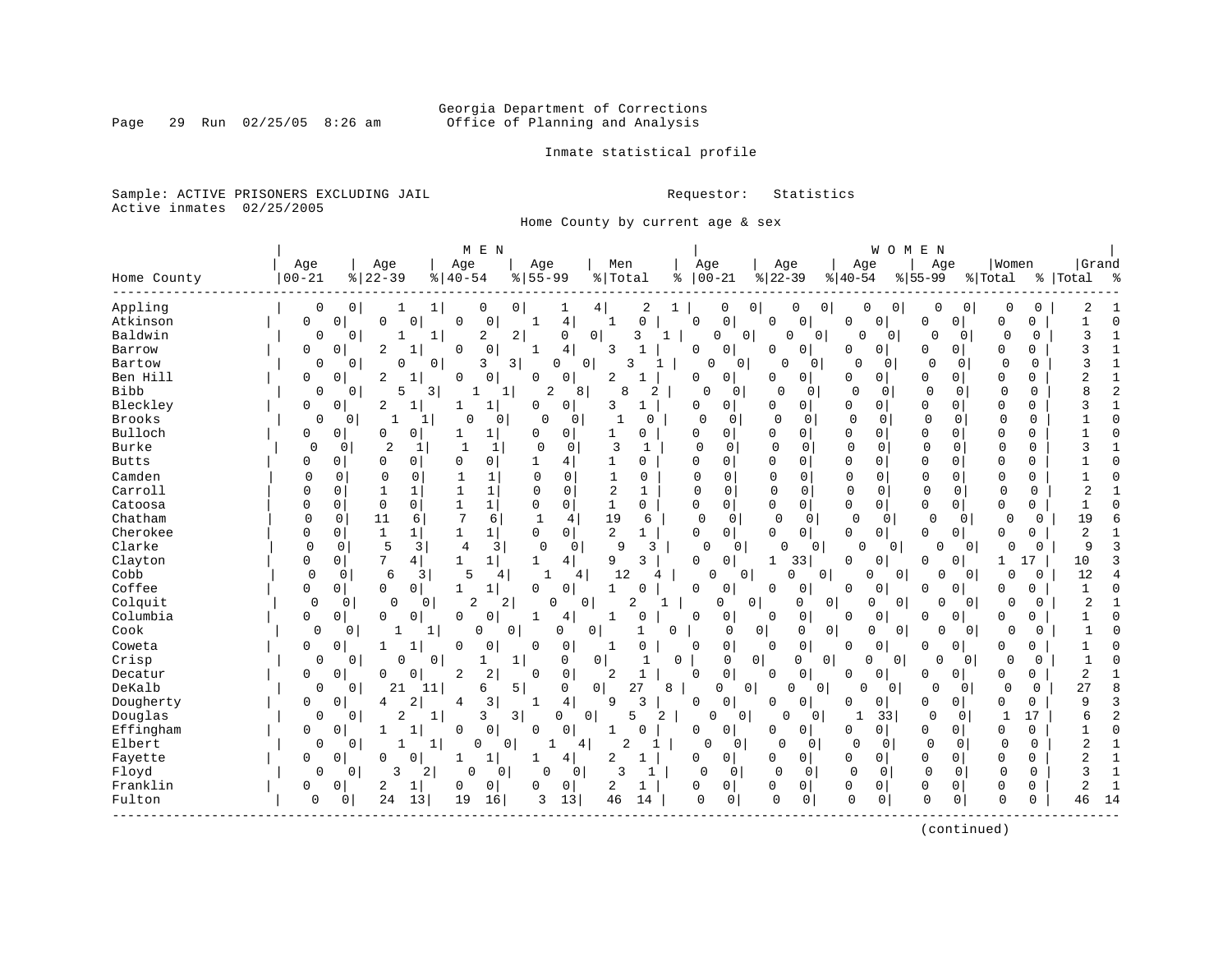### Georgia Department of Corrections<br>Page 30 Run 02/25/05 8:26 am 60ffice of Planning and Analysis Office of Planning and Analysis

Inmate statistical profile

Sample: ACTIVE PRISONERS EXCLUDING JAIL **Requestor:** Statistics Active inmates 02/25/2005

Home County by current age & sex (continued)

|             |             |                                            | M E N                      |                            |                                |          |                               |                            |                      | WOMEN                        |             |             |                     |
|-------------|-------------|--------------------------------------------|----------------------------|----------------------------|--------------------------------|----------|-------------------------------|----------------------------|----------------------|------------------------------|-------------|-------------|---------------------|
|             | Age         | Age                                        | Age                        | Age                        | Men                            |          | Age                           | Age                        | Age                  | Age                          | Women       |             | Grand               |
| Home County | $00 - 21$   | $\frac{8}{22} - 39$                        | $40 - 54$<br>%             | $8155 - 99$                | % Total                        | ိ        | $00 - 21$                     | $ 22-39$                   | $ 40-54$             | $8 55-99$                    | % Total     | ိင<br>Total | ္က                  |
| Gilmer      | 0           | 0                                          | 0<br>0                     | 0<br>0                     | 0                              | C        | 0                             | 0<br>$\Omega$              | 0<br>0               | 0<br>0                       | 0           | 0           |                     |
| Glynn       | 0           | 0<br>4                                     | $\overline{c}$<br>2        | 2<br>1                     | 7<br>4                         | 2        | $\cap$                        | 0 <br>0<br>$\mathbf 0$     | 0                    | 0<br>0                       | O           | $\Omega$    | $\overline{7}$<br>2 |
| Gordon      | 0           | 0                                          | $\mathbf{1}$<br>-1         | $\overline{4}$             | 3<br>$\mathbf{1}$              | $\Omega$ | 0                             | $\mathbf 0$<br>$\Omega$    | 0<br>0               | 0<br>0                       | 0           | 0           | 3                   |
| Greene      | 0           | 0                                          | 1<br>0                     | 0<br>$\mathbf 0$           | $\overline{0}$                 | 0        | $\mathbf 0$<br>$\overline{0}$ | 0<br>0                     | 0<br>$\overline{0}$  | 0<br>$\Omega$                | $\Omega$    | O           |                     |
| Gwinnett    | 0           | 0<br>2<br>1                                | 3<br>4                     | 0<br>0                     | 2<br>6                         |          | 0<br>$\Omega$                 | 0<br>$\Omega$              | 0<br>0               | 0<br>$\Omega$                | 0           | 0           | б                   |
| Habersham   | 0           | $\Omega$<br>$\Omega$                       | $\mathbf 0$<br>1           | 1<br>$\Omega$              | 0<br>1                         | $\Omega$ | $\Omega$<br>$\Omega$          | $\Omega$<br>0              | U<br>0               | $\Omega$<br>0                | $\Omega$    | $\Omega$    | 1                   |
| Hall        | 0<br>0      | 2<br>4                                     | $\mathbf{1}$               | 4                          | 2<br>6                         | 0        | 0                             | 0<br>U                     | 0<br>0               | 0<br>0                       | 0           | 0           | б                   |
| Hancock     | 0           | $\Omega$<br>0                              | 0<br>2                     | $\overline{2}$<br>$\Omega$ | 0<br>$\overline{c}$            |          | 0<br>Ω                        | $\Omega$<br>$\Omega$       | $\Omega$<br>0        | $\Omega$<br>0                | 0           | $\Omega$    | $\overline{a}$      |
| Harris      | 0           | 0<br>0<br>$\Omega$                         | 1<br>-1                    | $\mathbf 0$<br>0           | 1<br>O                         | 0        | 0                             | $\Omega$<br><sup>0</sup>   | 0<br>$\Omega$        | $\Omega$<br>0                | 0           | 0           | C                   |
| Hart        | 0           | 0                                          | 1                          | 1<br>$\Omega$              | $\overline{2}$<br>0<br>1       |          | $\Omega$<br>$\Omega$          | $\Omega$<br>$\Omega$       | $\Omega$<br>$\Omega$ | $\Omega$<br>$\Omega$         | $\Omega$    | $\Omega$    | 2                   |
| Henry       | 0<br>0      | 2                                          | $\mathbf{1}$               | 0<br>0                     | $\mathbf{1}$<br>3              | 0        | 0                             | 0<br>0                     | 0<br>0               | $\Omega$<br>0                | 0           | 0           | 3                   |
| Houston     | 0           | $\overline{2}$<br>0                        | 1<br>4                     | 3<br>0<br>$\mathbf 0$      | 2<br>6                         |          | $\mathbf 0$<br>0              | $\Omega$<br>0              | $\mathbf 0$<br>0     | $\Omega$<br>0                | $\mathbf 0$ | $\mathbf 0$ | 2<br>6              |
| Jackson     | 50<br>1     | 0<br>$\Omega$                              | $\mathbf{1}$<br>1          | 4 <sub>1</sub><br>1        | 3<br>$\mathbf{1}$              | 0        | 0                             | $\Omega$<br>0              | 0<br>0               | $\Omega$<br>$\Omega$         | 0           | $\Omega$    | 3                   |
| Jeff Davis  | $\mathbf 0$ | 0<br>1<br>$\mathbf 1$                      | $\Omega$<br>$\mathbf 0$    | $\mathbf 0$<br>$\mathbf 0$ | $\overline{1}$<br>0            |          | $\Omega$<br>0                 | $\mathbf 0$<br>0           | $\mathbf 0$<br>0     | $\Omega$<br>0                | 0           | $\Omega$    | $\sqrt{ }$          |
| Jenkins     | 0<br>O      | $\overline{a}$<br>1                        | 0<br>0                     | 0<br>0                     | $\overline{2}$<br>1            | O        | 0                             | $\mathbf 0$<br>$\mathbf 0$ | 0<br>0               | $\Omega$<br>0                | 0           | 0           | 2                   |
| Laurens     | $\Omega$    | 2<br>1<br>0                                | 0<br>$\Omega$              | 0<br>0                     | $\overline{2}$<br>1            |          | $\Omega$<br>0                 | $\Omega$<br>$\mathbf 0$    | 0<br>0               | $\mathbf 0$<br>0             | 0           | 0           | 2                   |
| Liberty     | $\Omega$    | $\overline{2}$<br>$\mathbf{1}$<br>$\Omega$ | $\mathbf{1}$<br>1          | $\Omega$<br>0              | 3<br>1                         |          | $\Omega$<br>0                 | $\Omega$<br>$\Omega$       | $\Omega$<br>$\Omega$ | $\Omega$<br>0                | $\mathbf 0$ | $\Omega$    |                     |
| Lincoln     | 0<br>O      | 1<br>1                                     | 0<br>0                     | 0<br>0                     | $\mathbf{1}$<br>0              |          | 0<br>0                        | $\Omega$<br>$\mathbf 0$    | 0<br>0               | $\mathbf 0$<br>0             | 0           | 0           |                     |
| Long        | 0           | 0<br>$\mathbf{1}$<br>1                     | $\mathbf 0$<br>$\mathbf 0$ | $\mathbf 0$<br>$\mathbf 0$ | $\Omega$<br>1                  |          | $\mathbf 0$<br>0              | 0<br>0                     | 0<br>0               | 0<br>$\Omega$                | 0           | $\Omega$    | $\mathbf{1}$        |
| Lowndes     | 0           | 2<br>$\mathbf{1}$<br>0                     | $\mathbf{1}$<br>1          | 0<br>$\overline{0}$        | $\mathbf{1}$<br>3              | 0        | 0                             | $\mathbf 0$<br>0           | 0<br>0               | 0<br>$\mathbf 0$             | 0           | 0           | 3                   |
| Marion      | $\Omega$    | $\mathbf{1}$<br>$\Omega$<br>1              | $\Omega$                   | $\mathbf 0$<br>0           | 1<br>$\Omega$<br>$\Omega$      |          | $\Omega$<br>0                 | U<br>$\Omega$              | $\Omega$             | 0<br>$\Omega$<br>$\Omega$    | $\Omega$    | $\Omega$    | 1                   |
| McDuffie    | 0           | $\Omega$<br>0<br>0                         | 1<br>$\mathbf{1}$          | 0<br>$\mathbf 0$           | O                              | 0        | 0                             | 0<br><sup>0</sup>          | $\Omega$<br>0        | 0<br>$\Omega$                | O           | 0           |                     |
| McIntosh    | 0           | 0<br>1                                     | 1                          | $\Omega$<br>1              | 2<br>0                         |          | 0<br>$\Omega$                 | 0<br>$\Omega$              | 0                    | 0<br>0                       | O           | 0           | 2                   |
| Miller      | 0<br>0      | $\mathbf{1}$                               | $\mathbf 0$<br>0           | 0<br>$\mathbf 0$           | 1<br>O                         |          | $\mathbf 0$<br>0              | 0<br>$\Omega$              | 0<br>0               | $\Omega$<br>0                | 0           | 0           |                     |
| Mitchell    | $\mathbf 0$ | 0<br>1                                     | 1<br>0                     | 0<br>$\Omega$              | $\Omega$                       | $\Omega$ | $\Omega$                      | 0<br>0<br>0                | 0                    | 0<br>0<br>U                  | 0           | $\Omega$    |                     |
| Monroe      | 0           | $\mathbf 0$<br>$\mathbf{0}$<br>0           | 1<br>1                     | 0<br>0                     | 1<br>U                         | $\Omega$ | 0                             | $\mathbf 0$<br>$\Omega$    | 0<br>0               | $\Omega$<br><sup>0</sup>     | $\Omega$    | 0           | 1                   |
| Morgan      | $\Omega$    | 0                                          | $\mathbf{1}$<br>0          | 0<br>0                     | 0                              | $\Omega$ | $\mathbf 0$                   | 0 <br>0<br>0               | $\Omega$             | $\mathbf 0$<br>$\Omega$<br>0 | $\Omega$    | $\mathbf 0$ | $\mathbf{1}$        |
| Muscogee    | 0           | 0<br>4                                     | 4<br>5                     | $\mathsf 0$<br>$\Omega$    | 12<br>4                        | $\Omega$ | 0                             | $\mathsf 0$<br>$\Omega$    | 0<br>0               | 0<br>0                       | 0           | 12<br>0     |                     |
| Newton      | 0           | 2<br>0                                     | 1<br>0                     | 0<br>$\mathbf 0$           | 0  <br>$\overline{2}$          | 1        | 0                             | $\overline{0}$<br>0<br>0,  | 33                   | $\Omega$<br>$\Omega$         |             | 17          | 3                   |
| Oglethorpe  | 0<br>0      | 1<br>1                                     | $\mathbf 0$<br>0           | 4<br>1                     | $\overline{2}$<br>$\mathbf{1}$ |          | 0<br>0                        | $\mathbf 0$<br>$\Omega$    | 0<br>0               | 0<br>0                       | 0           | 0           | 2<br>$\mathbf{1}$   |
| Paulding    | 0           | 0<br>0                                     | 0<br>1                     | 1<br>0                     | 0                              | 0        | $\mathbf 0$<br>O              | $\Omega$<br>$\overline{0}$ | U<br>0               | $\Omega$<br>0                | $\Omega$    | 0           | $\cap$              |
| Pierce      | $\Omega$    | $\Omega$<br>0<br>$\Omega$                  | $\mathbf{1}$<br>1          | $\mathbf 0$<br>$\mathbf 0$ | $\Omega$<br>1                  |          | 0<br>$\Omega$                 | $\mathbf 0$<br>$\Omega$    | 0<br>0               | 0<br>0                       | $\Omega$    | 0           | $\bigcap$           |
| Pike        | 0           | $\Omega$<br>1                              | 1<br>1                     | 1 <br>0                    | 2<br>0                         |          | 0                             | O<br>0                     | 1<br>33              | $\Omega$<br>$\Omega$         | 1           | 17          | 3                   |
| Polk        | 0           | 0                                          | 0<br>0                     | 0<br>0                     | O<br>1                         | 0        | 0                             | 0<br>0                     | 0<br>0               | 0<br>0                       | 0           | 0           |                     |
| Putnam      | 0           | 0                                          |                            | 0<br>1                     | $\mathbf 0$<br>2               |          | O<br>0                        | 0<br>0                     | 0<br>0               | 0<br>0                       | 0           | 0           | $\overline{2}$      |

(continued)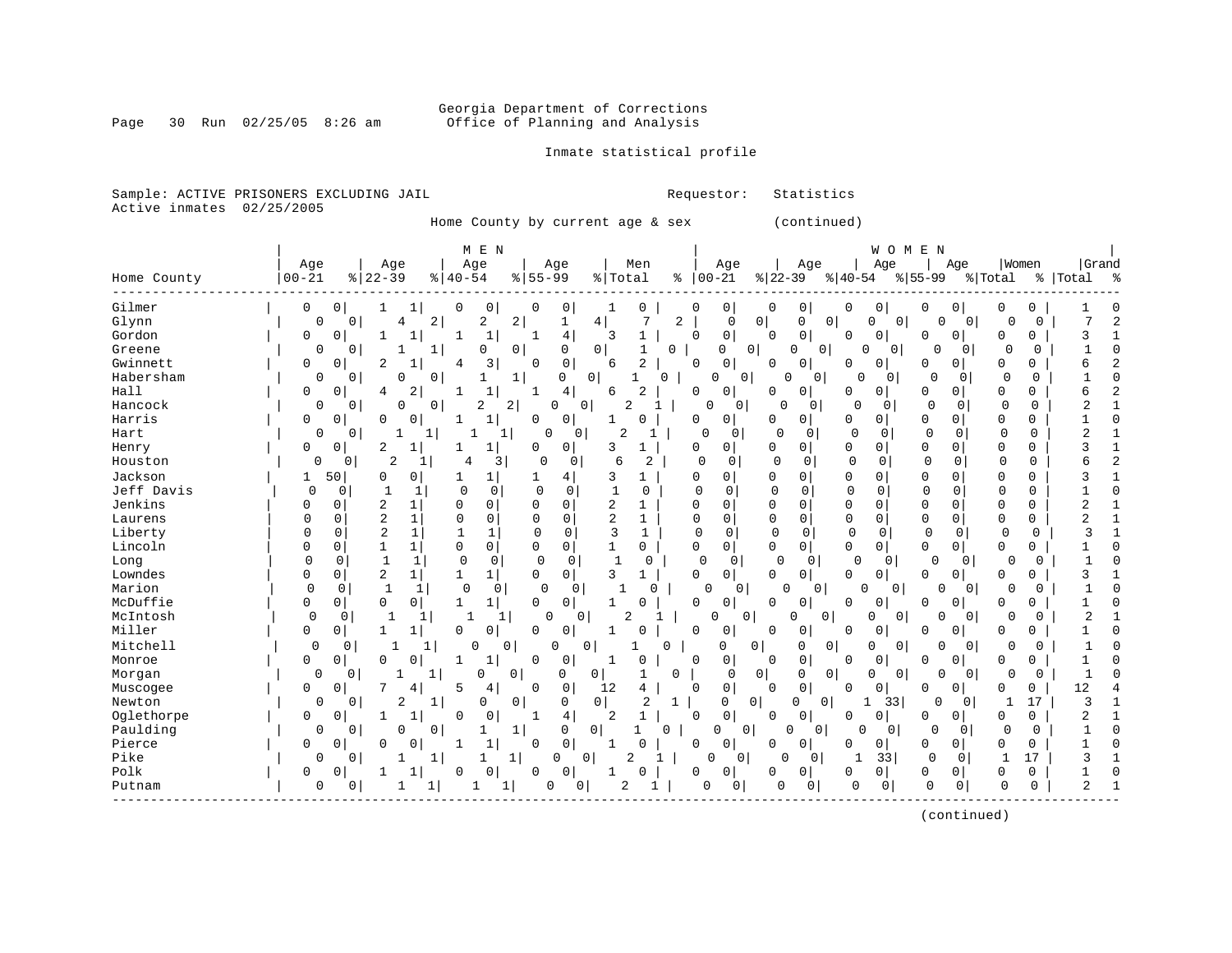# Georgia Department of Corrections<br>Page 31 Run 02/25/05 8:26 am 60ffice of Planning and Analysis Office of Planning and Analysis

Inmate statistical profile

Sample: ACTIVE PRISONERS EXCLUDING JAIL **Requestor:** Statistics Active inmates 02/25/2005

Home County by current age & sex (continued)

|                  |                      |                      | M E N         |                     |                            |                      |                                        | WOMEN                                 |                         |                      |                |
|------------------|----------------------|----------------------|---------------|---------------------|----------------------------|----------------------|----------------------------------------|---------------------------------------|-------------------------|----------------------|----------------|
|                  | Age                  | Age                  | Age           | Age                 | Men                        | Age                  | Age                                    | Age                                   | Age                     | Women                | Grand          |
| Home County      | $00 - 21$            | $8   22 - 39$        | $8   40 - 54$ | $8 55-99$           | % Total                    | $8   00 - 21$        | $ 22-39 $                              | $ 40-54 $                             | $ 55-99$                | % Total              | % Total %      |
| Rabun            | 0<br>0               |                      | 0             | U                   |                            | 0                    | 0                                      | 0<br>0                                | 0                       |                      |                |
| Randolph         | $\Omega$<br>0        | $\mathbf{1}$         | $\Omega$<br>0 | 1<br>4              | 2                          | 0                    | 0<br>0                                 | 0<br>$\Omega$<br>$\circ$              | O<br>0 <sup>1</sup>     | 0<br>0               | $\overline{2}$ |
| Richmond         | 50<br>1              | 4                    | 3<br>4        | 4<br>1              | 13<br>4                    | 0<br>0               | 33                                     | $\mathbf{0}$<br>0                     | 0<br>0                  | 17                   | 14             |
| Rockdale         | 0<br>0               | 0<br>0 <sup>1</sup>  | 1             | 0                   | 0<br>0                     | $\Omega$             | 0 <br>0                                | 0 <sup>1</sup><br>0<br>$\overline{0}$ | O<br>$\overline{0}$     | O<br>0               |                |
| Seminole         | 0<br>0               |                      | 0<br>O        | $\Omega$<br>0       | O                          | 0<br>$\Omega$        | $\mathbf 0$<br>$\Omega$                | 0 <sup>1</sup><br>0                   | 0<br>0                  | O<br>0               |                |
| Spalding         | 0                    | $\Omega$<br>3        | 2<br>2        | $\overline{2}$<br>O | $\mathbf 0$                | 2<br>U               | 0 <sup>1</sup><br>$\Omega$<br>$\Omega$ | 0<br>O                                | $\Omega$<br>$\Omega$    | ∩<br>O               |                |
| Stephens         | 0<br>0               | $\Omega$             | 1             | 0<br><sup>0</sup>   | O                          | 0<br>$\Omega$        | 0<br>$\cap$                            | 0<br>$\overline{0}$                   | 0<br>O                  | 0<br>∩               |                |
| Sumter           | 0                    | 0<br>0               | 0             | $\mathbf{1}$<br>O   | 0 <sup>1</sup><br>$\Omega$ | O                    | 0<br>0<br>0                            | $\Omega$<br>0                         | O<br>0                  | 0<br>0               |                |
| Tattnall         | 0<br>0               |                      | 0             | 0<br>O              |                            | $\Omega$<br>0        | 0                                      | 0<br>0                                | 0<br>0                  | 0<br>Ω               |                |
| Thomas           | 0<br>0               |                      | 1             | 0<br>$\mathbf 0$    | 2                          | 0                    | 0<br>$\Omega$<br>0                     | $\Omega$<br>$\Omega$                  | $\Omega$<br>$\Omega$    | $\Omega$<br>$\Omega$ |                |
| Tift             | 0<br>0               | O                    |               | 4 <sup>1</sup>      | 2                          | 0<br>0               | O<br>0                                 | 0<br>0                                | 0<br>0                  | 0<br>Ω               |                |
| Toombs           | 0                    | 2<br>1  <br>0        |               | 0<br>0              | 3                          | 0<br>0               | 0<br>0                                 | 0<br>0                                | $\Omega$<br>0           | 0<br>0               |                |
| Troup            | 0<br>0               |                      | 0<br>O        | 0<br>0              | 0                          | 0<br>0               | $\Omega$<br>0                          | 0<br>O                                | 0<br>0                  | 0<br>Ω               |                |
| Union            | 0<br><sup>n</sup>    | <sup>0</sup><br>U    | 1             | ∩<br>∩              |                            | $\Omega$<br>$\Omega$ | $\Omega$<br>∩                          | $\Omega$<br>0                         | n<br>U                  | 0                    |                |
| Upson            | 0<br>0               | $\Omega$             | 1             | 0<br>0              | U                          | 0<br>0               | 0<br>0                                 | 0<br>O                                | $\Omega$<br>0           | $\Omega$<br>U        |                |
| Walker           | $\Omega$<br>0        | 2                    | 0<br>U        | $\Omega$<br>0       | 2                          | O<br><sup>0</sup>    | 33                                     | 0<br>$\Omega$                         | $\Omega$<br>$\Omega$    | 17                   |                |
| Walton           | 0<br>0               | $\Omega$<br>0        | 2             | 0                   | 2                          | 0<br>0               | 0<br>$\Omega$                          | 0<br>0                                | $\Omega$<br>0           | 0<br>O               |                |
| Ware             | 0<br>0               | 2                    | $\mathbf 1$   | 0<br>0              | 5<br>2                     | U<br>$\Omega$        | 0<br>0                                 | $\mathbf 0$<br>0                      | 0<br>$\Omega$           | 0<br>O               |                |
| Washington       | U<br>$\Omega$        | 2<br>3               | 0<br>$\Omega$ | O<br>$\Omega$       | 3<br>1                     | 0<br>$\Omega$        | $\Omega$<br>$\Omega$                   | 0<br>$\Omega$                         | 0<br>0                  | $\Omega$<br>$\Omega$ |                |
| Wayne            | 0<br>$\Omega$        | $\overline{2}$       | 0<br>$\Omega$ | $\Omega$<br>0       | 2<br>1                     | 0<br>$\Omega$        | 0<br>0                                 | 0<br>$\mathbf 0$                      | 0<br>0                  | $\Omega$<br>0        |                |
| Whitfield        | $\Omega$<br>$\Omega$ | $\Omega$<br>$\Omega$ | 1             | $\Omega$<br>0       | 0                          | $\mathbf 0$<br>0     | $\mathbf 0$<br>0                       | $\Omega$<br>$\Omega$                  | $\mathbf 0$<br>$\Omega$ | 0                    |                |
| Wilkinson        | 0<br>O               |                      | 0<br>$\cap$   | $\Omega$            |                            | 0<br>$\Omega$        | 0<br>0                                 | 0<br>$\Omega$                         | $\mathbf 0$<br>0        | Λ<br>ი               |                |
| Total reported   | 2 100                | 184 100              | 120 100       | 24 100              | 330 100                    | $\mathbf 0$<br>0     | 3 100                                  | 3 100                                 | 0 <sup>1</sup><br>0     | 6 100                | 336 100        |
| Percent reported | 66.7                 | 85.6                 | 86.3          | 77.4                | 85.1                       | .0 <sub>1</sub>      | 100.0                                  | 100.0                                 | .0 <sub>1</sub>         | 100.0                | 85.3           |
|                  |                      |                      |               |                     |                            |                      |                                        |                                       |                         |                      |                |
| Not reported     | $\mathbf{1}$         | 31                   | 19            | 7                   | 58                         | $\mathbf 0$          | $\Omega$                               | $\mathbf 0$                           |                         | 0                    | 58             |
| Total            | 3                    | 215                  | 139           | 31                  | 388                        | 0                    | 3                                      | 3                                     |                         | 6                    | 394            |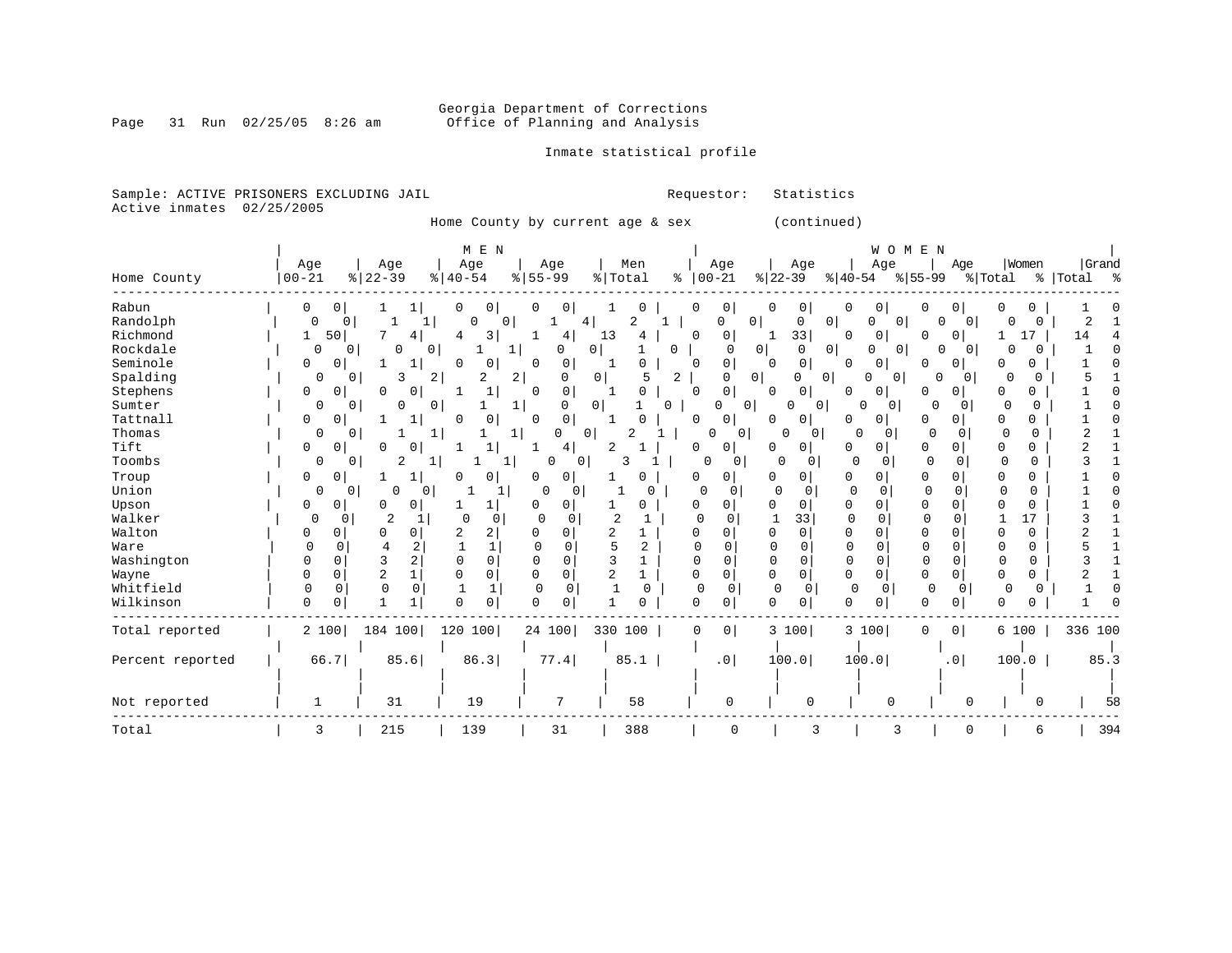# Georgia Department of Corrections<br>Page 32 Run 02/25/05 8:26 am 60ffice of Planning and Analysis Office of Planning and Analysis Inmate statistical profile<br>Requestor: Statistics

Sample: ACTIVE PRISONERS EXCLUDING JAIL Active inmates 02/25/2005

Prison Sentence In Years by current age & sex

| Sentence In Years<br>-----------                                                                                                                                                                                                                             | Age<br>  00-21                                                                                                                                                                                                                                                                                                                                                                                                                            | Age<br>$ 22-39$                                                                                                                                                                                                                                                                                                                                                                                | M E N<br>Age<br>$\frac{1}{6}$   40-54                                                                                                                                                                                                                                                                                                                                                                            | Age<br>$8 55-99$                                                                                                                                                                                                                                                                                                                                                                                                                                   | Men<br>% Total                                                                                                                                                                                                                                                                                                                                               | Age<br>$8   00 - 21$                                                                                                                                                                                                                                                                                                                                                                                                                                             | Age<br>% 22−39<br>$ 40-54 $                                                                                                                                                                                                                                                                                                                                                                                                                                                                                                                                 | WOMEN<br>Age<br>Age                                                                                                                                                                                                                                                                                                                                                                                                  | Women<br>$ \$ 55-99$ $ \$ Total$ $ \$ Total$                                                                                                                                                                                                                                                                                                                                                                                                                                                                                                                                                                                 | Grand<br>ႜ                                                                                                                                                                                                                                                                                                                                                                                                                                             |
|--------------------------------------------------------------------------------------------------------------------------------------------------------------------------------------------------------------------------------------------------------------|-------------------------------------------------------------------------------------------------------------------------------------------------------------------------------------------------------------------------------------------------------------------------------------------------------------------------------------------------------------------------------------------------------------------------------------------|------------------------------------------------------------------------------------------------------------------------------------------------------------------------------------------------------------------------------------------------------------------------------------------------------------------------------------------------------------------------------------------------|------------------------------------------------------------------------------------------------------------------------------------------------------------------------------------------------------------------------------------------------------------------------------------------------------------------------------------------------------------------------------------------------------------------|----------------------------------------------------------------------------------------------------------------------------------------------------------------------------------------------------------------------------------------------------------------------------------------------------------------------------------------------------------------------------------------------------------------------------------------------------|--------------------------------------------------------------------------------------------------------------------------------------------------------------------------------------------------------------------------------------------------------------------------------------------------------------------------------------------------------------|------------------------------------------------------------------------------------------------------------------------------------------------------------------------------------------------------------------------------------------------------------------------------------------------------------------------------------------------------------------------------------------------------------------------------------------------------------------|-------------------------------------------------------------------------------------------------------------------------------------------------------------------------------------------------------------------------------------------------------------------------------------------------------------------------------------------------------------------------------------------------------------------------------------------------------------------------------------------------------------------------------------------------------------|----------------------------------------------------------------------------------------------------------------------------------------------------------------------------------------------------------------------------------------------------------------------------------------------------------------------------------------------------------------------------------------------------------------------|------------------------------------------------------------------------------------------------------------------------------------------------------------------------------------------------------------------------------------------------------------------------------------------------------------------------------------------------------------------------------------------------------------------------------------------------------------------------------------------------------------------------------------------------------------------------------------------------------------------------------|--------------------------------------------------------------------------------------------------------------------------------------------------------------------------------------------------------------------------------------------------------------------------------------------------------------------------------------------------------------------------------------------------------------------------------------------------------|
| $0 - 1$<br>$1.1 - 2$<br>$2.1 - 3$<br>$3.1 - 4$<br>$4.1 - 5$<br>$5.1 - 6$<br>$6.1 - 7$<br>$7.1 - 8$<br>$8.1 - 9$<br>$9.1 - 10$<br>$10.1 - 12$<br>$12.1 - 15$<br>$15.1 - 20$<br>$20.1 - OVER$<br>LIFE<br><b>DEATH</b><br>LIFE W/O PAROLE<br>YOUTHFUL OFFENDERS | 0<br>$\mathbf{0}$<br>$\mathbf 0$<br>$\Omega$<br>0<br>$\circ$<br>$\mathbf 0$<br>0<br>$\Omega$<br>$\Omega$<br>$\Omega$<br>$\mathbf 0$<br>$\Omega$<br>$\Omega$<br>$\Omega$<br>$\Omega$<br>$\mathbf 0$<br>0 <sup>1</sup><br>$\mathbf 0$<br>$\Omega$<br>$\mathbf 0$<br>$\overline{0}$<br>$\mathbf 0$<br>$\mathbf 0$<br>$\Omega$<br>$\Omega$<br>3<br>100 <br>$\Omega$<br>0 <sup>1</sup><br>0<br>$\Omega$<br>0 <sup>1</sup><br>$\mathbf{0}$<br>0 | 0<br>0<br>0<br>0<br>0<br>0<br>$\Omega$<br>0<br>$\Omega$<br>$\Omega$<br>$\mathbf 0$<br>$\Omega$<br>$\mathbf 0$<br>$\Omega$<br>$\Omega$<br>0<br>$\mathbf{0}$<br>$\mathbf 0$<br>$\mathbf 0$<br>$\mathbf{0}$<br>0<br>0<br>$\mathbf 0$<br>$\mathbf{0}$<br>0<br>0<br>215<br>100<br>$\Omega$<br>$\Omega$<br>0 <sup>1</sup><br>0<br>0 <sup>1</sup><br>$\overline{0}$<br>0<br>0 <sup>1</sup><br>$\circ$ | 0<br>0<br>$\mathbf 0$<br>0<br>$\mathbf 0$<br>$\mathbf 0$<br>$\Omega$<br>$\mathbf{0}$<br>$\Omega$<br>$\Omega$<br>$\overline{0}$<br>$\Omega$<br>0 <sup>1</sup><br>0<br>$\Omega$<br>$\mathbf 0$<br>0<br>0 <sup>1</sup><br>0<br>0 <sup>1</sup><br>0<br>0 <sup>1</sup><br>0<br>0 <sup>1</sup><br>0 <sup>1</sup><br>$\Omega$<br>139 100<br>$\Omega$<br>0<br>0<br>0 <sup>1</sup><br>0 <sup>1</sup><br>0<br>0<br>$\circ$ | 0<br>$\mathbf{0}$<br>0 <sup>1</sup><br>0<br>$\mathbf 0$<br>$\mathbf 0$<br>0<br>0 <sup>1</sup><br>$\Omega$<br>$\Omega$<br>$\mathbf 0$<br>$\circ$<br>$\mathbf 0$<br>$\circ$<br>$\Omega$<br>$\mathbf 0$<br>$\mathbf 0$<br>0 <sup>1</sup><br>$\Omega$<br>0<br>0<br>0 <sup>1</sup><br>$\Omega$<br>0 <sup>1</sup><br>$\Omega$<br>0 I<br>31 100<br>$\overline{0}$<br>$\Omega$<br>$\Omega$<br>0 <sup>1</sup><br>0 <sup>1</sup><br>0<br>0<br>0 <sup>1</sup> | 0<br>0<br>0<br>0<br>$\Omega$<br>$\mathbf 0$<br>0<br>$\Omega$<br>$\Omega$<br>$\Omega$<br>$\mathbf 0$<br>$\Omega$<br>$\mathbf 0$<br>$\Omega$<br>$\Omega$<br>$\Omega$<br>$\mathbf 0$<br>$\Omega$<br>$\Omega$<br>$\Omega$<br>$\Omega$<br>0<br>0<br>0<br>$\Omega$<br>0<br>388<br>100<br>$\Omega$<br>$\mathbf 0$<br>$\Omega$<br>0<br>$\overline{0}$<br>0<br>0<br>0 | 0<br>0<br>$\mathbf 0$<br>$\overline{0}$<br>$\mathbf 0$<br>0 <sup>1</sup><br>$\Omega$<br>$\overline{0}$<br>$\Omega$<br>$\Omega$<br>$\overline{0}$<br>$\mathbf 0$<br>$\mathbf 0$<br>$\circ$<br>$\mathbf 0$<br>$\circ$<br>0 <sup>1</sup><br>$\Omega$<br>$\Omega$<br>0<br>0 <sup>1</sup><br>0<br>$\Omega$<br>0 <sup>1</sup><br>$\Omega$<br>$\Omega$<br>0 <sup>1</sup><br>$\Omega$<br>$\Omega$<br>0 <sup>1</sup><br>$\mathbf 0$<br>0 <sup>1</sup><br>$\mathbf 0$<br>0 | 0<br>0<br>0<br>0<br>$\overline{0}$<br>$\mathbf 0$<br>$\mathbf 0$<br>$\mathbf{0}$<br>0<br>$\mathbf 0$<br>$\mathbf 0$<br>0<br>$\Omega$<br>$\Omega$<br>$\Omega$<br>0<br>$\mathbf 0$<br>$\mathbf 0$<br>$\mathbf 0$<br>0<br>0<br>$\mathbf 0$<br>$\mathbf 0$<br>$\Omega$<br>$\mathbf 0$<br>$\overline{0}$<br>0<br>$\Omega$<br>$\mathbf{0}$<br>0<br>0<br>0<br>0 <sup>1</sup><br>U<br>0<br>$\Omega$<br>$\Omega$<br>3 100<br>0 <sup>1</sup><br>0<br><sup>n</sup><br>0 <sup>1</sup><br>0 <sup>1</sup><br>$\mathbf 0$<br>$\mathbf 0$<br>$\circ$<br>0<br>0<br> 0 <br> 0 | $\Omega$<br>$\Omega$<br>$\mathbf 0$<br>$\Omega$<br> 0 <br>0<br>$\mathbf 0$<br>$\mathbf 0$<br>$\mathbf 0$<br>$\Omega$<br>$\Omega$<br>$\mathbf 0$<br>0<br>$\mathbf 0$<br>0<br>0<br>0<br>0 <sup>1</sup><br>$\Omega$<br>0<br>$\Omega$<br>0<br>$\mathbf 0$<br>0<br>$\mathbf 0$<br>0<br>0 <sup>1</sup><br>$\Omega$<br>0<br>O<br>3 100<br>0<br>0<br>$\Omega$<br>0<br>$\mathbf 0$<br>$\Omega$<br>$\circ$<br>0<br>0<br>0<br>0 | 0<br>$\Omega$<br>$\Omega$<br>$\Omega$<br>$\Omega$<br>$\Omega$<br>$\mathbf 0$<br>$\mathbf 0$<br>0<br>$\Omega$<br>$\Omega$<br>$\Omega$<br>$\Omega$<br>$\Omega$<br>0 <sup>1</sup><br>$\mathbf 0$<br>$\mathbf 0$<br>$\Omega$<br>$\Omega$<br>$\Omega$<br>$\mathbf 0$<br>$\Omega$<br>$\Omega$<br>0 <sup>1</sup><br>0<br>$\overline{0}$<br>$\mathbf 0$<br>$\circ$<br>O<br>0 <sup>1</sup><br>0<br>0<br>0 <sup>1</sup><br>$\Omega$<br>$\mathbf 0$<br>$\Omega$<br>0<br>0 <sup>1</sup><br>6 100<br>0<br>$\overline{0}$<br>0 <sup>1</sup><br>$\Omega$<br>$\mathbf 0$<br>0<br>0 <sup>1</sup><br>0<br>$\Omega$<br>0 <sup>1</sup><br>0<br>0 | $\Omega$<br>0<br>$\Omega$<br>$\Omega$<br>$\Omega$<br>$\Omega$<br>$\mathbf 0$<br>$\Omega$<br>$\Omega$<br>$\Omega$<br>$\mathbf 0$<br>$\Omega$<br>$\mathbf 0$<br>$\Omega$<br>$\Omega$<br>$\Omega$<br>$\Omega$<br>$\Omega$<br>$\mathbf 0$<br>$\Omega$<br>$\Omega$<br>$\Omega$<br>$\mathbf 0$<br>$\Omega$<br>$\Omega$<br>$\Omega$<br>394 100<br>$\Omega$<br>$\Omega$<br>$\overline{\phantom{0}}$<br>$\Omega$<br>$\Omega$<br>$\Omega$<br>$\overline{0}$<br>0 |
| Total reported                                                                                                                                                                                                                                               | 3 100                                                                                                                                                                                                                                                                                                                                                                                                                                     | 215 100                                                                                                                                                                                                                                                                                                                                                                                        | 139 100                                                                                                                                                                                                                                                                                                                                                                                                          | 31 100                                                                                                                                                                                                                                                                                                                                                                                                                                             | 388 100                                                                                                                                                                                                                                                                                                                                                      | $\mathbf{0}$<br>0 <sup>1</sup>                                                                                                                                                                                                                                                                                                                                                                                                                                   | 3 100                                                                                                                                                                                                                                                                                                                                                                                                                                                                                                                                                       | 3 100<br>$\Omega$                                                                                                                                                                                                                                                                                                                                                                                                    | 0 <sup>1</sup><br>6100                                                                                                                                                                                                                                                                                                                                                                                                                                                                                                                                                                                                       | 394 100                                                                                                                                                                                                                                                                                                                                                                                                                                                |
| Percent reported                                                                                                                                                                                                                                             | 100.0                                                                                                                                                                                                                                                                                                                                                                                                                                     | 100.0                                                                                                                                                                                                                                                                                                                                                                                          | 100.0                                                                                                                                                                                                                                                                                                                                                                                                            | 100.0                                                                                                                                                                                                                                                                                                                                                                                                                                              | 100.0                                                                                                                                                                                                                                                                                                                                                        | $.0$                                                                                                                                                                                                                                                                                                                                                                                                                                                             | 100.0                                                                                                                                                                                                                                                                                                                                                                                                                                                                                                                                                       | 100.0                                                                                                                                                                                                                                                                                                                                                                                                                | $.0$  <br>100.0                                                                                                                                                                                                                                                                                                                                                                                                                                                                                                                                                                                                              | 100.0                                                                                                                                                                                                                                                                                                                                                                                                                                                  |
| NOT REPORTED                                                                                                                                                                                                                                                 | $\mathbf 0$                                                                                                                                                                                                                                                                                                                                                                                                                               | $\mathbf 0$                                                                                                                                                                                                                                                                                                                                                                                    | 0                                                                                                                                                                                                                                                                                                                                                                                                                | 0                                                                                                                                                                                                                                                                                                                                                                                                                                                  | 0                                                                                                                                                                                                                                                                                                                                                            | 0                                                                                                                                                                                                                                                                                                                                                                                                                                                                | 0                                                                                                                                                                                                                                                                                                                                                                                                                                                                                                                                                           | 0<br>$\Omega$                                                                                                                                                                                                                                                                                                                                                                                                        | 0                                                                                                                                                                                                                                                                                                                                                                                                                                                                                                                                                                                                                            |                                                                                                                                                                                                                                                                                                                                                                                                                                                        |
| Total                                                                                                                                                                                                                                                        | 3                                                                                                                                                                                                                                                                                                                                                                                                                                         | 215                                                                                                                                                                                                                                                                                                                                                                                            | 139                                                                                                                                                                                                                                                                                                                                                                                                              | 31                                                                                                                                                                                                                                                                                                                                                                                                                                                 | 388                                                                                                                                                                                                                                                                                                                                                          | 0                                                                                                                                                                                                                                                                                                                                                                                                                                                                | 3                                                                                                                                                                                                                                                                                                                                                                                                                                                                                                                                                           | 3<br>$\Omega$                                                                                                                                                                                                                                                                                                                                                                                                        | 6                                                                                                                                                                                                                                                                                                                                                                                                                                                                                                                                                                                                                            | 394                                                                                                                                                                                                                                                                                                                                                                                                                                                    |
| AVG EXCLUDING<br>LIFE, DEATH, YO                                                                                                                                                                                                                             | 246.30                                                                                                                                                                                                                                                                                                                                                                                                                                    | 246.30                                                                                                                                                                                                                                                                                                                                                                                         | 246.30                                                                                                                                                                                                                                                                                                                                                                                                           | 246.30                                                                                                                                                                                                                                                                                                                                                                                                                                             | 246.30                                                                                                                                                                                                                                                                                                                                                       | .00                                                                                                                                                                                                                                                                                                                                                                                                                                                              | 246.30                                                                                                                                                                                                                                                                                                                                                                                                                                                                                                                                                      | $246.30$                                                                                                                                                                                                                                                                                                                                                                                                             | $.00$   246.30                                                                                                                                                                                                                                                                                                                                                                                                                                                                                                                                                                                                               | 246.30                                                                                                                                                                                                                                                                                                                                                                                                                                                 |
| AVG INCLUDING<br>LIFE=21, YO=3 YRS                                                                                                                                                                                                                           | $\vert$ 246.30 $\vert$ 246.30                                                                                                                                                                                                                                                                                                                                                                                                             |                                                                                                                                                                                                                                                                                                                                                                                                | 246.30                                                                                                                                                                                                                                                                                                                                                                                                           | 246.30                                                                                                                                                                                                                                                                                                                                                                                                                                             | 246.30                                                                                                                                                                                                                                                                                                                                                       | .00                                                                                                                                                                                                                                                                                                                                                                                                                                                              | 246.30                                                                                                                                                                                                                                                                                                                                                                                                                                                                                                                                                      | 246.30<br>.00                                                                                                                                                                                                                                                                                                                                                                                                        | 246.30                                                                                                                                                                                                                                                                                                                                                                                                                                                                                                                                                                                                                       | 246.30                                                                                                                                                                                                                                                                                                                                                                                                                                                 |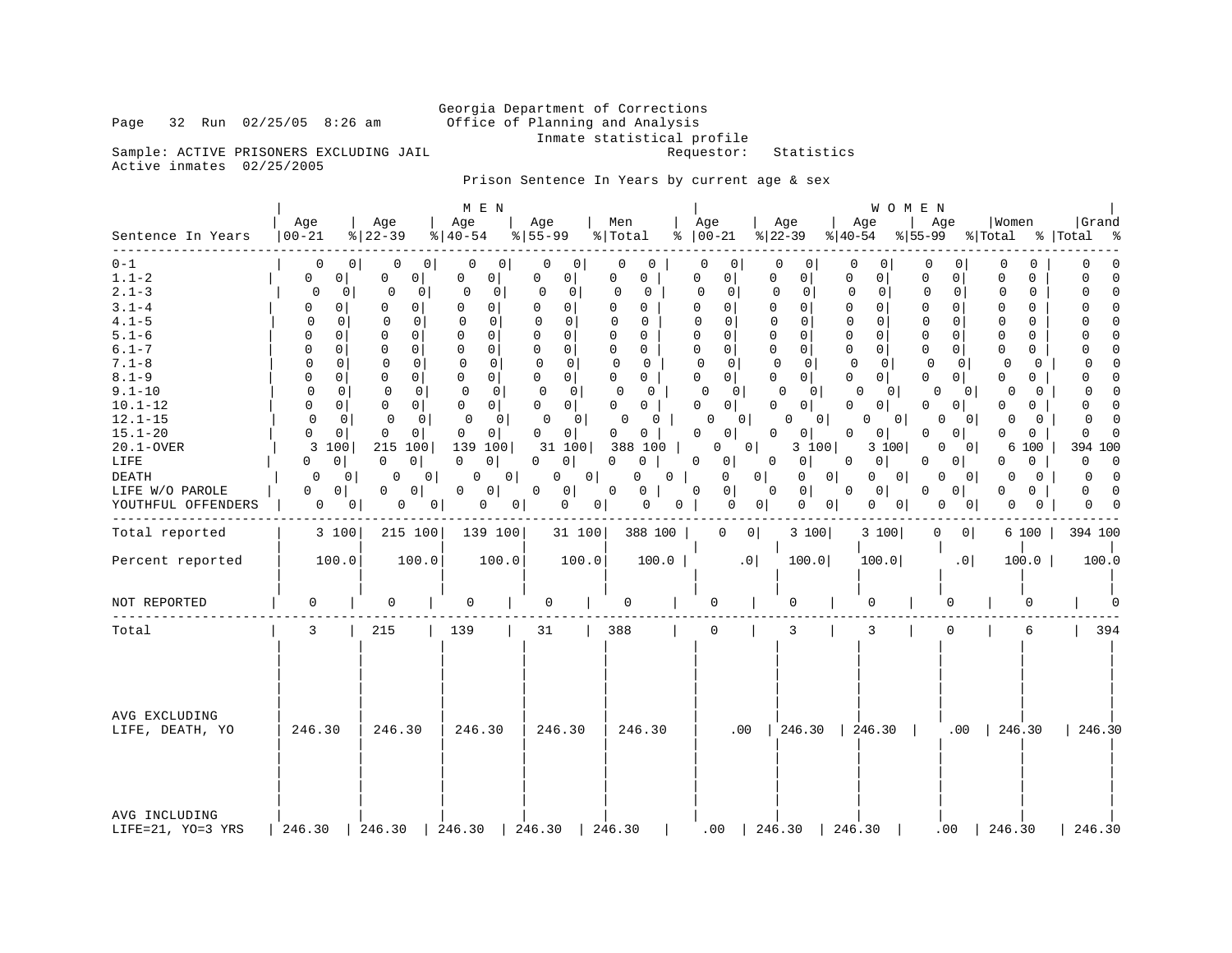# Georgia Department of Corrections<br>Page 33 Run 02/25/05 8:26 am 60ffice of Planning and Analysis Office of Planning and Analysis

Inmate statistical profile

Sample: ACTIVE PRISONERS EXCLUDING JAIL **Requestor:** Statistics Active inmates 02/25/2005

Probation To Follow Prison by current age & sex

|                                     |                                   |                      | M E N                |                    |                      |                                         |                                           |                                     | W O M E N                                             |                        |                    |
|-------------------------------------|-----------------------------------|----------------------|----------------------|--------------------|----------------------|-----------------------------------------|-------------------------------------------|-------------------------------------|-------------------------------------------------------|------------------------|--------------------|
| Prob After Prison                   | Age<br>$ 00 - 21$                 | Age<br>$8   22 - 39$ | Age<br>$8140 - 54$   | Age<br>$8155 - 99$ | Men<br>% Total       | Age<br>$ 00 - 21$                       | Aqe<br>$ 22 - 39 $                        | Age<br>$ 40-54 $                    | Age<br>$ 55-99 $                                      | Women<br>% Total       | Grand<br>% Total % |
| PROBATION TO FOLLOW<br>NO PROBATION | $\Omega$<br>$\mathbf{0}$<br>3 100 | 3<br>97<br>208       | 9<br>6 <br>130<br>94 | 97<br>30           | 17<br>4<br>371<br>96 | 0<br>0<br>$\mathbf 0$<br>$\overline{0}$ | $\overline{0}$<br>0 <sup>1</sup><br>3 100 | $\Omega$<br>$\overline{0}$<br>3 100 | 0 <sup>1</sup><br>0<br>0 <sup>1</sup><br>$\mathbf{0}$ | $\Omega$<br>0<br>6 100 | 4<br>377 96        |
| Total reported                      | 3 100                             | 215 100              | 139 100              | 31 100             | 388 100              | $\mathbf 0$<br>$\mathbf{0}$             | 3 100                                     | 3 100                               | 0 <br>$\mathbf{0}$                                    | 6 100                  | 394 100            |
| Percent reported                    | 100.0                             | 100.0                | 100.0                | 100.0              | 100.0                | .0 <sup>1</sup>                         | 100.0                                     | 100.0                               | .0                                                    | 100.0                  | 100.0              |
| NOT REPORTED                        |                                   | $\Omega$             | 0                    | 0                  | $\mathbf{0}$         | $\Omega$                                | $\Omega$                                  | $\mathbf 0$                         | 0                                                     | $\Omega$               | $\Omega$           |
| Total                               |                                   | 215                  | 139                  | 31                 | 388                  | $\Omega$                                |                                           |                                     |                                                       | 6                      | 394                |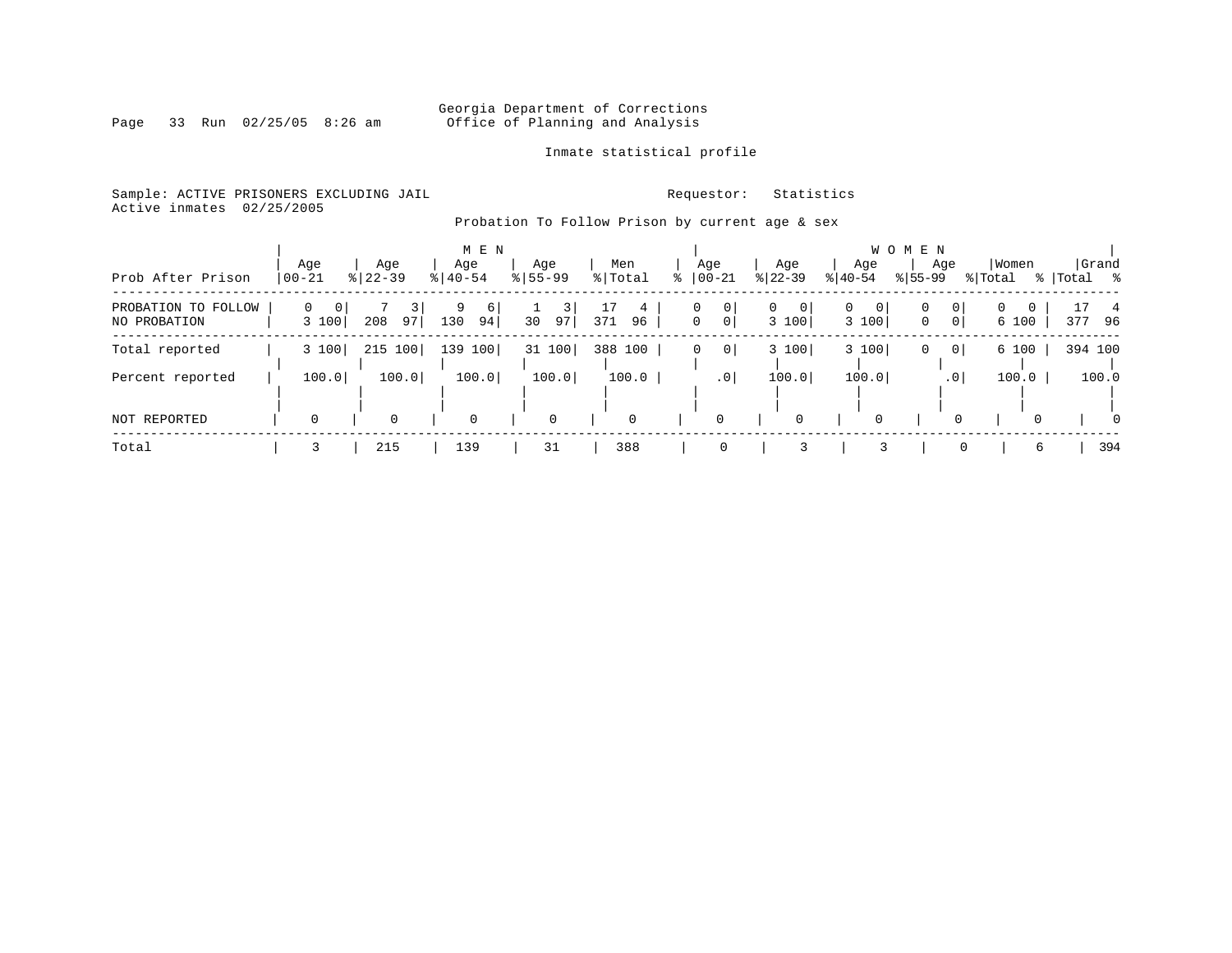# Georgia Department of Corrections<br>Page 34 Run 02/25/05 8:26 am 60ffice of Planning and Analysis Office of Planning and Analysis

Inmate statistical profile

Sample: ACTIVE PRISONERS EXCLUDING JAIL **Requestor:** Statistics Active inmates 02/25/2005

Admission Type by current age & sex

| Age<br>Age<br>Age<br>Men<br>Age<br>Age<br>  Women<br>Aqe<br>Age<br>Aqe<br>$8   22 - 39$<br>$8 55-99$<br>$ 22-39 $<br>Admission Type<br>$8140 - 54$<br>% Total<br>$ 00-21 $<br>$ 55-99 $<br>% Total<br>%   Total %<br>$00 - 21$<br>$ 40-54 $<br>ႜ<br>COMMITTED FROM COURT<br>110<br>0<br>28<br>39<br>28<br>107<br>28<br>33<br>50<br>$\Omega$<br>60<br>8<br>26 I<br>n<br>67<br>RETURN APPEAL/BOND<br>0<br>$\Omega$<br>O<br>0<br>U<br>$\Omega$<br>0<br>0<br>U<br>U<br>0<br><sup>0</sup><br>0<br>0<br>O<br>U<br>0<br>C<br>O<br>PAROLE REV/NEW SENT<br>17<br>32<br>8<br>∩<br><sup>0</sup><br>$\cap$<br>n<br>∩<br>∩<br>$\cap$<br>32<br>O<br>12<br>12<br>10<br><sup>0</sup><br>6<br>PAR REV/NO NEW SENT<br>3<br>N<br>$\Omega$<br>$\Omega$<br>U<br>O<br>PROB VIOL/TOTAL REV<br>0<br>∩<br>n<br><sup>n</sup><br>n<br>O<br>PROB VIOL/PARTIAL<br>3<br>U<br>0<br>N<br>$\Omega$<br>0<br>0<br>Ω<br>ADMIT FM OTHER CUST<br>O<br>$\Omega$<br>O<br>∩<br>$\Omega$<br>0<br>O<br>O<br>0<br>SHOCK INCARCERATION<br>0<br>$\Omega$<br>$\cap$<br>U<br>0<br>O<br>U<br><sup>0</sup><br>O<br>0<br>2<br>PROB REV/REMAINDER<br>10<br>0<br>$\Omega$<br>U<br>O<br>$\Omega$<br>U<br>$\Omega$<br>$\Omega$<br>0<br>10<br>NEW SENT/PAR REV PND<br>1<br>$\Omega$<br>∩<br><sup>n</sup><br><sup>n</sup><br>O<br><sup>0</sup><br><sup>n</sup><br><sup>n</sup><br>55<br>20<br>2<br>LIFE W/O PAROLE<br>131<br>61<br>76<br>65<br>230<br>331<br>100<br>59<br>O<br>0<br>67<br><sup>0</sup><br>0<br>50<br>233<br>3<br>PAROLE REV BOOT CAMP<br>O<br><sup>0</sup><br>O<br>0<br>$\Omega$<br>0<br>O<br>0<br>0<br>U<br>0<br><sup>0</sup><br>0<br>U<br>O<br>O<br>PAR REV/RSN UNKNOWN<br>0<br>O<br>0<br>0<br>$\Omega$<br>0<br>0<br>0<br>O<br>O<br>0<br>O<br>Ω<br>n<br>PROBATION/PAROLE REV<br>$\Omega$<br>0<br>$\Omega$<br>n<br>∩<br>$\Omega$<br>n<br>U<br>O<br>0<br>U<br>0<br>PB PAROLE RESCINDED<br>U<br><sup>0</sup><br>0<br>0<br>O<br>0<br>0<br>$\Omega$<br>0<br>n<br>U<br>PROB REVOC/SPEC COND<br>$\cap$<br>n<br>U<br>U<br>U<br>n.<br>PAR REV/REVOC CENTER<br>0<br>0<br>O<br><sup>0</sup><br>0<br>U<br>Ω<br>n<br>O<br>0<br>n<br>INFORMATION ONLY<br>O<br>0<br>O<br>$\Omega$<br>O<br>n<br>INCOMPLETE SENT PKG<br>0<br>O.<br>Ω<br>O<br>O<br>O<br>n<br>HANCOCK REVOC CENTER<br>0<br>0<br>01<br>01<br>0<br>0<br>O<br>$\Omega$<br>WHITWORTH DETENTION<br>0<br>0<br>0<br>0<br>0<br>0<br>U<br>O<br>0<br>$\Omega$<br>O<br>DCYS AT RISK<br>$\Omega$<br>$\Omega$<br>$\Omega$<br>0<br>0 <sup>1</sup><br>0<br>$\mathbf{0}$<br>$\Omega$<br>O<br>$\Omega$<br>0<br>0<br>0<br>$\Omega$<br><sup>o</sup><br>U<br>$^{(1)}$<br><b>OTHER</b><br>U<br>0<br>0<br>0<br>0<br>0<br>Total reported<br>215 100<br>139 100<br>31 100<br>388 100<br>3 100<br>0<br>3 100<br>3 100<br>0 <sup>1</sup><br>6 100<br>$\Omega$<br>0<br>100.0<br>100.0<br>Percent reported<br>100.0<br>100.0<br>100.0<br>100.0<br>100.0<br>.0 <sub>1</sub><br>100.0<br>.0 <sub>1</sub><br>UNKNOWN<br>0<br>$\Omega$<br>0<br>0<br>U<br>O<br>139<br>388<br>Total<br>215<br>31<br>3<br>3 |  | M E N |  |  | WOMEN |  |         |
|--------------------------------------------------------------------------------------------------------------------------------------------------------------------------------------------------------------------------------------------------------------------------------------------------------------------------------------------------------------------------------------------------------------------------------------------------------------------------------------------------------------------------------------------------------------------------------------------------------------------------------------------------------------------------------------------------------------------------------------------------------------------------------------------------------------------------------------------------------------------------------------------------------------------------------------------------------------------------------------------------------------------------------------------------------------------------------------------------------------------------------------------------------------------------------------------------------------------------------------------------------------------------------------------------------------------------------------------------------------------------------------------------------------------------------------------------------------------------------------------------------------------------------------------------------------------------------------------------------------------------------------------------------------------------------------------------------------------------------------------------------------------------------------------------------------------------------------------------------------------------------------------------------------------------------------------------------------------------------------------------------------------------------------------------------------------------------------------------------------------------------------------------------------------------------------------------------------------------------------------------------------------------------------------------------------------------------------------------------------------------------------------------------------------------------------------------------------------------------------------------------------------------------------------------------------------------------------------------------------------------------------------------------------------------------------------------------------------------------------------------------------------------------------------------------------------------------------------------------------------------------------------------------------------------------------------------------------------------------|--|-------|--|--|-------|--|---------|
|                                                                                                                                                                                                                                                                                                                                                                                                                                                                                                                                                                                                                                                                                                                                                                                                                                                                                                                                                                                                                                                                                                                                                                                                                                                                                                                                                                                                                                                                                                                                                                                                                                                                                                                                                                                                                                                                                                                                                                                                                                                                                                                                                                                                                                                                                                                                                                                                                                                                                                                                                                                                                                                                                                                                                                                                                                                                                                                                                                                |  |       |  |  |       |  | Grand   |
|                                                                                                                                                                                                                                                                                                                                                                                                                                                                                                                                                                                                                                                                                                                                                                                                                                                                                                                                                                                                                                                                                                                                                                                                                                                                                                                                                                                                                                                                                                                                                                                                                                                                                                                                                                                                                                                                                                                                                                                                                                                                                                                                                                                                                                                                                                                                                                                                                                                                                                                                                                                                                                                                                                                                                                                                                                                                                                                                                                                |  |       |  |  |       |  |         |
|                                                                                                                                                                                                                                                                                                                                                                                                                                                                                                                                                                                                                                                                                                                                                                                                                                                                                                                                                                                                                                                                                                                                                                                                                                                                                                                                                                                                                                                                                                                                                                                                                                                                                                                                                                                                                                                                                                                                                                                                                                                                                                                                                                                                                                                                                                                                                                                                                                                                                                                                                                                                                                                                                                                                                                                                                                                                                                                                                                                |  |       |  |  |       |  | -28     |
|                                                                                                                                                                                                                                                                                                                                                                                                                                                                                                                                                                                                                                                                                                                                                                                                                                                                                                                                                                                                                                                                                                                                                                                                                                                                                                                                                                                                                                                                                                                                                                                                                                                                                                                                                                                                                                                                                                                                                                                                                                                                                                                                                                                                                                                                                                                                                                                                                                                                                                                                                                                                                                                                                                                                                                                                                                                                                                                                                                                |  |       |  |  |       |  |         |
|                                                                                                                                                                                                                                                                                                                                                                                                                                                                                                                                                                                                                                                                                                                                                                                                                                                                                                                                                                                                                                                                                                                                                                                                                                                                                                                                                                                                                                                                                                                                                                                                                                                                                                                                                                                                                                                                                                                                                                                                                                                                                                                                                                                                                                                                                                                                                                                                                                                                                                                                                                                                                                                                                                                                                                                                                                                                                                                                                                                |  |       |  |  |       |  |         |
|                                                                                                                                                                                                                                                                                                                                                                                                                                                                                                                                                                                                                                                                                                                                                                                                                                                                                                                                                                                                                                                                                                                                                                                                                                                                                                                                                                                                                                                                                                                                                                                                                                                                                                                                                                                                                                                                                                                                                                                                                                                                                                                                                                                                                                                                                                                                                                                                                                                                                                                                                                                                                                                                                                                                                                                                                                                                                                                                                                                |  |       |  |  |       |  |         |
|                                                                                                                                                                                                                                                                                                                                                                                                                                                                                                                                                                                                                                                                                                                                                                                                                                                                                                                                                                                                                                                                                                                                                                                                                                                                                                                                                                                                                                                                                                                                                                                                                                                                                                                                                                                                                                                                                                                                                                                                                                                                                                                                                                                                                                                                                                                                                                                                                                                                                                                                                                                                                                                                                                                                                                                                                                                                                                                                                                                |  |       |  |  |       |  |         |
|                                                                                                                                                                                                                                                                                                                                                                                                                                                                                                                                                                                                                                                                                                                                                                                                                                                                                                                                                                                                                                                                                                                                                                                                                                                                                                                                                                                                                                                                                                                                                                                                                                                                                                                                                                                                                                                                                                                                                                                                                                                                                                                                                                                                                                                                                                                                                                                                                                                                                                                                                                                                                                                                                                                                                                                                                                                                                                                                                                                |  |       |  |  |       |  |         |
|                                                                                                                                                                                                                                                                                                                                                                                                                                                                                                                                                                                                                                                                                                                                                                                                                                                                                                                                                                                                                                                                                                                                                                                                                                                                                                                                                                                                                                                                                                                                                                                                                                                                                                                                                                                                                                                                                                                                                                                                                                                                                                                                                                                                                                                                                                                                                                                                                                                                                                                                                                                                                                                                                                                                                                                                                                                                                                                                                                                |  |       |  |  |       |  |         |
|                                                                                                                                                                                                                                                                                                                                                                                                                                                                                                                                                                                                                                                                                                                                                                                                                                                                                                                                                                                                                                                                                                                                                                                                                                                                                                                                                                                                                                                                                                                                                                                                                                                                                                                                                                                                                                                                                                                                                                                                                                                                                                                                                                                                                                                                                                                                                                                                                                                                                                                                                                                                                                                                                                                                                                                                                                                                                                                                                                                |  |       |  |  |       |  |         |
|                                                                                                                                                                                                                                                                                                                                                                                                                                                                                                                                                                                                                                                                                                                                                                                                                                                                                                                                                                                                                                                                                                                                                                                                                                                                                                                                                                                                                                                                                                                                                                                                                                                                                                                                                                                                                                                                                                                                                                                                                                                                                                                                                                                                                                                                                                                                                                                                                                                                                                                                                                                                                                                                                                                                                                                                                                                                                                                                                                                |  |       |  |  |       |  |         |
|                                                                                                                                                                                                                                                                                                                                                                                                                                                                                                                                                                                                                                                                                                                                                                                                                                                                                                                                                                                                                                                                                                                                                                                                                                                                                                                                                                                                                                                                                                                                                                                                                                                                                                                                                                                                                                                                                                                                                                                                                                                                                                                                                                                                                                                                                                                                                                                                                                                                                                                                                                                                                                                                                                                                                                                                                                                                                                                                                                                |  |       |  |  |       |  |         |
|                                                                                                                                                                                                                                                                                                                                                                                                                                                                                                                                                                                                                                                                                                                                                                                                                                                                                                                                                                                                                                                                                                                                                                                                                                                                                                                                                                                                                                                                                                                                                                                                                                                                                                                                                                                                                                                                                                                                                                                                                                                                                                                                                                                                                                                                                                                                                                                                                                                                                                                                                                                                                                                                                                                                                                                                                                                                                                                                                                                |  |       |  |  |       |  | 59      |
|                                                                                                                                                                                                                                                                                                                                                                                                                                                                                                                                                                                                                                                                                                                                                                                                                                                                                                                                                                                                                                                                                                                                                                                                                                                                                                                                                                                                                                                                                                                                                                                                                                                                                                                                                                                                                                                                                                                                                                                                                                                                                                                                                                                                                                                                                                                                                                                                                                                                                                                                                                                                                                                                                                                                                                                                                                                                                                                                                                                |  |       |  |  |       |  |         |
|                                                                                                                                                                                                                                                                                                                                                                                                                                                                                                                                                                                                                                                                                                                                                                                                                                                                                                                                                                                                                                                                                                                                                                                                                                                                                                                                                                                                                                                                                                                                                                                                                                                                                                                                                                                                                                                                                                                                                                                                                                                                                                                                                                                                                                                                                                                                                                                                                                                                                                                                                                                                                                                                                                                                                                                                                                                                                                                                                                                |  |       |  |  |       |  |         |
|                                                                                                                                                                                                                                                                                                                                                                                                                                                                                                                                                                                                                                                                                                                                                                                                                                                                                                                                                                                                                                                                                                                                                                                                                                                                                                                                                                                                                                                                                                                                                                                                                                                                                                                                                                                                                                                                                                                                                                                                                                                                                                                                                                                                                                                                                                                                                                                                                                                                                                                                                                                                                                                                                                                                                                                                                                                                                                                                                                                |  |       |  |  |       |  |         |
|                                                                                                                                                                                                                                                                                                                                                                                                                                                                                                                                                                                                                                                                                                                                                                                                                                                                                                                                                                                                                                                                                                                                                                                                                                                                                                                                                                                                                                                                                                                                                                                                                                                                                                                                                                                                                                                                                                                                                                                                                                                                                                                                                                                                                                                                                                                                                                                                                                                                                                                                                                                                                                                                                                                                                                                                                                                                                                                                                                                |  |       |  |  |       |  |         |
|                                                                                                                                                                                                                                                                                                                                                                                                                                                                                                                                                                                                                                                                                                                                                                                                                                                                                                                                                                                                                                                                                                                                                                                                                                                                                                                                                                                                                                                                                                                                                                                                                                                                                                                                                                                                                                                                                                                                                                                                                                                                                                                                                                                                                                                                                                                                                                                                                                                                                                                                                                                                                                                                                                                                                                                                                                                                                                                                                                                |  |       |  |  |       |  |         |
|                                                                                                                                                                                                                                                                                                                                                                                                                                                                                                                                                                                                                                                                                                                                                                                                                                                                                                                                                                                                                                                                                                                                                                                                                                                                                                                                                                                                                                                                                                                                                                                                                                                                                                                                                                                                                                                                                                                                                                                                                                                                                                                                                                                                                                                                                                                                                                                                                                                                                                                                                                                                                                                                                                                                                                                                                                                                                                                                                                                |  |       |  |  |       |  |         |
|                                                                                                                                                                                                                                                                                                                                                                                                                                                                                                                                                                                                                                                                                                                                                                                                                                                                                                                                                                                                                                                                                                                                                                                                                                                                                                                                                                                                                                                                                                                                                                                                                                                                                                                                                                                                                                                                                                                                                                                                                                                                                                                                                                                                                                                                                                                                                                                                                                                                                                                                                                                                                                                                                                                                                                                                                                                                                                                                                                                |  |       |  |  |       |  |         |
|                                                                                                                                                                                                                                                                                                                                                                                                                                                                                                                                                                                                                                                                                                                                                                                                                                                                                                                                                                                                                                                                                                                                                                                                                                                                                                                                                                                                                                                                                                                                                                                                                                                                                                                                                                                                                                                                                                                                                                                                                                                                                                                                                                                                                                                                                                                                                                                                                                                                                                                                                                                                                                                                                                                                                                                                                                                                                                                                                                                |  |       |  |  |       |  |         |
|                                                                                                                                                                                                                                                                                                                                                                                                                                                                                                                                                                                                                                                                                                                                                                                                                                                                                                                                                                                                                                                                                                                                                                                                                                                                                                                                                                                                                                                                                                                                                                                                                                                                                                                                                                                                                                                                                                                                                                                                                                                                                                                                                                                                                                                                                                                                                                                                                                                                                                                                                                                                                                                                                                                                                                                                                                                                                                                                                                                |  |       |  |  |       |  |         |
|                                                                                                                                                                                                                                                                                                                                                                                                                                                                                                                                                                                                                                                                                                                                                                                                                                                                                                                                                                                                                                                                                                                                                                                                                                                                                                                                                                                                                                                                                                                                                                                                                                                                                                                                                                                                                                                                                                                                                                                                                                                                                                                                                                                                                                                                                                                                                                                                                                                                                                                                                                                                                                                                                                                                                                                                                                                                                                                                                                                |  |       |  |  |       |  |         |
|                                                                                                                                                                                                                                                                                                                                                                                                                                                                                                                                                                                                                                                                                                                                                                                                                                                                                                                                                                                                                                                                                                                                                                                                                                                                                                                                                                                                                                                                                                                                                                                                                                                                                                                                                                                                                                                                                                                                                                                                                                                                                                                                                                                                                                                                                                                                                                                                                                                                                                                                                                                                                                                                                                                                                                                                                                                                                                                                                                                |  |       |  |  |       |  |         |
|                                                                                                                                                                                                                                                                                                                                                                                                                                                                                                                                                                                                                                                                                                                                                                                                                                                                                                                                                                                                                                                                                                                                                                                                                                                                                                                                                                                                                                                                                                                                                                                                                                                                                                                                                                                                                                                                                                                                                                                                                                                                                                                                                                                                                                                                                                                                                                                                                                                                                                                                                                                                                                                                                                                                                                                                                                                                                                                                                                                |  |       |  |  |       |  |         |
|                                                                                                                                                                                                                                                                                                                                                                                                                                                                                                                                                                                                                                                                                                                                                                                                                                                                                                                                                                                                                                                                                                                                                                                                                                                                                                                                                                                                                                                                                                                                                                                                                                                                                                                                                                                                                                                                                                                                                                                                                                                                                                                                                                                                                                                                                                                                                                                                                                                                                                                                                                                                                                                                                                                                                                                                                                                                                                                                                                                |  |       |  |  |       |  | 394 100 |
|                                                                                                                                                                                                                                                                                                                                                                                                                                                                                                                                                                                                                                                                                                                                                                                                                                                                                                                                                                                                                                                                                                                                                                                                                                                                                                                                                                                                                                                                                                                                                                                                                                                                                                                                                                                                                                                                                                                                                                                                                                                                                                                                                                                                                                                                                                                                                                                                                                                                                                                                                                                                                                                                                                                                                                                                                                                                                                                                                                                |  |       |  |  |       |  |         |
|                                                                                                                                                                                                                                                                                                                                                                                                                                                                                                                                                                                                                                                                                                                                                                                                                                                                                                                                                                                                                                                                                                                                                                                                                                                                                                                                                                                                                                                                                                                                                                                                                                                                                                                                                                                                                                                                                                                                                                                                                                                                                                                                                                                                                                                                                                                                                                                                                                                                                                                                                                                                                                                                                                                                                                                                                                                                                                                                                                                |  |       |  |  |       |  | 100.0   |
|                                                                                                                                                                                                                                                                                                                                                                                                                                                                                                                                                                                                                                                                                                                                                                                                                                                                                                                                                                                                                                                                                                                                                                                                                                                                                                                                                                                                                                                                                                                                                                                                                                                                                                                                                                                                                                                                                                                                                                                                                                                                                                                                                                                                                                                                                                                                                                                                                                                                                                                                                                                                                                                                                                                                                                                                                                                                                                                                                                                |  |       |  |  |       |  |         |
|                                                                                                                                                                                                                                                                                                                                                                                                                                                                                                                                                                                                                                                                                                                                                                                                                                                                                                                                                                                                                                                                                                                                                                                                                                                                                                                                                                                                                                                                                                                                                                                                                                                                                                                                                                                                                                                                                                                                                                                                                                                                                                                                                                                                                                                                                                                                                                                                                                                                                                                                                                                                                                                                                                                                                                                                                                                                                                                                                                                |  |       |  |  |       |  |         |
|                                                                                                                                                                                                                                                                                                                                                                                                                                                                                                                                                                                                                                                                                                                                                                                                                                                                                                                                                                                                                                                                                                                                                                                                                                                                                                                                                                                                                                                                                                                                                                                                                                                                                                                                                                                                                                                                                                                                                                                                                                                                                                                                                                                                                                                                                                                                                                                                                                                                                                                                                                                                                                                                                                                                                                                                                                                                                                                                                                                |  |       |  |  |       |  | 394     |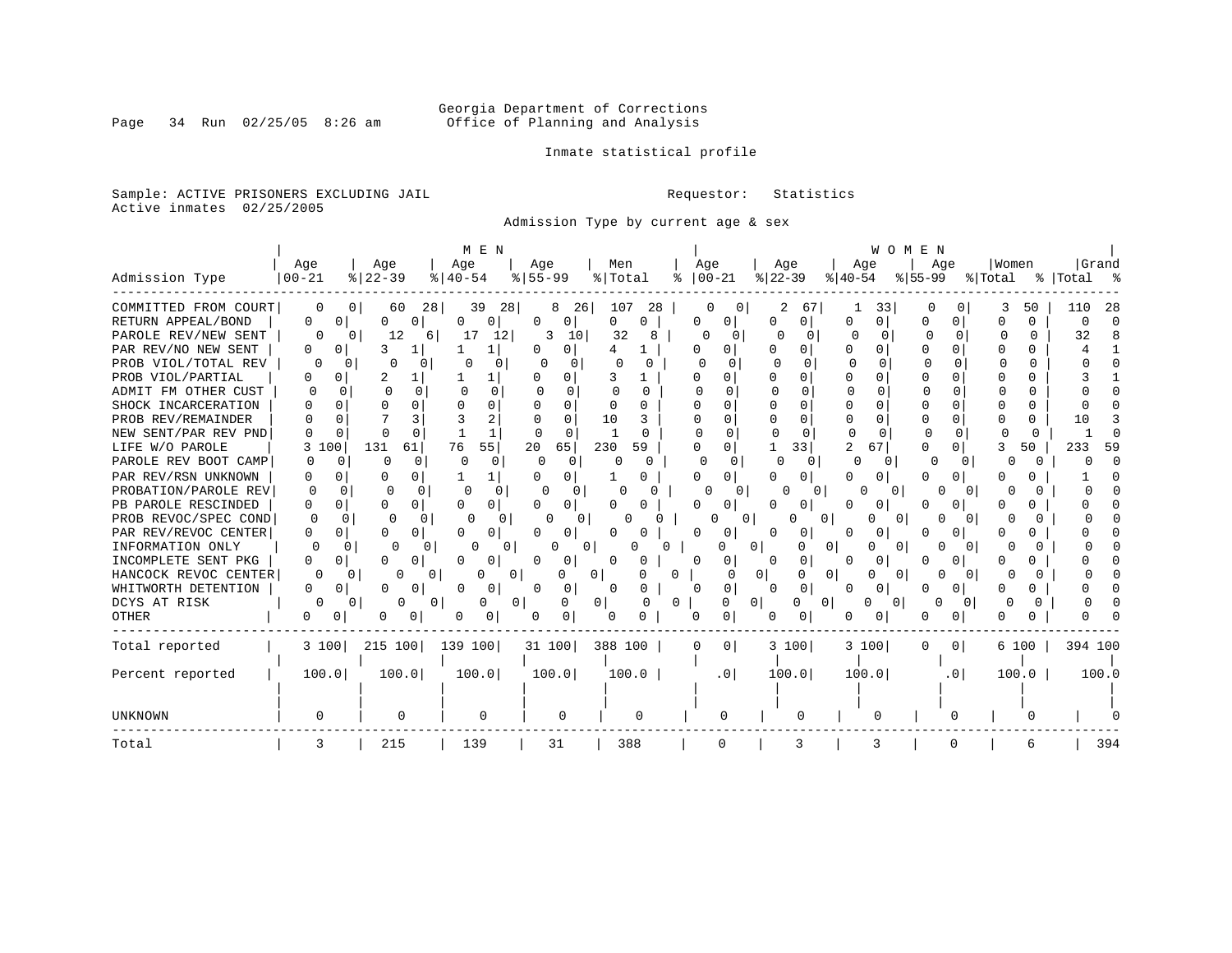Georgia Department of Corrections<br>Office of Planning and Analysis

Page 35 Run  $02/25/05$  8:26 am

# Inmate statistical profile

| Active inmates 02/25/2005 | Sample: ACTIVE PRISONERS EXCLUDING JAIL       |                                   | Requestor:                  | Statistics                                                        |                            |
|---------------------------|-----------------------------------------------|-----------------------------------|-----------------------------|-------------------------------------------------------------------|----------------------------|
|                           |                                               | Release Type by current age & sex |                             |                                                                   |                            |
|                           | Age<br>Age<br>Age                             | M E N<br>Age<br>Men               | Age                         | W O M E N<br>Age<br>Age<br>Aqe                                    | Grand<br>Women             |
| Release Type              | $\frac{1}{6}$   40-54<br>$8 22-39$<br>  00-21 | $\frac{1}{8}$   55-99             | $ \text{Total} \ge  00-21 $ | $\frac{1}{2}$   22-39 $\frac{1}{8}$   40-54 $\frac{1}{8}$   55-99 | % Total<br>%   Total %     |
| Active                    | 139 100<br>215 100<br>3 100                   | 31 100 388 100                    | 3 100<br>$0 \qquad 0$       | 3 100<br>$0 \qquad 0$                                             | 6 100  <br>394 100         |
| Total                     | 139<br>215                                    | 31<br>388                         | $\overline{0}$              | 3                                                                 | 394<br>$\overline{0}$<br>6 |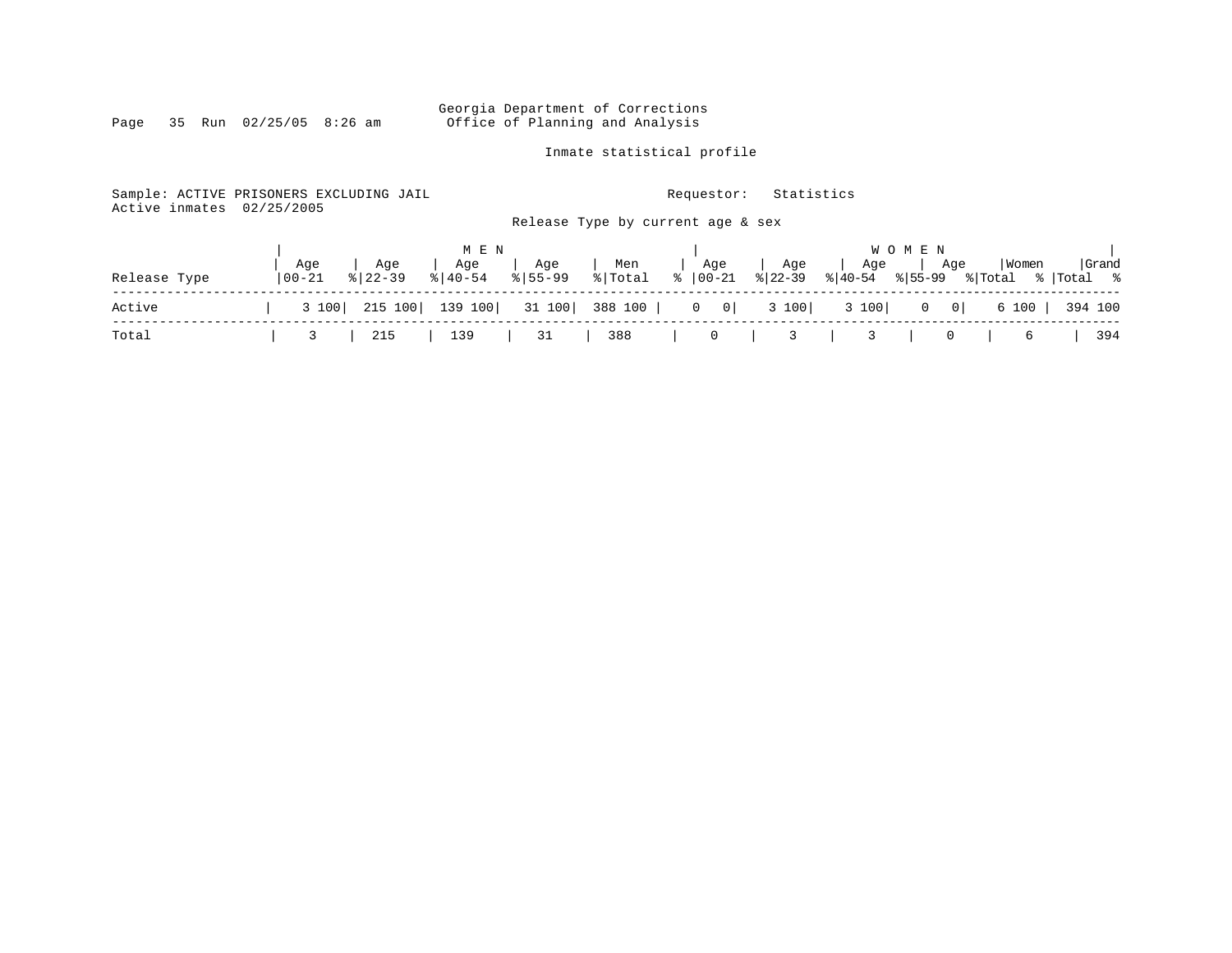Georgia Department of Corrections<br>Office of Planning and Analysis

Inmate statistical profile

| Sample: ACTIVE PRISONERS EXCLUDING JAIL<br>Active inmates | 02/25/2005                         |                  |                   | Statistics<br>Requestor: |                |                                                                                                                                                                                  |       |       |                   |                |             |  |  |  |  |  |
|-----------------------------------------------------------|------------------------------------|------------------|-------------------|--------------------------|----------------|----------------------------------------------------------------------------------------------------------------------------------------------------------------------------------|-------|-------|-------------------|----------------|-------------|--|--|--|--|--|
|                                                           | Inst By Group by current age & sex |                  |                   |                          |                |                                                                                                                                                                                  |       |       |                   |                |             |  |  |  |  |  |
|                                                           | Age                                |                  | M E N             |                          |                | استشاه<br>  Age   Age   Men   Age   Age   Age   Age   Age   Age   Age   Age   Age   Age   Age   Age   Age   Age  <br>  8 40-54 8 55-99 8 Total 8 00-21 8 22-39 8 40-54 8 55-99 ! |       |       | W O M E N         | Grand<br>Women |             |  |  |  |  |  |
| Inst By Group                                             | $100 - 21$                         | Age  <br>8 22-39 |                   |                          |                |                                                                                                                                                                                  |       |       |                   | % Total        | %   Total % |  |  |  |  |  |
| State prison                                              | 3 100                              |                  | 215 100   139 100 |                          | 31 100 388 100 | $\begin{array}{cccc} \vert & 0 & 0 \vert \end{array}$                                                                                                                            | 3 100 | 3 100 | $0 \qquad 0 \mid$ | 6 100          | 394 100     |  |  |  |  |  |

# Page 36 Run  $02/25/05$  8:26 am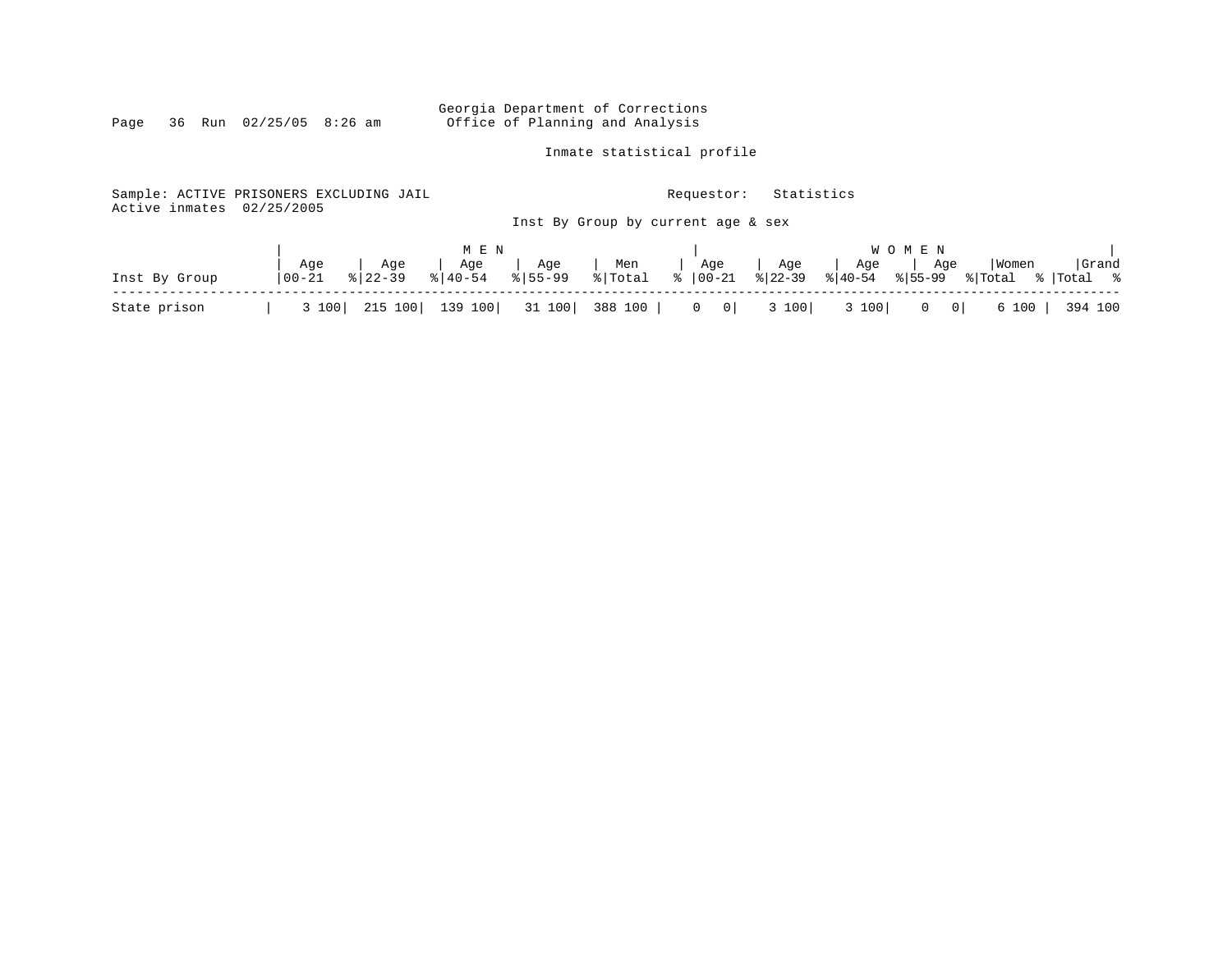# Georgia Department of Corrections<br>Page 37 Run 02/25/05 8:26 am 60ffice of Planning and Analysis Office of Planning and Analysis

Inmate statistical profile

Sample: ACTIVE PRISONERS EXCLUDING JAIL **Requestor:** Statistics Active inmates 02/25/2005

Institution by current age & sex

|                      |                     |                          | M E N                        |                            |                | WOMEN                  |                          |                          |                     |                              |                    |  |  |  |  |  |
|----------------------|---------------------|--------------------------|------------------------------|----------------------------|----------------|------------------------|--------------------------|--------------------------|---------------------|------------------------------|--------------------|--|--|--|--|--|
| Institution          | Age<br>$00 - 21$    | Age<br>$ 22-39$          | Age<br>$\frac{1}{6}$   40-54 | Age<br>$ 55 - 99 $         | Men<br>% Total | Age<br>$ 00 - 21$<br>ႜ | Age<br>$\frac{22-39}{ }$ | Age<br>$ 40-54 $         | Age<br>$ 55-99$     | Women<br>$\frac{1}{2}$ Total | Grand<br>% Total % |  |  |  |  |  |
| Ware Prison          | O                   | 18<br>0                  | 8<br>12                      | 9<br>2                     | 32<br>6<br>8   |                        | 0<br>0                   | $\sigma$                 |                     |                              | 32                 |  |  |  |  |  |
| Phillips Prison      | O.<br>0             | 9                        | 8<br>6                       | $\overline{\mathbf{3}}$    | 5<br>18        | $\Omega$<br>0          | 0<br>0                   | 0<br>0                   |                     |                              | 18                 |  |  |  |  |  |
| Arrendale Prison     | $\Omega$            | 3<br>$\Omega$            |                              | 3<br>0                     | 0 1            | 2                      | 01<br>O                  | 0<br>0                   | O                   |                              |                    |  |  |  |  |  |
| Georgia State Prison | 0<br>0 <sup>1</sup> | 31<br>14                 | 20<br>14                     | 19<br>6                    | 57<br>15       | 0<br>$\Omega$          | 0                        | 0<br>0                   |                     |                              | 14<br>57           |  |  |  |  |  |
| Mens Prison          | 0                   | 0                        | U                            | 0                          | 0              | 0                      | O<br>$\Omega$            | U                        |                     |                              |                    |  |  |  |  |  |
| Jackson Prison-Diag  | 33                  | 3                        | 5<br>4                       | $\overline{0}$<br>$\Omega$ | 9              | 0                      | 0                        |                          | O.                  |                              |                    |  |  |  |  |  |
| Jackson Prison-Perm  | $\Omega$            | $\Omega$<br><sup>0</sup> | 0                            | O<br>ᅬ                     | $\Omega$       | U<br>$\mathbf{0}$      | <sup>o</sup><br>0        |                          |                     | U                            |                    |  |  |  |  |  |
| Coastal Prison       | 0<br>$\circ$        | 3                        | 0<br>O                       | $\Omega$<br>0              | 2              | 0                      | 0                        | <sup>0</sup>             | $\Omega$            |                              |                    |  |  |  |  |  |
| Central Prison       | O                   | 0<br><sup>0</sup>        | $\Omega$<br>0  <br>O         | 31                         |                | O<br>O                 |                          | ∩<br>U                   |                     | n                            |                    |  |  |  |  |  |
| Augusta Med Prison   | 0<br>0              | 9                        | 2                            | 16<br>5                    | 17             |                        |                          |                          | N                   | U                            |                    |  |  |  |  |  |
| Valdosta Prison      | 0                   | 22<br>10<br>0            | 12<br>9                      | O                          | 34             | 0                      | $\Omega$                 | $\Omega$<br><sup>0</sup> |                     | 0                            | 34                 |  |  |  |  |  |
| Hays Prison          | 33                  | 14                       | 14<br>10                     | 13                         | 33<br>9        | 0                      | 0                        |                          |                     |                              | 33                 |  |  |  |  |  |
| Hancock Prison       | O                   | 18                       | б                            | 3                          | 25             |                        |                          |                          |                     |                              | 25                 |  |  |  |  |  |
| Telfair Prison       | 33                  | 29<br>13                 | 15<br>21                     | 6                          | 53<br>14       |                        | $\Omega$                 |                          |                     |                              | 53<br>13           |  |  |  |  |  |
| Macon Prison         | $\Omega$            | 30<br>14                 | 22<br>16                     | 16                         | 57<br>15       |                        | $\Omega$                 |                          |                     | 0                            | 14<br>57           |  |  |  |  |  |
| Smith Prison         | $\Omega$            | 20<br>9                  | 11<br>8                      | 10                         | 34<br>9        |                        | $\Omega$                 | ∩                        |                     | 0                            | 34<br>Q            |  |  |  |  |  |
| Washingtn Women Pris | $\Omega$<br>0       | $\Omega$                 | 0                            | $\Omega$                   | 0              |                        | $\Omega$                 | 67                       |                     | 33                           |                    |  |  |  |  |  |
| Baldwin Prison       |                     | $\overline{a}$           | $\Omega$                     |                            |                | $\Omega$               |                          | $\Omega$<br>$\Omega$     |                     |                              |                    |  |  |  |  |  |
| Metro Womens Prison  | U<br>$\Omega$       | 0<br>$\Omega$            | 0                            | $\overline{0}$             | 0<br>0         | 0                      | 33                       | U<br>0                   | 0<br>O              | 17                           |                    |  |  |  |  |  |
| Pulaski Womens Pris  | $\Omega$            | $\Omega$                 | U<br>$\Omega$                | 0                          | U              | 0                      | 67<br>2                  | 33                       | 0<br>0              | 50<br>3                      |                    |  |  |  |  |  |
| Total reported       | 6 100               | 430 100                  | 278 100                      | 62 100                     | 776 100        | 0<br>0 <sup>1</sup>    | 6 100                    | 6 100                    | 0<br>$\overline{0}$ | 12 100                       | 788 100            |  |  |  |  |  |
| Percent reported     | 100.0               | 100.0                    | 100.0                        | 100.0                      | 100.0          | .0                     | 100.0                    | 100.0                    | .0 <sub>1</sub>     | 100.0                        | 100.0              |  |  |  |  |  |
|                      |                     |                          |                              |                            |                |                        |                          |                          |                     |                              |                    |  |  |  |  |  |
| Not Reported         |                     |                          | 0                            | 0                          |                |                        | O                        |                          |                     |                              |                    |  |  |  |  |  |
| Total                |                     | 215                      | 139                          | 31                         | 388            | 0                      | 3                        | 3                        |                     |                              | 394                |  |  |  |  |  |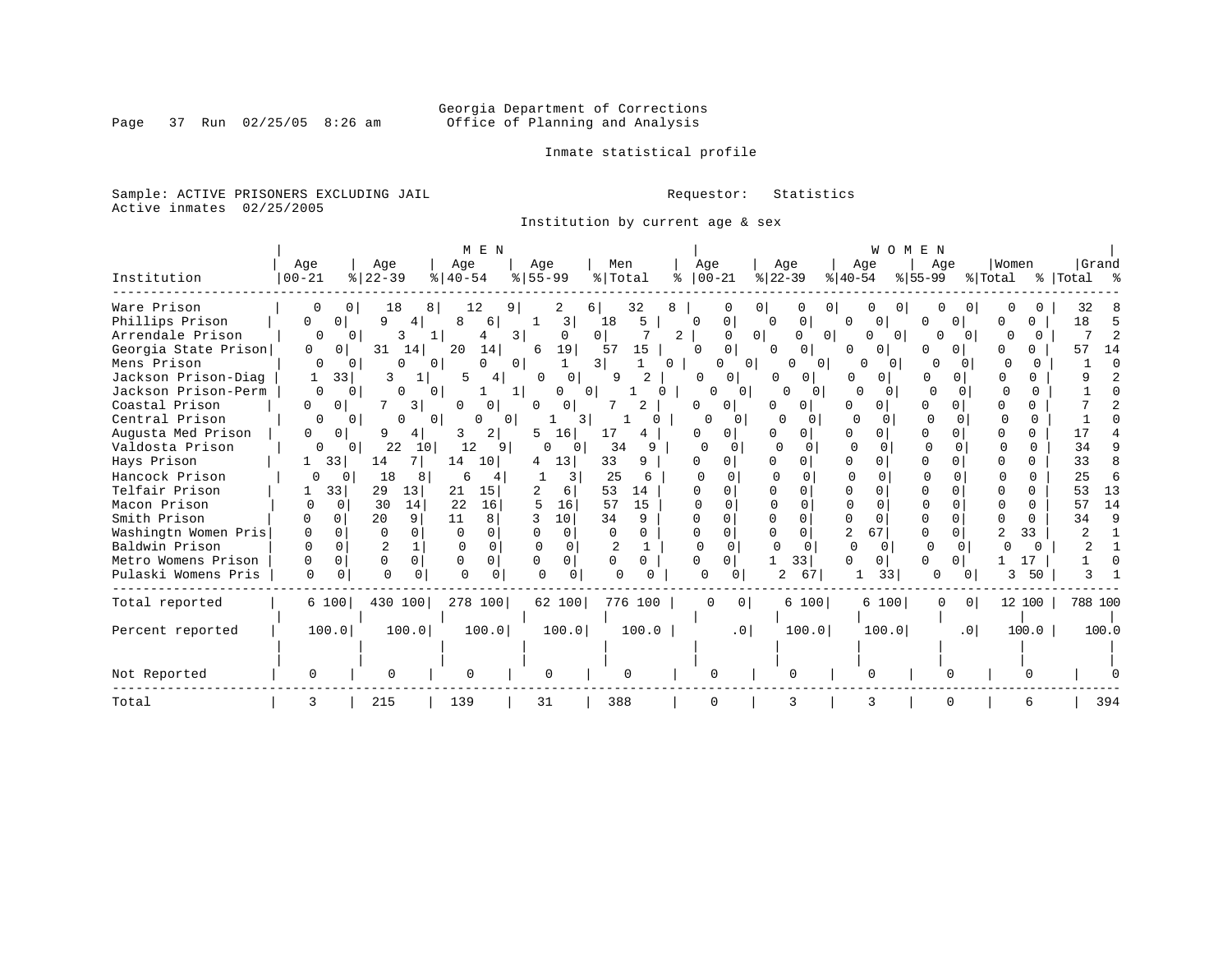# Georgia Department of Corrections<br>Page 38 Run 02/25/05 8:26 am 60ffice of Planning and Analysis Office of Planning and Analysis

## Inmate statistical profile

Sample: ACTIVE PRISONERS EXCLUDING JAIL **Requestor:** Statistics Active inmates 02/25/2005

Misdemeanors And Felonies by current age & sex

|                       |                            |                              | M E N                        |                    |                   |   |                                  | M E N<br>W O                         |                            |                                                      |                                   |                                 |  |  |  |  |  |
|-----------------------|----------------------------|------------------------------|------------------------------|--------------------|-------------------|---|----------------------------------|--------------------------------------|----------------------------|------------------------------------------------------|-----------------------------------|---------------------------------|--|--|--|--|--|
| Crime Type            | Age<br>$00 - 21$           | Age<br>$8$   22 – 39         | Age<br>$8   40 - 54$         | Age<br>$8155 - 99$ | Men<br>% Total    | ႜ | Age<br>$ 00-21$                  | Age<br>$ 22-39 $                     | Age<br>$ 40-54 $           | Age<br>$ 55-99 $                                     | Women<br>% Total                  | Grand<br>%   Total<br>း - ေ     |  |  |  |  |  |
| MISDEMEANOR<br>FELONY | 0<br>$\mathbf{0}$<br>3 100 | 0<br>$\mathbf{0}$<br>215 100 | 0<br>$\mathbf{0}$<br>139 100 | 0<br>0<br>31 100   | 0<br>0<br>388 100 |   | 0<br>0<br>$\mathbf 0$<br>$\circ$ | $\mathbf 0$<br>$\mathbf{0}$<br>3 100 | 0<br>$\mathbf{0}$<br>3 100 | 0 <sup>1</sup><br>0<br>$\overline{0}$<br>$\mathbf 0$ | $\Omega$<br>$\mathbf{0}$<br>6 100 | $\Omega$<br>$\Omega$<br>394 100 |  |  |  |  |  |
| Total reported        | 3 100                      | 215<br>100                   | 139 100                      | 31 100             | 100<br>388        |   | 0<br>$\mathbf 0$                 | 3 100                                | 3 100                      | 0 <sup>1</sup><br>0                                  | 6 100                             | 394 100                         |  |  |  |  |  |
| Percent reported      | 100.0                      | 100.0                        | 100.0                        | 100.0              | 100.0             |   | $\cdot$ 0                        | 100.0                                | 100.0                      | .0 <sub>1</sub>                                      | 100.0                             | 100.0                           |  |  |  |  |  |
| NOT REPORTED          |                            | $\mathbf 0$                  | $\mathbf 0$                  | $\mathbf 0$        | $\Omega$          |   | 0                                | $\Omega$                             | $\mathbf 0$                |                                                      | $\Omega$                          | $\Omega$                        |  |  |  |  |  |
| Total                 |                            | 215                          | 139                          | 31                 | 388               |   | 0                                |                                      |                            | 0                                                    | 6                                 | 394                             |  |  |  |  |  |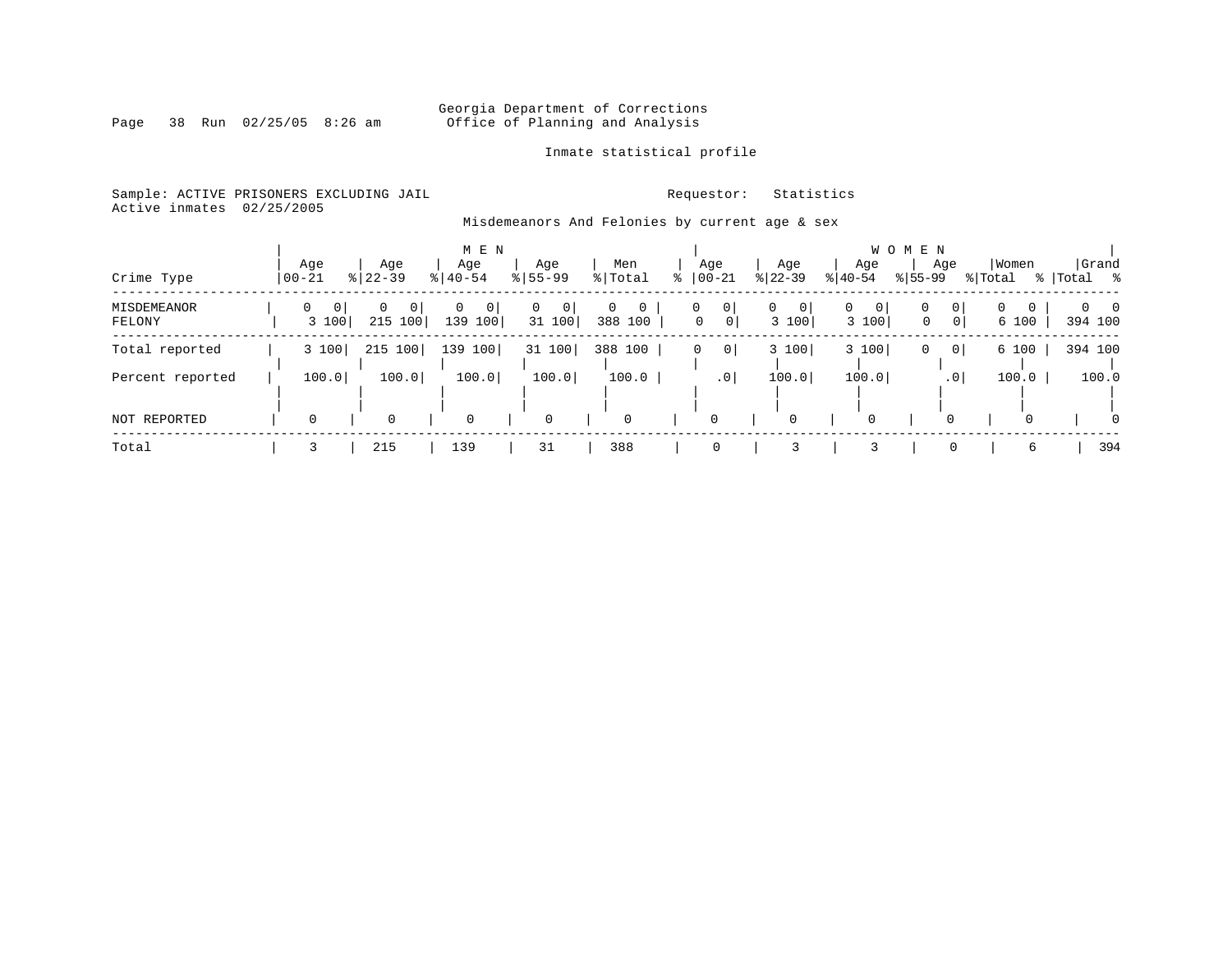# Georgia Department of Corrections<br>Page 39 Run 02/25/05 8:26 am 60ffice of Planning and Analysis Office of Planning and Analysis

Inmate statistical profile

Sample: ACTIVE PRISONERS EXCLUDING JAIL **Requestor:** Statistics Active inmates 02/25/2005

Crimes By Group by current age & sex

|                      |                  |          |                          | M E N              |                     |                      |                     |              |                     |                          |                      |                          |                   |          |          |            |
|----------------------|------------------|----------|--------------------------|--------------------|---------------------|----------------------|---------------------|--------------|---------------------|--------------------------|----------------------|--------------------------|-------------------|----------|----------|------------|
| Crimes By Group      | Age<br>$00 - 21$ |          | Age<br>$8   22 - 39$     | Age<br>$8140 - 54$ | Aqe<br>$8155 - 99$  |                      | Men<br>% Total      | Age<br>ႜ     | $ 00-21$            | Age<br>$ 22-39$          | Age<br>$ 40-54 $     | Aqe<br>$8155 - 99$       | % Total           | Women    | %  Total | Grand<br>ૂ |
| HOMICIDE             |                  | 3 100    | 143                      | 67<br>61           | 44                  | 55<br>17             | 224<br>58           |              | $\circ$<br>0        | 3100                     | 3 100                | 0                        | 0 <sup>1</sup>    | 6 100    | 230      | 58         |
| ABORTION             | 0                | 0        | 0<br>0                   | 0 <br>$\Omega$     | 0                   | 0                    | $\Omega$<br>0       | $\Omega$     | 0 <sup>1</sup>      | 0<br>0                   | 0 <sup>1</sup><br>0  | 0<br>0                   | 0                 | $\Omega$ | $\Omega$ | $\Omega$   |
| BODILY INJRY&REL OFF | $\Omega$         | $\Omega$ | 20                       | 22<br>9            | 2<br>16             | 6                    | 44<br>11            |              | O<br>$\overline{0}$ | $\Omega$<br>0            | $\Omega$<br>0        | $\Omega$<br>$\Omega$     | O                 | $\Omega$ | 44       | 11         |
| ARSON & REL OFF      | 0                | $\Omega$ | O<br>0                   | <sup>0</sup><br>0  | 0                   | 0                    | U<br>0              | O            | $\Omega$            | 0<br>U                   | 0<br>0               | <sup>0</sup><br>0        | O                 | U        |          | $\cap$     |
| DAMAGE OF PROPERTY   | O                | 0        | U                        | $\Omega$           | 0<br><sup>0</sup>   | $\Omega$             | 0                   | U            | $\Omega$            | <sup>0</sup>             | $\cap$<br>∩          | ∩<br>∩                   |                   | n        |          |            |
| BURGLARY & REL OFF   | 0                | 0        | O<br>0                   | 1                  | O                   | 0                    | O                   | <sup>0</sup> | 0                   | 0<br>O                   | 0<br>$\Omega$        | $\Omega$<br><sup>n</sup> | Λ                 | U        |          |            |
| FORGERY & REL OFF    | 0                | 0        | 0                        | 0<br>0             | 0 <sup>1</sup><br>0 | 0                    | O<br>O              | ∩            | $\Omega$            | $\Omega$<br>$\Omega$     | 0<br>$\Omega$        | $\Omega$<br>0            | n                 | O        |          |            |
| <b>THEFT</b>         | 0                | 0        | 0<br>0                   | $\Omega$<br>0      | U                   | 0                    | n<br>$\Omega$       | n            | 0                   | O<br>0                   | $\Omega$<br>$\Omega$ | O<br>0                   | ∩                 | U        |          |            |
| <b>ROBBERY</b>       | ∩                | 0        | 12<br>26                 | 25<br>18           | 8                   | 26                   | 59<br>15            | $\cap$       | $\Omega$            | $\Omega$<br>0            | $\Omega$<br>$\Omega$ | $\Omega$<br>$\Omega$     | $\cap$            | 0        | 59       | 15         |
| SEXUAL OFFENSES      | O                | 0        | 22<br>10                 | 25<br>18           |                     | 13                   | 13<br>51            | U            | 0                   | $\Omega$<br>$\Omega$     | 0<br>$\Omega$        | $\Omega$                 | $\cap$            |          | 51       | 13         |
| OBSCENITY CRIMES     | U                | $\Omega$ | $\Omega$<br>0            | $\Omega$<br>0      | $\Omega$            | $\Omega$             | $\Omega$<br>O       | U            | 0                   | 0<br>$\Omega$            | O<br>$\cap$          | $\Omega$<br>$\Omega$     | $\Omega$          | 0        |          | $\cap$     |
| TREASON & REL OFF    |                  | $\Omega$ | $\Omega$<br><sup>0</sup> | $\Omega$<br>O      | U                   | 0                    | $\Omega$<br>0       | O            | $\Omega$            | $\Omega$<br>$\Omega$     | $\Omega$<br>U        | 0<br>O                   | <sup>0</sup>      | 0        |          | r          |
| CRIMES INVOLVNG GOVT | Ω                | O        | 0<br>O                   | 0<br>O             |                     | $\Omega$             | O<br>0              | U            | $\Omega$            | $\Omega$<br>O            | U<br>O               | O<br><sup>0</sup>        | O                 | O        |          |            |
| FALSIFICATIONS       |                  | U        | 0                        | $\Omega$<br>O      | $\cap$              | 0                    | $\Omega$<br>U       | $\cap$       | $\Omega$            | $\Omega$                 | O<br>$\Omega$        | $\Omega$                 | $\Omega$          | U<br>n   |          |            |
| OBSTRUCT LAW ENFORCE | 0                | 0        | $\Omega$<br>0            | O<br>0             | U                   | 0 <sup>1</sup>       | 0<br>0              | U            | 0                   | U<br>0                   | 0<br>0               | ∩<br>0                   | U                 | 0        |          |            |
| DISORDERLY CONDUCT   | $\Omega$         | 0        | $\Omega$<br>O            | C<br>0             | $\Omega$            | $\Omega$             | n<br>N              | U            | 0                   | O<br>0                   | 0                    | n                        |                   | U<br>U   |          |            |
| GAMBLING & REL OFF   | U                | U        | U<br>0                   | O<br>0             | <sup>0</sup>        | 0                    | U                   | n            | 0                   | 0<br>U                   | 0<br>$\Omega$        | U<br>O                   | U                 | U        |          |            |
| CRUELTY TO CHILDREN  | 0                | 0        | $\Omega$                 | 0<br>0             | 0<br>0              | 0                    | Ω<br>n              |              | $\mathbf{0}$        | 0<br>0                   | U<br>0               | O                        | 0                 | O<br>O   |          |            |
| CRIMES WITH GUNS     | 0                | 0        | 0<br>0                   | 0<br>0             | 0                   | 0                    | O<br>O              | 0            | $\overline{0}$      | 0<br>0                   | 0<br>0               | 0<br>0                   | Ω                 | U        |          |            |
| INVASION PRIVACY     | O                | 0        | <sup>0</sup>             | 0<br>U             | 0<br><sup>0</sup>   | 0                    | U                   |              | O                   | 0<br>0                   | $\Omega$<br>0        | 0                        | 0                 | 0<br>0   |          |            |
| <b>RACKETEERING</b>  | U                | 0        | U<br>0                   | 0<br>n             | O                   | 0                    | O<br>0              | ∩            | 0                   | 0<br>0                   | U<br>0               | O<br>0                   | Λ                 | U        |          |            |
| DRUG ABUSE OFFENSES  | 0                | $\Omega$ | 3                        | 1                  | 4<br>O              | 0                    | $\overline{a}$<br>8 |              | $\cap$              | $\overline{0}$<br>0<br>O | 0                    |                          |                   | U<br>O   |          |            |
| DRUG TRAFFICKING     | 0                | 0        | 0                        | 0<br>U             | 0                   | 0                    | U                   | $\Omega$     | 0                   | 0<br>0                   | O<br>$\Omega$        | 0<br>O                   | U                 | 0        |          |            |
| AUTO CRIMES          | 0                | $\Omega$ | 0                        | 0<br>0             | $\Omega$            | 0 <sup>1</sup><br>0  | 0                   | $\Omega$     | 0                   | $\Omega$<br>0<br>0       | 0<br>0               | U                        | $\Omega$          | O<br>O   |          |            |
| REVENUE & CONTRABAND | 0                | 0        | 0<br>O                   | 0<br>U             | $\Omega$            | $\mathbf{0}$         | 0<br>N              | U            | 0                   | 0<br>O                   | 0<br>0               | 0<br>0                   | U                 | 0        |          |            |
| CRIMES OF OTH STATES | 0                | $\Omega$ | $\Omega$                 | 0<br>0             | $\Omega$            | $\Omega$<br>$\Omega$ | O<br>$\Omega$       |              | 0<br><sup>0</sup>   | 0<br>$\Omega$            | 0<br>$\Omega$        | ∩                        | <sup>0</sup><br>0 | U        |          |            |
| MISC. FELONIES       | U                | 0        | 0<br>0                   | 0<br>0             | 0                   | 0                    | 0<br>O              | ∩            | 0                   | 0                        | 0<br>0               | U<br>0                   | U                 | 0        |          |            |
| MISDEMEANORS         | 0                | 0        | 0                        | 0<br>0             | 0<br>0              | 0 <sup>1</sup>       | 0<br>0              |              | $\overline{0}$      | 0<br>0                   | 0<br>0               | 0                        | 0                 | 0        |          |            |
| Total reported       |                  | 3 100    | 215 100                  | 139 100            |                     | 31 100               | 388 100             | 0            | 0                   | 3 100                    | 3 100                | 0                        | 0 I               | 6 100    | 394 100  |            |
| Percent reported     |                  | 100.0    | 100.0                    | 100.0              |                     | 100.0                | 100.0               |              | .0 <sub>1</sub>     | 100.0                    | 100.0                | .0 <sub>1</sub>          |                   | 100.0    |          | 100.0      |
|                      |                  |          |                          |                    |                     |                      |                     |              |                     |                          |                      |                          |                   |          |          |            |
| NOT REPORTED         | $\Omega$         |          | $\Omega$                 | 0                  | 0                   |                      | 0                   |              | 0                   | 0                        | $\Omega$             | $\Omega$                 |                   | 0        |          |            |
| Total                | 3                |          | 215                      | 139                | 31                  |                      | 388                 |              | 0                   | 3                        | 3                    | O                        |                   | 6        |          | 394        |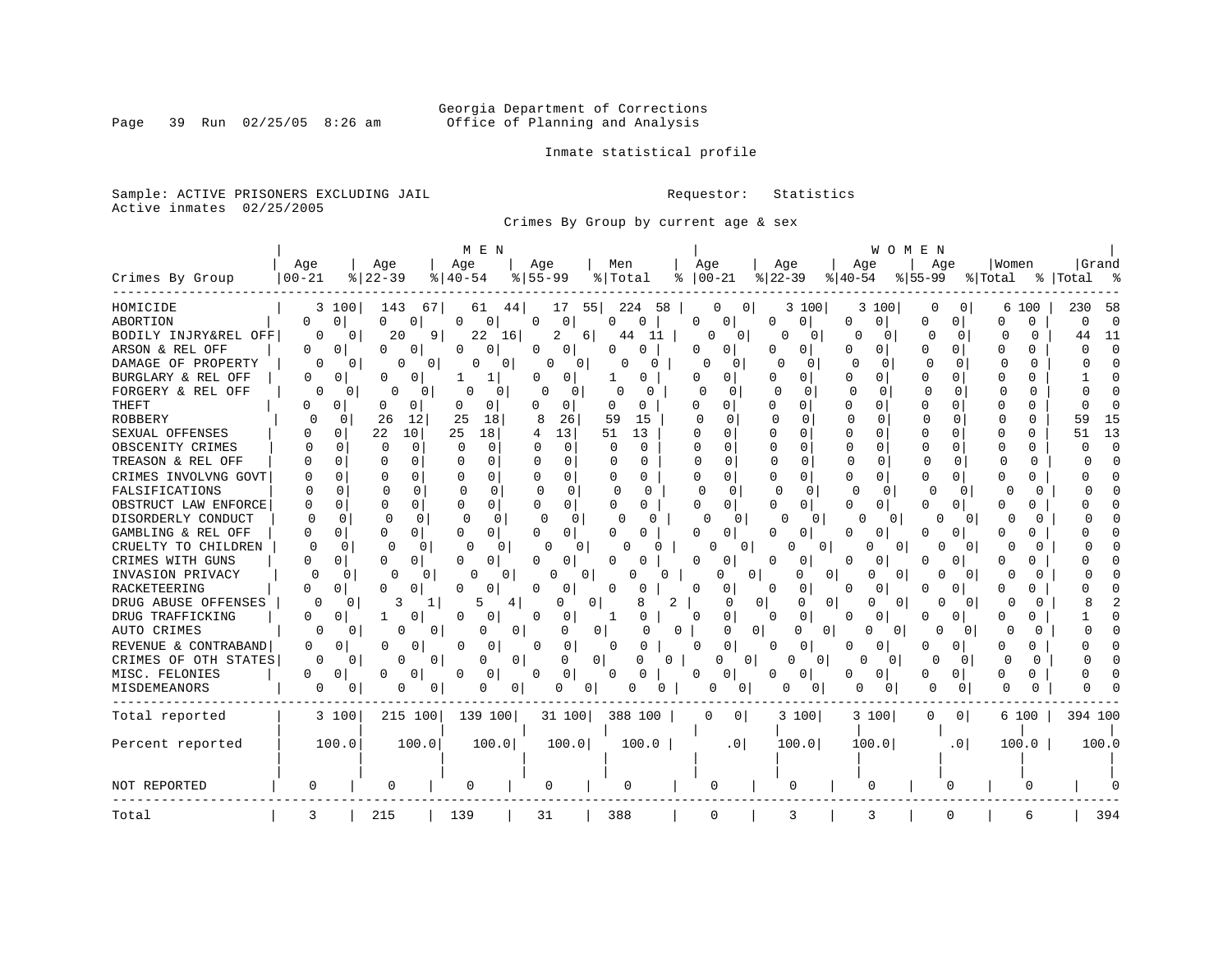# Georgia Department of Corrections Office of Planning and Analysis

### Inmate statistical profile

Sample: ACTIVE PRISONERS EXCLUDING JAIL **Requestor:** Statistics Active inmates 02/25/2005

Most Serious Offense by current age & sex

|                                                                                                                                      |          | M E N          |                    |          |                      |          |                    |       |                |     |          |                      |          | W O M E N        |          |              |              |           |          |                  |       |                      |       |  |
|--------------------------------------------------------------------------------------------------------------------------------------|----------|----------------|--------------------|----------|----------------------|----------|--------------------|-------|----------------|-----|----------|----------------------|----------|------------------|----------|--------------|--------------|-----------|----------|------------------|-------|----------------------|-------|--|
| Most Serious Offense 00-21                                                                                                           | Age      |                | Age<br>$8$   22-39 |          | Age<br>$8   40 - 54$ |          | Age<br>$8155 - 99$ |       | Men<br>% Total |     |          | Age<br>$8   00 - 21$ |          | Age<br>$ 22-39 $ |          | $ 40-54 $    | Age          | $8 55-99$ | Age      | Women<br>% Total |       | Grand<br>%   Total % |       |  |
| In the table below, misdemeanors come first, and are in lower-case letters. AFTER THAT COME FELONIES, IN UPPER-CASE LETTERS<br>NOTE: |          |                |                    |          |                      |          |                    |       |                |     |          |                      |          |                  |          |              |              |           |          |                  |       |                      |       |  |
| MURDER                                                                                                                               |          | 3 100          |                    | $143$ 67 |                      | 61 44    |                    | 17    | 55             | 224 | 58       |                      |          |                  | 3 100    |              | 3 100        |           |          |                  | 6 100 | 230                  | - 58  |  |
| KIDNAPPING                                                                                                                           |          | $\overline{0}$ | 20                 | 91       | 22                   | 16       | 2                  | - 6 I | 44             | 11  |          | $\Omega$             | 0        |                  | 0        |              | $\mathbf{0}$ |           | $\Omega$ |                  | 0     | 44                   |       |  |
| <b>BURGLARY</b>                                                                                                                      |          |                |                    | 0        |                      |          |                    |       | 0              |     | $\Omega$ |                      | 01       |                  | 0        |              |              |           |          |                  |       |                      |       |  |
| ARMED ROBBERY                                                                                                                        | 0        | 01             | 26                 | 12       | 24                   | 17       | 8                  | 26    | 58             | 15  |          |                      | $\Omega$ |                  | $\Omega$ |              |              |           |          |                  |       | 58                   | -15   |  |
| HIJACKING MOTOR VEHI                                                                                                                 |          | 0              | $\mathbf{0}$       | 0        |                      |          |                    | 0     | $\Omega$       |     | 0        |                      | 0        |                  | 01       |              |              |           |          |                  |       |                      |       |  |
| <b>RAPE</b>                                                                                                                          |          | 0 <sub>1</sub> | 18                 | 81       | 19                   | 14       | 4                  | 13    | 41             |     |          |                      | 0        |                  | 0        |              |              |           |          |                  |       |                      | - 1 ດ |  |
| AGGRAV SODOMY                                                                                                                        |          |                |                    |          |                      | $\Omega$ |                    | 0     |                |     |          |                      | $\circ$  |                  |          |              |              |           |          |                  |       |                      |       |  |
| AGGRAV SEXUAL BATTER                                                                                                                 |          |                |                    | 0        |                      |          | $\Omega$           | U     |                |     |          |                      |          |                  |          |              |              |           |          |                  |       |                      |       |  |
| CHILD MOLESTATION                                                                                                                    |          |                |                    |          |                      |          |                    |       |                |     |          |                      |          |                  |          |              |              |           |          |                  |       |                      |       |  |
| AGGRAV CHILD MOLESTA                                                                                                                 | $\Omega$ |                |                    |          |                      |          |                    |       |                |     |          |                      |          |                  |          |              |              |           |          |                  |       |                      |       |  |
| VIOL GA CNTRL SBST A                                                                                                                 |          |                |                    |          |                      |          |                    |       |                |     |          |                      |          |                  |          |              |              |           |          |                  |       |                      |       |  |
| S/D CONT SUB SCHOOL                                                                                                                  |          |                |                    |          |                      |          |                    |       |                |     |          |                      |          |                  |          |              |              |           |          |                  |       |                      |       |  |
| S/D COCAINE                                                                                                                          |          |                |                    |          |                      |          |                    |       |                |     |          |                      |          |                  |          |              |              |           |          |                  |       |                      |       |  |
| POSS OF COCAINE                                                                                                                      |          |                |                    |          |                      |          |                    |       |                |     |          |                      |          |                  |          |              |              |           |          |                  |       |                      |       |  |
| ATT/CONSPRCY COMMT C                                                                                                                 |          | 0              |                    | $\Omega$ | <sup>0</sup>         | $\Omega$ | O                  |       |                |     |          |                      | $\Omega$ |                  | $\Omega$ | <sup>0</sup> |              | $\Omega$  |          |                  |       |                      |       |  |
| Total                                                                                                                                |          |                | 215                |          | 139                  |          | 31                 |       | 388            |     |          |                      |          |                  |          |              |              |           |          |                  |       |                      | 394   |  |